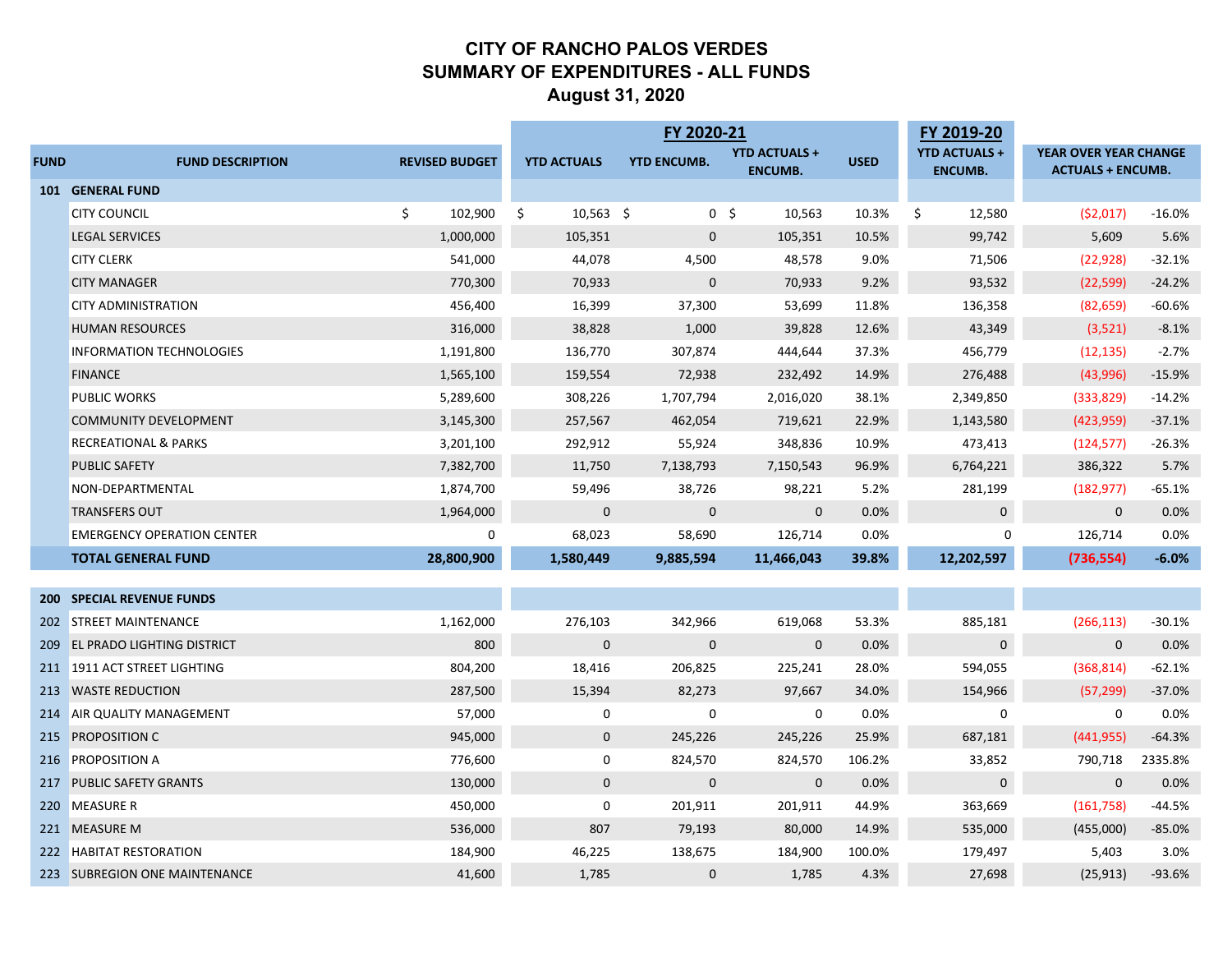### **CITY OF RANCHO PALOS VERDES SUMMARY OF EXPENDITURES - ALL FUNDS August 31, 2020**

|             |                                                 |                       |          |                    | FY 2020-21         |              |                                        |             | FY 2019-20                             |                                                   |           |
|-------------|-------------------------------------------------|-----------------------|----------|--------------------|--------------------|--------------|----------------------------------------|-------------|----------------------------------------|---------------------------------------------------|-----------|
| <b>FUND</b> | <b>FUND DESCRIPTION</b>                         | <b>REVISED BUDGET</b> |          | <b>YTD ACTUALS</b> | <b>YTD ENCUMB.</b> |              | <b>YTD ACTUALS +</b><br><b>ENCUMB.</b> | <b>USED</b> | <b>YTD ACTUALS +</b><br><b>ENCUMB.</b> | YEAR OVER YEAR CHANGE<br><b>ACTUALS + ENCUMB.</b> |           |
|             | 224 MEASURE A MAINTENANCE                       | 100,000               |          | 0                  | $\Omega$           |              | $\mathbf 0$                            | 0.0%        | 0                                      | $\Omega$                                          | 0.0%      |
|             | 225 ABALONE COVE SEWER DISTRICT                 | 146,000               |          | 2,671              | 100,000            |              | 102,671                                | 70.3%       | 37,049                                 | 65,623                                            | 177.1%    |
| 227         | <b>GINSBERG CULTURAL ARTS BLDG.</b>             | $\mathbf 0$           |          | 0                  |                    | 0            | 0                                      | 0.0%        | 0                                      | 0                                                 | 0.0%      |
| 228         | DONOR RESTRICTED CONTRIBUTIONS                  | 25,000                |          | $\mathbf{0}$       | 13,000             |              | 13,000                                 | 52.0%       | 11,440                                 | 1,560                                             | 13.6%     |
|             | <b>TOTAL SPECIAL REVENUE FUNDS</b>              | 5,646,600             |          | 361,401            | 2,234,639          |              | 2,596,040                              | 46.0%       | 3,509,588                              | (913, 548)                                        | $-26.0%$  |
|             |                                                 |                       |          |                    |                    |              |                                        |             |                                        |                                                   |           |
| 300         | <b>CAPITAL PROJECTS FUNDS</b>                   |                       |          |                    |                    |              |                                        |             |                                        |                                                   |           |
| 310         | COMMUNITY DEVELOPMENT BLOCK GRANT (CDBG)        | 150,600               |          | $\mathbf 0$        | 30,000             |              | 30,000                                 | 19.9%       | 131,261                                | (101, 261)                                        | $-77.1%$  |
|             | 330 INFRASTRUCTURE IMPROVEMENTS                 | 2,521,000             |          | 13,418             | 42,767             |              | 56,185                                 | 2.2%        | 3,997,846                              | (3,941,661)                                       | $-98.6%$  |
|             | 331 FEDERAL GRANTS                              | 0                     |          | 0                  |                    | 0            | 0                                      | 0.0%        | 0                                      | $\mathbf 0$                                       | 0.0%      |
|             | 332 STATE GRANTS                                | $\mathbf 0$           |          | 0                  |                    | $\mathbf 0$  | $\mathbf 0$                            | 0.0%        | 563,665                                | (563, 665)                                        | $-100.0%$ |
|             | 334 QUIMBY PARK DEVELOPMENT                     | $\mathbf 0$           |          | 0                  |                    | 0            | 0                                      | 0.0%        | 862,866                                | (862, 866)                                        | $-100.0%$ |
|             | 336 LOW-MODERATE INCOME HOUSING                 | $\mathbf 0$           |          | $\mathbf 0$        | $\mathbf{0}$       |              | $\mathbf 0$                            | 0.0%        | $\pmb{0}$                              | $\mathbf{0}$                                      | 0.0%      |
|             | 338 DEVELOPMENT IMPACT MITIGATION (EET)         | 210,000               |          | $\mathbf 0$        | 190,000            |              | 190,000                                | 90.5%       | 304,000                                | (114,000)                                         | $-37.5%$  |
|             | <b>TOTAL CAPITAL PROJECTS FUNDS</b>             | 2,881,600             |          | 13,418             | 262,767            |              | 276,185                                | 9.6%        | 5,859,637                              | (5,583,452)                                       | $-95.3%$  |
|             |                                                 |                       |          |                    |                    |              |                                        |             |                                        |                                                   |           |
| 600         | <b>INTERNAL SERVICE FUND</b>                    |                       |          |                    |                    |              |                                        |             |                                        |                                                   |           |
|             | 681 EQUIPMENT REPLACEMENT                       | 650,000               |          | 0                  | 31,400             |              | 31,400                                 | 4.8%        | 267,251                                | (235, 851)                                        | $-88.3%$  |
|             | <b>TOTAL INTERNAL SERVICE FUNDS</b>             | 650,000               |          | $\mathbf{0}$       | 31,400             |              | 31,400                                 | 4.8%        | 267,251                                | (235, 851)                                        | $-88.3%$  |
|             | <b>REDEVELOPMENT AGENCY</b>                     |                       |          |                    |                    |              |                                        |             |                                        |                                                   |           |
|             | 701 REDEVELOPMENT OBLIGATION                    | $\mathbf 0$           |          | 0                  |                    | $\mathbf 0$  | $\mathbf 0$                            | 0.0%        | 0                                      | $\mathbf 0$                                       | 0.0%      |
|             | <b>TOTAL REDEVELOPMENT AGENCY</b>               | $\mathbf{0}$          |          | $\bf{0}$           |                    | $\mathbf{0}$ | $\mathbf{0}$                           | 0.0%        | $\bf{0}$                               | $\mathbf{0}$                                      | 0.0%      |
|             |                                                 |                       |          |                    |                    |              |                                        |             |                                        |                                                   |           |
|             | <b>IMPROVEMENT AUTHORITIES</b>                  |                       |          |                    |                    |              |                                        |             |                                        |                                                   |           |
| 285         | IA - PORTUGUESE BEND MAINTENANCE                | 90,000                |          | 99                 | 43,850             |              | 43,949                                 | 48.8%       | 8,733                                  | 35,216                                            | 403.3%    |
|             | 795 IMPROVEMENT AUTHORITY - ABALONE COVE MAINT. | 56,000                |          | 993                | 24,340             |              | 25,333                                 | 45.2%       | 10,131                                 | 15,202                                            | 150.1%    |
|             | <b>TOTAL IMPROVEMENT AUTHORITIES</b>            | 146,000               |          | 1,092              | 68,190             |              | 69,282                                 | 47.5%       | 18,863                                 | 50,418                                            | 267.3%    |
|             | <b>TOTAL EXPENDITURES ALL FUNDS</b>             | 38,125,100            | <b>S</b> | 1,956,359          | 12,482,590<br>-S   | -S           | 14,438,949                             | 37.9%       | 21,857,937                             | (7, 418, 988)                                     | $-33.9%$  |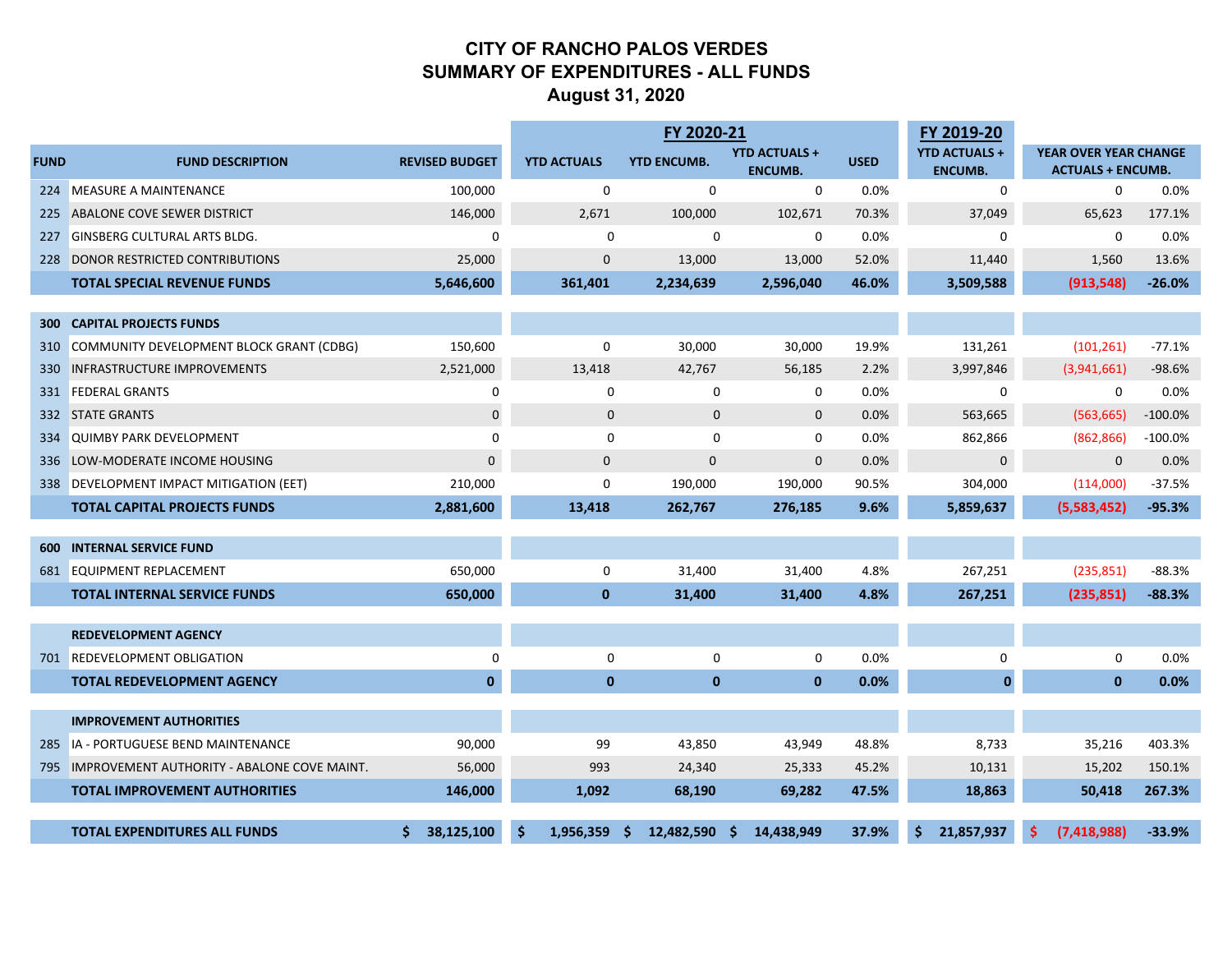|     |                        |                   |                                           |             |                       |                     |                           |          | <b>AVAILABLE</b> |        |
|-----|------------------------|-------------------|-------------------------------------------|-------------|-----------------------|---------------------|---------------------------|----------|------------------|--------|
|     | <b>FUND DEPARTMENT</b> | <b>ACCOUNT</b>    | <b>ACCOUNT DESCRIPTION</b>                | <b>TYPE</b> | <b>REVISED BUDGET</b> | <b>YTD EXPENDED</b> | MTD EXPENDED ENCUMBRANCES |          | <b>BUDGET</b>    | % USED |
| 101 | 1110                   | 101-400-1110-4102 | PART-TIME SALARIES                        | E           | 24,000                | 3,692.40            | 1,846.20                  | 0.00     | 20,308           | 15.40  |
| 101 | 1110                   | 101-400-1110-4201 | HEALTH/DENTAL/VISION INSURANCE            | E           | 29,900                | 5,050.85            | 2,643.74                  | 0.00     | 24,849           | 16.90  |
| 101 | 1110                   | 101-400-1110-4202 | FICA/MEDICARE                             | E           | 1,500                 | 263.44              | 131.72                    | 0.00     | 1,237            | 17.60  |
| 101 | 1110                   | 101-400-1110-4204 | <b>WORKERS' COMPENSATION</b>              | E           | 500                   | 144.20              | 72.10                     | 0.00     | 356              | 28.80  |
| 101 | 1110                   | 101-400-1110-4205 | <b>OTHER BENEFITS</b>                     | E           | 700                   | 108.00              | 54.00                     | 0.00     | 592              | 15.40  |
| 101 | 1110                   | 101-400-1110-4206 | H.S.A. CONTRIBUTION                       | E           | 6,000                 | 923.08              | 461.54                    | 0.00     | 5,077            | 15.40  |
| 101 | 1110                   | 101-400-1110-4310 | <b>OPERATING MATERIALS &amp; SUPPLIES</b> | E           | 5,300                 | 0.00                | 0.00                      | 0.00     | 5,300            | 0.00   |
| 101 | 1110                   | 101-400-1110-6001 | <b>MEETINGS &amp; CONFERENCES</b>         | E           | 35,000                | 380.53              | 0.00                      | 0.00     | 34,619           | 1.10   |
| 101 | 1210                   | 101-400-1210-5101 | <b>LEGAL - PROF &amp; TECH</b>            | E           | 25,000                | 0.00                | 0.00                      | 0.00     | 25,000           | 0.00   |
| 101 | 1210                   | 101-400-1210-5107 | LEGAL SERVICES - GENERAL                  | E           | 570,000               | 55,591.07           | 55,591.07                 | 0.00     | 514,409          | 9.80   |
| 101 | 1210                   | 101-400-1210-5108 | LEGAL SERVICES - LABOR NEG.               | E           | 40,000                | 0.00                | 0.00                      | 0.00     | 40,000           | 0.00   |
| 101 | 1210                   | 101-400-1210-5109 | <b>LEGAL SERVICES - LITIGATION</b>        | E           | 230,000               | 42,833.47           | 42,666.80                 | 0.00     | 187,167          | 18.60  |
| 101 | 1210                   | 101-400-1210-5110 | LEGAL SERVICES - CODE ENFORCE             | E           | 65,000                | 3,626.31            | 3,626.31                  | 0.00     | 61,374           | 5.60   |
| 101 | 1210                   | 101-400-1210-5119 | <b>LEGAL SERVICES - PRA</b>               | E           | 70,000                | 3,300.50            | 3,300.50                  | 0.00     | 66,700           | 4.70   |
| 101 | 1310                   | 101-400-1310-4101 | <b>FULL-TIME SALARIES</b>                 | E           | 276,500               | 27,381.02           | 17,245.67                 | 0.00     | 249,119          | 9.90   |
| 101 | 1310                   | 101-400-1310-4103 | <b>OVER-TIME SALARIES</b>                 | E           | 16,200                | 2,714.63            | 1,859.06                  | 0.00     | 13,485           | 16.80  |
| 101 | 1310                   | 101-400-1310-4201 | HEALTH/DENTAL/VISION INSURANCE            | E           | 23,400                | 5,040.92            | 3,060.26                  | 0.00     | 18,359           | 21.50  |
| 101 | 1310                   | 101-400-1310-4202 | FICA/MEDICARE                             | E           | 3,600                 | 398.03              | 252.06                    | 0.00     | 3,202            | 11.10  |
| 101 | 1310                   | 101-400-1310-4203 | <b>CALPERS RETIREMENT</b>                 | E           | 26,900                | 3,032.58            | 1,908.65                  | 0.00     | 23,867           | 11.30  |
| 101 | 1310                   | 101-400-1310-4204 | <b>WORKERS' COMPENSATION</b>              | E           | 5,600                 | 708.45              | 447.70                    | 0.00     | 4,892            | 12.70  |
| 101 | 1310                   | 101-400-1310-4205 | <b>OTHER BENEFITS</b>                     | E           | 9,300                 | 946.13              | 577.59                    | 0.00     | 8,354            | 10.20  |
| 101 | 1310                   | 101-400-1310-4206 | H.S.A. CONTRIBUTION                       | E           | 6,000                 | 1,088.62            | 683.55                    | 0.00     | 4,911            | 18.10  |
| 101 | 1310                   | 101-400-1310-4207 | CALPERS UNFUNDED LIABILITIES              | E           | 10,700                | 2,167.39            | 1,448.21                  | 0.00     | 8,533            | 20.30  |
| 101 | 1310                   | 101-400-1310-4310 | <b>OPERATING MATERIALS &amp; SUPPLIES</b> | E           | 1,500                 | 0.00                | 0.00                      | 1,500.00 | $\mathbf 0$      | 100.00 |
| 101 | 1310                   | 101-400-1310-4601 | <b>DUES &amp; MEMBERSHIPS</b>             | E           | 1,300                 | 0.00                | 0.00                      | 0.00     | 1,300            | 0.00   |
| 101 | 1310                   | 101-400-1310-5101 | PROFESSIONAL/TECHNICAL SERVICE            | E           | 1,500                 | 0.00                | 0.00                      | 0.00     | 1,500            | 0.00   |
| 101 | 1310                   | 101-400-1310-5102 | ADVERTISING                               | E           | 2,500                 | 0.00                | 0.00                      | 0.00     | 2,500            | 0.00   |
| 101 | 1310                   | 101-400-1310-5103 | PRINTING/BINDING                          | E           | 1,000                 | 0.00                | 0.00                      | 0.00     | 1,000            | 0.00   |
| 101 | 1310                   | 101-400-1310-6001 | <b>MEETINGS &amp; CONFERENCES</b>         | E           | 1,500                 | 0.00                | 0.00                      | 0.00     | 1,500            | 0.00   |
| 101 | 1310                   | 101-400-1310-6002 | TRAVEL/MILEAGE REIMBURSEMENT              | E           | 300                   | 0.00                | 0.00                      | 0.00     | 300              | 0.00   |
| 101 | 1310                   | 101-400-1310-6101 | <b>TRAINING</b>                           | E           | 2,500                 | 0.00                | 0.00                      | 0.00     | 2,500            | 0.00   |
| 101 | 1310                   | 101-400-1310-6102 | PUBLICATIONS/JOURNALS                     | E           | 10,500                | 0.00                | 0.00                      | 2,500.00 | 8,000            | 23.80  |
| 101 | 1310                   | 101-400-1310-6201 | <b>EQUIPMENT REPLACEMENT CHARGES</b>      | E           | 700                   | 0.00                | 0.00                      | 0.00     | 700              | 0.00   |
| 101 | 1410                   | 101-400-1410-4101 | <b>FULL-TIME SALARIES</b>                 | E           | 550,900               | 53,050.19           | 28,549.26                 | 0.00     | 497,850          | 9.60   |
| 101 | 1410                   | 101-400-1410-4106 | AUTOMOBILE ALLOWANCES                     | E           | 10,200                | 1,700.00            | 850.00                    | 0.00     | 8,500            | 16.70  |
| 101 | 1410                   | 101-400-1410-4201 | HEALTH/DENTAL/VISION INSURANCE            | E           | 42,000                | 2,982.05            | 1,346.06                  | 0.00     | 39,018           | 7.10   |
| 101 | 1410                   | 101-400-1410-4202 | <b>FICA/MEDICARE</b>                      | E           | 7,300                 | 790.00              | 450.86                    | 0.00     | 6,510            | 10.80  |
| 101 | 1410                   | 101-400-1410-4203 | <b>CALPERS RETIREMENT</b>                 | E           | 55,700                | 5,379.72            | 2,975.29                  | 0.00     | 50,320           | 9.70   |
| 101 | 1410                   | 101-400-1410-4204 | <b>WORKERS' COMPENSATION</b>              | E           | 11,000                | 1,355.82            | 771.32                    | 0.00     | 9,644            | 12.30  |
| 101 | 1410                   | 101-400-1410-4205 | <b>OTHER BENEFITS</b>                     | E           | 14,000                | 2,440.29            | 1,385.30                  | 0.00     | 11,560           | 17.40  |
| 101 | 1410                   | 101-400-1410-4206 | H.S.A. CONTRIBUTION                       | E           | 9,000                 | 418.40              | 239.55                    | 0.00     | 8,582            | 4.60   |
| 101 | 1410                   | 101-400-1410-4207 | <b>CALPERS UNFUNDED LIABILITIES</b>       | E           | 30,800                | 2,816.49            | 1,814.91                  | 0.00     | 27,984           | 9.10   |
| 101 | 1410                   | 101-400-1410-4310 | <b>OPERATING MATERIALS &amp; SUPPLIES</b> | E           | 5,000                 | 0.00                | 0.00                      | 0.00     | 5,000            | 0.00   |
| 101 | 1410                   | 101-400-1410-4311 | POSTAGE                                   | E           | 100                   | 0.00                | 0.00                      | 0.00     | 100              | 0.00   |
| 101 | 1410                   | 101-400-1410-4601 | DUES & MEMBERSHIPS                        | E           | 3,800                 | 0.00                | 0.00                      | 0.00     | 3,800            | 0.00   |
| 101 | 1410                   | 101-400-1410-5101 | PROFESSIONAL/TECHNICAL SERVICE            | E           | 5,000                 | 0.00                | 0.00                      | 0.00     | 5,000            | 0.00   |
| 101 | 1410                   | 101-400-1410-5103 | PRINTING/BINDING                          | E           | 600                   | 0.00                | 0.00                      | 0.00     | 600              | 0.00   |
| 101 | 1410                   | 101-400-1410-6001 | <b>MEETINGS &amp; CONFERENCES</b>         | E           | 20,000                | 0.00                | 0.00                      | 0.00     | 20,000           | 0.00   |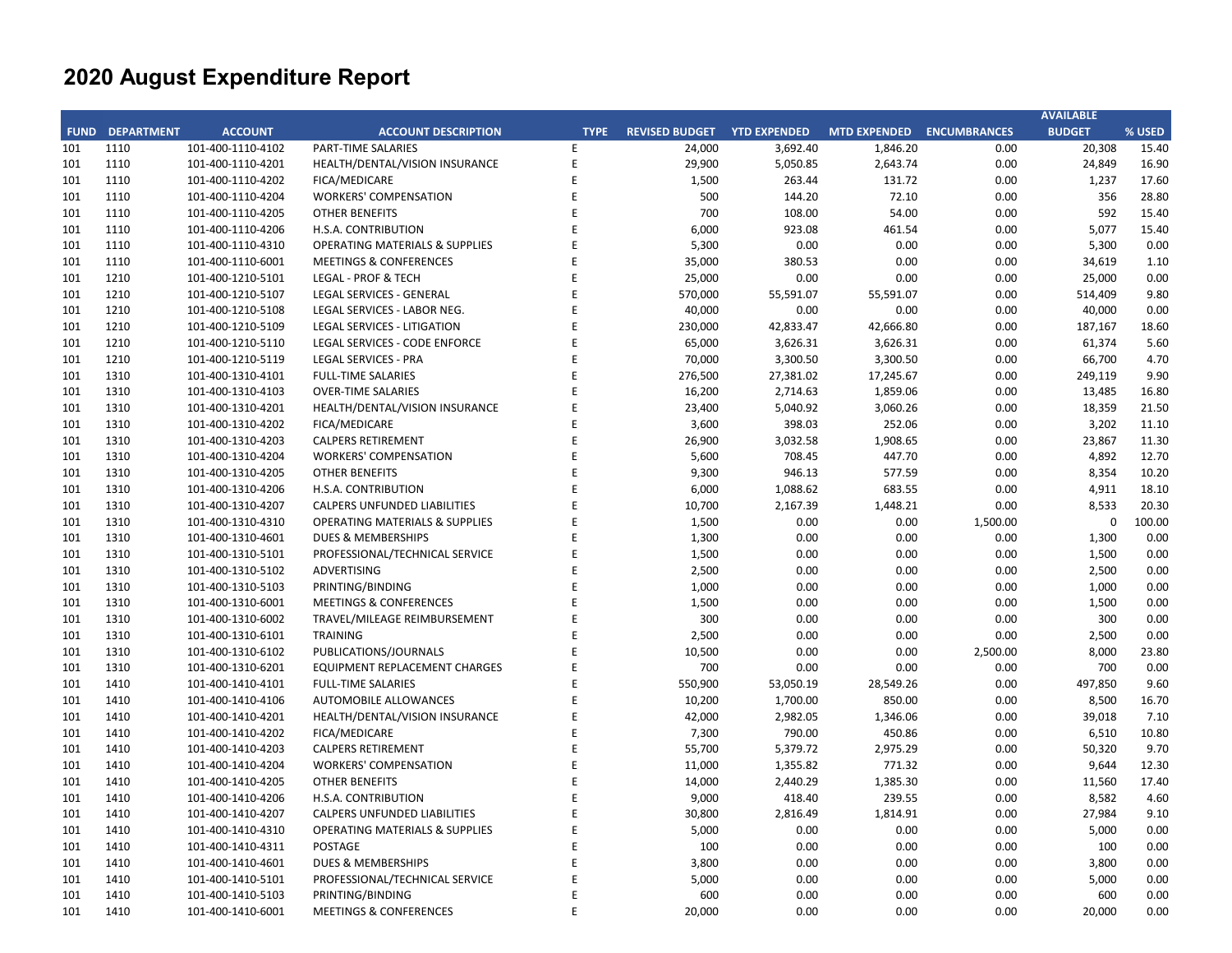|     |                        |                   |                                           |             |                       |                     |                           |           | <b>AVAILABLE</b> |          |
|-----|------------------------|-------------------|-------------------------------------------|-------------|-----------------------|---------------------|---------------------------|-----------|------------------|----------|
|     | <b>FUND DEPARTMENT</b> | <b>ACCOUNT</b>    | <b>ACCOUNT DESCRIPTION</b>                | <b>TYPE</b> | <b>REVISED BUDGET</b> | <b>YTD EXPENDED</b> | MTD EXPENDED ENCUMBRANCES |           | <b>BUDGET</b>    | % USED   |
| 101 | 1410                   | 101-400-1410-6002 | TRAVEL/MILEAGE REIMBURSEMENT              | Ε           | 500                   | 0.00                | 0.00                      | 0.00      | 500              | 0.00     |
| 101 | 1410                   | 101-400-1410-6102 | PUBLICATIONS/JOURNALS                     | E           | 400                   | 0.00                | 0.00                      | 0.00      | 400              | 0.00     |
| 101 | 1410                   | 101-400-1410-6201 | <b>EQUIPMENT REPLACEMENT CHARGES</b>      | E           | 4,000                 | 0.00                | 0.00                      | 0.00      | 4,000            | 0.00     |
| 101 | 1420                   | 101-400-1420-4310 | <b>OPERATING MATERIALS &amp; SUPPLIES</b> | E           | 3,000                 | 0.00                | 0.00                      | 0.00      | 3,000            | 0.00     |
| 101 | 1420                   | 101-400-1420-4311 | <b>POSTAGE</b>                            | E           | 8,400                 | 0.00                | 0.00                      | 4,000.00  | 4,400            | 47.60    |
| 101 | 1420                   | 101-400-1420-4601 | <b>DUES &amp; MEMBERSHIPS</b>             | E           | 45,800                | 6,473.98            | 1,173.98                  | 0.00      | 39,326           | 14.10    |
| 101 | 1420                   | 101-400-1420-5103 | PRINTING/BINDING                          | E           | 10,000                | 0.00                | 0.00                      | 0.00      | 10,000           | 0.00     |
| 101 | 1420                   | 101-400-1420-5201 | REPAIR & MAINTENANCE SERVICES             | E           | 1,100                 | 182.64              | 91.32                     | 0.00      | 917              | 16.60    |
| 101 | 1430                   | 101-400-1430-4101 | <b>FULL-TIME SALARIES</b>                 | E           | 71,100                | $-6,452.98$         | $-9,979.98$               | 0.00      | 77,553           | $-9.10$  |
| 101 | 1430                   | 101-400-1430-4201 | HEALTH/DENTAL/VISION INSURANCE            | E           | 7,500                 | $-669.61$           | $-1,038.05$               | 0.00      | 8,170            | $-8.90$  |
| 101 | 1430                   | 101-400-1430-4202 | FICA/MEDICARE                             | E           | 1,000                 | $-87.11$            | $-134.85$                 | 0.00      | 1,087            | $-8.70$  |
| 101 | 1430                   | 101-400-1430-4203 | <b>CALPERS RETIREMENT</b>                 | E           | 5,500                 | $-503.58$           | $-778.83$                 | 0.00      | 6,004            | $-9.20$  |
| 101 | 1430                   | 101-400-1430-4204 | <b>WORKERS' COMPENSATION</b>              | E           | 1,400                 | $-148.20$           | $-229.40$                 | 0.00      | 1,548            | $-10.60$ |
| 101 | 1430                   | 101-400-1430-4205 | <b>OTHER BENEFITS</b>                     | E           | 400                   | $-43.51$            | $-66.38$                  | 0.00      | 444              | $-10.90$ |
| 101 | 1430                   | 101-400-1430-4206 | H.S.A. CONTRIBUTION                       | E           | 2,400                 | 0.00                | 0.00                      | 0.00      | 2,400            | 0.00     |
| 101 | 1430                   | 101-400-1430-4207 | CALPERS UNFUNDED LIABILITIES              | E           | 400                   | 46.43               | 32.13                     | 0.00      | 354              | 11.60    |
| 101 | 1430                   | 101-400-1430-4310 | <b>OPERATING MATERIALS &amp; SUPPLIES</b> | E           | 14,800                | 0.00                | 0.00                      | 0.00      | 14,800           | 0.00     |
| 101 | 1430                   | 101-400-1430-4601 | DUES & MEMBERSHIPS                        | E           | 11,400                | 0.00                | 0.00                      | 0.00      | 11,400           | 0.00     |
| 101 | 1430                   | 101-400-1430-5101 | PROFESSIONAL/TECHNICAL SERVICE            | E           | 18,500                | 0.00                | 0.00                      | 0.00      | 18,500           | 0.00     |
| 101 | 1430                   | 101-400-1430-5103 | PRINTING/BINDING                          | E           | 500                   | 0.00                | 0.00                      | 0.00      | 500              | 0.00     |
| 101 | 1430                   | 101-400-1430-5301 | <b>TELEPHONE</b>                          | E           | 3,000                 | 0.00                | 0.00                      | 0.00      | 3,000            | 0.00     |
| 101 | 1430                   | 101-400-1430-6001 | <b>MEETINGS &amp; CONFERENCES</b>         | E           | 4,800                 | 0.00                | 0.00                      | 0.00      | 4,800            | 0.00     |
| 101 | 1430                   | 101-400-1430-6002 | TRAVEL/MILEAGE REIMBURSEMENT              | E           | 200                   | 0.00                | 0.00                      | 0.00      | 200              | 0.00     |
| 101 | 1430                   | 101-400-1430-6101 | TRAINING                                  | E           | 14,500                | 0.00                | 0.00                      | 0.00      | 14,500           | 0.00     |
| 101 | 1430                   | 101-400-1430-6201 | EQUIPMENT REPLACEMENT CHARGES             | E           | 1,000                 | 0.00                | 0.00                      | 0.00      | 1,000            | 0.00     |
| 101 | 1440                   | 101-400-1440-4102 | PART-TIME SALARIES                        | E           | 108,000               | 8,263.51            | 5,095.30                  | 0.00      | 99,736           | 7.70     |
| 101 | 1440                   | 101-400-1440-4201 |                                           | E           | 13,500                | 1,685.54            |                           |           |                  | 12.50    |
|     |                        |                   | HEALTH/DENTAL/VISION INSURANCE            | E           |                       | 202.18              | 1,036.62                  | 0.00      | 11,814<br>3,898  | 4.90     |
| 101 | 1440                   | 101-400-1440-4202 | <b>FICA/MEDICARE</b>                      | E           | 4,100                 |                     | 127.07                    | 0.00      |                  |          |
| 101 | 1440                   | 101-400-1440-4203 | <b>CALPERS RETIREMENT</b>                 |             | 4,600                 | 526.12              | 321.45                    | 0.00      | 4,074            | 11.40    |
| 101 | 1440                   | 101-400-1440-4204 | <b>WORKERS' COMPENSATION</b>              | E           | 2,200                 | 190.06              | 117.19                    | 0.00      | 2,010            | 8.60     |
| 101 | 1440                   | 101-400-1440-4207 | CALPERS UNFUNDED LIABILITIES              | E           | 300                   | 33.10               | 21.87                     | 0.00      | 267              | 11.00    |
| 101 | 1440                   | 101-400-1440-4310 | <b>OPERATING MATERIALS &amp; SUPPLIES</b> | E           | 6,000                 | 0.00                | 0.00                      | 0.00      | 6,000            | 0.00     |
| 101 | 1440                   | 101-400-1440-4601 | <b>DUES &amp; MEMBERSHIPS</b>             | E           | 700                   | 0.00                | 0.00                      | 0.00      | 700              | 0.00     |
| 101 | 1440                   | 101-400-1440-5101 | PROFESSIONAL/TECHNICAL SERVICE            | E           | 90,000                | 6,700.00            | 6,250.00                  | 33,300.00 | 50,000           | 44.40    |
| 101 | 1440                   | 101-400-1440-6201 | EQUIPMENT REPLACEMENT CHARGES             | E           | 300                   | 0.00                | 0.00                      | 0.00      | 300              | 0.00     |
| 101 | 1450                   | 101-400-1450-4101 | <b>FULL-TIME SALARIES</b>                 | E           | 213,800               | 26,534.18           | 16,486.91                 | 0.00      | 187,266          | 12.40    |
| 101 | 1450                   | 101-400-1450-4102 | <b>PART-TIME SALARIES</b>                 | E           | $\pmb{0}$             | 4,918.00            | 3,445.68                  | 0.00      | $-4,918$         | 100.00   |
| 101 | 1450                   | 101-400-1450-4104 | <b>EMPLOYEE BONUSES</b>                   | E           | $\mathbf 0$           | 325.60              | 0.00                      | 0.00      | $-326$           | 100.00   |
| 101 | 1450                   | 101-400-1450-4201 | HEALTH/DENTAL/VISION INSURANCE            | E           | 10,600                | 1,571.51            | 820.40                    | 0.00      | 9,028            | 14.80    |
| 101 | 1450                   | 101-400-1450-4202 | <b>FICA/MEDICARE</b>                      | E           | 2,900                 | 753.67              | 492.92                    | 0.00      | 2,146            | 26.00    |
| 101 | 1450                   | 101-400-1450-4203 | <b>CALPERS RETIREMENT</b>                 | E           | 18,800                | 2,348.99            | 1,459.46                  | 0.00      | 16,451           | 12.50    |
| 101 | 1450                   | 101-400-1450-4204 | <b>WORKERS' COMPENSATION</b>              | E           | 4,300                 | 762.20              | 474.31                    | 0.00      | 3,538            | 17.70    |
| 101 | 1450                   | 101-400-1450-4205 | <b>OTHER BENEFITS</b>                     | E           | 7,000                 | 876.40              | 541.84                    | 0.00      | 6,124            | 12.50    |
| 101 | 1450                   | 101-400-1450-4206 | H.S.A. CONTRIBUTION                       | E           | 1,500                 | 0.00                | 0.00                      | 0.00      | 1,500            | 0.00     |
| 101 | 1450                   | 101-400-1450-4207 | <b>CALPERS UNFUNDED LIABILITIES</b>       | E           | 1,600                 | 186.58              | 121.18                    | 0.00      | 1,413            | 11.70    |
| 101 | 1450                   | 101-400-1450-4310 | <b>OPERATING MATERIALS &amp; SUPPLIES</b> | E           | 4,000                 | 0.00                | 0.00                      | 1,000.00  | 3,000            | 25.00    |
| 101 | 1450                   | 101-400-1450-4601 | DUES & MEMBERSHIPS                        | E           | 2,000                 | 0.00                | 0.00                      | 0.00      | 2,000            | 0.00     |
| 101 | 1450                   | 101-400-1450-5101 | PROFESSIONAL/TECHNICAL SERVICE            | F           | 30,000                | 550.85              | 550.85                    | 0.00      | 29,449           | 1.80     |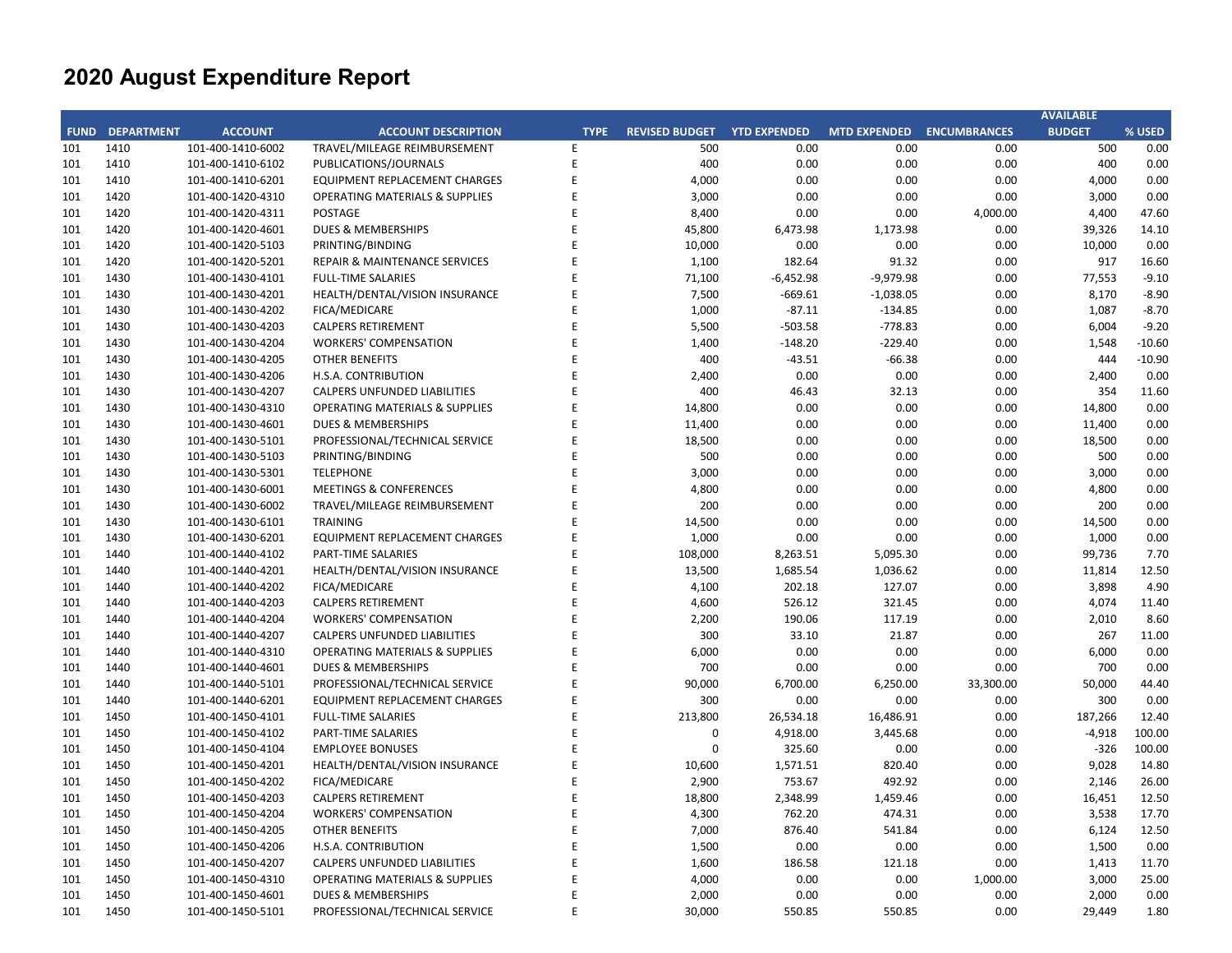|     |                        |                   |                                           |             |                       |                     |                           |            | <b>AVAILABLE</b> |        |
|-----|------------------------|-------------------|-------------------------------------------|-------------|-----------------------|---------------------|---------------------------|------------|------------------|--------|
|     | <b>FUND DEPARTMENT</b> | <b>ACCOUNT</b>    | <b>ACCOUNT DESCRIPTION</b>                | <b>TYPE</b> | <b>REVISED BUDGET</b> | <b>YTD EXPENDED</b> | MTD EXPENDED ENCUMBRANCES |            | <b>BUDGET</b>    | % USED |
| 101 | 1450                   | 101-400-1450-5103 | PRINTING/BINDING                          | E           | 500                   | 0.00                | 0.00                      | 0.00       | 500              | 0.00   |
| 101 | 1450                   | 101-400-1450-5117 | <b>RECRUITMENT ACTIVITIES</b>             | E           | 4,000                 | 0.00                | 0.00                      | 0.00       | 4,000            | 0.00   |
| 101 | 1450                   | 101-400-1450-6001 | <b>MEETINGS &amp; CONFERENCES</b>         | E           | 3,000                 | 0.00                | 0.00                      | 0.00       | 3,000            | 0.00   |
| 101 | 1450                   | 101-400-1450-6002 | TRAVEL/MILEAGE REIMBURSEMENT              | E           | 500                   | 0.00                | 0.00                      | 0.00       | 500              | 0.00   |
| 101 | 1450                   | 101-400-1450-6101 | <b>TRAINING</b>                           | E           | 4,000                 | 0.00                | 0.00                      | 0.00       | 4,000            | 0.00   |
| 101 | 1450                   | 101-400-1450-6102 | PUBLICATIONS/JOURNALS                     | E           | 500                   | 0.00                | 0.00                      | 0.00       | 500              | 0.00   |
| 101 | 1450                   | 101-400-1450-6104 | RISK/SAFETY ACTIVITIES                    | E           | 6,500                 | 0.00                | 0.00                      | 0.00       | 6,500            | 0.00   |
| 101 | 1450                   | 101-400-1450-6201 | <b>EQUIPMENT REPLACEMENT CHARGES</b>      | E           | 500                   | 0.00                | 0.00                      | 0.00       | 500              | 0.00   |
| 101 | 1470                   | 101-400-1470-4101 | <b>FULL-TIME SALARIES</b>                 | E           | 250,600               | 31,280.00           | 18,849.39                 | 0.00       | 219,320          | 12.50  |
| 101 | 1470                   | 101-400-1470-4102 | PART-TIME SALARIES                        | E           | 24,300                | 0.00                | 0.00                      | 0.00       | 24,300           | 0.00   |
| 101 | 1470                   | 101-400-1470-4201 | HEALTH/DENTAL/VISION INSURANCE            | E           | 14,100                | 2,500.00            | 1,438.81                  | 0.00       | 11,600           | 17.70  |
| 101 | 1470                   | 101-400-1470-4202 | <b>FICA/MEDICARE</b>                      | E           | 3,300                 | 419.71              | 251.97                    | 0.00       | 2,880            | 12.70  |
| 101 | 1470                   | 101-400-1470-4203 | <b>CALPERS RETIREMENT</b>                 | E           | 19,500                | 2,434.54            | 1,467.04                  | 0.00       | 17,065           | 12.50  |
| 101 | 1470                   | 101-400-1470-4204 | <b>WORKERS' COMPENSATION</b>              | E           | 5,000                 | 735.51              | 441.70                    | 0.00       | 4,264            | 14.70  |
| 101 | 1470                   | 101-400-1470-4205 | <b>OTHER BENEFITS</b>                     | F           | 7,300                 | 961.06              | 566.22                    | 0.00       | 6,339            | 13.20  |
| 101 | 1470                   | 101-400-1470-4206 | H.S.A. CONTRIBUTION                       | E           | 3,000                 | 383.67              | 230.78                    | 0.00       | 2,616            | 12.80  |
| 101 | 1470                   | 101-400-1470-4207 | CALPERS UNFUNDED LIABILITIES              | E           | 1,300                 | 152.89              | 100.75                    | 0.00       | 1,147            | 11.80  |
| 101 | 1470                   | 101-400-1470-4310 | <b>OPERATING MATERIALS &amp; SUPPLIES</b> | E           | 27,500                | 3,500.85            | 3,500.85                  | 6,499.15   | 17,500           | 36.40  |
| 101 | 1470                   | 101-400-1470-4601 | <b>DUES &amp; MEMBERSHIPS</b>             | E           | 200                   | 0.00                | 0.00                      | 0.00       | 200              | 0.00   |
| 101 | 1470                   | 101-400-1470-5101 | PROFESSIONAL/TECHNICAL SERVICE            | E           | 265,000               | 15,083.25           | 0.00                      | 195,987.55 | 53,929           | 79.60  |
| 101 | 1470                   | 101-400-1470-5201 | REPAIR & MAINTENANCE SERVICES             | E           | 388,800               | 62,333.05           | 40,780.56                 | 94,413.92  | 232,053          | 40.30  |
| 101 | 1470                   | 101-400-1470-6001 | <b>MEETINGS &amp; CONFERENCES</b>         | E           | 15,000                | 0.00                | 0.00                      | 0.00       | 15,000           | 0.00   |
| 101 | 1470                   | 101-400-1470-6002 | TRAVEL/MILEAGE REIMBURSEMENT              | E           | 400                   | 0.00                | 0.00                      | 0.00       | 400              | 0.00   |
| 101 | 1470                   | 101-400-1470-6101 | <b>TRAINING</b>                           | E           | 10,000                | 0.00                | 0.00                      | 0.00       | 10,000           | 0.00   |
| 101 | 1470                   | 101-400-1470-6102 | PUBLICATIONS/JOURNALS                     | E           | 300                   | 0.00                | 0.00                      | 0.00       | 300              | 0.00   |
| 101 | 1470                   | 101-400-1470-6201 | <b>EQUIPMENT REPLACEMENT CHARGES</b>      | E           | 45,200                | 0.00                | 0.00                      | 0.00       | 45,200           | 0.00   |
| 101 | 1470                   | 101-400-1470-8101 | <b>EQUIPMENT &amp; FURNITURE</b>          | E           | 1,000                 | 0.00                | 0.00                      | 0.00       | 1,000            | 0.00   |
| 101 | 1480                   | 101-400-1480-4310 | <b>OPERATING MATERIALS &amp; SUPPLIES</b> | E           | 7,000                 | 0.00                | 0.00                      | 0.00       | 7,000            | 0.00   |
| 101 | 1480                   | 101-400-1480-5101 | PROFESSIONAL/TECHNICAL SERVICE            | E           | 5,000                 | 0.00                | 0.00                      | 0.00       | 5,000            | 0.00   |
| 101 | 1480                   | 101-400-1480-5201 | REPAIR & MAINTENANCE SERVICES             | E           | 8,000                 | 4,600.00            | 0.00                      | 0.00       | 3,400            | 57.50  |
| 101 | 1480                   | 101-400-1480-5301 | <b>TELEPHONE</b>                          | E           | 90,000                | 12,385.13           | 8,949.74                  | 10,973.75  | 66,641           | 26.00  |
| 101 | 2110                   | 101-400-2110-4101 | <b>FULL-TIME SALARIES</b>                 | E           | 982,300               | 105,668.05          | 64,325.88                 | 0.00       | 876,632          | 10.80  |
| 101 | 2110                   | 101-400-2110-4102 | PART-TIME SALARIES                        | E           | 69,700                | 5,013.75            | 3,083.98                  | 0.00       | 64,686           | 7.20   |
| 101 | 2110                   | 101-400-2110-4103 | <b>OVER-TIME SALARIES</b>                 | E           | 1,600                 | 0.00                | 0.00                      | 0.00       | 1,600            | 0.00   |
| 101 | 2110                   | 101-400-2110-4104 | <b>EMPLOYEE BONUSES</b>                   | E           | $\Omega$              | 497.10              | 0.00                      | 0.00       | $-497$           | 100.00 |
| 101 | 2110                   | 101-400-2110-4106 | <b>AUTOMOBILE ALLOWANCES</b>              | E           | 1,800                 | 300.00              | 150.00                    | 0.00       | 1,500            | 16.70  |
| 101 | 2110                   | 101-400-2110-4201 | HEALTH/DENTAL/VISION INSURANCE            | E           | 108,400               | 14,054.84           | 8,437.03                  | 0.00       | 94,345           | 13.00  |
| 101 | 2110                   | 101-400-2110-4202 | <b>FICA/MEDICARE</b>                      | E           | 12,400                | 1,445.82            | 875.15                    | 0.00       | 10,954           | 11.70  |
| 101 | 2110                   | 101-400-2110-4203 | <b>CALPERS RETIREMENT</b>                 | E           | 91,500                | 10,980.72           | 6,697.03                  | 0.00       | 80,519           | 12.00  |
| 101 | 2110                   | 101-400-2110-4204 | <b>WORKERS' COMPENSATION</b>              | E           | 19,000                | 2,590.45            | 1,568.40                  | 0.00       | 16,410           | 13.60  |
| 101 | 2110                   | 101-400-2110-4205 | <b>OTHER BENEFITS</b>                     | E           | 28,000                | 3,327.29            | 1,983.02                  | 0.00       | 24,673           | 11.90  |
| 101 | 2110                   | 101-400-2110-4206 | H.S.A. CONTRIBUTION                       | E           | 32,300                | 3,817.76            | 2,307.72                  | 0.00       | 28,482           | 11.80  |
| 101 | 2110                   | 101-400-2110-4207 | CALPERS UNFUNDED LIABILITIES              | E           | 35,100                | 4,012.88            | 2,669.30                  | 0.00       | 31,087           | 11.40  |
| 101 | 2110                   | 101-400-2110-4310 | <b>OPERATING MATERIALS &amp; SUPPLIES</b> | E           | 6,500                 | 550.44              | 509.95                    | 2,490.05   | 3,460            | 46.80  |
| 101 | 2110                   | 101-400-2110-4601 | <b>DUES &amp; MEMBERSHIPS</b>             | E           | 1,500                 | 0.00                | 0.00                      | 0.00       | 1,500            | 0.00   |
| 101 | 2110                   | 101-400-2110-4901 | MISC. EXPENSES                            | E           | 59,600                | 6,895.43            | 6,686.80                  | 3,732.74   | 48,972           | 17.80  |
| 101 | 2110                   | 101-400-2110-5101 | PROFESSIONAL/TECHNICAL SERVICE            | E           | 71,000                | 0.00                | 0.00                      | 64,715.00  | 6,285            | 91.10  |
| 101 | 2110                   | 101-400-2110-5102 | <b>ADVERTISING</b>                        | E           | 500                   | 0.00                | 0.00                      | 0.00       | 500              | 0.00   |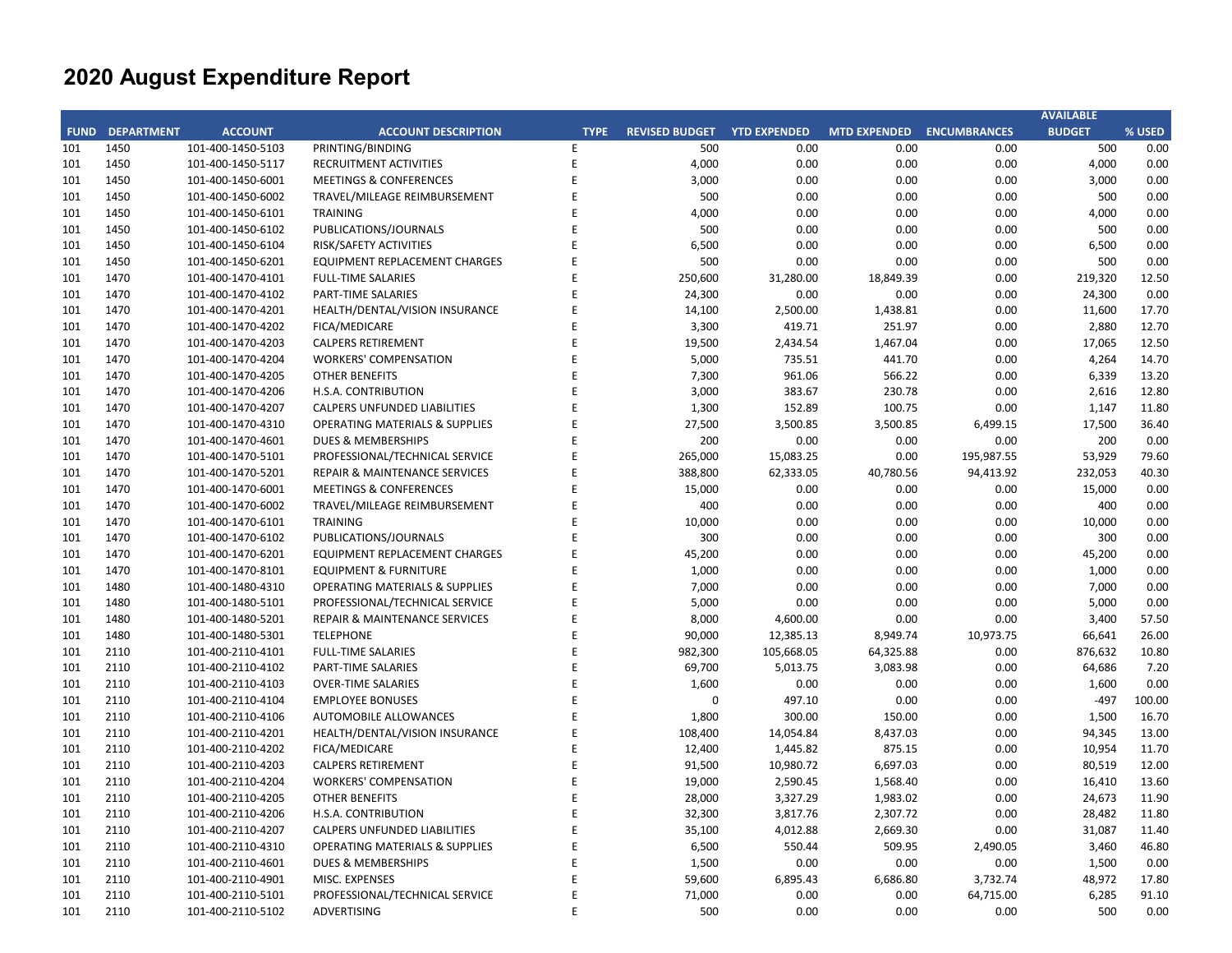| <b>FUND DEPARTMENT</b><br><b>ACCOUNT</b><br><b>ACCOUNT DESCRIPTION</b><br><b>REVISED BUDGET YTD EXPENDED</b><br>MTD EXPENDED ENCUMBRANCES<br><b>BUDGET</b><br>% USED<br><b>TYPE</b><br>2110<br>101-400-2110-5103<br>PRINTING/BINDING<br>E<br>12,000<br>0.00<br>0.00<br>0.00<br>12,000<br>0.00<br>101<br>2110<br>E<br>3,200<br>199.67<br>2,000.66<br>800<br>75.00<br>101<br>101-400-2110-5106<br><b>RENTS &amp; LEASES</b><br>399.34<br>101<br>2110<br>E<br>15,500<br>0.00<br>0.00<br>0.00<br>15,500<br>0.00<br>101-400-2110-6001<br><b>MEETINGS &amp; CONFERENCES</b><br>500<br>0.00<br>0.00<br>101<br>2110<br>101-400-2110-6002<br>E<br>0.00<br>0.00<br>500<br>TRAVEL/MILEAGE REIMBURSEMENT<br>2110<br>E<br>1,500<br>0.00<br>0.00<br>0.00<br>1,500<br>0.00<br>101<br>101-400-2110-6101<br><b>TRAINING</b><br>2110<br>PUBLICATIONS/JOURNALS<br>E<br>500<br>0.00<br>0.00<br>0.00<br>500<br>0.00<br>101<br>101-400-2110-6102<br>2110<br>E<br>10,700<br>0.00<br>0.00<br>0.00<br>10,700<br>0.00<br>101<br>101-400-2110-6201<br><b>EQUIPMENT REPLACEMENT CHARGES</b><br>2999<br>E<br>25,000<br>0.00<br>0.00<br>25,000<br>0.00<br>101<br>101-400-2999-4104<br><b>EMPLOYEE BONUSES</b><br>0.00<br>2999<br>101-400-2999-4105<br><b>LEAVE BUYOUT</b><br>F<br>100,000<br>42,355.09<br>38,442.50<br>0.00<br>57,645<br>42.40<br>101<br>0.00<br>101<br>2999<br>101-400-2999-4199<br>E<br>45,600<br>0.00<br>0.00<br>45,600<br>0.00<br>HOLDING ACCOUNT FOR SALARY<br>2999<br>101-400-2999-4201<br>HEALTH/DENTAL/VISION INSURANCE<br>E<br>$\Omega$<br>7,202.28<br>7,067.35<br>0.00<br>$-7,202$<br>100.00<br>101<br>2999<br>E<br>40,000<br>5,603.11<br>5,603.11<br>0.00<br>34,397<br>14.00<br>101<br>101-400-2999-4203<br><b>CALPERS RETIREMENT</b><br>2999<br>E<br>$\Omega$<br>221.74<br>127.60<br>0.00<br>$-222$<br>100.00<br>101<br>101-400-2999-4205<br><b>OTHER BENEFITS</b><br>2999<br>E<br>581,700<br>501.86<br>480.97<br>0.10<br>101<br>101-400-2999-4207<br><b>CALPERS UNFUNDED LIABILITIES</b><br>0.00<br>581,198<br>2999<br>E<br>11,000<br>72.50<br>101-400-2999-4310<br><b>OPERATING MATERIALS &amp; SUPPLIES</b><br>40,000<br>2,663.07<br>2,663.07<br>26,336.93<br>101<br>101<br>2999<br>101-400-2999-4311<br>E<br>19,000<br>0.00<br>0.00<br>0.00<br>19,000<br>0.00<br><b>POSTAGE</b><br>2999<br>101-400-2999-4701<br><b>INSURANCE PREMIUM</b><br>E<br>769,600<br>5,072.00<br>0.00<br>0.00<br>764,528<br>0.70<br>101<br>2999<br>MISC. EXPENSES<br>E<br>115,000<br>1,492.43<br>0.00<br>1.30<br>101<br>101-400-2999-4901<br>1,050.00<br>113,508<br>2999<br>E<br>100,700<br>$-5,925.75$<br>$-5,925.75$<br>12,388.60<br>94,237<br>6.40<br>101<br>101-400-2999-5101<br>PROFESSIONAL/TECHNICAL SERVICE<br>2999<br>E<br>3,100<br>310.00<br>310.00<br>0.00<br>2,790<br>10.00<br>101<br>101-400-2999-5201<br>REPAIR & MAINTENANCE SERVICES<br>2999<br>E<br>5,000<br>0.00<br>0.00<br>101<br>101-400-2999-6001<br><b>MEETINGS &amp; CONFERENCES</b><br>0.00<br>0.00<br>5,000<br>101<br>2999<br>101-400-2999-6101<br><b>TRAINING</b><br>E<br>5,000<br>0.00<br>0.00<br>0.00<br>5,000<br>0.00<br>2999<br>101-400-2999-8803<br>LAND<br>E<br>25,000<br>0.00<br>0.00<br>0.00<br>25,000<br>0.00<br>101<br>3110<br>E<br>1,428,100<br>154,227.45<br>0.00<br>1,273,873<br>10.80<br>101<br>101-400-3110-4101<br><b>FULL-TIME SALARIES</b><br>93,060.62<br>3110<br>E<br>13,200<br>417.16<br>207.59<br>0.00<br>12,783<br>3.20<br>101<br>101-400-3110-4103<br><b>OVER-TIME SALARIES</b><br>3110<br>E<br>0<br>2,821.83<br>2,821.83<br>$-2,822$<br>100.00<br>101<br>101-400-3110-4104<br><b>EMPLOYEE BONUSES</b><br>0.00<br>E<br>1,800<br>300.00<br>150.00<br>1,500<br>16.70<br>101<br>3110<br>101-400-3110-4106<br><b>AUTOMOBILE ALLOWANCES</b><br>0.00<br>101<br>3110<br>101-400-3110-4201<br>HEALTH/DENTAL/VISION INSURANCE<br>E<br>136,700<br>17,164.48<br>10,101.67<br>0.00<br>119,536<br>12.60<br>101<br>3110<br>E<br>18,900<br>2,468.77<br>1,652.06<br>0.00<br>16,431<br>13.10<br>101-400-3110-4202<br>FICA/MEDICARE<br>3110<br>E<br>129,100<br>14,309.33<br>0.00<br>114,791<br>11.10<br>101<br>101-400-3110-4203<br><b>CALPERS RETIREMENT</b><br>8,714.33<br>3110<br>E<br>28,600<br>4,286.28<br>0.00<br>15.00<br>101<br>101-400-3110-4204<br><b>WORKERS' COMPENSATION</b><br>2,845.64<br>24,314<br>3110<br>E<br>39,200<br>4,693.96<br>34,506<br>12.00<br>101<br>101-400-3110-4205<br><b>OTHER BENEFITS</b><br>2,723.15<br>0.00<br>29,200<br>5,205.23<br>23,995<br>17.80<br>101<br>3110<br>101-400-3110-4206<br>H.S.A. CONTRIBUTION<br>E<br>3,986.60<br>0.00<br>E<br>42,000<br>5,035.23<br>12.00<br>101<br>3110<br>101-400-3110-4207<br>3,357.19<br>0.00<br>36,965<br><b>CALPERS UNFUNDED LIABILITIES</b><br>101<br>3110<br>E<br>8,000<br>285.47<br>0.00<br>5,919.12<br>1,795<br>77.60<br>101-400-3110-4310<br><b>OPERATING MATERIALS &amp; SUPPLIES</b><br>3110<br>E<br>2,000<br>0.00<br>0.00<br>0.00<br>2,000<br>0.00<br>101<br>101-400-3110-4601<br><b>DUES &amp; MEMBERSHIPS</b><br>3110<br>PROFESSIONAL/TECHNICAL SERVICE<br>E<br>170,000<br>2,205.00<br>133,283.00<br>34,512<br>79.70<br>101<br>101-400-3110-5101<br>2,205.00<br>3110<br>E<br>11,000<br>2,801.94<br>8,198.06<br>$\mathbf 0$<br>100.00<br>101<br>101-400-3110-5102<br>ADVERTISING<br>2,801.94<br>E<br>10,000<br>82.08<br>8,917.92<br>90.00<br>101<br>3110<br>101-400-3110-5103<br>PRINTING/BINDING<br>82.08<br>1,000<br>E<br>7,000<br>775.88<br>387.94<br>6,224.12<br>100.00<br>101<br>3110<br>101-400-3110-5106<br><b>RENTS &amp; LEASES</b><br>0<br>101<br>3110<br><b>TELEPHONE</b><br>E<br>7,000<br>0.00<br>0.00<br>0.00<br>7,000<br>0.00<br>101-400-3110-5301<br>101<br>3110<br>E<br>3,000<br>0.00<br>0.00<br>0.00<br>3,000<br>0.00<br>101-400-3110-6001<br><b>MEETINGS &amp; CONFERENCES</b><br>3110<br>E<br>1,000<br>0.00<br>0.00<br>0.00<br>1,000<br>0.00<br>101<br>101-400-3110-6002<br>TRAVEL/MILEAGE REIMBURSEMENT<br>3110<br>E<br>3,000<br>0.00<br>0.00<br>3,000.00<br>$\mathbf 0$<br>100.00<br>101<br>101-400-3110-6101<br><b>TRAINING</b><br>3110<br>PUBLICATIONS/JOURNALS<br>300<br>0.00<br>0.00<br>0.00<br>300<br>0.00<br>101<br>101-400-3110-6102<br>E<br>E<br>0.00<br>0.00<br>0.00<br>101<br>3110<br>101-400-3110-6201<br><b>EQUIPMENT REPLACEMENT CHARGES</b><br>6,400<br>0.00<br>6,400<br>101<br>3120<br>E<br>5,000<br>0.00<br>0.00<br>0.00<br>5,000<br>0.00<br>101-400-3120-4310<br><b>OPERATING MATERIALS &amp; SUPPLIES</b><br>246,000<br>101<br>3120<br>101-400-3120-5101<br>PROFESSIONAL/TECHNICAL SERVICE<br>E<br>0.00<br>0.00<br>55,000.00<br>191,000<br>22.40 |  |  |  |  | <b>AVAILABLE</b> |  |
|---------------------------------------------------------------------------------------------------------------------------------------------------------------------------------------------------------------------------------------------------------------------------------------------------------------------------------------------------------------------------------------------------------------------------------------------------------------------------------------------------------------------------------------------------------------------------------------------------------------------------------------------------------------------------------------------------------------------------------------------------------------------------------------------------------------------------------------------------------------------------------------------------------------------------------------------------------------------------------------------------------------------------------------------------------------------------------------------------------------------------------------------------------------------------------------------------------------------------------------------------------------------------------------------------------------------------------------------------------------------------------------------------------------------------------------------------------------------------------------------------------------------------------------------------------------------------------------------------------------------------------------------------------------------------------------------------------------------------------------------------------------------------------------------------------------------------------------------------------------------------------------------------------------------------------------------------------------------------------------------------------------------------------------------------------------------------------------------------------------------------------------------------------------------------------------------------------------------------------------------------------------------------------------------------------------------------------------------------------------------------------------------------------------------------------------------------------------------------------------------------------------------------------------------------------------------------------------------------------------------------------------------------------------------------------------------------------------------------------------------------------------------------------------------------------------------------------------------------------------------------------------------------------------------------------------------------------------------------------------------------------------------------------------------------------------------------------------------------------------------------------------------------------------------------------------------------------------------------------------------------------------------------------------------------------------------------------------------------------------------------------------------------------------------------------------------------------------------------------------------------------------------------------------------------------------------------------------------------------------------------------------------------------------------------------------------------------------------------------------------------------------------------------------------------------------------------------------------------------------------------------------------------------------------------------------------------------------------------------------------------------------------------------------------------------------------------------------------------------------------------------------------------------------------------------------------------------------------------------------------------------------------------------------------------------------------------------------------------------------------------------------------------------------------------------------------------------------------------------------------------------------------------------------------------------------------------------------------------------------------------------------------------------------------------------------------------------------------------------------------------------------------------------------------------------------------------------------------------------------------------------------------------------------------------------------------------------------------------------------------------------------------------------------------------------------------------------------------------------------------------------------------------------------------------------------------------------------------------------------------------------------------------------------------------------------------------------------------------------------------------------------------------------------------------------------------------------------------------------------------------------------------------------------------------------------------------------------------------------------------------------------------------------------------------------------------------------------------------------------------------------------------------------------------------------------------------------------------------------------------------------------------------------------------------------------------------------------------------------------------------------------------------------------------------------------------------------------------------------------------------------------------------------------------------------------------------------------------------------------------------------------------------------------------------------------------------------------------------------------------------------------------------------------------------------------------------------------------------------------------------------------------------------------|--|--|--|--|------------------|--|
|                                                                                                                                                                                                                                                                                                                                                                                                                                                                                                                                                                                                                                                                                                                                                                                                                                                                                                                                                                                                                                                                                                                                                                                                                                                                                                                                                                                                                                                                                                                                                                                                                                                                                                                                                                                                                                                                                                                                                                                                                                                                                                                                                                                                                                                                                                                                                                                                                                                                                                                                                                                                                                                                                                                                                                                                                                                                                                                                                                                                                                                                                                                                                                                                                                                                                                                                                                                                                                                                                                                                                                                                                                                                                                                                                                                                                                                                                                                                                                                                                                                                                                                                                                                                                                                                                                                                                                                                                                                                                                                                                                                                                                                                                                                                                                                                                                                                                                                                                                                                                                                                                                                                                                                                                                                                                                                                                                                                                                                                                                                                                                                                                                                                                                                                                                                                                                                                                                                                                                                                                                                                                                                                                                                                                                                                                                                                                                                                                                                                                                                                       |  |  |  |  |                  |  |
|                                                                                                                                                                                                                                                                                                                                                                                                                                                                                                                                                                                                                                                                                                                                                                                                                                                                                                                                                                                                                                                                                                                                                                                                                                                                                                                                                                                                                                                                                                                                                                                                                                                                                                                                                                                                                                                                                                                                                                                                                                                                                                                                                                                                                                                                                                                                                                                                                                                                                                                                                                                                                                                                                                                                                                                                                                                                                                                                                                                                                                                                                                                                                                                                                                                                                                                                                                                                                                                                                                                                                                                                                                                                                                                                                                                                                                                                                                                                                                                                                                                                                                                                                                                                                                                                                                                                                                                                                                                                                                                                                                                                                                                                                                                                                                                                                                                                                                                                                                                                                                                                                                                                                                                                                                                                                                                                                                                                                                                                                                                                                                                                                                                                                                                                                                                                                                                                                                                                                                                                                                                                                                                                                                                                                                                                                                                                                                                                                                                                                                                                       |  |  |  |  |                  |  |
|                                                                                                                                                                                                                                                                                                                                                                                                                                                                                                                                                                                                                                                                                                                                                                                                                                                                                                                                                                                                                                                                                                                                                                                                                                                                                                                                                                                                                                                                                                                                                                                                                                                                                                                                                                                                                                                                                                                                                                                                                                                                                                                                                                                                                                                                                                                                                                                                                                                                                                                                                                                                                                                                                                                                                                                                                                                                                                                                                                                                                                                                                                                                                                                                                                                                                                                                                                                                                                                                                                                                                                                                                                                                                                                                                                                                                                                                                                                                                                                                                                                                                                                                                                                                                                                                                                                                                                                                                                                                                                                                                                                                                                                                                                                                                                                                                                                                                                                                                                                                                                                                                                                                                                                                                                                                                                                                                                                                                                                                                                                                                                                                                                                                                                                                                                                                                                                                                                                                                                                                                                                                                                                                                                                                                                                                                                                                                                                                                                                                                                                                       |  |  |  |  |                  |  |
|                                                                                                                                                                                                                                                                                                                                                                                                                                                                                                                                                                                                                                                                                                                                                                                                                                                                                                                                                                                                                                                                                                                                                                                                                                                                                                                                                                                                                                                                                                                                                                                                                                                                                                                                                                                                                                                                                                                                                                                                                                                                                                                                                                                                                                                                                                                                                                                                                                                                                                                                                                                                                                                                                                                                                                                                                                                                                                                                                                                                                                                                                                                                                                                                                                                                                                                                                                                                                                                                                                                                                                                                                                                                                                                                                                                                                                                                                                                                                                                                                                                                                                                                                                                                                                                                                                                                                                                                                                                                                                                                                                                                                                                                                                                                                                                                                                                                                                                                                                                                                                                                                                                                                                                                                                                                                                                                                                                                                                                                                                                                                                                                                                                                                                                                                                                                                                                                                                                                                                                                                                                                                                                                                                                                                                                                                                                                                                                                                                                                                                                                       |  |  |  |  |                  |  |
|                                                                                                                                                                                                                                                                                                                                                                                                                                                                                                                                                                                                                                                                                                                                                                                                                                                                                                                                                                                                                                                                                                                                                                                                                                                                                                                                                                                                                                                                                                                                                                                                                                                                                                                                                                                                                                                                                                                                                                                                                                                                                                                                                                                                                                                                                                                                                                                                                                                                                                                                                                                                                                                                                                                                                                                                                                                                                                                                                                                                                                                                                                                                                                                                                                                                                                                                                                                                                                                                                                                                                                                                                                                                                                                                                                                                                                                                                                                                                                                                                                                                                                                                                                                                                                                                                                                                                                                                                                                                                                                                                                                                                                                                                                                                                                                                                                                                                                                                                                                                                                                                                                                                                                                                                                                                                                                                                                                                                                                                                                                                                                                                                                                                                                                                                                                                                                                                                                                                                                                                                                                                                                                                                                                                                                                                                                                                                                                                                                                                                                                                       |  |  |  |  |                  |  |
|                                                                                                                                                                                                                                                                                                                                                                                                                                                                                                                                                                                                                                                                                                                                                                                                                                                                                                                                                                                                                                                                                                                                                                                                                                                                                                                                                                                                                                                                                                                                                                                                                                                                                                                                                                                                                                                                                                                                                                                                                                                                                                                                                                                                                                                                                                                                                                                                                                                                                                                                                                                                                                                                                                                                                                                                                                                                                                                                                                                                                                                                                                                                                                                                                                                                                                                                                                                                                                                                                                                                                                                                                                                                                                                                                                                                                                                                                                                                                                                                                                                                                                                                                                                                                                                                                                                                                                                                                                                                                                                                                                                                                                                                                                                                                                                                                                                                                                                                                                                                                                                                                                                                                                                                                                                                                                                                                                                                                                                                                                                                                                                                                                                                                                                                                                                                                                                                                                                                                                                                                                                                                                                                                                                                                                                                                                                                                                                                                                                                                                                                       |  |  |  |  |                  |  |
|                                                                                                                                                                                                                                                                                                                                                                                                                                                                                                                                                                                                                                                                                                                                                                                                                                                                                                                                                                                                                                                                                                                                                                                                                                                                                                                                                                                                                                                                                                                                                                                                                                                                                                                                                                                                                                                                                                                                                                                                                                                                                                                                                                                                                                                                                                                                                                                                                                                                                                                                                                                                                                                                                                                                                                                                                                                                                                                                                                                                                                                                                                                                                                                                                                                                                                                                                                                                                                                                                                                                                                                                                                                                                                                                                                                                                                                                                                                                                                                                                                                                                                                                                                                                                                                                                                                                                                                                                                                                                                                                                                                                                                                                                                                                                                                                                                                                                                                                                                                                                                                                                                                                                                                                                                                                                                                                                                                                                                                                                                                                                                                                                                                                                                                                                                                                                                                                                                                                                                                                                                                                                                                                                                                                                                                                                                                                                                                                                                                                                                                                       |  |  |  |  |                  |  |
|                                                                                                                                                                                                                                                                                                                                                                                                                                                                                                                                                                                                                                                                                                                                                                                                                                                                                                                                                                                                                                                                                                                                                                                                                                                                                                                                                                                                                                                                                                                                                                                                                                                                                                                                                                                                                                                                                                                                                                                                                                                                                                                                                                                                                                                                                                                                                                                                                                                                                                                                                                                                                                                                                                                                                                                                                                                                                                                                                                                                                                                                                                                                                                                                                                                                                                                                                                                                                                                                                                                                                                                                                                                                                                                                                                                                                                                                                                                                                                                                                                                                                                                                                                                                                                                                                                                                                                                                                                                                                                                                                                                                                                                                                                                                                                                                                                                                                                                                                                                                                                                                                                                                                                                                                                                                                                                                                                                                                                                                                                                                                                                                                                                                                                                                                                                                                                                                                                                                                                                                                                                                                                                                                                                                                                                                                                                                                                                                                                                                                                                                       |  |  |  |  |                  |  |
|                                                                                                                                                                                                                                                                                                                                                                                                                                                                                                                                                                                                                                                                                                                                                                                                                                                                                                                                                                                                                                                                                                                                                                                                                                                                                                                                                                                                                                                                                                                                                                                                                                                                                                                                                                                                                                                                                                                                                                                                                                                                                                                                                                                                                                                                                                                                                                                                                                                                                                                                                                                                                                                                                                                                                                                                                                                                                                                                                                                                                                                                                                                                                                                                                                                                                                                                                                                                                                                                                                                                                                                                                                                                                                                                                                                                                                                                                                                                                                                                                                                                                                                                                                                                                                                                                                                                                                                                                                                                                                                                                                                                                                                                                                                                                                                                                                                                                                                                                                                                                                                                                                                                                                                                                                                                                                                                                                                                                                                                                                                                                                                                                                                                                                                                                                                                                                                                                                                                                                                                                                                                                                                                                                                                                                                                                                                                                                                                                                                                                                                                       |  |  |  |  |                  |  |
|                                                                                                                                                                                                                                                                                                                                                                                                                                                                                                                                                                                                                                                                                                                                                                                                                                                                                                                                                                                                                                                                                                                                                                                                                                                                                                                                                                                                                                                                                                                                                                                                                                                                                                                                                                                                                                                                                                                                                                                                                                                                                                                                                                                                                                                                                                                                                                                                                                                                                                                                                                                                                                                                                                                                                                                                                                                                                                                                                                                                                                                                                                                                                                                                                                                                                                                                                                                                                                                                                                                                                                                                                                                                                                                                                                                                                                                                                                                                                                                                                                                                                                                                                                                                                                                                                                                                                                                                                                                                                                                                                                                                                                                                                                                                                                                                                                                                                                                                                                                                                                                                                                                                                                                                                                                                                                                                                                                                                                                                                                                                                                                                                                                                                                                                                                                                                                                                                                                                                                                                                                                                                                                                                                                                                                                                                                                                                                                                                                                                                                                                       |  |  |  |  |                  |  |
|                                                                                                                                                                                                                                                                                                                                                                                                                                                                                                                                                                                                                                                                                                                                                                                                                                                                                                                                                                                                                                                                                                                                                                                                                                                                                                                                                                                                                                                                                                                                                                                                                                                                                                                                                                                                                                                                                                                                                                                                                                                                                                                                                                                                                                                                                                                                                                                                                                                                                                                                                                                                                                                                                                                                                                                                                                                                                                                                                                                                                                                                                                                                                                                                                                                                                                                                                                                                                                                                                                                                                                                                                                                                                                                                                                                                                                                                                                                                                                                                                                                                                                                                                                                                                                                                                                                                                                                                                                                                                                                                                                                                                                                                                                                                                                                                                                                                                                                                                                                                                                                                                                                                                                                                                                                                                                                                                                                                                                                                                                                                                                                                                                                                                                                                                                                                                                                                                                                                                                                                                                                                                                                                                                                                                                                                                                                                                                                                                                                                                                                                       |  |  |  |  |                  |  |
|                                                                                                                                                                                                                                                                                                                                                                                                                                                                                                                                                                                                                                                                                                                                                                                                                                                                                                                                                                                                                                                                                                                                                                                                                                                                                                                                                                                                                                                                                                                                                                                                                                                                                                                                                                                                                                                                                                                                                                                                                                                                                                                                                                                                                                                                                                                                                                                                                                                                                                                                                                                                                                                                                                                                                                                                                                                                                                                                                                                                                                                                                                                                                                                                                                                                                                                                                                                                                                                                                                                                                                                                                                                                                                                                                                                                                                                                                                                                                                                                                                                                                                                                                                                                                                                                                                                                                                                                                                                                                                                                                                                                                                                                                                                                                                                                                                                                                                                                                                                                                                                                                                                                                                                                                                                                                                                                                                                                                                                                                                                                                                                                                                                                                                                                                                                                                                                                                                                                                                                                                                                                                                                                                                                                                                                                                                                                                                                                                                                                                                                                       |  |  |  |  |                  |  |
|                                                                                                                                                                                                                                                                                                                                                                                                                                                                                                                                                                                                                                                                                                                                                                                                                                                                                                                                                                                                                                                                                                                                                                                                                                                                                                                                                                                                                                                                                                                                                                                                                                                                                                                                                                                                                                                                                                                                                                                                                                                                                                                                                                                                                                                                                                                                                                                                                                                                                                                                                                                                                                                                                                                                                                                                                                                                                                                                                                                                                                                                                                                                                                                                                                                                                                                                                                                                                                                                                                                                                                                                                                                                                                                                                                                                                                                                                                                                                                                                                                                                                                                                                                                                                                                                                                                                                                                                                                                                                                                                                                                                                                                                                                                                                                                                                                                                                                                                                                                                                                                                                                                                                                                                                                                                                                                                                                                                                                                                                                                                                                                                                                                                                                                                                                                                                                                                                                                                                                                                                                                                                                                                                                                                                                                                                                                                                                                                                                                                                                                                       |  |  |  |  |                  |  |
|                                                                                                                                                                                                                                                                                                                                                                                                                                                                                                                                                                                                                                                                                                                                                                                                                                                                                                                                                                                                                                                                                                                                                                                                                                                                                                                                                                                                                                                                                                                                                                                                                                                                                                                                                                                                                                                                                                                                                                                                                                                                                                                                                                                                                                                                                                                                                                                                                                                                                                                                                                                                                                                                                                                                                                                                                                                                                                                                                                                                                                                                                                                                                                                                                                                                                                                                                                                                                                                                                                                                                                                                                                                                                                                                                                                                                                                                                                                                                                                                                                                                                                                                                                                                                                                                                                                                                                                                                                                                                                                                                                                                                                                                                                                                                                                                                                                                                                                                                                                                                                                                                                                                                                                                                                                                                                                                                                                                                                                                                                                                                                                                                                                                                                                                                                                                                                                                                                                                                                                                                                                                                                                                                                                                                                                                                                                                                                                                                                                                                                                                       |  |  |  |  |                  |  |
|                                                                                                                                                                                                                                                                                                                                                                                                                                                                                                                                                                                                                                                                                                                                                                                                                                                                                                                                                                                                                                                                                                                                                                                                                                                                                                                                                                                                                                                                                                                                                                                                                                                                                                                                                                                                                                                                                                                                                                                                                                                                                                                                                                                                                                                                                                                                                                                                                                                                                                                                                                                                                                                                                                                                                                                                                                                                                                                                                                                                                                                                                                                                                                                                                                                                                                                                                                                                                                                                                                                                                                                                                                                                                                                                                                                                                                                                                                                                                                                                                                                                                                                                                                                                                                                                                                                                                                                                                                                                                                                                                                                                                                                                                                                                                                                                                                                                                                                                                                                                                                                                                                                                                                                                                                                                                                                                                                                                                                                                                                                                                                                                                                                                                                                                                                                                                                                                                                                                                                                                                                                                                                                                                                                                                                                                                                                                                                                                                                                                                                                                       |  |  |  |  |                  |  |
|                                                                                                                                                                                                                                                                                                                                                                                                                                                                                                                                                                                                                                                                                                                                                                                                                                                                                                                                                                                                                                                                                                                                                                                                                                                                                                                                                                                                                                                                                                                                                                                                                                                                                                                                                                                                                                                                                                                                                                                                                                                                                                                                                                                                                                                                                                                                                                                                                                                                                                                                                                                                                                                                                                                                                                                                                                                                                                                                                                                                                                                                                                                                                                                                                                                                                                                                                                                                                                                                                                                                                                                                                                                                                                                                                                                                                                                                                                                                                                                                                                                                                                                                                                                                                                                                                                                                                                                                                                                                                                                                                                                                                                                                                                                                                                                                                                                                                                                                                                                                                                                                                                                                                                                                                                                                                                                                                                                                                                                                                                                                                                                                                                                                                                                                                                                                                                                                                                                                                                                                                                                                                                                                                                                                                                                                                                                                                                                                                                                                                                                                       |  |  |  |  |                  |  |
|                                                                                                                                                                                                                                                                                                                                                                                                                                                                                                                                                                                                                                                                                                                                                                                                                                                                                                                                                                                                                                                                                                                                                                                                                                                                                                                                                                                                                                                                                                                                                                                                                                                                                                                                                                                                                                                                                                                                                                                                                                                                                                                                                                                                                                                                                                                                                                                                                                                                                                                                                                                                                                                                                                                                                                                                                                                                                                                                                                                                                                                                                                                                                                                                                                                                                                                                                                                                                                                                                                                                                                                                                                                                                                                                                                                                                                                                                                                                                                                                                                                                                                                                                                                                                                                                                                                                                                                                                                                                                                                                                                                                                                                                                                                                                                                                                                                                                                                                                                                                                                                                                                                                                                                                                                                                                                                                                                                                                                                                                                                                                                                                                                                                                                                                                                                                                                                                                                                                                                                                                                                                                                                                                                                                                                                                                                                                                                                                                                                                                                                                       |  |  |  |  |                  |  |
|                                                                                                                                                                                                                                                                                                                                                                                                                                                                                                                                                                                                                                                                                                                                                                                                                                                                                                                                                                                                                                                                                                                                                                                                                                                                                                                                                                                                                                                                                                                                                                                                                                                                                                                                                                                                                                                                                                                                                                                                                                                                                                                                                                                                                                                                                                                                                                                                                                                                                                                                                                                                                                                                                                                                                                                                                                                                                                                                                                                                                                                                                                                                                                                                                                                                                                                                                                                                                                                                                                                                                                                                                                                                                                                                                                                                                                                                                                                                                                                                                                                                                                                                                                                                                                                                                                                                                                                                                                                                                                                                                                                                                                                                                                                                                                                                                                                                                                                                                                                                                                                                                                                                                                                                                                                                                                                                                                                                                                                                                                                                                                                                                                                                                                                                                                                                                                                                                                                                                                                                                                                                                                                                                                                                                                                                                                                                                                                                                                                                                                                                       |  |  |  |  |                  |  |
|                                                                                                                                                                                                                                                                                                                                                                                                                                                                                                                                                                                                                                                                                                                                                                                                                                                                                                                                                                                                                                                                                                                                                                                                                                                                                                                                                                                                                                                                                                                                                                                                                                                                                                                                                                                                                                                                                                                                                                                                                                                                                                                                                                                                                                                                                                                                                                                                                                                                                                                                                                                                                                                                                                                                                                                                                                                                                                                                                                                                                                                                                                                                                                                                                                                                                                                                                                                                                                                                                                                                                                                                                                                                                                                                                                                                                                                                                                                                                                                                                                                                                                                                                                                                                                                                                                                                                                                                                                                                                                                                                                                                                                                                                                                                                                                                                                                                                                                                                                                                                                                                                                                                                                                                                                                                                                                                                                                                                                                                                                                                                                                                                                                                                                                                                                                                                                                                                                                                                                                                                                                                                                                                                                                                                                                                                                                                                                                                                                                                                                                                       |  |  |  |  |                  |  |
|                                                                                                                                                                                                                                                                                                                                                                                                                                                                                                                                                                                                                                                                                                                                                                                                                                                                                                                                                                                                                                                                                                                                                                                                                                                                                                                                                                                                                                                                                                                                                                                                                                                                                                                                                                                                                                                                                                                                                                                                                                                                                                                                                                                                                                                                                                                                                                                                                                                                                                                                                                                                                                                                                                                                                                                                                                                                                                                                                                                                                                                                                                                                                                                                                                                                                                                                                                                                                                                                                                                                                                                                                                                                                                                                                                                                                                                                                                                                                                                                                                                                                                                                                                                                                                                                                                                                                                                                                                                                                                                                                                                                                                                                                                                                                                                                                                                                                                                                                                                                                                                                                                                                                                                                                                                                                                                                                                                                                                                                                                                                                                                                                                                                                                                                                                                                                                                                                                                                                                                                                                                                                                                                                                                                                                                                                                                                                                                                                                                                                                                                       |  |  |  |  |                  |  |
|                                                                                                                                                                                                                                                                                                                                                                                                                                                                                                                                                                                                                                                                                                                                                                                                                                                                                                                                                                                                                                                                                                                                                                                                                                                                                                                                                                                                                                                                                                                                                                                                                                                                                                                                                                                                                                                                                                                                                                                                                                                                                                                                                                                                                                                                                                                                                                                                                                                                                                                                                                                                                                                                                                                                                                                                                                                                                                                                                                                                                                                                                                                                                                                                                                                                                                                                                                                                                                                                                                                                                                                                                                                                                                                                                                                                                                                                                                                                                                                                                                                                                                                                                                                                                                                                                                                                                                                                                                                                                                                                                                                                                                                                                                                                                                                                                                                                                                                                                                                                                                                                                                                                                                                                                                                                                                                                                                                                                                                                                                                                                                                                                                                                                                                                                                                                                                                                                                                                                                                                                                                                                                                                                                                                                                                                                                                                                                                                                                                                                                                                       |  |  |  |  |                  |  |
|                                                                                                                                                                                                                                                                                                                                                                                                                                                                                                                                                                                                                                                                                                                                                                                                                                                                                                                                                                                                                                                                                                                                                                                                                                                                                                                                                                                                                                                                                                                                                                                                                                                                                                                                                                                                                                                                                                                                                                                                                                                                                                                                                                                                                                                                                                                                                                                                                                                                                                                                                                                                                                                                                                                                                                                                                                                                                                                                                                                                                                                                                                                                                                                                                                                                                                                                                                                                                                                                                                                                                                                                                                                                                                                                                                                                                                                                                                                                                                                                                                                                                                                                                                                                                                                                                                                                                                                                                                                                                                                                                                                                                                                                                                                                                                                                                                                                                                                                                                                                                                                                                                                                                                                                                                                                                                                                                                                                                                                                                                                                                                                                                                                                                                                                                                                                                                                                                                                                                                                                                                                                                                                                                                                                                                                                                                                                                                                                                                                                                                                                       |  |  |  |  |                  |  |
|                                                                                                                                                                                                                                                                                                                                                                                                                                                                                                                                                                                                                                                                                                                                                                                                                                                                                                                                                                                                                                                                                                                                                                                                                                                                                                                                                                                                                                                                                                                                                                                                                                                                                                                                                                                                                                                                                                                                                                                                                                                                                                                                                                                                                                                                                                                                                                                                                                                                                                                                                                                                                                                                                                                                                                                                                                                                                                                                                                                                                                                                                                                                                                                                                                                                                                                                                                                                                                                                                                                                                                                                                                                                                                                                                                                                                                                                                                                                                                                                                                                                                                                                                                                                                                                                                                                                                                                                                                                                                                                                                                                                                                                                                                                                                                                                                                                                                                                                                                                                                                                                                                                                                                                                                                                                                                                                                                                                                                                                                                                                                                                                                                                                                                                                                                                                                                                                                                                                                                                                                                                                                                                                                                                                                                                                                                                                                                                                                                                                                                                                       |  |  |  |  |                  |  |
|                                                                                                                                                                                                                                                                                                                                                                                                                                                                                                                                                                                                                                                                                                                                                                                                                                                                                                                                                                                                                                                                                                                                                                                                                                                                                                                                                                                                                                                                                                                                                                                                                                                                                                                                                                                                                                                                                                                                                                                                                                                                                                                                                                                                                                                                                                                                                                                                                                                                                                                                                                                                                                                                                                                                                                                                                                                                                                                                                                                                                                                                                                                                                                                                                                                                                                                                                                                                                                                                                                                                                                                                                                                                                                                                                                                                                                                                                                                                                                                                                                                                                                                                                                                                                                                                                                                                                                                                                                                                                                                                                                                                                                                                                                                                                                                                                                                                                                                                                                                                                                                                                                                                                                                                                                                                                                                                                                                                                                                                                                                                                                                                                                                                                                                                                                                                                                                                                                                                                                                                                                                                                                                                                                                                                                                                                                                                                                                                                                                                                                                                       |  |  |  |  |                  |  |
|                                                                                                                                                                                                                                                                                                                                                                                                                                                                                                                                                                                                                                                                                                                                                                                                                                                                                                                                                                                                                                                                                                                                                                                                                                                                                                                                                                                                                                                                                                                                                                                                                                                                                                                                                                                                                                                                                                                                                                                                                                                                                                                                                                                                                                                                                                                                                                                                                                                                                                                                                                                                                                                                                                                                                                                                                                                                                                                                                                                                                                                                                                                                                                                                                                                                                                                                                                                                                                                                                                                                                                                                                                                                                                                                                                                                                                                                                                                                                                                                                                                                                                                                                                                                                                                                                                                                                                                                                                                                                                                                                                                                                                                                                                                                                                                                                                                                                                                                                                                                                                                                                                                                                                                                                                                                                                                                                                                                                                                                                                                                                                                                                                                                                                                                                                                                                                                                                                                                                                                                                                                                                                                                                                                                                                                                                                                                                                                                                                                                                                                                       |  |  |  |  |                  |  |
|                                                                                                                                                                                                                                                                                                                                                                                                                                                                                                                                                                                                                                                                                                                                                                                                                                                                                                                                                                                                                                                                                                                                                                                                                                                                                                                                                                                                                                                                                                                                                                                                                                                                                                                                                                                                                                                                                                                                                                                                                                                                                                                                                                                                                                                                                                                                                                                                                                                                                                                                                                                                                                                                                                                                                                                                                                                                                                                                                                                                                                                                                                                                                                                                                                                                                                                                                                                                                                                                                                                                                                                                                                                                                                                                                                                                                                                                                                                                                                                                                                                                                                                                                                                                                                                                                                                                                                                                                                                                                                                                                                                                                                                                                                                                                                                                                                                                                                                                                                                                                                                                                                                                                                                                                                                                                                                                                                                                                                                                                                                                                                                                                                                                                                                                                                                                                                                                                                                                                                                                                                                                                                                                                                                                                                                                                                                                                                                                                                                                                                                                       |  |  |  |  |                  |  |
|                                                                                                                                                                                                                                                                                                                                                                                                                                                                                                                                                                                                                                                                                                                                                                                                                                                                                                                                                                                                                                                                                                                                                                                                                                                                                                                                                                                                                                                                                                                                                                                                                                                                                                                                                                                                                                                                                                                                                                                                                                                                                                                                                                                                                                                                                                                                                                                                                                                                                                                                                                                                                                                                                                                                                                                                                                                                                                                                                                                                                                                                                                                                                                                                                                                                                                                                                                                                                                                                                                                                                                                                                                                                                                                                                                                                                                                                                                                                                                                                                                                                                                                                                                                                                                                                                                                                                                                                                                                                                                                                                                                                                                                                                                                                                                                                                                                                                                                                                                                                                                                                                                                                                                                                                                                                                                                                                                                                                                                                                                                                                                                                                                                                                                                                                                                                                                                                                                                                                                                                                                                                                                                                                                                                                                                                                                                                                                                                                                                                                                                                       |  |  |  |  |                  |  |
|                                                                                                                                                                                                                                                                                                                                                                                                                                                                                                                                                                                                                                                                                                                                                                                                                                                                                                                                                                                                                                                                                                                                                                                                                                                                                                                                                                                                                                                                                                                                                                                                                                                                                                                                                                                                                                                                                                                                                                                                                                                                                                                                                                                                                                                                                                                                                                                                                                                                                                                                                                                                                                                                                                                                                                                                                                                                                                                                                                                                                                                                                                                                                                                                                                                                                                                                                                                                                                                                                                                                                                                                                                                                                                                                                                                                                                                                                                                                                                                                                                                                                                                                                                                                                                                                                                                                                                                                                                                                                                                                                                                                                                                                                                                                                                                                                                                                                                                                                                                                                                                                                                                                                                                                                                                                                                                                                                                                                                                                                                                                                                                                                                                                                                                                                                                                                                                                                                                                                                                                                                                                                                                                                                                                                                                                                                                                                                                                                                                                                                                                       |  |  |  |  |                  |  |
|                                                                                                                                                                                                                                                                                                                                                                                                                                                                                                                                                                                                                                                                                                                                                                                                                                                                                                                                                                                                                                                                                                                                                                                                                                                                                                                                                                                                                                                                                                                                                                                                                                                                                                                                                                                                                                                                                                                                                                                                                                                                                                                                                                                                                                                                                                                                                                                                                                                                                                                                                                                                                                                                                                                                                                                                                                                                                                                                                                                                                                                                                                                                                                                                                                                                                                                                                                                                                                                                                                                                                                                                                                                                                                                                                                                                                                                                                                                                                                                                                                                                                                                                                                                                                                                                                                                                                                                                                                                                                                                                                                                                                                                                                                                                                                                                                                                                                                                                                                                                                                                                                                                                                                                                                                                                                                                                                                                                                                                                                                                                                                                                                                                                                                                                                                                                                                                                                                                                                                                                                                                                                                                                                                                                                                                                                                                                                                                                                                                                                                                                       |  |  |  |  |                  |  |
|                                                                                                                                                                                                                                                                                                                                                                                                                                                                                                                                                                                                                                                                                                                                                                                                                                                                                                                                                                                                                                                                                                                                                                                                                                                                                                                                                                                                                                                                                                                                                                                                                                                                                                                                                                                                                                                                                                                                                                                                                                                                                                                                                                                                                                                                                                                                                                                                                                                                                                                                                                                                                                                                                                                                                                                                                                                                                                                                                                                                                                                                                                                                                                                                                                                                                                                                                                                                                                                                                                                                                                                                                                                                                                                                                                                                                                                                                                                                                                                                                                                                                                                                                                                                                                                                                                                                                                                                                                                                                                                                                                                                                                                                                                                                                                                                                                                                                                                                                                                                                                                                                                                                                                                                                                                                                                                                                                                                                                                                                                                                                                                                                                                                                                                                                                                                                                                                                                                                                                                                                                                                                                                                                                                                                                                                                                                                                                                                                                                                                                                                       |  |  |  |  |                  |  |
|                                                                                                                                                                                                                                                                                                                                                                                                                                                                                                                                                                                                                                                                                                                                                                                                                                                                                                                                                                                                                                                                                                                                                                                                                                                                                                                                                                                                                                                                                                                                                                                                                                                                                                                                                                                                                                                                                                                                                                                                                                                                                                                                                                                                                                                                                                                                                                                                                                                                                                                                                                                                                                                                                                                                                                                                                                                                                                                                                                                                                                                                                                                                                                                                                                                                                                                                                                                                                                                                                                                                                                                                                                                                                                                                                                                                                                                                                                                                                                                                                                                                                                                                                                                                                                                                                                                                                                                                                                                                                                                                                                                                                                                                                                                                                                                                                                                                                                                                                                                                                                                                                                                                                                                                                                                                                                                                                                                                                                                                                                                                                                                                                                                                                                                                                                                                                                                                                                                                                                                                                                                                                                                                                                                                                                                                                                                                                                                                                                                                                                                                       |  |  |  |  |                  |  |
|                                                                                                                                                                                                                                                                                                                                                                                                                                                                                                                                                                                                                                                                                                                                                                                                                                                                                                                                                                                                                                                                                                                                                                                                                                                                                                                                                                                                                                                                                                                                                                                                                                                                                                                                                                                                                                                                                                                                                                                                                                                                                                                                                                                                                                                                                                                                                                                                                                                                                                                                                                                                                                                                                                                                                                                                                                                                                                                                                                                                                                                                                                                                                                                                                                                                                                                                                                                                                                                                                                                                                                                                                                                                                                                                                                                                                                                                                                                                                                                                                                                                                                                                                                                                                                                                                                                                                                                                                                                                                                                                                                                                                                                                                                                                                                                                                                                                                                                                                                                                                                                                                                                                                                                                                                                                                                                                                                                                                                                                                                                                                                                                                                                                                                                                                                                                                                                                                                                                                                                                                                                                                                                                                                                                                                                                                                                                                                                                                                                                                                                                       |  |  |  |  |                  |  |
|                                                                                                                                                                                                                                                                                                                                                                                                                                                                                                                                                                                                                                                                                                                                                                                                                                                                                                                                                                                                                                                                                                                                                                                                                                                                                                                                                                                                                                                                                                                                                                                                                                                                                                                                                                                                                                                                                                                                                                                                                                                                                                                                                                                                                                                                                                                                                                                                                                                                                                                                                                                                                                                                                                                                                                                                                                                                                                                                                                                                                                                                                                                                                                                                                                                                                                                                                                                                                                                                                                                                                                                                                                                                                                                                                                                                                                                                                                                                                                                                                                                                                                                                                                                                                                                                                                                                                                                                                                                                                                                                                                                                                                                                                                                                                                                                                                                                                                                                                                                                                                                                                                                                                                                                                                                                                                                                                                                                                                                                                                                                                                                                                                                                                                                                                                                                                                                                                                                                                                                                                                                                                                                                                                                                                                                                                                                                                                                                                                                                                                                                       |  |  |  |  |                  |  |
|                                                                                                                                                                                                                                                                                                                                                                                                                                                                                                                                                                                                                                                                                                                                                                                                                                                                                                                                                                                                                                                                                                                                                                                                                                                                                                                                                                                                                                                                                                                                                                                                                                                                                                                                                                                                                                                                                                                                                                                                                                                                                                                                                                                                                                                                                                                                                                                                                                                                                                                                                                                                                                                                                                                                                                                                                                                                                                                                                                                                                                                                                                                                                                                                                                                                                                                                                                                                                                                                                                                                                                                                                                                                                                                                                                                                                                                                                                                                                                                                                                                                                                                                                                                                                                                                                                                                                                                                                                                                                                                                                                                                                                                                                                                                                                                                                                                                                                                                                                                                                                                                                                                                                                                                                                                                                                                                                                                                                                                                                                                                                                                                                                                                                                                                                                                                                                                                                                                                                                                                                                                                                                                                                                                                                                                                                                                                                                                                                                                                                                                                       |  |  |  |  |                  |  |
|                                                                                                                                                                                                                                                                                                                                                                                                                                                                                                                                                                                                                                                                                                                                                                                                                                                                                                                                                                                                                                                                                                                                                                                                                                                                                                                                                                                                                                                                                                                                                                                                                                                                                                                                                                                                                                                                                                                                                                                                                                                                                                                                                                                                                                                                                                                                                                                                                                                                                                                                                                                                                                                                                                                                                                                                                                                                                                                                                                                                                                                                                                                                                                                                                                                                                                                                                                                                                                                                                                                                                                                                                                                                                                                                                                                                                                                                                                                                                                                                                                                                                                                                                                                                                                                                                                                                                                                                                                                                                                                                                                                                                                                                                                                                                                                                                                                                                                                                                                                                                                                                                                                                                                                                                                                                                                                                                                                                                                                                                                                                                                                                                                                                                                                                                                                                                                                                                                                                                                                                                                                                                                                                                                                                                                                                                                                                                                                                                                                                                                                                       |  |  |  |  |                  |  |
|                                                                                                                                                                                                                                                                                                                                                                                                                                                                                                                                                                                                                                                                                                                                                                                                                                                                                                                                                                                                                                                                                                                                                                                                                                                                                                                                                                                                                                                                                                                                                                                                                                                                                                                                                                                                                                                                                                                                                                                                                                                                                                                                                                                                                                                                                                                                                                                                                                                                                                                                                                                                                                                                                                                                                                                                                                                                                                                                                                                                                                                                                                                                                                                                                                                                                                                                                                                                                                                                                                                                                                                                                                                                                                                                                                                                                                                                                                                                                                                                                                                                                                                                                                                                                                                                                                                                                                                                                                                                                                                                                                                                                                                                                                                                                                                                                                                                                                                                                                                                                                                                                                                                                                                                                                                                                                                                                                                                                                                                                                                                                                                                                                                                                                                                                                                                                                                                                                                                                                                                                                                                                                                                                                                                                                                                                                                                                                                                                                                                                                                                       |  |  |  |  |                  |  |
|                                                                                                                                                                                                                                                                                                                                                                                                                                                                                                                                                                                                                                                                                                                                                                                                                                                                                                                                                                                                                                                                                                                                                                                                                                                                                                                                                                                                                                                                                                                                                                                                                                                                                                                                                                                                                                                                                                                                                                                                                                                                                                                                                                                                                                                                                                                                                                                                                                                                                                                                                                                                                                                                                                                                                                                                                                                                                                                                                                                                                                                                                                                                                                                                                                                                                                                                                                                                                                                                                                                                                                                                                                                                                                                                                                                                                                                                                                                                                                                                                                                                                                                                                                                                                                                                                                                                                                                                                                                                                                                                                                                                                                                                                                                                                                                                                                                                                                                                                                                                                                                                                                                                                                                                                                                                                                                                                                                                                                                                                                                                                                                                                                                                                                                                                                                                                                                                                                                                                                                                                                                                                                                                                                                                                                                                                                                                                                                                                                                                                                                                       |  |  |  |  |                  |  |
|                                                                                                                                                                                                                                                                                                                                                                                                                                                                                                                                                                                                                                                                                                                                                                                                                                                                                                                                                                                                                                                                                                                                                                                                                                                                                                                                                                                                                                                                                                                                                                                                                                                                                                                                                                                                                                                                                                                                                                                                                                                                                                                                                                                                                                                                                                                                                                                                                                                                                                                                                                                                                                                                                                                                                                                                                                                                                                                                                                                                                                                                                                                                                                                                                                                                                                                                                                                                                                                                                                                                                                                                                                                                                                                                                                                                                                                                                                                                                                                                                                                                                                                                                                                                                                                                                                                                                                                                                                                                                                                                                                                                                                                                                                                                                                                                                                                                                                                                                                                                                                                                                                                                                                                                                                                                                                                                                                                                                                                                                                                                                                                                                                                                                                                                                                                                                                                                                                                                                                                                                                                                                                                                                                                                                                                                                                                                                                                                                                                                                                                                       |  |  |  |  |                  |  |
|                                                                                                                                                                                                                                                                                                                                                                                                                                                                                                                                                                                                                                                                                                                                                                                                                                                                                                                                                                                                                                                                                                                                                                                                                                                                                                                                                                                                                                                                                                                                                                                                                                                                                                                                                                                                                                                                                                                                                                                                                                                                                                                                                                                                                                                                                                                                                                                                                                                                                                                                                                                                                                                                                                                                                                                                                                                                                                                                                                                                                                                                                                                                                                                                                                                                                                                                                                                                                                                                                                                                                                                                                                                                                                                                                                                                                                                                                                                                                                                                                                                                                                                                                                                                                                                                                                                                                                                                                                                                                                                                                                                                                                                                                                                                                                                                                                                                                                                                                                                                                                                                                                                                                                                                                                                                                                                                                                                                                                                                                                                                                                                                                                                                                                                                                                                                                                                                                                                                                                                                                                                                                                                                                                                                                                                                                                                                                                                                                                                                                                                                       |  |  |  |  |                  |  |
|                                                                                                                                                                                                                                                                                                                                                                                                                                                                                                                                                                                                                                                                                                                                                                                                                                                                                                                                                                                                                                                                                                                                                                                                                                                                                                                                                                                                                                                                                                                                                                                                                                                                                                                                                                                                                                                                                                                                                                                                                                                                                                                                                                                                                                                                                                                                                                                                                                                                                                                                                                                                                                                                                                                                                                                                                                                                                                                                                                                                                                                                                                                                                                                                                                                                                                                                                                                                                                                                                                                                                                                                                                                                                                                                                                                                                                                                                                                                                                                                                                                                                                                                                                                                                                                                                                                                                                                                                                                                                                                                                                                                                                                                                                                                                                                                                                                                                                                                                                                                                                                                                                                                                                                                                                                                                                                                                                                                                                                                                                                                                                                                                                                                                                                                                                                                                                                                                                                                                                                                                                                                                                                                                                                                                                                                                                                                                                                                                                                                                                                                       |  |  |  |  |                  |  |
|                                                                                                                                                                                                                                                                                                                                                                                                                                                                                                                                                                                                                                                                                                                                                                                                                                                                                                                                                                                                                                                                                                                                                                                                                                                                                                                                                                                                                                                                                                                                                                                                                                                                                                                                                                                                                                                                                                                                                                                                                                                                                                                                                                                                                                                                                                                                                                                                                                                                                                                                                                                                                                                                                                                                                                                                                                                                                                                                                                                                                                                                                                                                                                                                                                                                                                                                                                                                                                                                                                                                                                                                                                                                                                                                                                                                                                                                                                                                                                                                                                                                                                                                                                                                                                                                                                                                                                                                                                                                                                                                                                                                                                                                                                                                                                                                                                                                                                                                                                                                                                                                                                                                                                                                                                                                                                                                                                                                                                                                                                                                                                                                                                                                                                                                                                                                                                                                                                                                                                                                                                                                                                                                                                                                                                                                                                                                                                                                                                                                                                                                       |  |  |  |  |                  |  |
|                                                                                                                                                                                                                                                                                                                                                                                                                                                                                                                                                                                                                                                                                                                                                                                                                                                                                                                                                                                                                                                                                                                                                                                                                                                                                                                                                                                                                                                                                                                                                                                                                                                                                                                                                                                                                                                                                                                                                                                                                                                                                                                                                                                                                                                                                                                                                                                                                                                                                                                                                                                                                                                                                                                                                                                                                                                                                                                                                                                                                                                                                                                                                                                                                                                                                                                                                                                                                                                                                                                                                                                                                                                                                                                                                                                                                                                                                                                                                                                                                                                                                                                                                                                                                                                                                                                                                                                                                                                                                                                                                                                                                                                                                                                                                                                                                                                                                                                                                                                                                                                                                                                                                                                                                                                                                                                                                                                                                                                                                                                                                                                                                                                                                                                                                                                                                                                                                                                                                                                                                                                                                                                                                                                                                                                                                                                                                                                                                                                                                                                                       |  |  |  |  |                  |  |
|                                                                                                                                                                                                                                                                                                                                                                                                                                                                                                                                                                                                                                                                                                                                                                                                                                                                                                                                                                                                                                                                                                                                                                                                                                                                                                                                                                                                                                                                                                                                                                                                                                                                                                                                                                                                                                                                                                                                                                                                                                                                                                                                                                                                                                                                                                                                                                                                                                                                                                                                                                                                                                                                                                                                                                                                                                                                                                                                                                                                                                                                                                                                                                                                                                                                                                                                                                                                                                                                                                                                                                                                                                                                                                                                                                                                                                                                                                                                                                                                                                                                                                                                                                                                                                                                                                                                                                                                                                                                                                                                                                                                                                                                                                                                                                                                                                                                                                                                                                                                                                                                                                                                                                                                                                                                                                                                                                                                                                                                                                                                                                                                                                                                                                                                                                                                                                                                                                                                                                                                                                                                                                                                                                                                                                                                                                                                                                                                                                                                                                                                       |  |  |  |  |                  |  |
|                                                                                                                                                                                                                                                                                                                                                                                                                                                                                                                                                                                                                                                                                                                                                                                                                                                                                                                                                                                                                                                                                                                                                                                                                                                                                                                                                                                                                                                                                                                                                                                                                                                                                                                                                                                                                                                                                                                                                                                                                                                                                                                                                                                                                                                                                                                                                                                                                                                                                                                                                                                                                                                                                                                                                                                                                                                                                                                                                                                                                                                                                                                                                                                                                                                                                                                                                                                                                                                                                                                                                                                                                                                                                                                                                                                                                                                                                                                                                                                                                                                                                                                                                                                                                                                                                                                                                                                                                                                                                                                                                                                                                                                                                                                                                                                                                                                                                                                                                                                                                                                                                                                                                                                                                                                                                                                                                                                                                                                                                                                                                                                                                                                                                                                                                                                                                                                                                                                                                                                                                                                                                                                                                                                                                                                                                                                                                                                                                                                                                                                                       |  |  |  |  |                  |  |
|                                                                                                                                                                                                                                                                                                                                                                                                                                                                                                                                                                                                                                                                                                                                                                                                                                                                                                                                                                                                                                                                                                                                                                                                                                                                                                                                                                                                                                                                                                                                                                                                                                                                                                                                                                                                                                                                                                                                                                                                                                                                                                                                                                                                                                                                                                                                                                                                                                                                                                                                                                                                                                                                                                                                                                                                                                                                                                                                                                                                                                                                                                                                                                                                                                                                                                                                                                                                                                                                                                                                                                                                                                                                                                                                                                                                                                                                                                                                                                                                                                                                                                                                                                                                                                                                                                                                                                                                                                                                                                                                                                                                                                                                                                                                                                                                                                                                                                                                                                                                                                                                                                                                                                                                                                                                                                                                                                                                                                                                                                                                                                                                                                                                                                                                                                                                                                                                                                                                                                                                                                                                                                                                                                                                                                                                                                                                                                                                                                                                                                                                       |  |  |  |  |                  |  |
|                                                                                                                                                                                                                                                                                                                                                                                                                                                                                                                                                                                                                                                                                                                                                                                                                                                                                                                                                                                                                                                                                                                                                                                                                                                                                                                                                                                                                                                                                                                                                                                                                                                                                                                                                                                                                                                                                                                                                                                                                                                                                                                                                                                                                                                                                                                                                                                                                                                                                                                                                                                                                                                                                                                                                                                                                                                                                                                                                                                                                                                                                                                                                                                                                                                                                                                                                                                                                                                                                                                                                                                                                                                                                                                                                                                                                                                                                                                                                                                                                                                                                                                                                                                                                                                                                                                                                                                                                                                                                                                                                                                                                                                                                                                                                                                                                                                                                                                                                                                                                                                                                                                                                                                                                                                                                                                                                                                                                                                                                                                                                                                                                                                                                                                                                                                                                                                                                                                                                                                                                                                                                                                                                                                                                                                                                                                                                                                                                                                                                                                                       |  |  |  |  |                  |  |
|                                                                                                                                                                                                                                                                                                                                                                                                                                                                                                                                                                                                                                                                                                                                                                                                                                                                                                                                                                                                                                                                                                                                                                                                                                                                                                                                                                                                                                                                                                                                                                                                                                                                                                                                                                                                                                                                                                                                                                                                                                                                                                                                                                                                                                                                                                                                                                                                                                                                                                                                                                                                                                                                                                                                                                                                                                                                                                                                                                                                                                                                                                                                                                                                                                                                                                                                                                                                                                                                                                                                                                                                                                                                                                                                                                                                                                                                                                                                                                                                                                                                                                                                                                                                                                                                                                                                                                                                                                                                                                                                                                                                                                                                                                                                                                                                                                                                                                                                                                                                                                                                                                                                                                                                                                                                                                                                                                                                                                                                                                                                                                                                                                                                                                                                                                                                                                                                                                                                                                                                                                                                                                                                                                                                                                                                                                                                                                                                                                                                                                                                       |  |  |  |  |                  |  |
|                                                                                                                                                                                                                                                                                                                                                                                                                                                                                                                                                                                                                                                                                                                                                                                                                                                                                                                                                                                                                                                                                                                                                                                                                                                                                                                                                                                                                                                                                                                                                                                                                                                                                                                                                                                                                                                                                                                                                                                                                                                                                                                                                                                                                                                                                                                                                                                                                                                                                                                                                                                                                                                                                                                                                                                                                                                                                                                                                                                                                                                                                                                                                                                                                                                                                                                                                                                                                                                                                                                                                                                                                                                                                                                                                                                                                                                                                                                                                                                                                                                                                                                                                                                                                                                                                                                                                                                                                                                                                                                                                                                                                                                                                                                                                                                                                                                                                                                                                                                                                                                                                                                                                                                                                                                                                                                                                                                                                                                                                                                                                                                                                                                                                                                                                                                                                                                                                                                                                                                                                                                                                                                                                                                                                                                                                                                                                                                                                                                                                                                                       |  |  |  |  |                  |  |
|                                                                                                                                                                                                                                                                                                                                                                                                                                                                                                                                                                                                                                                                                                                                                                                                                                                                                                                                                                                                                                                                                                                                                                                                                                                                                                                                                                                                                                                                                                                                                                                                                                                                                                                                                                                                                                                                                                                                                                                                                                                                                                                                                                                                                                                                                                                                                                                                                                                                                                                                                                                                                                                                                                                                                                                                                                                                                                                                                                                                                                                                                                                                                                                                                                                                                                                                                                                                                                                                                                                                                                                                                                                                                                                                                                                                                                                                                                                                                                                                                                                                                                                                                                                                                                                                                                                                                                                                                                                                                                                                                                                                                                                                                                                                                                                                                                                                                                                                                                                                                                                                                                                                                                                                                                                                                                                                                                                                                                                                                                                                                                                                                                                                                                                                                                                                                                                                                                                                                                                                                                                                                                                                                                                                                                                                                                                                                                                                                                                                                                                                       |  |  |  |  |                  |  |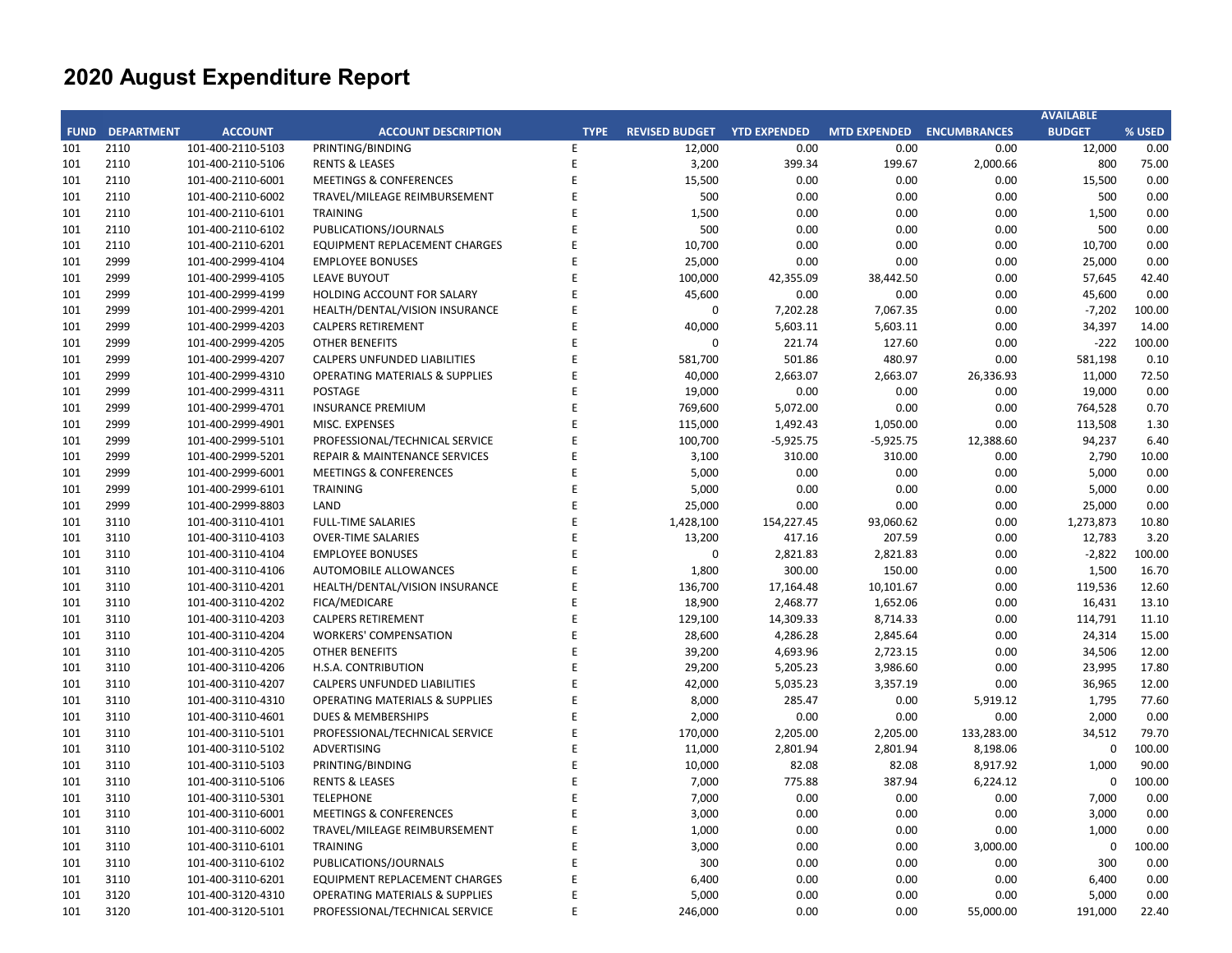|     |                        |                   |                                           |             |                             |           |                           |            | <b>AVAILABLE</b> |        |
|-----|------------------------|-------------------|-------------------------------------------|-------------|-----------------------------|-----------|---------------------------|------------|------------------|--------|
|     | <b>FUND DEPARTMENT</b> | <b>ACCOUNT</b>    | <b>ACCOUNT DESCRIPTION</b>                | <b>TYPE</b> | REVISED BUDGET YTD EXPENDED |           | MTD EXPENDED ENCUMBRANCES |            | <b>BUDGET</b>    | % USED |
| 101 | 3120                   | 101-400-3120-5103 | PRINTING/BINDING                          | E           | 8,500                       | 114.51    | 114.51                    | 8,385.49   | $\mathbf 0$      | 100.00 |
| 101 | 3120                   | 101-400-3120-5201 | REPAIR & MAINTENANCE SERVICES             | $\mathsf E$ | 27,300                      | 0.00      | 0.00                      | $0.00\,$   | 27,300           | 0.00   |
| 101 | 3120                   | 101-400-3120-5304 | <b>ELECTRICITY</b>                        | E           | 18,000                      | 551.12    | 801.12                    | 0.00       | 17,449           | 3.10   |
| 101 | 3130                   | 101-400-3130-4310 | <b>OPERATING MATERIALS &amp; SUPPLIES</b> | E           | 1,000                       | 0.00      | 0.00                      | 0.00       | 1,000            | 0.00   |
| 101 | 3130                   | 101-400-3130-5101 | PROFESSIONAL/TECHNICAL SERVICE            | E           | 320,000                     | 644.50    | 644.50                    | 319,545.13 | $-190$           | 100.10 |
| 101 | 3130                   | 101-400-3130-5118 | REIMBURSABLE SERVICES                     | E           | $\pmb{0}$                   | 0.00      | 0.00                      | 195,200.37 | $-195,200$       | 100.00 |
| 101 | 3130                   | 101-400-3130-5201 | REPAIR & MAINTENANCE SERVICES             | E           | 185,000                     | 0.00      | 0.00                      | 185,000.00 | $\mathbf 0$      | 100.00 |
| 101 | 3140                   | 101-400-3140-4310 | <b>OPERATING MATERIALS &amp; SUPPLIES</b> | E           | 75,000                      | 2,474.25  | 2,182.22                  | 47,967.78  | 24,558           | 67.30  |
| 101 | 3140                   | 101-400-3140-5101 | PROFESSIONAL/TECHNICAL SERVICE            | F           | 1,500                       | 0.00      | 0.00                      | 0.00       | 1,500            | 0.00   |
| 101 | 3140                   | 101-400-3140-5106 | <b>RENTS &amp; LEASES</b>                 | E           | 12,500                      | 4,922.00  | 2,000.00                  | 4,078.00   | 3,500            | 72.00  |
| 101 | 3140                   | 101-400-3140-5201 | <b>REPAIR &amp; MAINTENANCE SERVICES</b>  | E           | 333,000                     | 20,506.79 | 15,905.76                 | 278,913.05 | 33,580           | 89.90  |
| 101 | 3140                   | 101-400-3140-5302 | <b>WATER</b>                              | E           | 15,000                      | 1,636.08  | 1,636.08                  | 0.00       | 13,364           | 10.90  |
| 101 | 3140                   | 101-400-3140-5303 | GAS                                       | E           | 2,000                       | 131.33    | 131.33                    | 0.00       | 1,869            | 6.60   |
| 101 | 3140                   | 101-400-3140-5304 | <b>ELECTRICITY</b>                        | E           | 90,000                      | 8,008.94  | 7,942.83                  | 0.00       | 81,991           | 8.90   |
| 101 | 3150                   | 101-400-3150-4310 | <b>OPERATING MATERIALS &amp; SUPPLIES</b> | F           | 30,000                      | 0.00      | 0.00                      | 3,000.00   | 27,000           | 10.00  |
| 101 | 3150                   | 101-400-3150-4901 | MISC. EXPENSES                            | E           | 121,800                     | 11,052.13 | 0.00                      | 0.00       | 110,748          | 9.10   |
| 101 | 3150                   | 101-400-3150-5101 | PROFESSIONAL/TECHNICAL SERVICE            | E           | 10,000                      | 0.00      | 0.00                      | 0.00       | 10,000           | 0.00   |
| 101 | 3150                   | 101-400-3150-5106 | <b>RENTS &amp; LEASES</b>                 | E           | 2,500                       | 0.00      | 0.00                      | 0.00       | 2,500            | 0.00   |
| 101 | 3150                   | 101-400-3150-5201 | <b>REPAIR &amp; MAINTENANCE SERVICES</b>  | E           | 170,000                     | 2,343.36  | 2,343.36                  | 22,656.64  | 145,000          | 14.70  |
| 101 | 3150                   | 101-400-3150-5304 | <b>ELECTRICITY</b>                        | E           | 500                         | 0.00      | 0.00                      | 0.00       | 500              | 0.00   |
| 101 | 3160                   | 101-400-3160-5101 | PROFESSIONAL/TECHNICAL SERVICE            | E           | 25,000                      | 657.65    | 657.65                    | 20,000.00  | 4,342            | 82.60  |
| 101 | 3160                   | 101-400-3160-5201 | REPAIR & MAINTENANCE SERVICES             | E           | 10,000                      | 0.00      | 0.00                      | 10,000.00  | $\mathbf 0$      | 100.00 |
| 101 | 4120                   | 101-400-4120-4101 | <b>FULL-TIME SALARIES</b>                 | E           | 485,200                     | 52,393.73 | 29,908.54                 | 0.00       | 432,806          | 10.80  |
| 101 | 4120                   | 101-400-4120-4102 | <b>PART-TIME SALARIES</b>                 | E           | 11,300                      | 7,262.46  | 5,892.86                  | 0.00       | 4,038            | 64.30  |
| 101 | 4120                   | 101-400-4120-4103 | <b>OVER-TIME SALARIES</b>                 | E           | $\pmb{0}$                   | 3,262.66  | 1,360.27                  | 0.00       | $-3,263$         | 100.00 |
| 101 | 4120                   | 101-400-4120-4104 | <b>EMPLOYEE BONUSES</b>                   | E           | $\mathbf 0$                 | 218.80    | 0.00                      | 0.00       | $-219$           | 100.00 |
| 101 | 4120                   | 101-400-4120-4201 | HEALTH/DENTAL/VISION INSURANCE            | E           | 55,700                      | 7,431.15  | 4,519.48                  | 0.00       | 48,269           | 13.30  |
| 101 | 4120                   | 101-400-4120-4202 | FICA/MEDICARE                             | E           | 7,200                       | 915.81    | 528.83                    | 0.00       | 6,284            | 12.70  |
| 101 | 4120                   | 101-400-4120-4203 | <b>CALPERS RETIREMENT</b>                 | E           | 44,600                      | 4,662.42  | 2,840.40                  | 0.00       | 39,938           | 10.50  |
| 101 | 4120                   | 101-400-4120-4204 | <b>WORKERS' COMPENSATION</b>              | E           | 9,900                       | 1,453.79  | 855.73                    | 0.00       | 8,446            | 14.70  |
| 101 | 4120                   | 101-400-4120-4205 | <b>OTHER BENEFITS</b>                     | E           | 12,200                      | 1,273.67  | 746.88                    | 0.00       | 10,926           | 10.40  |
| 101 | 4120                   | 101-400-4120-4206 | H.S.A. CONTRIBUTION                       | E           | 18,000                      | 1,523.21  | 923.08                    | 0.00       | 16,477           | 8.50   |
| 101 | 4120                   | 101-400-4120-4207 | CALPERS UNFUNDED LIABILITIES              | E           | 14,400                      | 1,590.75  | 1,055.77                  | 0.00       | 12,809           | 11.00  |
| 101 | 4120                   | 101-400-4120-4601 | <b>DUES &amp; MEMBERSHIPS</b>             | E           | 7,000                       | 0.00      | 0.00                      | 0.00       | 7,000            | 0.00   |
| 101 | 4120                   | 101-400-4120-5101 | PROFESSIONAL/TECHNICAL SERVICE            | E           | 140,000                     | 0.00      | 0.00                      | 25,000.00  | 115,000          | 17.90  |
| 101 | 4120                   | 101-400-4120-5102 | <b>ADVERTISING</b>                        | E           | 15,000                      | 1,917.33  | 1,917.33                  | 13,082.67  | $\mathbf 0$      | 100.00 |
| 101 | 4120                   | 101-400-4120-6001 | <b>MEETINGS &amp; CONFERENCES</b>         | E           | 10,000                      | 0.00      | 0.00                      | 0.00       | 10,000           | 0.00   |
| 101 | 4120                   | 101-400-4120-6002 | TRAVEL/MILEAGE REIMBURSEMENT              | E           | 500                         | 0.00      | 0.00                      | 0.00       | 500              | 0.00   |
| 101 | 4120                   | 101-400-4120-6101 | <b>TRAINING</b>                           | E           | 7,000                       | 0.00      | 0.00                      | 0.00       | 7,000            | 0.00   |
| 101 | 4120                   | 101-400-4120-6102 | PUBLICATIONS/JOURNALS                     | E           | 2,000                       | 0.00      | 0.00                      | 0.00       | 2,000            | 0.00   |
| 101 | 4130                   | 101-400-4130-4101 | <b>FULL-TIME SALARIES</b>                 | E           | 392,300                     | 36,456.28 | 22,169.33                 | 0.00       | 355,844          | 9.30   |
| 101 | 4130                   | 101-400-4130-4102 | PART-TIME SALARIES                        | E           | 30,700                      | 3,878.36  | 2,477.05                  | 0.00       | 26,822           | 12.60  |
| 101 | 4130                   | 101-400-4130-4103 | <b>OVER-TIME SALARIES</b>                 | E           | $\pmb{0}$                   | 858.40    | 825.39                    | 0.00       | $-858$           | 100.00 |
| 101 | 4130                   | 101-400-4130-4201 | HEALTH/DENTAL/VISION INSURANCE            | E           | 41,200                      | 4,890.96  | 2,880.53                  | 0.00       | 36,309           | 11.90  |
| 101 | 4130                   | 101-400-4130-4202 | <b>FICA/MEDICARE</b>                      | E           | 5,200                       | 555.35    | 342.77                    | 0.00       | 4,645            | 10.70  |
| 101 | 4130                   | 101-400-4130-4203 | <b>CALPERS RETIREMENT</b>                 | E           | 30,600                      | 3,158.23  | 1,929.66                  | 0.00       | 27,442           | 10.30  |
| 101 | 4130                   | 101-400-4130-4204 | <b>WORKERS' COMPENSATION</b>              | E           | 7,900                       | 963.49    | 594.01                    | 0.00       | 6,937            | 12.20  |
| 101 | 4130                   | 101-400-4130-4205 | OTHER BENEFITS                            | E           | 10,700                      | 1,186.12  | 665.90                    | 0.00       | 9,514            | 11.10  |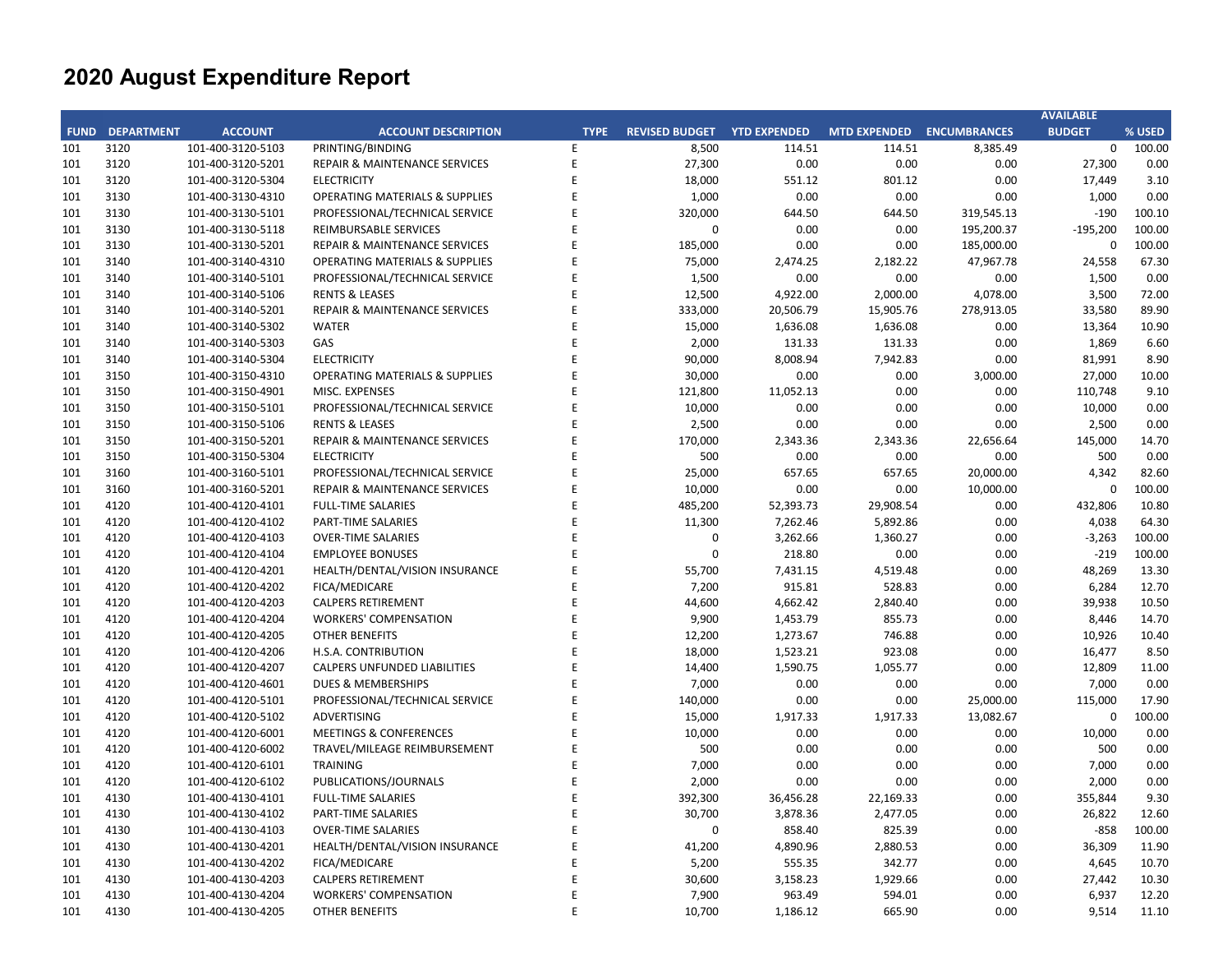|     |                        |                   |                                     |             |                       |                     |                           |            | <b>AVAILABLE</b> |        |
|-----|------------------------|-------------------|-------------------------------------|-------------|-----------------------|---------------------|---------------------------|------------|------------------|--------|
|     | <b>FUND DEPARTMENT</b> | <b>ACCOUNT</b>    | <b>ACCOUNT DESCRIPTION</b>          | <b>TYPE</b> | <b>REVISED BUDGET</b> | <b>YTD EXPENDED</b> | MTD EXPENDED ENCUMBRANCES |            | <b>BUDGET</b>    | % USED |
| 101 | 4130                   | 101-400-4130-4206 | H.S.A. CONTRIBUTION                 | E           | 8,300                 | 764.52              | 461.54                    | 0.00       | 7,535            | 9.20   |
| 101 | 4130                   | 101-400-4130-4207 | CALPERS UNFUNDED LIABILITIES        | E           | 2,100                 | 200.54              | 133.65                    | 0.00       | 1,899            | 9.50   |
| 101 | 4130                   | 101-400-4130-4601 | DUES & MEMBERSHIPS                  | E           | 500                   | 0.00                | 0.00                      | 0.00       | 500              | 0.00   |
| 101 | 4130                   | 101-400-4130-5101 | PROFESSIONAL/TECHNICAL SERVICE      | E           | 250,000               | 0.00                | 0.00                      | 168,000.00 | 82,000           | 67.20  |
| 101 | 4130                   | 101-400-4130-6002 | TRAVEL/MILEAGE REIMBURSEMENT        | E           | 900                   | 0.00                | 0.00                      | 0.00       | 900              | 0.00   |
| 101 | 4130                   | 101-400-4130-6101 | <b>TRAINING</b>                     | E           | 4,800                 | 0.00                | 0.00                      | 0.00       | 4,800            | 0.00   |
| 101 | 4130                   | 101-400-4130-6102 | PUBLICATIONS/JOURNALS               | E           | 2,000                 | 0.00                | 0.00                      | 0.00       | 2,000            | 0.00   |
| 101 | 4140                   | 101-400-4140-4101 | <b>FULL-TIME SALARIES</b>           | E           | 161,800               | 12,097.33           | 6,237.10                  | 0.00       | 149,703          | 7.50   |
| 101 | 4140                   | 101-400-4140-4102 | PART-TIME SALARIES                  | E           | 40,900                | 0.00                | 0.00                      | 0.00       | 40,900           | 0.00   |
| 101 | 4140                   | 101-400-4140-4104 | <b>EMPLOYEE BONUSES</b>             | E           | 0                     | 245.00              | 0.00                      | 0.00       | $-245$           | 100.00 |
| 101 | 4140                   | 101-400-4140-4201 | HEALTH/DENTAL/VISION INSURANCE      | E           | 20,600                | 1,436.50            | 775.00                    | 0.00       | 19,164           | 7.00   |
| 101 | 4140                   | 101-400-4140-4202 | FICA/MEDICARE                       | E           | 2,200                 | 221.40              | 82.96                     | 0.00       | 1,979            | 10.10  |
| 101 | 4140                   | 101-400-4140-4203 | <b>CALPERS RETIREMENT</b>           | E           | 13,500                | 1,055.04            | 553.30                    | 0.00       | 12,445           | 7.80   |
| 101 | 4140                   | 101-400-4140-4204 | <b>WORKERS' COMPENSATION</b>        | E           | 3,200                 | 374.25              | 143.64                    | 0.00       | 2,826            | 11.70  |
| 101 | 4140                   | 101-400-4140-4205 | <b>OTHER BENEFITS</b>               | E           | 6,100                 | 491.67              | 241.82                    | 0.00       | 5,608            | 8.10   |
| 101 | 4140                   | 101-400-4140-4206 | H.S.A. CONTRIBUTION                 | E           | 6,000                 | 1,784.94            | 230.78                    | 0.00       | 4,215            | 29.70  |
| 101 | 4140                   | 101-400-4140-4207 | <b>CALPERS UNFUNDED LIABILITIES</b> | E           | 1,000                 | 75.88               | 45.81                     | 0.00       | 924              | 7.60   |
| 101 | 4140                   | 101-400-4140-4601 | <b>DUES &amp; MEMBERSHIPS</b>       | E           | 400                   | 0.00                | 0.00                      | 0.00       | 400              | 0.00   |
| 101 | 4140                   | 101-400-4140-5101 | PROFESSIONAL/TECHNICAL SERVICE      | E           | 35,000                | 480.00              | 480.00                    | 2,520.00   | 32,000           | 8.60   |
| 101 | 4140                   | 101-400-4140-6001 | <b>MEETINGS &amp; CONFERENCES</b>   | E           | 3,500                 | 0.00                | 0.00                      | 0.00       | 3,500            | 0.00   |
| 101 | 4140                   | 101-400-4140-6002 | TRAVEL/MILEAGE REIMBURSEMENT        | E           | 400                   | 0.00                | 0.00                      | 0.00       | 400              | 0.00   |
| 101 | 4140                   | 101-400-4140-6101 | <b>TRAINING</b>                     | E           | 1,000                 | 0.00                | 0.00                      | 0.00       | 1,000            | 0.00   |
| 101 | 4150                   | 101-400-4150-4101 | <b>FULL-TIME SALARIES</b>           | E           | 221,400               | 27,836.82           | 17,047.08                 | 0.00       | 193,563          | 12.60  |
| 101 | 4150                   | 101-400-4150-4103 | <b>OVER-TIME SALARIES</b>           | E           | $\pmb{0}$             | 1,137.69            | 183.50                    | 0.00       | $-1,138$         | 100.00 |
| 101 | 4150                   | 101-400-4150-4201 | HEALTH/DENTAL/VISION INSURANCE      | E           | 19,100                | 3,549.70            | 2,187.14                  | 0.00       | 15,550           | 18.60  |
| 101 | 4150                   | 101-400-4150-4202 | FICA/MEDICARE                       | E           | 2,900                 | 370.36              | 219.28                    | 0.00       | 2,530            | 12.80  |
| 101 | 4150                   | 101-400-4150-4203 | <b>CALPERS RETIREMENT</b>           | E           | 23,100                | 2,855.22            | 1,754.38                  | 0.00       | 20,245           | 12.40  |
| 101 | 4150                   | 101-400-4150-4204 | <b>WORKERS' COMPENSATION</b>        | E           | 4,400                 | 668.20              | 397.40                    | 0.00       | 3,732            | 15.20  |
| 101 | 4150                   | 101-400-4150-4205 | <b>OTHER BENEFITS</b>               | E           | 5,900                 | 777.50              | 466.10                    | 0.00       | 5,123            | 13.20  |
| 101 | 4150                   | 101-400-4150-4206 | H.S.A. CONTRIBUTION                 | E           | 11,900                | 1,498.44            | 923.08                    | 0.00       | 10,402           | 12.60  |
| 101 | 4150                   | 101-400-4150-4207 | <b>CALPERS UNFUNDED LIABILITIES</b> | E           | 13,000                | 1,508.79            | 1,001.99                  | 0.00       | 11,491           | 11.60  |
| 101 | 4150                   | 101-400-4150-4601 | <b>DUES &amp; MEMBERSHIPS</b>       | E           | 1,200                 | 0.00                | 0.00                      | 0.00       | 1,200            | 0.00   |
| 101 | 4150                   | 101-400-4150-5101 | PROFESSIONAL/TECHNICAL SERVICE      | E           | 50,000                | 8,330.00            | 8,330.00                  | 39,670.00  | 2,000            | 96.00  |
| 101 | 4150                   | 101-400-4150-6001 | <b>MEETINGS &amp; CONFERENCES</b>   | E           | 4,500                 | 0.00                | 0.00                      | 0.00       | 4,500            | 0.00   |
| 101 | 4150                   | 101-400-4150-6002 | TRAVEL/MILEAGE REIMBURSEMENT        | E           | 400                   | 0.00                | 0.00                      | 0.00       | 400              | 0.00   |
| 101 | 4150                   | 101-400-4150-6101 | <b>TRAINING</b>                     | E           | 1,500                 | 0.00                | 0.00                      | 0.00       | 1,500            | 0.00   |
| 101 | 4160                   | 101-400-4160-5101 | PROFESSIONAL/TECHNICAL SERVICE      | E           | 50,000                | 0.00                | 0.00                      | 0.00       | 50,000           | 0.00   |
| 101 | 4170                   | 101-400-4170-5101 | PROFESSIONAL/TECHNICAL SERVICE      | E           | 100,000               | 13,300.00           | 13,300.00                 | 86,700.00  | $\mathbf 0$      | 100.00 |
| 101 | 5110                   | 101-400-5110-4101 | <b>FULL-TIME SALARIES</b>           | E           | 655,600               | 75,248.88           | 46,388.40                 | 0.00       | 580,351          | 11.50  |
| 101 | 5110                   | 101-400-5110-4102 | <b>PART-TIME SALARIES</b>           | E           | 97,200                | 10,171.44           | 6,601.66                  | 0.00       | 87,029           | 10.50  |
| 101 | 5110                   | 101-400-5110-4104 | <b>EMPLOYEE BONUSES</b>             | E           | $\Omega$              | 420.03              | 0.00                      | 0.00       | $-420$           | 100.00 |
| 101 | 5110                   | 101-400-5110-4106 | <b>AUTOMOBILE ALLOWANCES</b>        | E           | 1,800                 | 300.00              | 150.00                    | 0.00       | 1,500            | 16.70  |
| 101 | 5110                   | 101-400-5110-4201 | HEALTH/DENTAL/VISION INSURANCE      | E           | 38,300                | 8,210.87            | 5,009.12                  | 0.00       | 30,089           | 21.40  |
| 101 | 5110                   | 101-400-5110-4202 | <b>FICA/MEDICARE</b>                | E           | 7,100                 | 1,296.57            | 852.44                    | 0.00       | 5,803            | 18.30  |
| 101 | 5110                   | 101-400-5110-4203 | <b>CALPERS RETIREMENT</b>           | E           | 55,400                | 8,525.05            | 5,279.79                  | 0.00       | 46,875           | 15.40  |
| 101 | 5110                   | 101-400-5110-4204 | <b>WORKERS' COMPENSATION</b>        | E           | 10,900                | 2,196.83            | 1,426.62                  | 0.00       | 8,703            | 20.20  |
| 101 | 5110                   | 101-400-5110-4205 | <b>OTHER BENEFITS</b>               | E           | 15,100                | 2,105.73            | 1,259.91                  | 0.00       | 12,994           | 13.90  |
| 101 | 5110                   | 101-400-5110-4206 | H.S.A. CONTRIBUTION                 | E           | 5,400                 | 747.12              | 450.00                    | 0.00       | 4,653            | 13.80  |
|     |                        |                   |                                     |             |                       |                     |                           |            |                  |        |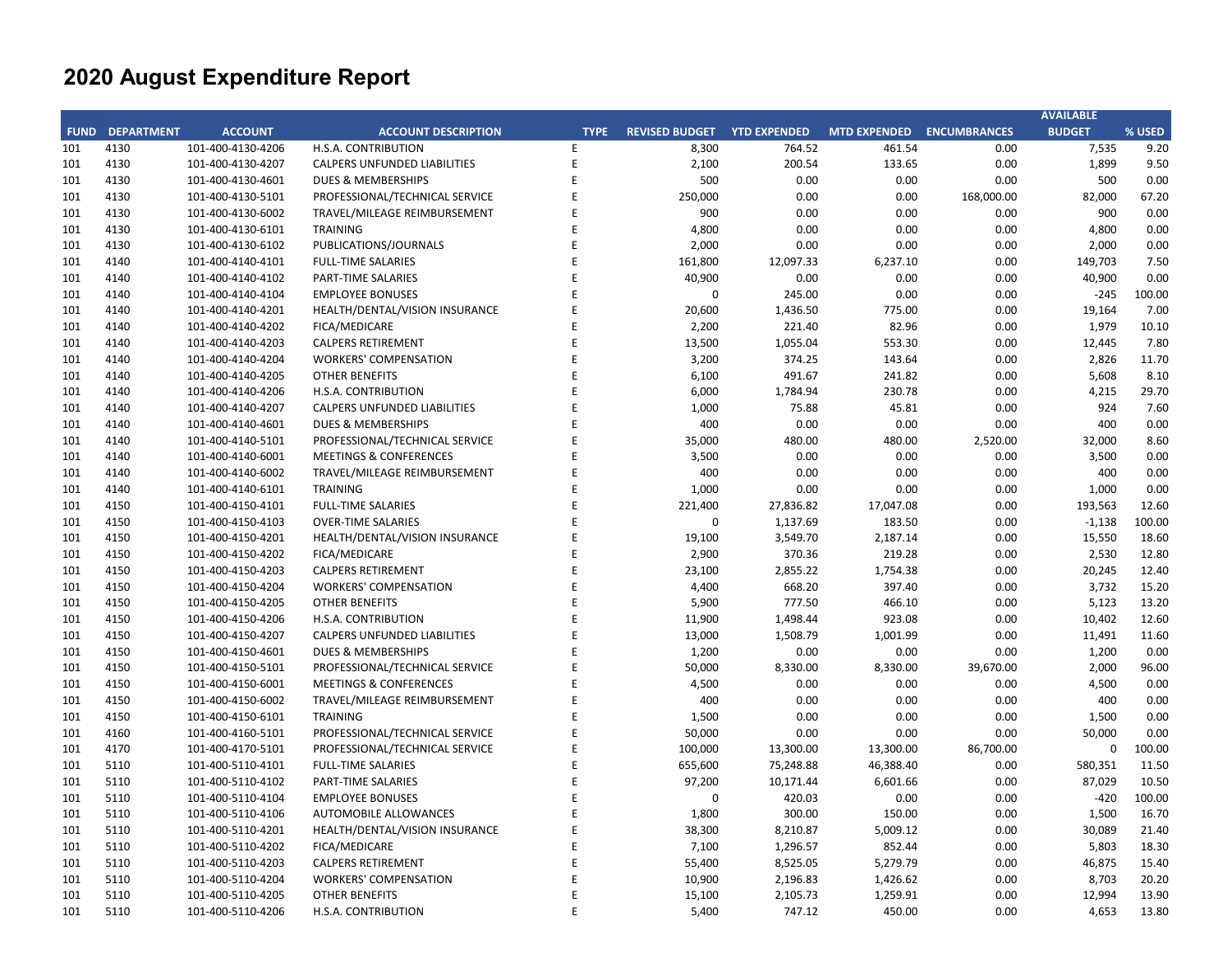|     |                        |                   |                                           |             |                       |                     |                           |          | <b>AVAILABLE</b> |        |
|-----|------------------------|-------------------|-------------------------------------------|-------------|-----------------------|---------------------|---------------------------|----------|------------------|--------|
|     | <b>FUND DEPARTMENT</b> | <b>ACCOUNT</b>    | <b>ACCOUNT DESCRIPTION</b>                | <b>TYPE</b> | <b>REVISED BUDGET</b> | <b>YTD EXPENDED</b> | MTD EXPENDED ENCUMBRANCES |          | <b>BUDGET</b>    | % USED |
| 101 | 5110                   | 101-400-5110-4207 | <b>CALPERS UNFUNDED LIABILITIES</b>       | E           | 26,800                | 3,644.51            | 2,415.42                  | 0.00     | 23,155           | 13.60  |
| 101 | 5110                   | 101-400-5110-4310 | <b>OPERATING MATERIALS &amp; SUPPLIES</b> | E           | 18,000                | 121.51              | 91.52                     | 5,108.48 | 12,770           | 29.10  |
| 101 | 5110                   | 101-400-5110-4601 | DUES & MEMBERSHIPS                        | E           | 3,000                 | 175.00              | 175.00                    | 0.00     | 2,825            | 5.80   |
| 101 | 5110                   | 101-400-5110-5101 | PROFESSIONAL/TECHNICAL SERVICE            | E           | 30,000                | 10,152.45           | 152.45                    | 0.00     | 19,848           | 33.80  |
| 101 | 5110                   | 101-400-5110-5102 | ADVERTISING                               | E           | 5,000                 | 0.00                | 0.00                      | 0.00     | 5,000            | 0.00   |
| 101 | 5110                   | 101-400-5110-5103 | PRINTING/BINDING                          | E           | 20,000                | 0.00                | 0.00                      | 0.00     | 20,000           | 0.00   |
| 101 | 5110                   | 101-400-5110-5104 | <b>MERCHANT FEES</b>                      | E           | 17,000                | 36.18               | 36.18                     | 0.00     | 16,964           | 0.20   |
| 101 | 5110                   | 101-400-5110-5201 | REPAIR & MAINTENANCE SERVICES             | E           | 1,500                 | 0.00                | 0.00                      | 0.00     | 1,500            | 0.00   |
| 101 | 5110                   | 101-400-5110-5301 | <b>TELEPHONE</b>                          | E           | 4,200                 | 0.00                | 0.00                      | 0.00     | 4,200            | 0.00   |
| 101 | 5110                   | 101-400-5110-6001 | <b>MEETINGS &amp; CONFERENCES</b>         | E           | 15,500                | 0.00                | 0.00                      | 0.00     | 15,500           | 0.00   |
| 101 | 5110                   | 101-400-5110-6002 | TRAVEL/MILEAGE REIMBURSEMENT              | E           | 3,000                 | 0.00                | 0.00                      | 0.00     | 3,000            | 0.00   |
| 101 | 5110                   | 101-400-5110-6101 | <b>TRAINING</b>                           | E           | 1,000                 | 0.00                | 0.00                      | 0.00     | 1,000            | 0.00   |
| 101 | 5110                   | 101-400-5110-6102 | PUBLICATIONS/JOURNALS                     | E           | 1,100                 | 544.46              | 0.00                      | 455.54   | 100              | 90.90  |
| 101 | 5110                   | 101-400-5110-6201 | <b>EQUIPMENT REPLACEMENT CHARGES</b>      | E           | 15,100                | 0.00                | 0.00                      | 0.00     | 15,100           | 0.00   |
| 101 | 5120                   | 101-400-5120-4102 | <b>PART-TIME SALARIES</b>                 | E           | 0                     | 605.80              | 0.00                      | 0.00     | $-606$           | 100.00 |
| 101 | 5120                   | 101-400-5120-4103 | <b>OVER-TIME SALARIES</b>                 | E           | 0                     | 182.12              | 0.00                      | 0.00     | $-182$           | 100.00 |
| 101 | 5120                   | 101-400-5120-4202 | FICA/MEDICARE                             | E           | 0                     | 43.53               | 0.00                      | 0.00     | $-44$            | 100.00 |
| 101 | 5120                   | 101-400-5120-4203 | <b>CALPERS RETIREMENT</b>                 | E           | 0                     | 35.96               | 0.00                      | 0.00     | $-36$            | 100.00 |
| 101 | 5120                   | 101-400-5120-4204 | <b>WORKERS' COMPENSATION</b>              | E           | 0                     | 18.13               | 0.00                      | 0.00     | $-18$            | 100.00 |
| 101 | 5120                   | 101-400-5120-4207 | <b>CALPERS UNFUNDED LIABILITIES</b>       | E           | $\mathbf 0$           | 0.76                | 0.00                      | 0.00     | $-1$             | 100.00 |
| 101 | 5120                   | 101-400-5120-4310 | <b>OPERATING MATERIALS &amp; SUPPLIES</b> | E           | 1,000                 | 0.00                | 0.00                      | 500.00   | 500              | 50.00  |
| 101 | 5130                   | 101-400-5130-4101 | <b>FULL-TIME SALARIES</b>                 | E           | 31,700                | 3,958.03            | 2,385.12                  | 0.00     | 27,742           | 12.50  |
| 101 | 5130                   | 101-400-5130-4102 | PART-TIME SALARIES                        | E           | 133,400               | 13,125.32           | 8,582.37                  | 0.00     | 120,275          | 9.80   |
| 101 | 5130                   | 101-400-5130-4103 | <b>OVER-TIME SALARIES</b>                 | E           | $\mathbf 0$           | 866.71              | 0.00                      | 0.00     | $-867$           | 100.00 |
| 101 | 5130                   | 101-400-5130-4201 | HEALTH/DENTAL/VISION INSURANCE            | E           | 5,100                 | 983.02              | 604.10                    | 0.00     | 4,117            | 19.30  |
| 101 | 5130                   | 101-400-5130-4202 | <b>FICA/MEDICARE</b>                      | E           | 400                   | 459.99              | 281.50                    | 0.00     | $-60$            | 115.00 |
| 101 | 5130                   | 101-400-5130-4203 | <b>CALPERS RETIREMENT</b>                 | E           | 2,800                 | 1,170.27            | 745.19                    | 0.00     | 1,630            | 41.80  |
| 101 | 5130                   | 101-400-5130-4204 | <b>WORKERS' COMPENSATION</b>              | E           | 600                   | 413.03              | 252.36                    | 0.00     | 187              | 68.80  |
| 101 | 5130                   | 101-400-5130-4205 | <b>OTHER BENEFITS</b>                     | E           | 1,100                 | 146.84              | 86.34                     | 0.00     | 953              | 13.30  |
| 101 | 5130                   | 101-400-5130-4207 | <b>CALPERS UNFUNDED LIABILITIES</b>       | E           | 200                   | 130.53              | 74.68                     | 0.00     | 69               | 65.30  |
| 101 | 5130                   | 101-400-5130-4310 | <b>OPERATING MATERIALS &amp; SUPPLIES</b> | E           | 6,500                 | 6.55                | 0.00                      | 1,500.00 | 4,993            | 23.20  |
| 101 | 5140                   | 101-400-5140-4101 | <b>FULL-TIME SALARIES</b>                 | E           | 18,100                | 2,261.73            | 1,362.92                  | 0.00     | 15,838           | 12.50  |
| 101 | 5140                   | 101-400-5140-4102 | PART-TIME SALARIES                        | E           | 59,800                | 8,220.04            | 5,437.22                  | 0.00     | 51,580           | 13.70  |
| 101 | 5140                   | 101-400-5140-4103 | <b>OVER-TIME SALARIES</b>                 | E           | $\mathbf 0$           | 403.69              | 0.00                      | 0.00     | $-404$           | 100.00 |
| 101 | 5140                   | 101-400-5140-4201 | HEALTH/DENTAL/VISION INSURANCE            | E           | 2,900                 | 561.74              | 345.22                    | 0.00     | 2,338            | 19.40  |
| 101 | 5140                   | 101-400-5140-4202 | <b>FICA/MEDICARE</b>                      | E           | 200                   | 456.90              | 251.28                    | 0.00     | $-257$           | 228.50 |
| 101 | 5140                   | 101-400-5140-4203 | <b>CALPERS RETIREMENT</b>                 | E           | 1,600                 | 496.30              | 353.17                    | 0.00     | 1,104            | 31.00  |
| 101 | 5140                   | 101-400-5140-4204 | <b>WORKERS' COMPENSATION</b>              | E           | 400                   | 250.46              | 156.46                    | 0.00     | 150              | 62.60  |
| 101 | 5140                   | 101-400-5140-4205 | <b>OTHER BENEFITS</b>                     | E           | 600                   | 83.91               | 49.34                     | 0.00     | 516              | 14.00  |
| 101 | 5140                   | 101-400-5140-4207 | <b>CALPERS UNFUNDED LIABILITIES</b>       | E           | 100                   | 33.33               | 25.40                     | 0.00     | 67               | 33.30  |
| 101 | 5140                   | 101-400-5140-4310 | <b>OPERATING MATERIALS &amp; SUPPLIES</b> | E           | 3,000                 | 0.00                | 0.00                      | 400.00   | 2,600            | 13.30  |
| 101 | 5150                   | 101-400-5150-4101 | <b>FULL-TIME SALARIES</b>                 | E           | 18,800                | 2,325.29            | 1,411.66                  | 0.00     | 16,475           | 12.40  |
| 101 | 5150                   | 101-400-5150-4102 | PART-TIME SALARIES                        | E           | 40,200                | 4,672.52            | 2,716.81                  | 0.00     | 35,527           | 11.60  |
| 101 | 5150                   | 101-400-5150-4103 | <b>OVER-TIME SALARIES</b>                 | E           | 0                     | 172.00              | 0.00                      | 0.00     | $-172$           | 100.00 |
| 101 | 5150                   | 101-400-5150-4201 | HEALTH/DENTAL/VISION INSURANCE            | E           | 1,400                 | 309.27              | 187.52                    | 0.00     | 1,091            | 22.10  |
| 101 | 5150                   | 101-400-5150-4202 | FICA/MEDICARE                             | E           | 100                   | 190.66              | 101.05                    | 0.00     | $-91$            | 190.70 |
| 101 | 5150                   | 101-400-5150-4203 | <b>CALPERS RETIREMENT</b>                 | E           | 1,200                 | 564.53              | 339.31                    | 0.00     | 635              | 47.00  |
| 101 | 5150                   | 101-400-5150-4204 | <b>WORKERS' COMPENSATION</b>              | E           | 200                   | 164.97              | 95.00                     | 0.00     | 35               | 82.50  |
|     |                        |                   |                                           |             |                       |                     |                           |          |                  |        |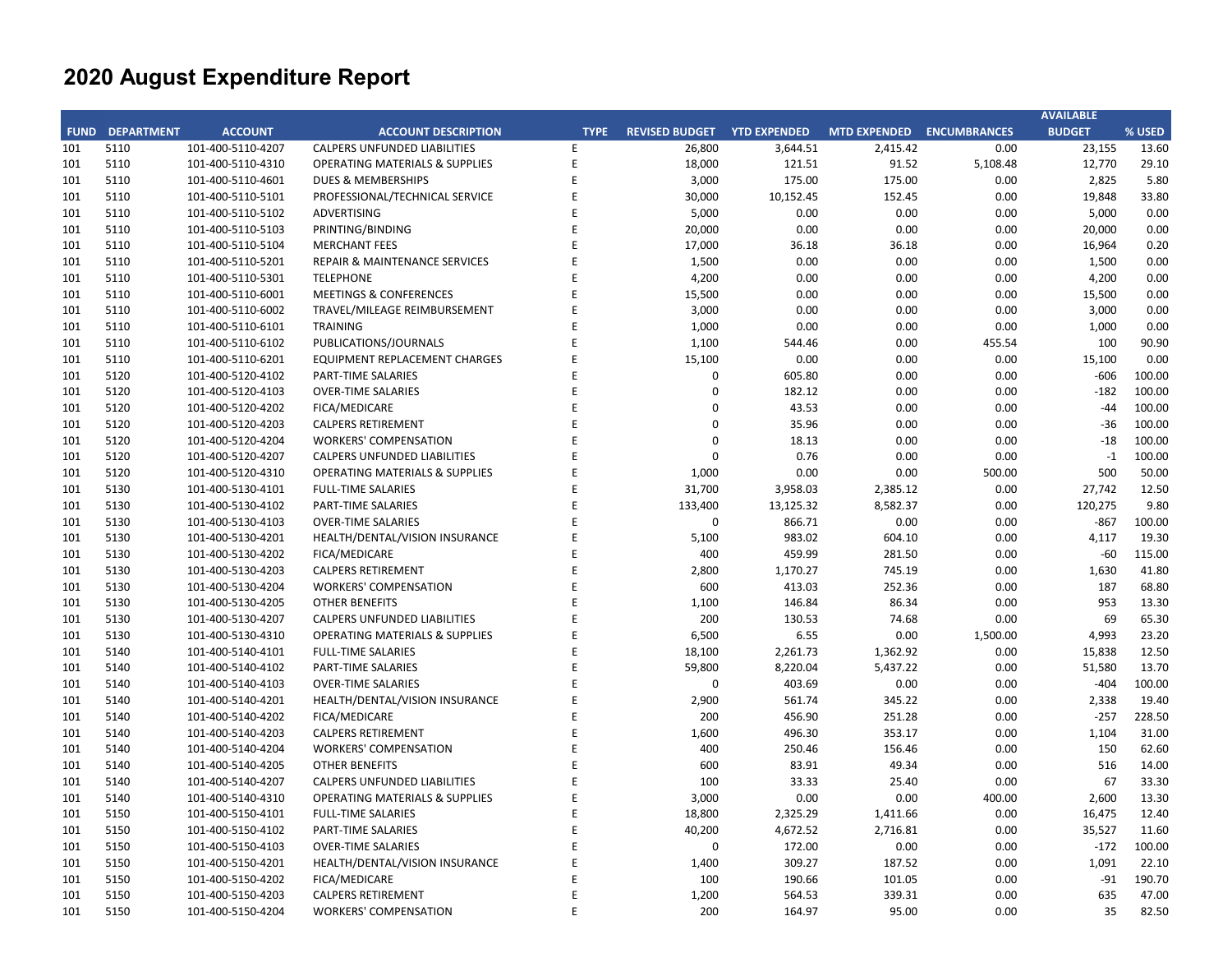|     |                        |                   |                                           |             |                       |                     |                           |           | <b>AVAILABLE</b> |         |
|-----|------------------------|-------------------|-------------------------------------------|-------------|-----------------------|---------------------|---------------------------|-----------|------------------|---------|
|     | <b>FUND DEPARTMENT</b> | <b>ACCOUNT</b>    | <b>ACCOUNT DESCRIPTION</b>                | <b>TYPE</b> | <b>REVISED BUDGET</b> | <b>YTD EXPENDED</b> | MTD EXPENDED ENCUMBRANCES |           | <b>BUDGET</b>    | % USED  |
| 101 | 5150                   | 101-400-5150-4205 | <b>OTHER BENEFITS</b>                     | E           | 300                   | 71.87               | 43.56                     | 0.00      | 228              | 24.00   |
| 101 | 5150                   | 101-400-5150-4206 | H.S.A. CONTRIBUTION                       | E           | 400                   | 95.20               | 57.70                     | 0.00      | 305              | 23.80   |
| 101 | 5150                   | 101-400-5150-4207 | CALPERS UNFUNDED LIABILITIES              | E           | 1,000                 | 237.23              | 157.56                    | 0.00      | 763              | 23.70   |
| 101 | 5150                   | 101-400-5150-4310 | <b>OPERATING MATERIALS &amp; SUPPLIES</b> | E           | 4,000                 | 163.94              | 0.00                      | 736.06    | 3,100            | 22.50   |
| 101 | 5160                   | 101-400-5160-4102 | PART-TIME SALARIES                        | E           | 101,500               | 15,698.82           | 9,739.28                  | 0.00      | 85,801           | 15.50   |
| 101 | 5160                   | 101-400-5160-4103 | <b>OVER-TIME SALARIES</b>                 | E           | 0                     | 1,015.15            | 0.00                      | 0.00      | $-1,015$         | 100.00  |
| 101 | 5160                   | 101-400-5160-4202 | <b>FICA/MEDICARE</b>                      | E           | 4,700                 | 406.32              | 238.40                    | 0.00      | 4,294            | 8.60    |
| 101 | 5160                   | 101-400-5160-4203 | <b>CALPERS RETIREMENT</b>                 | E           | 7,000                 | 1,089.07            | 668.58                    | 0.00      | 5,911            | 15.60   |
| 101 | 5160                   | 101-400-5160-4204 | <b>WORKERS' COMPENSATION</b>              | E           | 2,600                 | 384.42              | 223.99                    | 0.00      | 2,216            | 14.80   |
| 101 | 5160                   | 101-400-5160-4207 | CALPERS UNFUNDED LIABILITIES              | E           | 10,500                | 140.08              | 85.86                     | 0.00      | 10,360           | 1.30    |
| 101 | 5160                   | 101-400-5160-4310 | <b>OPERATING MATERIALS &amp; SUPPLIES</b> | E           | 5,000                 | 65.88               | 65.88                     | 434.12    | 4,500            | 10.00   |
| 101 | 5160                   | 101-400-5160-5201 | REPAIR & MAINTENANCE SERVICES             | E           | 24,000                | 3,861.80            | 3,861.80                  | 16,138.20 | 4,000            | 83.30   |
| 101 | 5170                   | 101-400-5170-4101 | <b>FULL-TIME SALARIES</b>                 | E           | 53,000                | 6,539.58            | 3,988.09                  | 0.00      | 46,460           | 12.30   |
| 101 | 5170                   | 101-400-5170-4102 | PART-TIME SALARIES                        | E           | 38,500                | 2,688.16            | 1,955.72                  | 0.00      | 35,812           | 7.00    |
| 101 | 5170                   | 101-400-5170-4103 | <b>OVER-TIME SALARIES</b>                 | E           | 0                     | 245.16              | 0.00                      | 0.00      | $-245$           | 100.00  |
| 101 | 5170                   | 101-400-5170-4201 | HEALTH/DENTAL/VISION INSURANCE            | E           | 4,800                 | 928.66              | 551.04                    | 0.00      | 3,871            | 19.30   |
| 101 | 5170                   | 101-400-5170-4202 | FICA/MEDICARE                             | E           | 500                   | 124.29              | 77.97                     | 0.00      | 376              | 24.90   |
| 101 | 5170                   | 101-400-5170-4203 | <b>CALPERS RETIREMENT</b>                 | E           | 4,000                 | 940.60              | 602.64                    | 0.00      | 3,059            | 23.50   |
| 101 | 5170                   | 101-400-5170-4204 | <b>WORKERS' COMPENSATION</b>              | E           | 800                   | 218.26              | 136.95                    | 0.00      | 582              | 27.30   |
| 101 | 5170                   | 101-400-5170-4205 | <b>OTHER BENEFITS</b>                     | E           | 1,300                 | 213.07              | 126.57                    | 0.00      | 1,087            | 16.40   |
| 101 | 5170                   | 101-400-5170-4206 | H.S.A. CONTRIBUTION                       | E           | 1,200                 | 209.99              | 126.92                    | 0.00      | 990              | 17.50   |
| 101 | 5170                   | 101-400-5170-4207 | CALPERS UNFUNDED LIABILITIES              | E           | 1,600                 | 421.87              | 288.20                    | 0.00      | 1,178            | 26.40   |
| 101 | 5170                   | 101-400-5170-4310 | <b>OPERATING MATERIALS &amp; SUPPLIES</b> | E           | 20,000                | 234.87              | 0.00                      | 500.00    | 19,265           | 3.70    |
| 101 | 5170                   | 101-400-5170-5101 | PROFESSIONAL/TECHNICAL SERVICE            | E           | 51,912                | 600.00              | 600.00                    | 0.00      | 51,312           | 1.20    |
| 101 | 5170                   | 101-400-5170-5102 | <b>ADVERTISING</b>                        | E           | 1,000                 | 0.00                | 0.00                      | 0.00      | 1,000            | 0.00    |
| 101 | 5170                   | 101-400-5170-5103 | PRINTING/BINDING                          | E           | 5,000                 | 367.92              | 0.00                      | 3,632.08  | 1,000            | 80.00   |
| 101 | 5170                   | 101-400-5170-5106 | <b>RENTS &amp; LEASES</b>                 | E           | 10,000                | 0.00                | 0.00                      | 0.00      | 10,000           | 0.00    |
| 101 | 5180                   | 101-400-5180-4101 | <b>FULL-TIME SALARIES</b>                 | E           | 235,000               | 20,554.92           | 12,763.84                 | 0.00      | 214,445          | 8.70    |
| 101 | 5180                   | 101-400-5180-4102 | PART-TIME SALARIES                        | E           | 168,100               | 13,935.85           | 8,565.28                  | 0.00      | 154,164          | 8.30    |
| 101 | 5180                   | 101-400-5180-4103 | <b>OVER-TIME SALARIES</b>                 | E           | $\mathbf 0$           | 830.94              | 0.00                      | 0.00      | $-831$           | 100.00  |
| 101 | 5180                   | 101-400-5180-4201 | HEALTH/DENTAL/VISION INSURANCE            | E           | 21,200                | 3,124.77            | 1,861.92                  | 0.00      | 18,075           | 14.70   |
| 101 | 5180                   | 101-400-5180-4202 | <b>FICA/MEDICARE</b>                      | E           | 2,700                 | 670.04              | 385.41                    | 0.00      | 2,030            | 24.80   |
| 101 | 5180                   | 101-400-5180-4203 | <b>CALPERS RETIREMENT</b>                 | E           | 18,600                | 3,105.28            | 1,924.25                  | 0.00      | 15,495           | 16.70   |
| 101 | 5180                   | 101-400-5180-4204 | <b>WORKERS' COMPENSATION</b>              | E           | 4,100                 | 813.17              | 491.04                    | 0.00      | 3,287            | 19.80   |
| 101 | 5180                   | 101-400-5180-4205 | <b>OTHER BENEFITS</b>                     | E           | 5,200                 | 516.64              | 298.73                    | 0.00      | 4,683            | 9.90    |
| 101 | 5180                   | 101-400-5180-4206 | H.S.A. CONTRIBUTION                       | E           | 1,400                 | 0.00                | 0.00                      | 0.00      | 1,400            | 0.00    |
| 101 | 5180                   | 101-400-5180-4207 | <b>CALPERS UNFUNDED LIABILITIES</b>       | E           | 4,700                 | 741.46              | 453.33                    | 0.00      | 3,959            | 15.80   |
| 101 | 5180                   | 101-400-5180-4310 | <b>OPERATING MATERIALS &amp; SUPPLIES</b> | E           | 24,000                | $-491.65$           | 1,499.10                  | 7,500.90  | 16,991           | 29.20   |
| 101 | 5180                   | 101-400-5180-4312 | <b>INVENTORY</b>                          | E           | 63,000                | $-650.30$           | $-553.30$                 | 0.00      | 63,650           | $-1.00$ |
| 101 | 5180                   | 101-400-5180-5103 | PRINTING/BINDING                          | E           | 400                   | 0.00                | 0.00                      | 0.00      | 400              | 0.00    |
| 101 | 5180                   | 101-400-5180-5106 | <b>RENTS &amp; LEASES</b>                 | E           | $\Omega$              | 42.79               | 42.79                     | 0.00      | $-43$            | 100.00  |
| 101 | 5180                   | 101-400-5180-6001 | <b>MEETINGS &amp; CONFERENCES</b>         | E           | 2,000                 | 0.00                | 0.00                      | 0.00      | 2,000            | 0.00    |
| 101 | 5190                   | 101-400-5190-4102 | PART-TIME SALARIES                        | E           | 53,200                | 1,864.16            | 1,100.32                  | 0.00      | 51,336           | 3.50    |
| 101 | 5190                   | 101-400-5190-4202 | <b>FICA/MEDICARE</b>                      | E           | 900                   | 24.88               | 14.69                     | 0.00      | 875              | 2.80    |
| 101 | 5190                   | 101-400-5190-4203 | <b>CALPERS RETIREMENT</b>                 | E           | 4,900                 | 234.20              | 138.16                    | 0.00      | 4,666            | 4.80    |
| 101 | 5190                   | 101-400-5190-4204 | <b>WORKERS' COMPENSATION</b>              | E           | 1,400                 | 42.88               | 25.31                     | 0.00      | 1,357            | 3.10    |
| 101 | 5190                   | 101-400-5190-4207 | CALPERS UNFUNDED LIABILITIES              | E           | 2,300                 | 169.79              | 114.44                    | 0.00      | 2,130            | 7.40    |
| 101 | 5190                   | 101-400-5190-4310 | <b>OPERATING MATERIALS &amp; SUPPLIES</b> | E           | 8,000                 | 0.00                | 0.00                      | 100.00    | 7,900            | 1.30    |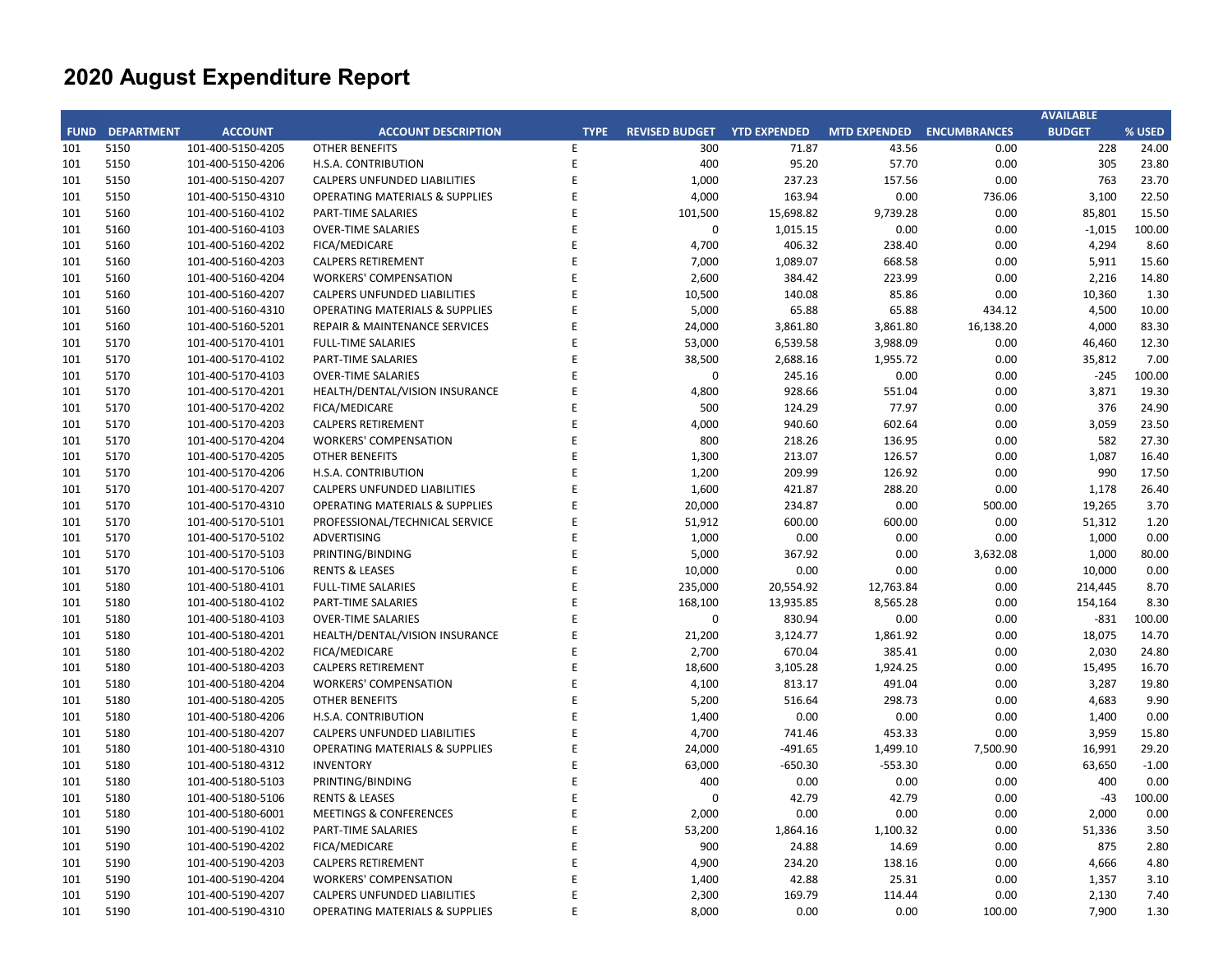|     |                        |                   |                                           |             |                       |                     |                           |              | <b>AVAILABLE</b> |        |
|-----|------------------------|-------------------|-------------------------------------------|-------------|-----------------------|---------------------|---------------------------|--------------|------------------|--------|
|     | <b>FUND DEPARTMENT</b> | <b>ACCOUNT</b>    | <b>ACCOUNT DESCRIPTION</b>                | <b>TYPE</b> | <b>REVISED BUDGET</b> | <b>YTD EXPENDED</b> | MTD EXPENDED ENCUMBRANCES |              | <b>BUDGET</b>    | % USED |
| 101 | 5190                   | 101-400-5190-6001 | <b>MEETINGS &amp; CONFERENCES</b>         | E.          | 1,000                 | 0.00                | 0.00                      | 0.00         | 1,000            | 0.00   |
| 101 | 5210                   | 101-400-5210-4101 | <b>FULL-TIME SALARIES</b>                 | E           | 15,800                | 1,966.93            | 1,187.37                  | 0.00         | 13,833           | 12.40  |
| 101 | 5210                   | 101-400-5210-4102 | PART-TIME SALARIES                        | E           | $\mathbf 0$           | 229.33              | 229.33                    | 0.00         | $-229$           | 100.00 |
| 101 | 5210                   | 101-400-5210-4201 | HEALTH/DENTAL/VISION INSURANCE            | E           | 2,000                 | 387.89              | 235.49                    | 0.00         | 1,612            | 19.40  |
| 101 | 5210                   | 101-400-5210-4202 | FICA/MEDICARE                             | E           | 200                   | 42.47               | 32.59                     | 0.00         | 158              | 21.20  |
| 101 | 5210                   | 101-400-5210-4203 | <b>CALPERS RETIREMENT</b>                 | E           | 1,200                 | 181.21              | 109.45                    | 0.00         | 1,019            | 15.10  |
| 101 | 5210                   | 101-400-5210-4204 | <b>WORKERS' COMPENSATION</b>              | E           | 300                   | 50.76               | 32.73                     | 0.00         | 249              | 16.90  |
| 101 | 5210                   | 101-400-5210-4205 | <b>OTHER BENEFITS</b>                     | E           | 500                   | 77.00               | 44.88                     | 0.00         | 423              | 15.40  |
| 101 | 5210                   | 101-400-5210-4206 | H.S.A. CONTRIBUTION                       | E           | 700                   | 95.78               | 57.70                     | 0.00         | 604              | 13.70  |
| 101 | 5210                   | 101-400-5210-4207 | CALPERS UNFUNDED LIABILITIES              | E           | 300                   | 52.38               | 34.91                     | 0.00         | 248              | 17.50  |
| 101 | 6110                   | 101-400-6110-5101 | PROFESSIONAL/TECHNICAL SERVICE            | E           | 7,091,900             | 0.00                | 0.00                      | 7,049,292.94 | 42,607           | 99.40  |
| 101 | 6120                   | 101-400-6120-4101 | <b>FULL-TIME SALARIES</b>                 | E           | 68,600                | 8,308.93            | 5,159.54                  | 0.00         | 60,291           | 12.10  |
| 101 | 6120                   | 101-400-6120-4103 | <b>OVER-TIME SALARIES</b>                 | E           | 1,000                 | 278.13              | 84.65                     | 0.00         | 722              | 27.80  |
| 101 | 6120                   | 101-400-6120-4201 | HEALTH/DENTAL/VISION INSURANCE            | E           | 5,200                 | 1,245.09            | 772.40                    | 0.00         | 3,955            | 23.90  |
| 101 | 6120                   | 101-400-6120-4202 | <b>FICA/MEDICARE</b>                      | E           | 900                   | 116.49              | 71.06                     | 0.00         | 784              | 12.90  |
| 101 | 6120                   | 101-400-6120-4203 | <b>CALPERS RETIREMENT</b>                 | E           | 5,400                 | 650.19              | 403.74                    | 0.00         | 4,750            | 12.00  |
| 101 | 6120                   | 101-400-6120-4204 | <b>WORKERS' COMPENSATION</b>              | E           | 1,400                 | 197.68              | 120.73                    | 0.00         | 1,202            | 14.10  |
| 101 | 6120                   | 101-400-6120-4205 | <b>OTHER BENEFITS</b>                     | E           | 1,100                 | 174.56              | 93.58                     | 0.00         | 925              | 15.90  |
| 101 | 6120                   | 101-400-6120-4207 | CALPERS UNFUNDED LIABILITIES              | E           | 400                   | 42.84               | 28.02                     | 0.00         | 357              | 10.70  |
| 101 | 6120                   | 101-400-6120-4310 | <b>OPERATING MATERIALS &amp; SUPPLIES</b> | E           | 6,000                 | 0.00                | 0.00                      | 0.00         | 6,000            | 0.00   |
| 101 | 6120                   | 101-400-6120-4601 | <b>DUES &amp; MEMBERSHIPS</b>             | E           | 1,500                 | 0.00                | 0.00                      | 0.00         | 1,500            | 0.00   |
| 101 | 6120                   | 101-400-6120-5101 | PROFESSIONAL/TECHNICAL SERVICE            | E           | 39,400                | 0.00                | 0.00                      | 3,500.00     | 35,900           | 8.90   |
| 101 | 6120                   | 101-400-6120-5103 | PRINTING/BINDING                          | E           | 3,000                 | 0.00                | 0.00                      | 0.00         | 3,000            | 0.00   |
| 101 | 6120                   | 101-400-6120-5111 | PUBLIC SAFETY - TRAFFIC                   | E           | 16,000                | 0.00                | 0.00                      | 0.00         | 16,000           | 0.00   |
| 101 | 6120                   | 101-400-6120-5112 | PUBLIC SAFETY - COASTAL                   | E           | 15,500                | 0.00                | 0.00                      | 0.00         | 15,500           | 0.00   |
| 101 | 6120                   | 101-400-6120-5113 | PUBLIC SAFETY- WESTERN                    | E           | 8,000                 | 0.00                | 0.00                      | 0.00         | 8,000            | 0.00   |
| 101 | 6120                   | 101-400-6120-5114 | PUBLIC SAFETY - SUMMER                    | E           | 5,000                 | 0.00                | 0.00                      | 0.00         | 5,000            | 0.00   |
| 101 | 6120                   | 101-400-6120-5115 | PUBLIC SAFETY - SUPPLEMENTAL              | E           | 86,000                | 0.00                | 0.00                      | 86,000.00    | $\mathbf{0}$     | 100.00 |
| 101 | 6120                   | 101-400-6120-5301 | <b>TELEPHONE</b>                          | F           | 23,400                | 736.32              | 1,216.32                  | 0.00         | 22,664           | 3.10   |
| 101 | 6120                   | 101-400-6120-6001 | <b>MEETINGS &amp; CONFERENCES</b>         | E           | 1,000                 | 0.00                | 0.00                      | 0.00         | 1,000            | 0.00   |
| 101 | 6120                   | 101-400-6120-6002 | TRAVEL/MILEAGE REIMBURSEMENT              | E           | 300                   | 0.00                | 0.00                      | 0.00         | 300              | 0.00   |
| 101 | 6120                   | 101-400-6120-6201 | <b>EQUIPMENT REPLACEMENT CHARGES</b>      | E           | 1,700                 | 0.00                | 0.00                      | 0.00         | 1,700            | 0.00   |
| 101 | 9101                   | 101-400-9101-4101 | <b>FULL-TIME SALARIES</b>                 | E           | $\pmb{0}$             | 24,352.98           | 24,352.98                 | 0.00         | $-24,353$        | 100.00 |
| 101 | 9101                   | 101-400-9101-4102 | PART-TIME SALARIES                        | E           | $\mathbf 0$           | 444.00              | 444.00                    | 0.00         | $-444$           | 100.00 |
| 101 | 9101                   | 101-400-9101-4103 | <b>OVER-TIME SALARIES</b>                 | E           | $\pmb{0}$             | 757.74              | 0.00                      | 0.00         | $-758$           | 100.00 |
| 101 | 9101                   | 101-400-9101-4201 | HEALTH/DENTAL/VISION INSURANCE            | E           | $\boldsymbol{0}$      | 2,770.48            | 2,616.24                  | 0.00         | $-2,770$         | 100.00 |
| 101 | 9101                   | 101-400-9101-4202 | FICA/MEDICARE                             | E           | $\mathbf 0$           | 372.41              | 361.70                    | 0.00         | $-372$           | 100.00 |
| 101 | 9101                   | 101-400-9101-4203 | <b>CALPERS RETIREMENT</b>                 | E           | $\mathbf 0$           | 1,900.50            | 1,900.50                  | 0.00         | $-1,901$         | 100.00 |
| 101 | 9101                   | 101-400-9101-4204 | <b>WORKERS' COMPENSATION</b>              | E           | $\mathbf 0$           | 587.75              | 570.32                    | 0.00         | $-588$           | 100.00 |
| 101 | 9101                   | 101-400-9101-4205 | <b>OTHER BENEFITS</b>                     | E           | $\mathbf 0$           | 362.27              | 344.48                    | 0.00         | $-362$           | 100.00 |
| 101 | 9101                   | 101-400-9101-4310 | <b>OPERATING MATERIALS &amp; SUPPLIES</b> | E           | $\boldsymbol{0}$      | 23,311.49           | 11,019.07                 | 58,690.38    | $-82,002$        | 100.00 |
| 101 | 9101                   | 101-400-9101-5101 | PROFESSIONAL/TECH SERVICES                | E           | $\mathbf 0$           | 12,618.67           | 12,618.67                 | 0.00         | $-12,619$        | 100.00 |
| 101 | 9101                   | 101-400-9101-5106 | <b>RENTS &amp; LEASES</b>                 | E           | $\mathbf 0$           | 100.00              | 100.00                    | 0.00         | $-100$           | 100.00 |
| 101 | 9101                   | 101-400-9101-5201 | REPAIR & MAINTENANCE SERVICES             | E           | $\mathbf 0$           | 400.00              | 400.00                    | 0.00         | $-400$           | 100.00 |
| 101 | 9101                   | 101-400-9101-5301 | <b>TELEPHONE</b>                          | E           | $\mathbf 0$           | 44.97               | 0.00                      | 0.00         | $-45$            | 100.00 |
| 101 | 0000                   | 101-400-0000-9223 | TRANSFER - SUBREGION 1 MAINT              | E           | 10,000                | 0.00                | 0.00                      | 0.00         | 10,000           | 0.00   |
| 101 | 0000                   | 101-400-0000-9285 | TRANSFER - IA PORTUGUESE BEND             | E           | 20,000                | 0.00                | 0.00                      | 0.00         | 20,000           | 0.00   |
| 101 | 0000                   | 101-400-0000-9330 | TRANSFER - INFRASTRUCTURE                 | E           | 1,934,000             | 0.00                | 0.00                      | 0.00         | 1,934,000        | 0.00   |
|     |                        |                   |                                           |             |                       |                     |                           |              |                  |        |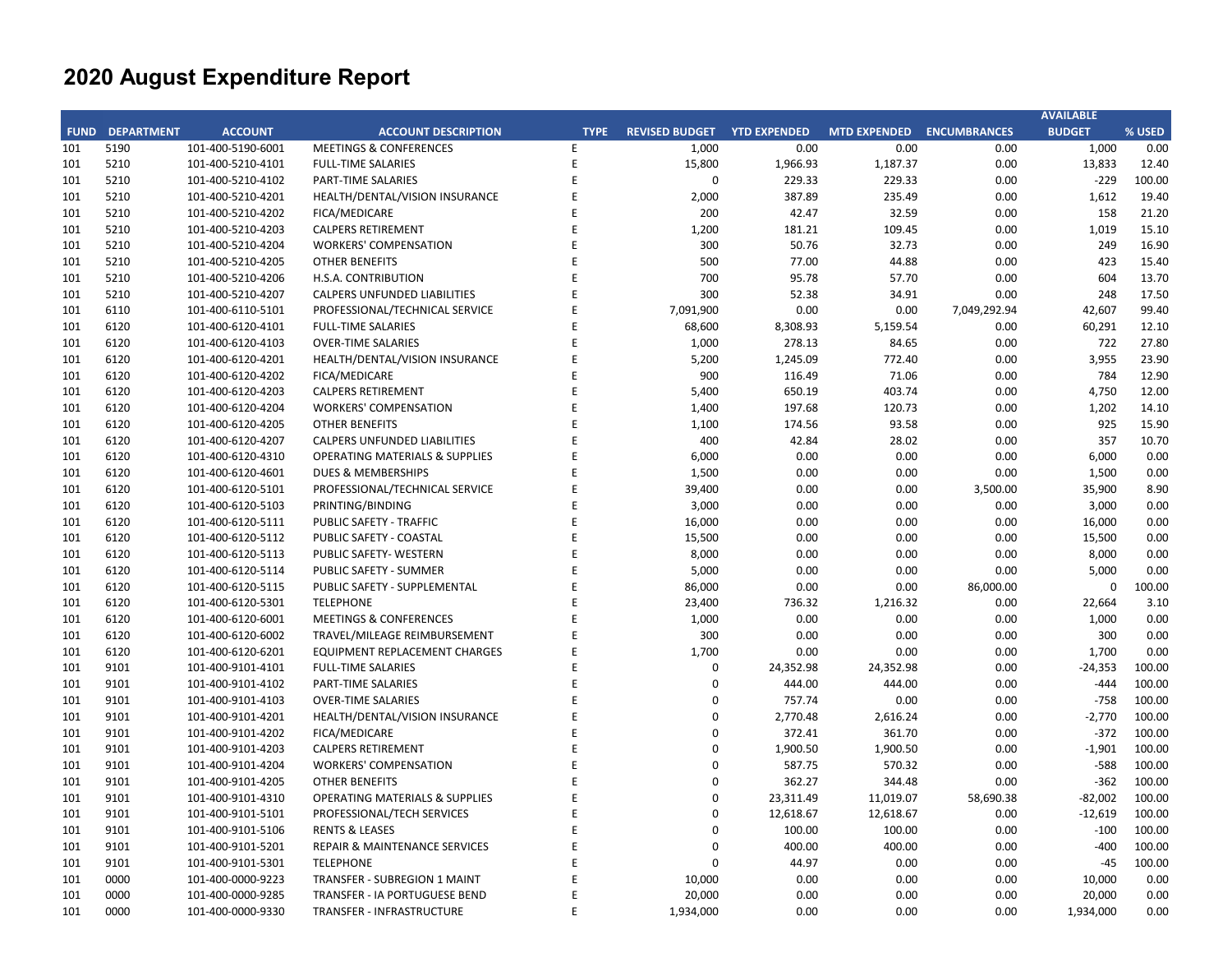|     |                        |                   |                                           |             |                             |              |                           |            | <b>AVAILABLE</b> |        |
|-----|------------------------|-------------------|-------------------------------------------|-------------|-----------------------------|--------------|---------------------------|------------|------------------|--------|
|     | <b>FUND DEPARTMENT</b> | <b>ACCOUNT</b>    | <b>ACCOUNT DESCRIPTION</b>                | <b>TYPE</b> | REVISED BUDGET YTD EXPENDED |              | MTD EXPENDED ENCUMBRANCES |            | <b>BUDGET</b>    | % USED |
| 101 | 1311                   | 101-400-1311-4311 | <b>POSTAGE</b>                            | E           | 1,500                       | 0.00         | 0.00                      | 0.00       | 1,500            | 0.00   |
| 101 | 1311                   | 101-400-1311-5101 | PROFESSIONAL/TECHNICAL SERVICE            | E           | 135,000                     | 0.00         | 0.00                      | 0.00       | 135,000          | 0.00   |
| 101 | 1311                   | 101-400-1311-5102 | <b>ADVERTISING</b>                        | E           | 3,000                       | 600.00       | 0.00                      | 500.00     | 1,900            | 36.70  |
| 101 | 3240                   | 101-400-3240-4310 | <b>OPERATING MATERIALS &amp; SUPPLIES</b> | E           | 5,000                       | 0.00         | 0.00                      | 0.00       | 5,000            | 0.00   |
| 101 | 3240                   | 101-400-3240-4313 | <b>FUELS/GASOLINE</b>                     | E           | 20,000                      | 261.76       | 0.00                      | 0.00       | 19,738           | 1.30   |
| 101 | 3240                   | 101-400-3240-5201 | REPAIR & MAINTENANCE SERVICES             | E           | 18,000                      | 0.00         | 0.00                      | 10,000.00  | 8,000            | 55.60  |
| 101 | 3240                   | 101-400-3240-5305 | WIRELESS                                  | E           | 4,000                       | 0.00         | 0.00                      | 0.00       | 4,000            | 0.00   |
| 101 | 3151                   | 101-400-3151-4310 | <b>OPERATING MATERIALS &amp; SUPPLIES</b> | E           | 23,000                      | 0.00         | 0.00                      | 3,000.00   | 20,000           | 13.00  |
| 101 | 3151                   | 101-400-3151-5106 | <b>RENTS &amp; LEASES</b>                 | E           | 28,000                      | 1,763.74     | 1,763.74                  | 26,236.26  | $\mathbf 0$      | 100.00 |
| 101 | 3151                   | 101-400-3151-5201 | REPAIR & MAINTENANCE SERVICES             | E           | 450,000                     | $-10,417.10$ | $-3,728.35$               | 34,539.60  | 425,878          | 5.40   |
| 101 | 3151                   | 101-400-3151-5302 | <b>WATER</b>                              | E           | 200,000                     | 22,358.20    | 22,358.20                 | 0.00       | 177,642          | 11.20  |
| 101 | 3151                   | 101-400-3151-5303 | GAS                                       | E           | 500                         | 0.00         | 0.00                      | 0.00       | 500              | 0.00   |
| 101 | 3151                   | 101-400-3151-5304 | <b>ELECTRICITY</b>                        | E           | 500                         | 0.00         | 0.00                      | 0.00       | 500              | 0.00   |
| 101 | 3180                   | 101-400-3180-5302 | <b>WATER</b>                              | E           | 175,000                     | 16,418.88    | 16,418.88                 | 0.00       | 158,581          | 9.40   |
| 101 | 3180                   | 101-400-3180-5304 | <b>ELECTRICITY</b>                        | E           | 6,000                       | 217.99       | 217.99                    | 0.00       | 5,782            | 3.60   |
| 101 | 3230                   | 101-400-3230-5101 | PROFESSIONAL/TECH SERVICES                | E           | 50,000                      | 0.00         | 0.00                      | 0.00       | 50,000           | 0.00   |
| 101 | 3230                   | 101-400-3230-5201 | REPAIR & MAINTENANCE SERVICES             | E           | 504,500                     | 7,500.00     | 0.00                      | 318,729.35 | 178,271          | 64.70  |
| 101 | 4110                   | 101-400-4110-4101 | <b>FULL-TIME SALARIES</b>                 | E           | 436,300                     | 27,676.59    | 19,921.08                 | 0.00       | 408,623          | 6.30   |
| 101 | 4110                   | 101-400-4110-4103 | <b>OVER-TIME SALARIES</b>                 | E           | 16,900                      | 2,517.73     | 1,643.02                  | 0.00       | 14,382           | 14.90  |
| 101 | 4110                   | 101-400-4110-4104 | <b>EMPLOYEE BONUSES</b>                   | E           | $\mathbf 0$                 | 243.20       | 0.00                      | 0.00       | $-243$           | 100.00 |
| 101 | 4110                   | 101-400-4110-4106 | <b>AUTOMOBILE ALLOWANCES</b>              | E           | 1,800                       | 300.00       | 150.00                    | 0.00       | 1,500            | 16.70  |
| 101 | 4110                   | 101-400-4110-4201 | HEALTH/DENTAL/VISION INSURANCE            | E           | 27,700                      | 2,185.43     | 1,491.79                  | 0.00       | 25,515           | 7.90   |
| 101 | 4110                   | 101-400-4110-4202 | <b>FICA/MEDICARE</b>                      | E           | 4,700                       | 409.09       | 289.27                    | 0.00       | 4,291            | 8.70   |
| 101 | 4110                   | 101-400-4110-4203 | <b>CALPERS RETIREMENT</b>                 | E           | 31,700                      | 2,650.67     | 1,856.04                  | 0.00       | 29,049           | 8.40   |
| 101 | 4110                   | 101-400-4110-4204 | <b>WORKERS' COMPENSATION</b>              | E           | 7,100                       | 714.98       | 504.68                    | 0.00       | 6,385            | 10.10  |
| 101 | 4110                   | 101-400-4110-4205 | <b>OTHER BENEFITS</b>                     | E           | 8,100                       | 619.76       | 397.72                    | 0.00       | 7,480            | 7.70   |
| 101 | 4110                   | 101-400-4110-4206 | H.S.A. CONTRIBUTION                       | E           | 11,300                      | 959.92       | 673.03                    | 0.00       | 10,340           | 8.50   |
| 101 | 4110                   | 101-400-4110-4207 | <b>CALPERS UNFUNDED LIABILITIES</b>       | E           | 10,600                      | 1,308.14     | 852.20                    | 0.00       | 9,292            | 12.30  |
| 101 | 4110                   | 101-400-4110-4310 | <b>OPERATING MATERIALS &amp; SUPPLIES</b> | E           | 12,000                      | 218.95       | 68.95                     | 7,931.05   | 3,850            | 67.90  |
| 101 | 4110                   | 101-400-4110-4311 | <b>POSTAGE</b>                            | E           | 5,000                       | 0.00         | 0.00                      | 0.00       | 5,000            | 0.00   |
| 101 | 4110                   | 101-400-4110-5103 | PRINTING/BINDING                          | E           | 9,000                       | 324.64       | 324.64                    | 4,675.36   | 4,000            | 55.60  |
| 101 | 4110                   | 101-400-4110-5106 | <b>RENTS &amp; LEASES</b>                 | E           | 6,000                       | 524.86       | 524.86                    | 5,475.14   | $\mathbf 0$      | 100.00 |
| 101 | 4110                   | 101-400-4110-5301 | <b>TELEPHONE</b>                          | E           | 8,000                       | 0.00         | 0.00                      | 0.00       | 8,000            | 0.00   |
| 101 | 4110                   | 101-400-4110-6201 | <b>EQUIPMENT REPLACEMENT CHARGES</b>      | E           | 8,000                       | 0.00         | 0.00                      | 0.00       | 8,000            | 0.00   |
| 101 | 4180                   | 101-400-4180-5101 | PROFESSIONAL/TECHNICAL SERVICE            | E           | 109,000                     | 0.00         | 0.00                      | 109,000.00 | $\mathbf 0$      | 100.00 |
| 101 | 5121                   | 101-400-5121-4102 | PART-TIME SALARIES                        | E           | 51,800                      | 6,929.11     | 4,817.34                  | 0.00       | 44,871           | 13.40  |
| 101 | 5121                   | 101-400-5121-4202 | <b>FICA/MEDICARE</b>                      | E           | 1,400                       | 184.06       | 150.52                    | 0.00       | 1,216            | 13.10  |
| 101 | 5121                   | 101-400-5121-4203 | <b>CALPERS RETIREMENT</b>                 | E           | 3,500                       | 449.97       | 283.85                    | 0.00       | 3,050            | 12.90  |
| 101 | 5121                   | 101-400-5121-4204 | <b>WORKERS' COMPENSATION</b>              | E           | 1,200                       | 159.37       | 110.80                    | 0.00       | 1,041            | 13.30  |
| 101 | 5121                   | 101-400-5121-4207 | <b>CALPERS UNFUNDED LIABILITIES</b>       | E           | $\mathbf 0$                 | 27.29        | 18.48                     | 0.00       | $-27$            | 100.00 |
| 101 | 5121                   | 101-400-5121-4310 | <b>OPERATING MATERIALS &amp; SUPPLIES</b> | E           | 5,000                       | 0.00         | 0.00                      | 1,000.00   | 4,000            | 20.00  |
| 101 | 5121                   | 101-400-5121-5106 | <b>RENTS &amp; LEASES</b>                 | E           | 5,000                       | 361.38       | 180.69                    | 0.00       | 4,639            | 7.20   |
| 101 | 5122                   | 101-400-5122-4101 | <b>FULL-TIME SALARIES</b>                 | E           | 65,000                      | 0.00         | 0.00                      | 0.00       | 65,000           | 0.00   |
| 101 | 5122                   | 101-400-5122-4102 | PART-TIME SALARIES                        | E           | 97,700                      | 2,307.13     | 986.04                    | 0.00       | 95,393           | 2.40   |
| 101 | 5122                   | 101-400-5122-4103 | <b>OVER-TIME SALARIES</b>                 | E           | $\mathbf 0$                 | 1,183.06     | 0.00                      | 0.00       | $-1,183$         | 100.00 |
| 101 | 5122                   | 101-400-5122-4201 | HEALTH/DENTAL/VISION INSURANCE            | E           | 10,000                      | 0.00         | 0.00                      | 0.00       | 10,000           | 0.00   |
| 101 | 5122                   | 101-400-5122-4202 | FICA/MEDICARE                             | E           | 800                         | 67.92        | 20.14                     | 0.00       | 732              | 8.50   |
| 101 | 5122                   | 101-400-5122-4203 | <b>CALPERS RETIREMENT</b>                 | F           | 8,100                       | 160.70       | 70.54                     | 0.00       | 7,939            | 2.00   |
|     |                        |                   |                                           |             |                             |              |                           |            |                  |        |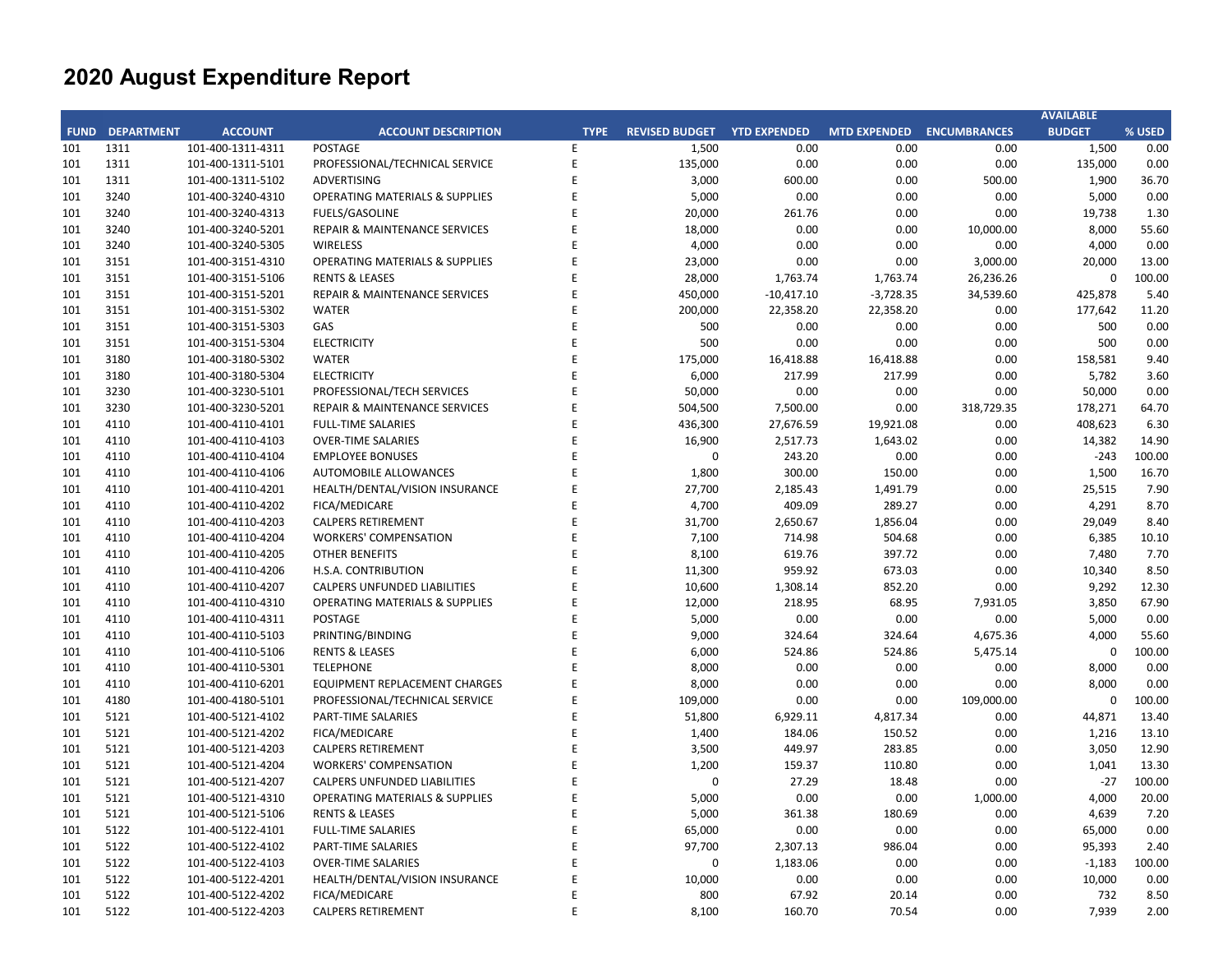|     |                        |                   |                                           |             |                       |                     |                           |               | <b>AVAILABLE</b> |        |
|-----|------------------------|-------------------|-------------------------------------------|-------------|-----------------------|---------------------|---------------------------|---------------|------------------|--------|
|     | <b>FUND DEPARTMENT</b> | <b>ACCOUNT</b>    | <b>ACCOUNT DESCRIPTION</b>                | <b>TYPE</b> | <b>REVISED BUDGET</b> | <b>YTD EXPENDED</b> | MTD EXPENDED ENCUMBRANCES |               | <b>BUDGET</b>    | % USED |
| 101 | 5122                   | 101-400-5122-4204 | <b>WORKERS' COMPENSATION</b>              | E.          | 1,300                 | 80.29               | 22.68                     | 0.00          | 1,220            | 6.20   |
| 101 | 5122                   | 101-400-5122-4205 | <b>OTHER BENEFITS</b>                     | E           | 2,200                 | 0.00                | 0.00                      | 0.00          | 2,200            | 0.00   |
| 101 | 5122                   | 101-400-5122-4206 | H.S.A. CONTRIBUTION                       | E           | 6,000                 | 0.00                | 0.00                      | 0.00          | 6,000            | 0.00   |
| 101 | 5122                   | 101-400-5122-4207 | CALPERS UNFUNDED LIABILITIES              | E           | 6,800                 | 15.29               | 4.70                      | 0.00          | 6,785            | 0.20   |
| 101 | 5122                   | 101-400-5122-4310 | <b>OPERATING MATERIALS &amp; SUPPLIES</b> | E           | 29,000                | 150.00              | 150.00                    | 4,000.00      | 24,850           | 14.30  |
| 101 | 5122                   | 101-400-5122-5101 | PROFESSIONAL/TECHNICAL SERVICE            | E           | 20,288                | 6,769.50            | 6,769.50                  | 9,318.50      | 4,200            | 79.30  |
| 101 | 5122                   | 101-400-5122-5103 | PRINTING/BINDING                          | E           | 1,000                 | 0.00                | 0.00                      | 0.00          | 1,000            | 0.00   |
| 101 | 5171                   | 101-400-5171-4102 | PART-TIME SALARIES                        | E           | 3,600                 | 0.00                | 0.00                      | 0.00          | 3,600            | 0.00   |
| 101 | 5171                   | 101-400-5171-4202 | FICA/MEDICARE                             | E           | 200                   | 0.00                | 0.00                      | 0.00          | 200              | 0.00   |
| 101 | 5171                   | 101-400-5171-4203 | <b>CALPERS RETIREMENT</b>                 | E           | 500                   | 0.00                | 0.00                      | 0.00          | 500              | 0.00   |
| 101 | 5171                   | 101-400-5171-4204 | <b>WORKERS' COMPENSATION</b>              | E           | 100                   | 0.00                | 0.00                      | 0.00          | 100              | 0.00   |
| 101 | 5171                   | 101-400-5171-4310 | <b>OPERATING MATERIALS &amp; SUPPLIES</b> | E           | 500                   | 0.00                | 0.00                      | 100.00        | 400              | 20.00  |
| 101 | 5172                   | 101-400-5172-4310 | <b>OPERATING MATERIALS &amp; SUPPLIES</b> | E           | 7,000                 | 0.00                | 0.00                      | 500.00        | 6,500            | 7.10   |
| 101 | 5131                   | 101-400-5131-5101 | PROFESSIONAL/TECHNICAL SERVICE            | E           | 50,000                | 0.00                | 0.00                      | 0.00          | 50,000           | 0.00   |
| 101 | 5999                   | 101-400-5999-4102 | PART-TIME SALARIES                        | E           | 97,700                | 0.00                | 0.00                      | 0.00          | 97,700           | 0.00   |
| 101 | 5999                   | 101-400-5999-4103 | <b>OVER-TIME SALARIES</b>                 | E           | 40,000                | 0.00                | 0.00                      | 0.00          | 40,000           | 0.00   |
| 101 | 5123                   | 101-400-5123-4101 | <b>FULL-TIME SALARIES</b>                 | E           | 202,700               | 13,382.64           | 7,212.76                  | 0.00          | 189,317          | 6.60   |
| 101 | 5123                   | 101-400-5123-4102 | PART-TIME SALARIES                        | E           | $\mathbf 0$           | 811.08              | 585.78                    | 0.00          | $-811$           | 100.00 |
| 101 | 5123                   | 101-400-5123-4103 | <b>OVER-TIME SALARIES</b>                 | E           | 5,000                 | 878.97              | 0.00                      | 0.00          | 4,121            | 17.60  |
| 101 | 5123                   | 101-400-5123-4201 | HEALTH/DENTAL/VISION INSURANCE            | E           | 42,400                | 3,575.62            | 2,029.48                  | 0.00          | 38,824           | 8.40   |
| 101 | 5123                   | 101-400-5123-4202 | FICA/MEDICARE                             | E           | 2,700                 | 191.50              | 97.54                     | 0.00          | 2,509            | 7.10   |
| 101 | 5123                   | 101-400-5123-4203 | <b>CALPERS RETIREMENT</b>                 | E           | 15,900                | 1,122.26            | 617.37                    | 0.00          | 14,778           | 7.10   |
| 101 | 5123                   | 101-400-5123-4204 | <b>WORKERS' COMPENSATION</b>              | E           | 4,100                 | 346.95              | 179.51                    | 0.00          | 3,753            | 8.50   |
| 101 | 5123                   | 101-400-5123-4205 | <b>OTHER BENEFITS</b>                     | E           | 5,400                 | 335.05              | 168.72                    | 0.00          | 5,065            | 6.20   |
| 101 | 5123                   | 101-400-5123-4206 | H.S.A. CONTRIBUTION                       | E           | 6,000                 | 397.18              | 230.78                    | 0.00          | 5,603            | 6.60   |
| 101 | 5123                   | 101-400-5123-4207 | CALPERS UNFUNDED LIABILITIES              | E           | 1,100                 | 68.41               | 41.67                     | 0.00          | 1,032            | 6.20   |
| 101 | 5123                   | 101-400-5123-4310 | <b>OPERATING MATERIALS &amp; SUPPLIES</b> | E           | 23,000                | 171.16              | 0.00                      | 4,000.00      | 18,829           | 18.10  |
| 202 | 3170                   | 202-400-3170-5101 | PROFESSIONAL/TECHNICAL SERVICE            | E           | 15,000                | 0.00                | 0.00                      | 15,000.00     | $\Omega$         | 100.00 |
| 202 | 3170                   | 202-400-3170-5201 | REPAIR & MAINTENANCE SERVICES             | E           | 235,000               | 0.00                | 0.00                      | 235,000.00    | $\Omega$         | 100.00 |
| 202 | 3180                   | 202-400-3180-4310 | <b>OPERATING MATERIALS &amp; SUPPLIES</b> | E           | 100,000               | 12,808.92           | 3,786.94                  | 5,191.08      | 82,000           | 18.00  |
| 202 | 3180                   | 202-400-3180-5101 | PROFESSIONAL/TECHNICAL SERVICE            | E           | 5,000                 | 0.00                | 0.00                      | 0.00          | 5,000            | 0.00   |
| 202 | 3180                   | 202-400-3180-5201 | REPAIR & MAINTENANCE SERVICES             | E           | 737,000               | 23,881.75           | 23,881.75                 | 327,186.52    | 385,932          | 47.60  |
| 202 | 3220                   | 202-400-3220-5101 | PROFESSIONAL/TECHNICAL SERVICE            | E           | 20,000                | 0.00                | 0.00                      | 0.00          | 20,000           | 0.00   |
| 202 | 3220                   | 202-400-3220-5201 | <b>REPAIR &amp; MAINTENANCE SERVICES</b>  | E           | 50,000                | 0.00                | 0.00                      | 0.00          | 50,000           | 0.00   |
| 202 | 8804                   | 202-400-8804-8004 | ARCHITECTURE DESIGN SERVICES              | E           | $\mathbf 0$           | 2,791.90            | 2,791.90                  | $-2,791.90$   | $\Omega$         | 0.00   |
| 202 | 8804                   | 202-400-8804-8802 | <b>OTHER IMPROVEMENTS</b>                 | E           | $\mathbf 0$           | 229,110.00          | 229,110.00                | $-229,110.00$ | $\mathbf 0$      | 0.00   |
| 202 | 8808                   | 202-400-8808-8005 | <b>ENGINEERING DESIGN SERVICES</b>        | E           | $\mathbf 0$           | 7,509.95            | 7,509.95                  | $-7,509.95$   | $\mathbf 0$      | 0.00   |
| 209 | 0000                   | 209-400-0000-5201 | REPAIR & MAINTENANCE SERVICES             | E           | 500                   | 0.00                | 0.00                      | 0.00          | 500              | 0.00   |
| 209 | 0000                   | 209-400-0000-5304 | <b>ELECTRICITY</b>                        | E           | 300                   | 0.00                | 0.00                      | 0.00          | 300              | 0.00   |
| 211 | 0000                   | 211-400-0000-5201 | <b>REPAIR &amp; MAINTENANCE SERVICES</b>  | E           | 151,100               | 6,320.92            | 6,320.92                  | 144,654.08    | 125              | 99.90  |
| 211 | 0000                   | 211-400-0000-5304 | <b>ELECTRICITY</b>                        | E           | 230,000               | 12,094.82           | 12,094.82                 | 0.00          | 217,905          | 5.30   |
| 211 | 0000                   | 211-400-0000-6203 | ADMINISTRATIVE OVERHEAD                   | E           | 81,100                | 0.00                | 0.00                      | 0.00          | 81,100           | 0.00   |
| 211 | 8838                   | 211-400-8838-8006 | <b>INSPECTION SERVICES</b>                | E           | 25,000                | 0.00                | 0.00                      | 0.00          | 25,000           | 0.00   |
| 211 | 8838                   | 211-400-8838-8101 | <b>EQUIPMENT &amp; FURNITURE</b>          | E           | 62,172                | 0.00                | 0.00                      | 62,171.26     | $\mathbf{1}$     | 100.00 |
| 211 | 8838                   | 211-400-8838-8403 | PARKS IMPROVEMENTS                        | E           | 0                     | 0.00                | 0.00                      | 0.00          | $\Omega$         | 0.00   |
| 211 | 8838                   | 211-400-8838-8802 | <b>OTHER IMPROVEMENTS</b>                 | E           | 254,828               | 0.00                | 0.00                      | 0.00          | 254,828          | 0.00   |
| 213 | 0000                   | 213-400-0000-4101 | <b>FULL-TIME SALARIES</b>                 | E           | 56,400                | 5,636.47            | 3,771.49                  | 0.00          | 50,764           | 10.00  |
| 213 | 0000                   | 213-400-0000-4201 | HEALTH/DENTAL/VISION INSURANCE            | E           | 6,400                 | 783.84              | 491.28                    | 0.00          | 5,616            | 12.20  |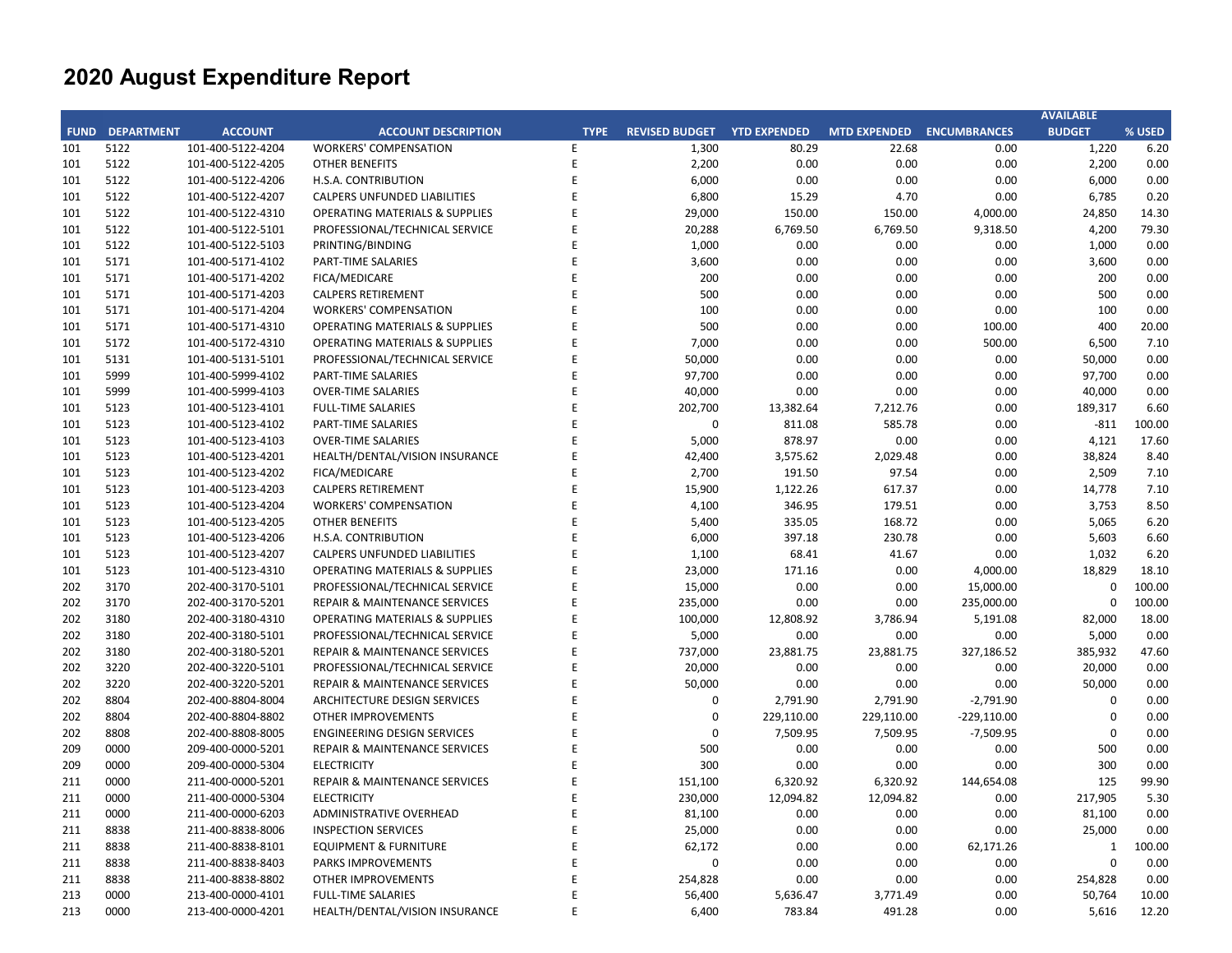| <b>FUND DEPARTMENT</b><br><b>ACCOUNT</b><br><b>ACCOUNT DESCRIPTION</b><br><b>REVISED BUDGET</b><br><b>YTD EXPENDED</b><br>MTD EXPENDED ENCUMBRANCES<br><b>BUDGET</b><br>% USED<br><b>TYPE</b><br>0000<br>213-400-0000-4202<br>FICA/MEDICARE<br>700<br>70.12<br>47.09<br>0.00<br>630<br>10.00<br>E<br>0000<br>E<br>7,100<br>699.49<br>0.00<br>6,401<br>9.90<br>213-400-0000-4203<br><b>CALPERS RETIREMENT</b><br>467.93<br>E<br>0000<br>213-400-0000-4204<br><b>WORKERS' COMPENSATION</b><br>1,100<br>130.93<br>87.55<br>0.00<br>969<br>11.90<br>9.50<br>0000<br>213-400-0000-4205<br>E<br>1,300<br>124.01<br>79.56<br>0.00<br>1,176<br><b>OTHER BENEFITS</b><br>0000<br>E<br>2,900<br>266.93<br>167.27<br>0.00<br>2,633<br>9.20<br>213-400-0000-4206<br>H.S.A. CONTRIBUTION<br>0000<br>E<br>5,900<br>570.89<br>394.10<br>0.00<br>5,329<br>9.70<br>213-400-0000-4207<br>CALPERS UNFUNDED LIABILITIES<br>0000<br>E<br>5,000<br>0.00<br>0.00<br>0.00<br>5,000<br>0.00<br>213-400-0000-4310<br><b>OPERATING MATERIALS &amp; SUPPLIES</b><br>0000<br>E<br>9,000<br>0.00<br>0.00<br>8,000.00<br>1,000<br>88.90<br>213-400-0000-4311<br>POSTAGE<br>0000<br>800<br>0.00<br>800<br>213-400-0000-4601<br>DUES & MEMBERSHIPS<br>F<br>0.00<br>0.00<br>0.00<br>0000<br>213-400-0000-4901<br>E<br>13,500<br>1,749.66<br>1,249.66<br>0.00<br>11,750<br>13.00<br>MISC. EXPENSES<br>0000<br>PROFESSIONAL/TECHNICAL SERVICE<br>E<br>40,000<br>4,630.74<br>4,630.74<br>0.00<br>35,369<br>11.60<br>213<br>213-400-0000-5101<br>0000<br>E<br>26,000<br>0.00<br>0.00<br>0.00<br>26,000<br>0.00<br>213-400-0000-5102<br>ADVERTISING<br>0000<br>PRINTING/BINDING<br>E<br>9,200<br>0.00<br>0.00<br>2,500.00<br>6,700<br>27.20<br>213-400-0000-5103<br>0000<br>E<br>92,500<br>731.09<br>71,772.91<br>19,996<br>78.40<br>213-400-0000-5201<br>REPAIR & MAINTENANCE SERVICES<br>731.09<br>0000<br>800<br>0.00<br>0.00<br>800<br>213-400-0000-6001<br><b>MEETINGS &amp; CONFERENCES</b><br>E<br>0.00<br>0.00<br>213<br>300<br>0.00<br>0000<br>213-400-0000-6002<br>E<br>0.00<br>0.00<br>0.00<br>300<br>TRAVEL/MILEAGE REIMBURSEMENT<br>0000<br>E<br>8,600<br>0.00<br>0.00<br>0.00<br>8,600<br>0.00<br>213-400-0000-6203<br>ADMINISTRATIVE OVERHEAD<br>0000<br>214-400-0000-5120<br>E<br>50,000<br>0.00<br>0.00<br>0.00<br>50,000<br>0.00<br><b>TRANSIT PROGRAMS</b><br>0000<br>E<br>7,000<br>0.00<br>0.00<br>0.00<br>7,000<br>0.00<br>214<br>214-400-0000-5201<br>REPAIR & MAINTENANCE SERVICES<br>8302<br>E<br>650,000<br>0.00<br>0.00<br>0.00<br>650,000<br>0.00<br>215-400-8302-8802<br><b>OTHER IMPROVEMENTS</b><br>8837<br>E<br>19,200<br>$\mathbf 0$<br>100.00<br>215-400-8837-8006<br><b>INSPECTION SERVICES</b><br>0.00<br>0.00<br>19,200.00<br>215<br>82.00<br>215<br>8837<br>215-400-8837-8802<br>OTHER IMPROVEMENTS<br>E<br>275,800<br>0.00<br>0.00<br>226,026.00<br>49,774<br>0000<br>PRINTING/BINDING<br>E<br>2,000<br>0.00<br>0.00<br>0.00<br>2,000<br>0.00<br>216<br>216-400-0000-5103<br>0000<br>E<br>774,600<br>0.00<br>0.00<br>824,570.00<br>$-49,970$<br>106.50<br>216<br>216-400-0000-5120<br><b>TRANSIT PROGRAMS</b><br>0000<br>217-400-0000-9101<br>E<br>130,000<br>0.00<br>0.00<br>0.00<br>130,000<br>0.00<br>217<br>TRANSFER - GENERAL FUND<br>8801<br>E<br>76,629<br>0.00<br>0.00<br>48,089<br>37.20<br>220<br>220-400-8801-8006<br>SIDEWALK - INSPECTION SERVICES<br>28,540.00<br>8801<br>E<br>100.00<br>220-400-8801-8802<br><b>OTHER IMPROVEMENTS</b><br>173,371<br>0.00<br>0.00<br>173,371.00<br>0<br>220<br>0.00<br>220<br>8807<br>220-400-8807-8802<br>OTHER IMPROVEMENTS<br>E<br>0<br>0.00<br>0.00<br>0.00<br>$\mathbf 0$<br>220<br>8839<br>220-400-8839-8802<br>E<br>200,000<br>0.00<br>0.00<br>0.00<br>200,000<br>0.00<br>OTHER IMPROVEMENTS<br>221<br>0000<br>221-400-0000-5201<br>E<br>535,000<br>806.67<br>79,193.33<br>455,000<br>15.00<br>REPAIR & MAINTENANCE SERVICES<br>806.67<br>221<br>0000<br><b>ELECTRICITY</b><br>E<br>1,000<br>0.00<br>0.00<br>0.00<br>1,000<br>0.00<br>221-400-0000-5304<br>222<br>0000<br>E<br>164,600<br>123,450.00<br>$\mathbf 0$<br>100.00<br>222-400-0000-5101<br>PROFESSIONAL/TECHNICAL SERVICE<br>41,150.00<br>41,150.00<br>0000<br>E<br>5,075.00<br>5,075.00<br>15,225.00<br>100.00<br>222<br>222-400-0000-5201<br>REPAIR & MAINTENANCE SERVICES<br>20,300<br>$\Omega$<br>0000<br>E<br>26,000<br>0.00<br>0.00<br>0.00<br>223<br>223-400-0000-5201<br>REPAIR & MAINTENANCE SERVICES<br>0.00<br>26,000<br>223<br>0000<br>223-400-0000-5302<br><b>WATER</b><br>E<br>15,000<br>1,755.86<br>1,755.86<br>0.00<br>13,244<br>11.70<br>223<br>0000<br>E<br>600<br>29.47<br>29.47<br>0.00<br>571<br>4.90<br>223-400-0000-5304<br><b>ELECTRICITY</b><br>0000<br>E<br>100,000<br>0.00<br>0.00<br>0.00<br>100,000<br>0.00<br>224<br>224-400-0000-9101<br>TRANSFER - GENERAL FUND<br>0000<br>E<br>10,700<br>938.90<br>0.00<br>9,268<br>13.40<br>225<br>225-400-0000-4101<br><b>FULL-TIME SALARIES</b><br>1,431.88<br>0000<br>E<br>700<br>125.99<br>0.00<br>574<br>18.00<br>225<br>225-400-0000-4201<br>HEALTH/DENTAL/VISION INSURANCE<br>78.16<br>0000<br>E<br>100<br>18.52<br>0.00<br>81<br>18.50<br>225<br>225-400-0000-4202<br>FICA/MEDICARE<br>12.16<br>225<br>0000<br>225-400-0000-4203<br><b>CALPERS RETIREMENT</b><br>E<br>1,300<br>177.55<br>116.40<br>0.00<br>1,122<br>13.70<br>225<br>0000<br>225-400-0000-4204<br><b>WORKERS' COMPENSATION</b><br>E<br>200<br>33.33<br>0.00<br>167<br>16.70<br>21.84<br>225<br>0000<br>E<br>200<br>25.58<br>15.86<br>0.00<br>174<br>12.80<br>225-400-0000-4205<br><b>OTHER BENEFITS</b><br>0000<br>E<br>400<br>0.00<br>0.00<br>0.00<br>400<br>0.00<br>225<br>225-400-0000-4206<br>H.S.A. CONTRIBUTION<br>0000<br>E<br>98.21<br>0.00<br>959<br>12.80<br>225<br>225-400-0000-4207<br>CALPERS UNFUNDED LIABILITIES<br>1,100<br>140.77<br>0000<br>26,800<br>362.00<br>38.70<br>225<br>225-400-0000-5101<br>PROFESSIONAL/TECHNICAL SERVICE<br>E<br>249.25<br>10,000.00<br>16,438<br>225<br>0000<br>225-400-0000-5102<br><b>ADVERTISING</b><br>E<br>500<br>0.00<br>0.00<br>0.00<br>500<br>0.00<br>225<br>0000<br>225-400-0000-5201<br>E<br>100,000<br>0.00<br>0.00<br>90,000.00<br>10,000<br>90.00<br>REPAIR & MAINTENANCE SERVICES |     |  |  |  |  | <b>AVAILABLE</b> |  |
|--------------------------------------------------------------------------------------------------------------------------------------------------------------------------------------------------------------------------------------------------------------------------------------------------------------------------------------------------------------------------------------------------------------------------------------------------------------------------------------------------------------------------------------------------------------------------------------------------------------------------------------------------------------------------------------------------------------------------------------------------------------------------------------------------------------------------------------------------------------------------------------------------------------------------------------------------------------------------------------------------------------------------------------------------------------------------------------------------------------------------------------------------------------------------------------------------------------------------------------------------------------------------------------------------------------------------------------------------------------------------------------------------------------------------------------------------------------------------------------------------------------------------------------------------------------------------------------------------------------------------------------------------------------------------------------------------------------------------------------------------------------------------------------------------------------------------------------------------------------------------------------------------------------------------------------------------------------------------------------------------------------------------------------------------------------------------------------------------------------------------------------------------------------------------------------------------------------------------------------------------------------------------------------------------------------------------------------------------------------------------------------------------------------------------------------------------------------------------------------------------------------------------------------------------------------------------------------------------------------------------------------------------------------------------------------------------------------------------------------------------------------------------------------------------------------------------------------------------------------------------------------------------------------------------------------------------------------------------------------------------------------------------------------------------------------------------------------------------------------------------------------------------------------------------------------------------------------------------------------------------------------------------------------------------------------------------------------------------------------------------------------------------------------------------------------------------------------------------------------------------------------------------------------------------------------------------------------------------------------------------------------------------------------------------------------------------------------------------------------------------------------------------------------------------------------------------------------------------------------------------------------------------------------------------------------------------------------------------------------------------------------------------------------------------------------------------------------------------------------------------------------------------------------------------------------------------------------------------------------------------------------------------------------------------------------------------------------------------------------------------------------------------------------------------------------------------------------------------------------------------------------------------------------------------------------------------------------------------------------------------------------------------------------------------------------------------------------------------------------------------------------------------------------------------------------------------------------------------------------------------------------------------------------------------------------------------------------------------------------------------------------------------------------------------------------------------------------------------------------------------------------------------------------------------------------------------------------------------------------------------------------------------------------------------------------------------------------------------------------------------------------------------------------------------------------------------------------------------------------------------------------------------------------------------------------------------------------------------------------------------------------------------------------------------------------------------------------------------------------------------------------------------------------------------------------------------------------------------------------------------------------------------------------------------------------------------------------------------------------------------------------------------------------------------------------------------------------------------------------------------------------------------------------------------------------------------------|-----|--|--|--|--|------------------|--|
|                                                                                                                                                                                                                                                                                                                                                                                                                                                                                                                                                                                                                                                                                                                                                                                                                                                                                                                                                                                                                                                                                                                                                                                                                                                                                                                                                                                                                                                                                                                                                                                                                                                                                                                                                                                                                                                                                                                                                                                                                                                                                                                                                                                                                                                                                                                                                                                                                                                                                                                                                                                                                                                                                                                                                                                                                                                                                                                                                                                                                                                                                                                                                                                                                                                                                                                                                                                                                                                                                                                                                                                                                                                                                                                                                                                                                                                                                                                                                                                                                                                                                                                                                                                                                                                                                                                                                                                                                                                                                                                                                                                                                                                                                                                                                                                                                                                                                                                                                                                                                                                                                                                                                                                                                                                                                                                                                                                                                                                                                                                                                                                                                                                                                                                                                                                                                                                                                                                                                                                                                                                                                                                                                                                                        |     |  |  |  |  |                  |  |
|                                                                                                                                                                                                                                                                                                                                                                                                                                                                                                                                                                                                                                                                                                                                                                                                                                                                                                                                                                                                                                                                                                                                                                                                                                                                                                                                                                                                                                                                                                                                                                                                                                                                                                                                                                                                                                                                                                                                                                                                                                                                                                                                                                                                                                                                                                                                                                                                                                                                                                                                                                                                                                                                                                                                                                                                                                                                                                                                                                                                                                                                                                                                                                                                                                                                                                                                                                                                                                                                                                                                                                                                                                                                                                                                                                                                                                                                                                                                                                                                                                                                                                                                                                                                                                                                                                                                                                                                                                                                                                                                                                                                                                                                                                                                                                                                                                                                                                                                                                                                                                                                                                                                                                                                                                                                                                                                                                                                                                                                                                                                                                                                                                                                                                                                                                                                                                                                                                                                                                                                                                                                                                                                                                                                        | 213 |  |  |  |  |                  |  |
|                                                                                                                                                                                                                                                                                                                                                                                                                                                                                                                                                                                                                                                                                                                                                                                                                                                                                                                                                                                                                                                                                                                                                                                                                                                                                                                                                                                                                                                                                                                                                                                                                                                                                                                                                                                                                                                                                                                                                                                                                                                                                                                                                                                                                                                                                                                                                                                                                                                                                                                                                                                                                                                                                                                                                                                                                                                                                                                                                                                                                                                                                                                                                                                                                                                                                                                                                                                                                                                                                                                                                                                                                                                                                                                                                                                                                                                                                                                                                                                                                                                                                                                                                                                                                                                                                                                                                                                                                                                                                                                                                                                                                                                                                                                                                                                                                                                                                                                                                                                                                                                                                                                                                                                                                                                                                                                                                                                                                                                                                                                                                                                                                                                                                                                                                                                                                                                                                                                                                                                                                                                                                                                                                                                                        | 213 |  |  |  |  |                  |  |
|                                                                                                                                                                                                                                                                                                                                                                                                                                                                                                                                                                                                                                                                                                                                                                                                                                                                                                                                                                                                                                                                                                                                                                                                                                                                                                                                                                                                                                                                                                                                                                                                                                                                                                                                                                                                                                                                                                                                                                                                                                                                                                                                                                                                                                                                                                                                                                                                                                                                                                                                                                                                                                                                                                                                                                                                                                                                                                                                                                                                                                                                                                                                                                                                                                                                                                                                                                                                                                                                                                                                                                                                                                                                                                                                                                                                                                                                                                                                                                                                                                                                                                                                                                                                                                                                                                                                                                                                                                                                                                                                                                                                                                                                                                                                                                                                                                                                                                                                                                                                                                                                                                                                                                                                                                                                                                                                                                                                                                                                                                                                                                                                                                                                                                                                                                                                                                                                                                                                                                                                                                                                                                                                                                                                        | 213 |  |  |  |  |                  |  |
|                                                                                                                                                                                                                                                                                                                                                                                                                                                                                                                                                                                                                                                                                                                                                                                                                                                                                                                                                                                                                                                                                                                                                                                                                                                                                                                                                                                                                                                                                                                                                                                                                                                                                                                                                                                                                                                                                                                                                                                                                                                                                                                                                                                                                                                                                                                                                                                                                                                                                                                                                                                                                                                                                                                                                                                                                                                                                                                                                                                                                                                                                                                                                                                                                                                                                                                                                                                                                                                                                                                                                                                                                                                                                                                                                                                                                                                                                                                                                                                                                                                                                                                                                                                                                                                                                                                                                                                                                                                                                                                                                                                                                                                                                                                                                                                                                                                                                                                                                                                                                                                                                                                                                                                                                                                                                                                                                                                                                                                                                                                                                                                                                                                                                                                                                                                                                                                                                                                                                                                                                                                                                                                                                                                                        | 213 |  |  |  |  |                  |  |
|                                                                                                                                                                                                                                                                                                                                                                                                                                                                                                                                                                                                                                                                                                                                                                                                                                                                                                                                                                                                                                                                                                                                                                                                                                                                                                                                                                                                                                                                                                                                                                                                                                                                                                                                                                                                                                                                                                                                                                                                                                                                                                                                                                                                                                                                                                                                                                                                                                                                                                                                                                                                                                                                                                                                                                                                                                                                                                                                                                                                                                                                                                                                                                                                                                                                                                                                                                                                                                                                                                                                                                                                                                                                                                                                                                                                                                                                                                                                                                                                                                                                                                                                                                                                                                                                                                                                                                                                                                                                                                                                                                                                                                                                                                                                                                                                                                                                                                                                                                                                                                                                                                                                                                                                                                                                                                                                                                                                                                                                                                                                                                                                                                                                                                                                                                                                                                                                                                                                                                                                                                                                                                                                                                                                        | 213 |  |  |  |  |                  |  |
|                                                                                                                                                                                                                                                                                                                                                                                                                                                                                                                                                                                                                                                                                                                                                                                                                                                                                                                                                                                                                                                                                                                                                                                                                                                                                                                                                                                                                                                                                                                                                                                                                                                                                                                                                                                                                                                                                                                                                                                                                                                                                                                                                                                                                                                                                                                                                                                                                                                                                                                                                                                                                                                                                                                                                                                                                                                                                                                                                                                                                                                                                                                                                                                                                                                                                                                                                                                                                                                                                                                                                                                                                                                                                                                                                                                                                                                                                                                                                                                                                                                                                                                                                                                                                                                                                                                                                                                                                                                                                                                                                                                                                                                                                                                                                                                                                                                                                                                                                                                                                                                                                                                                                                                                                                                                                                                                                                                                                                                                                                                                                                                                                                                                                                                                                                                                                                                                                                                                                                                                                                                                                                                                                                                                        | 213 |  |  |  |  |                  |  |
|                                                                                                                                                                                                                                                                                                                                                                                                                                                                                                                                                                                                                                                                                                                                                                                                                                                                                                                                                                                                                                                                                                                                                                                                                                                                                                                                                                                                                                                                                                                                                                                                                                                                                                                                                                                                                                                                                                                                                                                                                                                                                                                                                                                                                                                                                                                                                                                                                                                                                                                                                                                                                                                                                                                                                                                                                                                                                                                                                                                                                                                                                                                                                                                                                                                                                                                                                                                                                                                                                                                                                                                                                                                                                                                                                                                                                                                                                                                                                                                                                                                                                                                                                                                                                                                                                                                                                                                                                                                                                                                                                                                                                                                                                                                                                                                                                                                                                                                                                                                                                                                                                                                                                                                                                                                                                                                                                                                                                                                                                                                                                                                                                                                                                                                                                                                                                                                                                                                                                                                                                                                                                                                                                                                                        | 213 |  |  |  |  |                  |  |
|                                                                                                                                                                                                                                                                                                                                                                                                                                                                                                                                                                                                                                                                                                                                                                                                                                                                                                                                                                                                                                                                                                                                                                                                                                                                                                                                                                                                                                                                                                                                                                                                                                                                                                                                                                                                                                                                                                                                                                                                                                                                                                                                                                                                                                                                                                                                                                                                                                                                                                                                                                                                                                                                                                                                                                                                                                                                                                                                                                                                                                                                                                                                                                                                                                                                                                                                                                                                                                                                                                                                                                                                                                                                                                                                                                                                                                                                                                                                                                                                                                                                                                                                                                                                                                                                                                                                                                                                                                                                                                                                                                                                                                                                                                                                                                                                                                                                                                                                                                                                                                                                                                                                                                                                                                                                                                                                                                                                                                                                                                                                                                                                                                                                                                                                                                                                                                                                                                                                                                                                                                                                                                                                                                                                        | 213 |  |  |  |  |                  |  |
|                                                                                                                                                                                                                                                                                                                                                                                                                                                                                                                                                                                                                                                                                                                                                                                                                                                                                                                                                                                                                                                                                                                                                                                                                                                                                                                                                                                                                                                                                                                                                                                                                                                                                                                                                                                                                                                                                                                                                                                                                                                                                                                                                                                                                                                                                                                                                                                                                                                                                                                                                                                                                                                                                                                                                                                                                                                                                                                                                                                                                                                                                                                                                                                                                                                                                                                                                                                                                                                                                                                                                                                                                                                                                                                                                                                                                                                                                                                                                                                                                                                                                                                                                                                                                                                                                                                                                                                                                                                                                                                                                                                                                                                                                                                                                                                                                                                                                                                                                                                                                                                                                                                                                                                                                                                                                                                                                                                                                                                                                                                                                                                                                                                                                                                                                                                                                                                                                                                                                                                                                                                                                                                                                                                                        | 213 |  |  |  |  |                  |  |
|                                                                                                                                                                                                                                                                                                                                                                                                                                                                                                                                                                                                                                                                                                                                                                                                                                                                                                                                                                                                                                                                                                                                                                                                                                                                                                                                                                                                                                                                                                                                                                                                                                                                                                                                                                                                                                                                                                                                                                                                                                                                                                                                                                                                                                                                                                                                                                                                                                                                                                                                                                                                                                                                                                                                                                                                                                                                                                                                                                                                                                                                                                                                                                                                                                                                                                                                                                                                                                                                                                                                                                                                                                                                                                                                                                                                                                                                                                                                                                                                                                                                                                                                                                                                                                                                                                                                                                                                                                                                                                                                                                                                                                                                                                                                                                                                                                                                                                                                                                                                                                                                                                                                                                                                                                                                                                                                                                                                                                                                                                                                                                                                                                                                                                                                                                                                                                                                                                                                                                                                                                                                                                                                                                                                        | 213 |  |  |  |  |                  |  |
|                                                                                                                                                                                                                                                                                                                                                                                                                                                                                                                                                                                                                                                                                                                                                                                                                                                                                                                                                                                                                                                                                                                                                                                                                                                                                                                                                                                                                                                                                                                                                                                                                                                                                                                                                                                                                                                                                                                                                                                                                                                                                                                                                                                                                                                                                                                                                                                                                                                                                                                                                                                                                                                                                                                                                                                                                                                                                                                                                                                                                                                                                                                                                                                                                                                                                                                                                                                                                                                                                                                                                                                                                                                                                                                                                                                                                                                                                                                                                                                                                                                                                                                                                                                                                                                                                                                                                                                                                                                                                                                                                                                                                                                                                                                                                                                                                                                                                                                                                                                                                                                                                                                                                                                                                                                                                                                                                                                                                                                                                                                                                                                                                                                                                                                                                                                                                                                                                                                                                                                                                                                                                                                                                                                                        |     |  |  |  |  |                  |  |
|                                                                                                                                                                                                                                                                                                                                                                                                                                                                                                                                                                                                                                                                                                                                                                                                                                                                                                                                                                                                                                                                                                                                                                                                                                                                                                                                                                                                                                                                                                                                                                                                                                                                                                                                                                                                                                                                                                                                                                                                                                                                                                                                                                                                                                                                                                                                                                                                                                                                                                                                                                                                                                                                                                                                                                                                                                                                                                                                                                                                                                                                                                                                                                                                                                                                                                                                                                                                                                                                                                                                                                                                                                                                                                                                                                                                                                                                                                                                                                                                                                                                                                                                                                                                                                                                                                                                                                                                                                                                                                                                                                                                                                                                                                                                                                                                                                                                                                                                                                                                                                                                                                                                                                                                                                                                                                                                                                                                                                                                                                                                                                                                                                                                                                                                                                                                                                                                                                                                                                                                                                                                                                                                                                                                        | 213 |  |  |  |  |                  |  |
|                                                                                                                                                                                                                                                                                                                                                                                                                                                                                                                                                                                                                                                                                                                                                                                                                                                                                                                                                                                                                                                                                                                                                                                                                                                                                                                                                                                                                                                                                                                                                                                                                                                                                                                                                                                                                                                                                                                                                                                                                                                                                                                                                                                                                                                                                                                                                                                                                                                                                                                                                                                                                                                                                                                                                                                                                                                                                                                                                                                                                                                                                                                                                                                                                                                                                                                                                                                                                                                                                                                                                                                                                                                                                                                                                                                                                                                                                                                                                                                                                                                                                                                                                                                                                                                                                                                                                                                                                                                                                                                                                                                                                                                                                                                                                                                                                                                                                                                                                                                                                                                                                                                                                                                                                                                                                                                                                                                                                                                                                                                                                                                                                                                                                                                                                                                                                                                                                                                                                                                                                                                                                                                                                                                                        | 213 |  |  |  |  |                  |  |
|                                                                                                                                                                                                                                                                                                                                                                                                                                                                                                                                                                                                                                                                                                                                                                                                                                                                                                                                                                                                                                                                                                                                                                                                                                                                                                                                                                                                                                                                                                                                                                                                                                                                                                                                                                                                                                                                                                                                                                                                                                                                                                                                                                                                                                                                                                                                                                                                                                                                                                                                                                                                                                                                                                                                                                                                                                                                                                                                                                                                                                                                                                                                                                                                                                                                                                                                                                                                                                                                                                                                                                                                                                                                                                                                                                                                                                                                                                                                                                                                                                                                                                                                                                                                                                                                                                                                                                                                                                                                                                                                                                                                                                                                                                                                                                                                                                                                                                                                                                                                                                                                                                                                                                                                                                                                                                                                                                                                                                                                                                                                                                                                                                                                                                                                                                                                                                                                                                                                                                                                                                                                                                                                                                                                        | 213 |  |  |  |  |                  |  |
|                                                                                                                                                                                                                                                                                                                                                                                                                                                                                                                                                                                                                                                                                                                                                                                                                                                                                                                                                                                                                                                                                                                                                                                                                                                                                                                                                                                                                                                                                                                                                                                                                                                                                                                                                                                                                                                                                                                                                                                                                                                                                                                                                                                                                                                                                                                                                                                                                                                                                                                                                                                                                                                                                                                                                                                                                                                                                                                                                                                                                                                                                                                                                                                                                                                                                                                                                                                                                                                                                                                                                                                                                                                                                                                                                                                                                                                                                                                                                                                                                                                                                                                                                                                                                                                                                                                                                                                                                                                                                                                                                                                                                                                                                                                                                                                                                                                                                                                                                                                                                                                                                                                                                                                                                                                                                                                                                                                                                                                                                                                                                                                                                                                                                                                                                                                                                                                                                                                                                                                                                                                                                                                                                                                                        |     |  |  |  |  |                  |  |
|                                                                                                                                                                                                                                                                                                                                                                                                                                                                                                                                                                                                                                                                                                                                                                                                                                                                                                                                                                                                                                                                                                                                                                                                                                                                                                                                                                                                                                                                                                                                                                                                                                                                                                                                                                                                                                                                                                                                                                                                                                                                                                                                                                                                                                                                                                                                                                                                                                                                                                                                                                                                                                                                                                                                                                                                                                                                                                                                                                                                                                                                                                                                                                                                                                                                                                                                                                                                                                                                                                                                                                                                                                                                                                                                                                                                                                                                                                                                                                                                                                                                                                                                                                                                                                                                                                                                                                                                                                                                                                                                                                                                                                                                                                                                                                                                                                                                                                                                                                                                                                                                                                                                                                                                                                                                                                                                                                                                                                                                                                                                                                                                                                                                                                                                                                                                                                                                                                                                                                                                                                                                                                                                                                                                        | 213 |  |  |  |  |                  |  |
|                                                                                                                                                                                                                                                                                                                                                                                                                                                                                                                                                                                                                                                                                                                                                                                                                                                                                                                                                                                                                                                                                                                                                                                                                                                                                                                                                                                                                                                                                                                                                                                                                                                                                                                                                                                                                                                                                                                                                                                                                                                                                                                                                                                                                                                                                                                                                                                                                                                                                                                                                                                                                                                                                                                                                                                                                                                                                                                                                                                                                                                                                                                                                                                                                                                                                                                                                                                                                                                                                                                                                                                                                                                                                                                                                                                                                                                                                                                                                                                                                                                                                                                                                                                                                                                                                                                                                                                                                                                                                                                                                                                                                                                                                                                                                                                                                                                                                                                                                                                                                                                                                                                                                                                                                                                                                                                                                                                                                                                                                                                                                                                                                                                                                                                                                                                                                                                                                                                                                                                                                                                                                                                                                                                                        | 213 |  |  |  |  |                  |  |
|                                                                                                                                                                                                                                                                                                                                                                                                                                                                                                                                                                                                                                                                                                                                                                                                                                                                                                                                                                                                                                                                                                                                                                                                                                                                                                                                                                                                                                                                                                                                                                                                                                                                                                                                                                                                                                                                                                                                                                                                                                                                                                                                                                                                                                                                                                                                                                                                                                                                                                                                                                                                                                                                                                                                                                                                                                                                                                                                                                                                                                                                                                                                                                                                                                                                                                                                                                                                                                                                                                                                                                                                                                                                                                                                                                                                                                                                                                                                                                                                                                                                                                                                                                                                                                                                                                                                                                                                                                                                                                                                                                                                                                                                                                                                                                                                                                                                                                                                                                                                                                                                                                                                                                                                                                                                                                                                                                                                                                                                                                                                                                                                                                                                                                                                                                                                                                                                                                                                                                                                                                                                                                                                                                                                        | 214 |  |  |  |  |                  |  |
|                                                                                                                                                                                                                                                                                                                                                                                                                                                                                                                                                                                                                                                                                                                                                                                                                                                                                                                                                                                                                                                                                                                                                                                                                                                                                                                                                                                                                                                                                                                                                                                                                                                                                                                                                                                                                                                                                                                                                                                                                                                                                                                                                                                                                                                                                                                                                                                                                                                                                                                                                                                                                                                                                                                                                                                                                                                                                                                                                                                                                                                                                                                                                                                                                                                                                                                                                                                                                                                                                                                                                                                                                                                                                                                                                                                                                                                                                                                                                                                                                                                                                                                                                                                                                                                                                                                                                                                                                                                                                                                                                                                                                                                                                                                                                                                                                                                                                                                                                                                                                                                                                                                                                                                                                                                                                                                                                                                                                                                                                                                                                                                                                                                                                                                                                                                                                                                                                                                                                                                                                                                                                                                                                                                                        |     |  |  |  |  |                  |  |
|                                                                                                                                                                                                                                                                                                                                                                                                                                                                                                                                                                                                                                                                                                                                                                                                                                                                                                                                                                                                                                                                                                                                                                                                                                                                                                                                                                                                                                                                                                                                                                                                                                                                                                                                                                                                                                                                                                                                                                                                                                                                                                                                                                                                                                                                                                                                                                                                                                                                                                                                                                                                                                                                                                                                                                                                                                                                                                                                                                                                                                                                                                                                                                                                                                                                                                                                                                                                                                                                                                                                                                                                                                                                                                                                                                                                                                                                                                                                                                                                                                                                                                                                                                                                                                                                                                                                                                                                                                                                                                                                                                                                                                                                                                                                                                                                                                                                                                                                                                                                                                                                                                                                                                                                                                                                                                                                                                                                                                                                                                                                                                                                                                                                                                                                                                                                                                                                                                                                                                                                                                                                                                                                                                                                        | 215 |  |  |  |  |                  |  |
|                                                                                                                                                                                                                                                                                                                                                                                                                                                                                                                                                                                                                                                                                                                                                                                                                                                                                                                                                                                                                                                                                                                                                                                                                                                                                                                                                                                                                                                                                                                                                                                                                                                                                                                                                                                                                                                                                                                                                                                                                                                                                                                                                                                                                                                                                                                                                                                                                                                                                                                                                                                                                                                                                                                                                                                                                                                                                                                                                                                                                                                                                                                                                                                                                                                                                                                                                                                                                                                                                                                                                                                                                                                                                                                                                                                                                                                                                                                                                                                                                                                                                                                                                                                                                                                                                                                                                                                                                                                                                                                                                                                                                                                                                                                                                                                                                                                                                                                                                                                                                                                                                                                                                                                                                                                                                                                                                                                                                                                                                                                                                                                                                                                                                                                                                                                                                                                                                                                                                                                                                                                                                                                                                                                                        |     |  |  |  |  |                  |  |
|                                                                                                                                                                                                                                                                                                                                                                                                                                                                                                                                                                                                                                                                                                                                                                                                                                                                                                                                                                                                                                                                                                                                                                                                                                                                                                                                                                                                                                                                                                                                                                                                                                                                                                                                                                                                                                                                                                                                                                                                                                                                                                                                                                                                                                                                                                                                                                                                                                                                                                                                                                                                                                                                                                                                                                                                                                                                                                                                                                                                                                                                                                                                                                                                                                                                                                                                                                                                                                                                                                                                                                                                                                                                                                                                                                                                                                                                                                                                                                                                                                                                                                                                                                                                                                                                                                                                                                                                                                                                                                                                                                                                                                                                                                                                                                                                                                                                                                                                                                                                                                                                                                                                                                                                                                                                                                                                                                                                                                                                                                                                                                                                                                                                                                                                                                                                                                                                                                                                                                                                                                                                                                                                                                                                        |     |  |  |  |  |                  |  |
|                                                                                                                                                                                                                                                                                                                                                                                                                                                                                                                                                                                                                                                                                                                                                                                                                                                                                                                                                                                                                                                                                                                                                                                                                                                                                                                                                                                                                                                                                                                                                                                                                                                                                                                                                                                                                                                                                                                                                                                                                                                                                                                                                                                                                                                                                                                                                                                                                                                                                                                                                                                                                                                                                                                                                                                                                                                                                                                                                                                                                                                                                                                                                                                                                                                                                                                                                                                                                                                                                                                                                                                                                                                                                                                                                                                                                                                                                                                                                                                                                                                                                                                                                                                                                                                                                                                                                                                                                                                                                                                                                                                                                                                                                                                                                                                                                                                                                                                                                                                                                                                                                                                                                                                                                                                                                                                                                                                                                                                                                                                                                                                                                                                                                                                                                                                                                                                                                                                                                                                                                                                                                                                                                                                                        |     |  |  |  |  |                  |  |
|                                                                                                                                                                                                                                                                                                                                                                                                                                                                                                                                                                                                                                                                                                                                                                                                                                                                                                                                                                                                                                                                                                                                                                                                                                                                                                                                                                                                                                                                                                                                                                                                                                                                                                                                                                                                                                                                                                                                                                                                                                                                                                                                                                                                                                                                                                                                                                                                                                                                                                                                                                                                                                                                                                                                                                                                                                                                                                                                                                                                                                                                                                                                                                                                                                                                                                                                                                                                                                                                                                                                                                                                                                                                                                                                                                                                                                                                                                                                                                                                                                                                                                                                                                                                                                                                                                                                                                                                                                                                                                                                                                                                                                                                                                                                                                                                                                                                                                                                                                                                                                                                                                                                                                                                                                                                                                                                                                                                                                                                                                                                                                                                                                                                                                                                                                                                                                                                                                                                                                                                                                                                                                                                                                                                        |     |  |  |  |  |                  |  |
|                                                                                                                                                                                                                                                                                                                                                                                                                                                                                                                                                                                                                                                                                                                                                                                                                                                                                                                                                                                                                                                                                                                                                                                                                                                                                                                                                                                                                                                                                                                                                                                                                                                                                                                                                                                                                                                                                                                                                                                                                                                                                                                                                                                                                                                                                                                                                                                                                                                                                                                                                                                                                                                                                                                                                                                                                                                                                                                                                                                                                                                                                                                                                                                                                                                                                                                                                                                                                                                                                                                                                                                                                                                                                                                                                                                                                                                                                                                                                                                                                                                                                                                                                                                                                                                                                                                                                                                                                                                                                                                                                                                                                                                                                                                                                                                                                                                                                                                                                                                                                                                                                                                                                                                                                                                                                                                                                                                                                                                                                                                                                                                                                                                                                                                                                                                                                                                                                                                                                                                                                                                                                                                                                                                                        |     |  |  |  |  |                  |  |
|                                                                                                                                                                                                                                                                                                                                                                                                                                                                                                                                                                                                                                                                                                                                                                                                                                                                                                                                                                                                                                                                                                                                                                                                                                                                                                                                                                                                                                                                                                                                                                                                                                                                                                                                                                                                                                                                                                                                                                                                                                                                                                                                                                                                                                                                                                                                                                                                                                                                                                                                                                                                                                                                                                                                                                                                                                                                                                                                                                                                                                                                                                                                                                                                                                                                                                                                                                                                                                                                                                                                                                                                                                                                                                                                                                                                                                                                                                                                                                                                                                                                                                                                                                                                                                                                                                                                                                                                                                                                                                                                                                                                                                                                                                                                                                                                                                                                                                                                                                                                                                                                                                                                                                                                                                                                                                                                                                                                                                                                                                                                                                                                                                                                                                                                                                                                                                                                                                                                                                                                                                                                                                                                                                                                        |     |  |  |  |  |                  |  |
|                                                                                                                                                                                                                                                                                                                                                                                                                                                                                                                                                                                                                                                                                                                                                                                                                                                                                                                                                                                                                                                                                                                                                                                                                                                                                                                                                                                                                                                                                                                                                                                                                                                                                                                                                                                                                                                                                                                                                                                                                                                                                                                                                                                                                                                                                                                                                                                                                                                                                                                                                                                                                                                                                                                                                                                                                                                                                                                                                                                                                                                                                                                                                                                                                                                                                                                                                                                                                                                                                                                                                                                                                                                                                                                                                                                                                                                                                                                                                                                                                                                                                                                                                                                                                                                                                                                                                                                                                                                                                                                                                                                                                                                                                                                                                                                                                                                                                                                                                                                                                                                                                                                                                                                                                                                                                                                                                                                                                                                                                                                                                                                                                                                                                                                                                                                                                                                                                                                                                                                                                                                                                                                                                                                                        |     |  |  |  |  |                  |  |
|                                                                                                                                                                                                                                                                                                                                                                                                                                                                                                                                                                                                                                                                                                                                                                                                                                                                                                                                                                                                                                                                                                                                                                                                                                                                                                                                                                                                                                                                                                                                                                                                                                                                                                                                                                                                                                                                                                                                                                                                                                                                                                                                                                                                                                                                                                                                                                                                                                                                                                                                                                                                                                                                                                                                                                                                                                                                                                                                                                                                                                                                                                                                                                                                                                                                                                                                                                                                                                                                                                                                                                                                                                                                                                                                                                                                                                                                                                                                                                                                                                                                                                                                                                                                                                                                                                                                                                                                                                                                                                                                                                                                                                                                                                                                                                                                                                                                                                                                                                                                                                                                                                                                                                                                                                                                                                                                                                                                                                                                                                                                                                                                                                                                                                                                                                                                                                                                                                                                                                                                                                                                                                                                                                                                        |     |  |  |  |  |                  |  |
|                                                                                                                                                                                                                                                                                                                                                                                                                                                                                                                                                                                                                                                                                                                                                                                                                                                                                                                                                                                                                                                                                                                                                                                                                                                                                                                                                                                                                                                                                                                                                                                                                                                                                                                                                                                                                                                                                                                                                                                                                                                                                                                                                                                                                                                                                                                                                                                                                                                                                                                                                                                                                                                                                                                                                                                                                                                                                                                                                                                                                                                                                                                                                                                                                                                                                                                                                                                                                                                                                                                                                                                                                                                                                                                                                                                                                                                                                                                                                                                                                                                                                                                                                                                                                                                                                                                                                                                                                                                                                                                                                                                                                                                                                                                                                                                                                                                                                                                                                                                                                                                                                                                                                                                                                                                                                                                                                                                                                                                                                                                                                                                                                                                                                                                                                                                                                                                                                                                                                                                                                                                                                                                                                                                                        |     |  |  |  |  |                  |  |
|                                                                                                                                                                                                                                                                                                                                                                                                                                                                                                                                                                                                                                                                                                                                                                                                                                                                                                                                                                                                                                                                                                                                                                                                                                                                                                                                                                                                                                                                                                                                                                                                                                                                                                                                                                                                                                                                                                                                                                                                                                                                                                                                                                                                                                                                                                                                                                                                                                                                                                                                                                                                                                                                                                                                                                                                                                                                                                                                                                                                                                                                                                                                                                                                                                                                                                                                                                                                                                                                                                                                                                                                                                                                                                                                                                                                                                                                                                                                                                                                                                                                                                                                                                                                                                                                                                                                                                                                                                                                                                                                                                                                                                                                                                                                                                                                                                                                                                                                                                                                                                                                                                                                                                                                                                                                                                                                                                                                                                                                                                                                                                                                                                                                                                                                                                                                                                                                                                                                                                                                                                                                                                                                                                                                        |     |  |  |  |  |                  |  |
|                                                                                                                                                                                                                                                                                                                                                                                                                                                                                                                                                                                                                                                                                                                                                                                                                                                                                                                                                                                                                                                                                                                                                                                                                                                                                                                                                                                                                                                                                                                                                                                                                                                                                                                                                                                                                                                                                                                                                                                                                                                                                                                                                                                                                                                                                                                                                                                                                                                                                                                                                                                                                                                                                                                                                                                                                                                                                                                                                                                                                                                                                                                                                                                                                                                                                                                                                                                                                                                                                                                                                                                                                                                                                                                                                                                                                                                                                                                                                                                                                                                                                                                                                                                                                                                                                                                                                                                                                                                                                                                                                                                                                                                                                                                                                                                                                                                                                                                                                                                                                                                                                                                                                                                                                                                                                                                                                                                                                                                                                                                                                                                                                                                                                                                                                                                                                                                                                                                                                                                                                                                                                                                                                                                                        |     |  |  |  |  |                  |  |
|                                                                                                                                                                                                                                                                                                                                                                                                                                                                                                                                                                                                                                                                                                                                                                                                                                                                                                                                                                                                                                                                                                                                                                                                                                                                                                                                                                                                                                                                                                                                                                                                                                                                                                                                                                                                                                                                                                                                                                                                                                                                                                                                                                                                                                                                                                                                                                                                                                                                                                                                                                                                                                                                                                                                                                                                                                                                                                                                                                                                                                                                                                                                                                                                                                                                                                                                                                                                                                                                                                                                                                                                                                                                                                                                                                                                                                                                                                                                                                                                                                                                                                                                                                                                                                                                                                                                                                                                                                                                                                                                                                                                                                                                                                                                                                                                                                                                                                                                                                                                                                                                                                                                                                                                                                                                                                                                                                                                                                                                                                                                                                                                                                                                                                                                                                                                                                                                                                                                                                                                                                                                                                                                                                                                        |     |  |  |  |  |                  |  |
|                                                                                                                                                                                                                                                                                                                                                                                                                                                                                                                                                                                                                                                                                                                                                                                                                                                                                                                                                                                                                                                                                                                                                                                                                                                                                                                                                                                                                                                                                                                                                                                                                                                                                                                                                                                                                                                                                                                                                                                                                                                                                                                                                                                                                                                                                                                                                                                                                                                                                                                                                                                                                                                                                                                                                                                                                                                                                                                                                                                                                                                                                                                                                                                                                                                                                                                                                                                                                                                                                                                                                                                                                                                                                                                                                                                                                                                                                                                                                                                                                                                                                                                                                                                                                                                                                                                                                                                                                                                                                                                                                                                                                                                                                                                                                                                                                                                                                                                                                                                                                                                                                                                                                                                                                                                                                                                                                                                                                                                                                                                                                                                                                                                                                                                                                                                                                                                                                                                                                                                                                                                                                                                                                                                                        |     |  |  |  |  |                  |  |
|                                                                                                                                                                                                                                                                                                                                                                                                                                                                                                                                                                                                                                                                                                                                                                                                                                                                                                                                                                                                                                                                                                                                                                                                                                                                                                                                                                                                                                                                                                                                                                                                                                                                                                                                                                                                                                                                                                                                                                                                                                                                                                                                                                                                                                                                                                                                                                                                                                                                                                                                                                                                                                                                                                                                                                                                                                                                                                                                                                                                                                                                                                                                                                                                                                                                                                                                                                                                                                                                                                                                                                                                                                                                                                                                                                                                                                                                                                                                                                                                                                                                                                                                                                                                                                                                                                                                                                                                                                                                                                                                                                                                                                                                                                                                                                                                                                                                                                                                                                                                                                                                                                                                                                                                                                                                                                                                                                                                                                                                                                                                                                                                                                                                                                                                                                                                                                                                                                                                                                                                                                                                                                                                                                                                        |     |  |  |  |  |                  |  |
|                                                                                                                                                                                                                                                                                                                                                                                                                                                                                                                                                                                                                                                                                                                                                                                                                                                                                                                                                                                                                                                                                                                                                                                                                                                                                                                                                                                                                                                                                                                                                                                                                                                                                                                                                                                                                                                                                                                                                                                                                                                                                                                                                                                                                                                                                                                                                                                                                                                                                                                                                                                                                                                                                                                                                                                                                                                                                                                                                                                                                                                                                                                                                                                                                                                                                                                                                                                                                                                                                                                                                                                                                                                                                                                                                                                                                                                                                                                                                                                                                                                                                                                                                                                                                                                                                                                                                                                                                                                                                                                                                                                                                                                                                                                                                                                                                                                                                                                                                                                                                                                                                                                                                                                                                                                                                                                                                                                                                                                                                                                                                                                                                                                                                                                                                                                                                                                                                                                                                                                                                                                                                                                                                                                                        |     |  |  |  |  |                  |  |
|                                                                                                                                                                                                                                                                                                                                                                                                                                                                                                                                                                                                                                                                                                                                                                                                                                                                                                                                                                                                                                                                                                                                                                                                                                                                                                                                                                                                                                                                                                                                                                                                                                                                                                                                                                                                                                                                                                                                                                                                                                                                                                                                                                                                                                                                                                                                                                                                                                                                                                                                                                                                                                                                                                                                                                                                                                                                                                                                                                                                                                                                                                                                                                                                                                                                                                                                                                                                                                                                                                                                                                                                                                                                                                                                                                                                                                                                                                                                                                                                                                                                                                                                                                                                                                                                                                                                                                                                                                                                                                                                                                                                                                                                                                                                                                                                                                                                                                                                                                                                                                                                                                                                                                                                                                                                                                                                                                                                                                                                                                                                                                                                                                                                                                                                                                                                                                                                                                                                                                                                                                                                                                                                                                                                        |     |  |  |  |  |                  |  |
|                                                                                                                                                                                                                                                                                                                                                                                                                                                                                                                                                                                                                                                                                                                                                                                                                                                                                                                                                                                                                                                                                                                                                                                                                                                                                                                                                                                                                                                                                                                                                                                                                                                                                                                                                                                                                                                                                                                                                                                                                                                                                                                                                                                                                                                                                                                                                                                                                                                                                                                                                                                                                                                                                                                                                                                                                                                                                                                                                                                                                                                                                                                                                                                                                                                                                                                                                                                                                                                                                                                                                                                                                                                                                                                                                                                                                                                                                                                                                                                                                                                                                                                                                                                                                                                                                                                                                                                                                                                                                                                                                                                                                                                                                                                                                                                                                                                                                                                                                                                                                                                                                                                                                                                                                                                                                                                                                                                                                                                                                                                                                                                                                                                                                                                                                                                                                                                                                                                                                                                                                                                                                                                                                                                                        |     |  |  |  |  |                  |  |
|                                                                                                                                                                                                                                                                                                                                                                                                                                                                                                                                                                                                                                                                                                                                                                                                                                                                                                                                                                                                                                                                                                                                                                                                                                                                                                                                                                                                                                                                                                                                                                                                                                                                                                                                                                                                                                                                                                                                                                                                                                                                                                                                                                                                                                                                                                                                                                                                                                                                                                                                                                                                                                                                                                                                                                                                                                                                                                                                                                                                                                                                                                                                                                                                                                                                                                                                                                                                                                                                                                                                                                                                                                                                                                                                                                                                                                                                                                                                                                                                                                                                                                                                                                                                                                                                                                                                                                                                                                                                                                                                                                                                                                                                                                                                                                                                                                                                                                                                                                                                                                                                                                                                                                                                                                                                                                                                                                                                                                                                                                                                                                                                                                                                                                                                                                                                                                                                                                                                                                                                                                                                                                                                                                                                        |     |  |  |  |  |                  |  |
|                                                                                                                                                                                                                                                                                                                                                                                                                                                                                                                                                                                                                                                                                                                                                                                                                                                                                                                                                                                                                                                                                                                                                                                                                                                                                                                                                                                                                                                                                                                                                                                                                                                                                                                                                                                                                                                                                                                                                                                                                                                                                                                                                                                                                                                                                                                                                                                                                                                                                                                                                                                                                                                                                                                                                                                                                                                                                                                                                                                                                                                                                                                                                                                                                                                                                                                                                                                                                                                                                                                                                                                                                                                                                                                                                                                                                                                                                                                                                                                                                                                                                                                                                                                                                                                                                                                                                                                                                                                                                                                                                                                                                                                                                                                                                                                                                                                                                                                                                                                                                                                                                                                                                                                                                                                                                                                                                                                                                                                                                                                                                                                                                                                                                                                                                                                                                                                                                                                                                                                                                                                                                                                                                                                                        |     |  |  |  |  |                  |  |
|                                                                                                                                                                                                                                                                                                                                                                                                                                                                                                                                                                                                                                                                                                                                                                                                                                                                                                                                                                                                                                                                                                                                                                                                                                                                                                                                                                                                                                                                                                                                                                                                                                                                                                                                                                                                                                                                                                                                                                                                                                                                                                                                                                                                                                                                                                                                                                                                                                                                                                                                                                                                                                                                                                                                                                                                                                                                                                                                                                                                                                                                                                                                                                                                                                                                                                                                                                                                                                                                                                                                                                                                                                                                                                                                                                                                                                                                                                                                                                                                                                                                                                                                                                                                                                                                                                                                                                                                                                                                                                                                                                                                                                                                                                                                                                                                                                                                                                                                                                                                                                                                                                                                                                                                                                                                                                                                                                                                                                                                                                                                                                                                                                                                                                                                                                                                                                                                                                                                                                                                                                                                                                                                                                                                        |     |  |  |  |  |                  |  |
|                                                                                                                                                                                                                                                                                                                                                                                                                                                                                                                                                                                                                                                                                                                                                                                                                                                                                                                                                                                                                                                                                                                                                                                                                                                                                                                                                                                                                                                                                                                                                                                                                                                                                                                                                                                                                                                                                                                                                                                                                                                                                                                                                                                                                                                                                                                                                                                                                                                                                                                                                                                                                                                                                                                                                                                                                                                                                                                                                                                                                                                                                                                                                                                                                                                                                                                                                                                                                                                                                                                                                                                                                                                                                                                                                                                                                                                                                                                                                                                                                                                                                                                                                                                                                                                                                                                                                                                                                                                                                                                                                                                                                                                                                                                                                                                                                                                                                                                                                                                                                                                                                                                                                                                                                                                                                                                                                                                                                                                                                                                                                                                                                                                                                                                                                                                                                                                                                                                                                                                                                                                                                                                                                                                                        |     |  |  |  |  |                  |  |
|                                                                                                                                                                                                                                                                                                                                                                                                                                                                                                                                                                                                                                                                                                                                                                                                                                                                                                                                                                                                                                                                                                                                                                                                                                                                                                                                                                                                                                                                                                                                                                                                                                                                                                                                                                                                                                                                                                                                                                                                                                                                                                                                                                                                                                                                                                                                                                                                                                                                                                                                                                                                                                                                                                                                                                                                                                                                                                                                                                                                                                                                                                                                                                                                                                                                                                                                                                                                                                                                                                                                                                                                                                                                                                                                                                                                                                                                                                                                                                                                                                                                                                                                                                                                                                                                                                                                                                                                                                                                                                                                                                                                                                                                                                                                                                                                                                                                                                                                                                                                                                                                                                                                                                                                                                                                                                                                                                                                                                                                                                                                                                                                                                                                                                                                                                                                                                                                                                                                                                                                                                                                                                                                                                                                        |     |  |  |  |  |                  |  |
|                                                                                                                                                                                                                                                                                                                                                                                                                                                                                                                                                                                                                                                                                                                                                                                                                                                                                                                                                                                                                                                                                                                                                                                                                                                                                                                                                                                                                                                                                                                                                                                                                                                                                                                                                                                                                                                                                                                                                                                                                                                                                                                                                                                                                                                                                                                                                                                                                                                                                                                                                                                                                                                                                                                                                                                                                                                                                                                                                                                                                                                                                                                                                                                                                                                                                                                                                                                                                                                                                                                                                                                                                                                                                                                                                                                                                                                                                                                                                                                                                                                                                                                                                                                                                                                                                                                                                                                                                                                                                                                                                                                                                                                                                                                                                                                                                                                                                                                                                                                                                                                                                                                                                                                                                                                                                                                                                                                                                                                                                                                                                                                                                                                                                                                                                                                                                                                                                                                                                                                                                                                                                                                                                                                                        |     |  |  |  |  |                  |  |
|                                                                                                                                                                                                                                                                                                                                                                                                                                                                                                                                                                                                                                                                                                                                                                                                                                                                                                                                                                                                                                                                                                                                                                                                                                                                                                                                                                                                                                                                                                                                                                                                                                                                                                                                                                                                                                                                                                                                                                                                                                                                                                                                                                                                                                                                                                                                                                                                                                                                                                                                                                                                                                                                                                                                                                                                                                                                                                                                                                                                                                                                                                                                                                                                                                                                                                                                                                                                                                                                                                                                                                                                                                                                                                                                                                                                                                                                                                                                                                                                                                                                                                                                                                                                                                                                                                                                                                                                                                                                                                                                                                                                                                                                                                                                                                                                                                                                                                                                                                                                                                                                                                                                                                                                                                                                                                                                                                                                                                                                                                                                                                                                                                                                                                                                                                                                                                                                                                                                                                                                                                                                                                                                                                                                        |     |  |  |  |  |                  |  |
|                                                                                                                                                                                                                                                                                                                                                                                                                                                                                                                                                                                                                                                                                                                                                                                                                                                                                                                                                                                                                                                                                                                                                                                                                                                                                                                                                                                                                                                                                                                                                                                                                                                                                                                                                                                                                                                                                                                                                                                                                                                                                                                                                                                                                                                                                                                                                                                                                                                                                                                                                                                                                                                                                                                                                                                                                                                                                                                                                                                                                                                                                                                                                                                                                                                                                                                                                                                                                                                                                                                                                                                                                                                                                                                                                                                                                                                                                                                                                                                                                                                                                                                                                                                                                                                                                                                                                                                                                                                                                                                                                                                                                                                                                                                                                                                                                                                                                                                                                                                                                                                                                                                                                                                                                                                                                                                                                                                                                                                                                                                                                                                                                                                                                                                                                                                                                                                                                                                                                                                                                                                                                                                                                                                                        |     |  |  |  |  |                  |  |
|                                                                                                                                                                                                                                                                                                                                                                                                                                                                                                                                                                                                                                                                                                                                                                                                                                                                                                                                                                                                                                                                                                                                                                                                                                                                                                                                                                                                                                                                                                                                                                                                                                                                                                                                                                                                                                                                                                                                                                                                                                                                                                                                                                                                                                                                                                                                                                                                                                                                                                                                                                                                                                                                                                                                                                                                                                                                                                                                                                                                                                                                                                                                                                                                                                                                                                                                                                                                                                                                                                                                                                                                                                                                                                                                                                                                                                                                                                                                                                                                                                                                                                                                                                                                                                                                                                                                                                                                                                                                                                                                                                                                                                                                                                                                                                                                                                                                                                                                                                                                                                                                                                                                                                                                                                                                                                                                                                                                                                                                                                                                                                                                                                                                                                                                                                                                                                                                                                                                                                                                                                                                                                                                                                                                        |     |  |  |  |  |                  |  |
|                                                                                                                                                                                                                                                                                                                                                                                                                                                                                                                                                                                                                                                                                                                                                                                                                                                                                                                                                                                                                                                                                                                                                                                                                                                                                                                                                                                                                                                                                                                                                                                                                                                                                                                                                                                                                                                                                                                                                                                                                                                                                                                                                                                                                                                                                                                                                                                                                                                                                                                                                                                                                                                                                                                                                                                                                                                                                                                                                                                                                                                                                                                                                                                                                                                                                                                                                                                                                                                                                                                                                                                                                                                                                                                                                                                                                                                                                                                                                                                                                                                                                                                                                                                                                                                                                                                                                                                                                                                                                                                                                                                                                                                                                                                                                                                                                                                                                                                                                                                                                                                                                                                                                                                                                                                                                                                                                                                                                                                                                                                                                                                                                                                                                                                                                                                                                                                                                                                                                                                                                                                                                                                                                                                                        |     |  |  |  |  |                  |  |
|                                                                                                                                                                                                                                                                                                                                                                                                                                                                                                                                                                                                                                                                                                                                                                                                                                                                                                                                                                                                                                                                                                                                                                                                                                                                                                                                                                                                                                                                                                                                                                                                                                                                                                                                                                                                                                                                                                                                                                                                                                                                                                                                                                                                                                                                                                                                                                                                                                                                                                                                                                                                                                                                                                                                                                                                                                                                                                                                                                                                                                                                                                                                                                                                                                                                                                                                                                                                                                                                                                                                                                                                                                                                                                                                                                                                                                                                                                                                                                                                                                                                                                                                                                                                                                                                                                                                                                                                                                                                                                                                                                                                                                                                                                                                                                                                                                                                                                                                                                                                                                                                                                                                                                                                                                                                                                                                                                                                                                                                                                                                                                                                                                                                                                                                                                                                                                                                                                                                                                                                                                                                                                                                                                                                        |     |  |  |  |  |                  |  |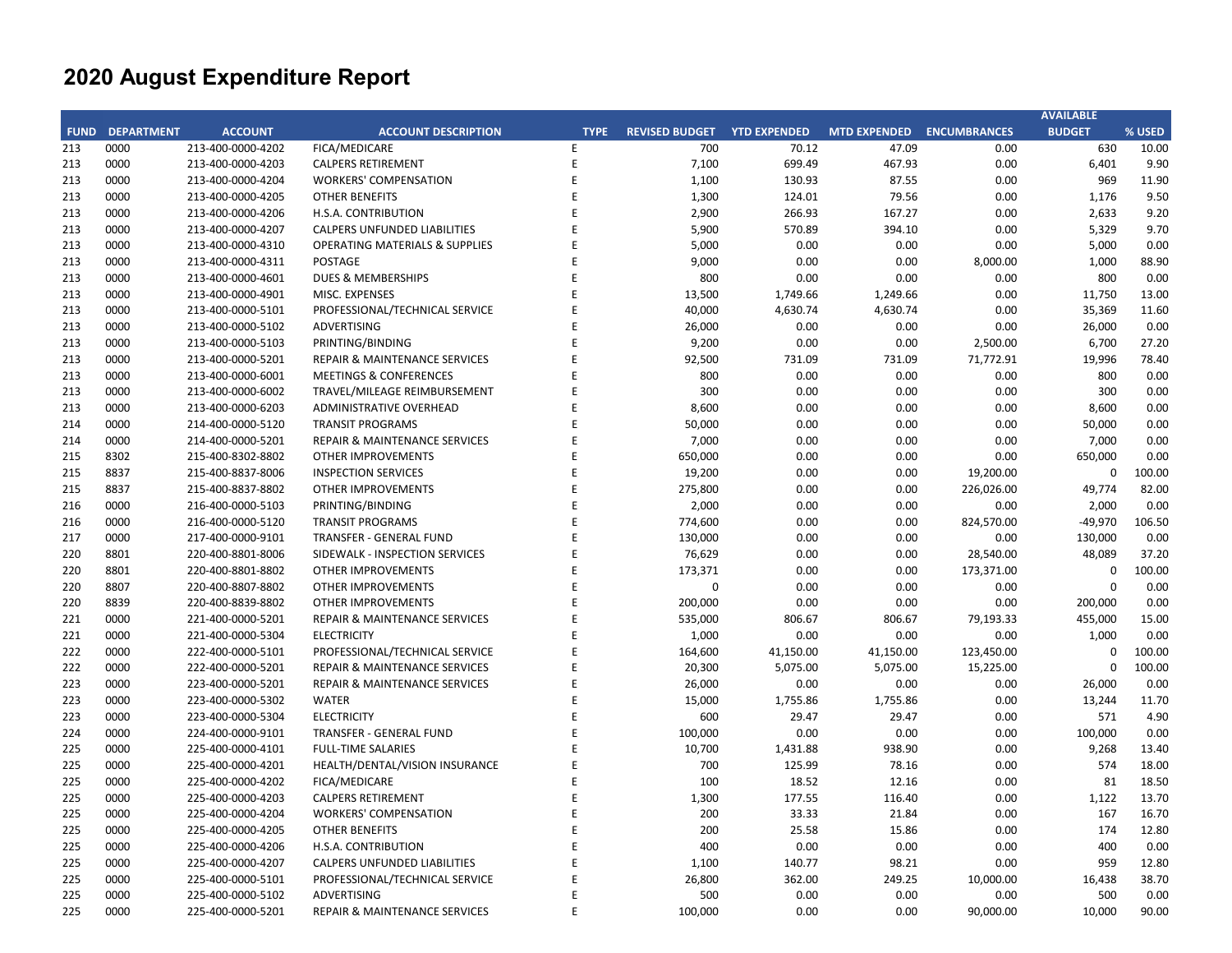|             |                   |                   |                                           |             |                       |                     |                     |                     | <b>AVAILABLE</b> |        |
|-------------|-------------------|-------------------|-------------------------------------------|-------------|-----------------------|---------------------|---------------------|---------------------|------------------|--------|
| <b>FUND</b> | <b>DEPARTMENT</b> | <b>ACCOUNT</b>    | <b>ACCOUNT DESCRIPTION</b>                | <b>TYPE</b> | <b>REVISED BUDGET</b> | <b>YTD EXPENDED</b> | <b>MTD EXPENDED</b> | <b>ENCUMBRANCES</b> | <b>BUDGET</b>    | % USED |
| 225         | 0000              | 225-400-0000-5304 | <b>ELECTRICITY</b>                        | E           | 4,000                 | 355.69              | 343.54              | 0.00                | 3,644            | 8.90   |
| 228         | 5411              | 228-400-5411-4310 | <b>OPERATING MATERIALS &amp; SUPPLIES</b> | E           | 3,000                 | 0.00                | 0.00                | 3,000.00            | $\Omega$         | 100.00 |
| 228         | 5413              | 228-400-5413-5201 | <b>REPAIR &amp; MAINTENANCE SERVICES</b>  | E           | 10,000                | 0.00                | 0.00                | 10,000.00           | $\Omega$         | 100.00 |
| 228         | 0000              | 228-400-0000-4310 | <b>OPERATING MATERIALS &amp; SUPPLIES</b> | F           | 2,000                 | 0.00                | 0.00                | 0.00                | 2,000            | 0.00   |
| 228         | 0000              | 228-400-0000-5201 | REPAIR & MAINTENANCE SERVICES             | F           | 10,000                | 0.00                | 0.00                | 0.00                | 10,000           | 0.00   |
| 285         | 0000              | 285-400-0000-5101 | PROFESSIONAL/TECHNICAL SERVICE            |             | 48,500                | 0.00                | 0.00                | 35,600.00           | 12,900           | 73.40  |
| 285         | 0000              | 285-400-0000-5201 | REPAIR & MAINTENANCE SERVICES             | E           | 37,500                | 0.00                | 0.00                | 8,250.00            | 29,250           | 22.00  |
| 285         | 0000              | 285-400-0000-5304 | <b>ELECTRICITY</b>                        |             | 4,000                 | 98.89               | 98.89               | 0.00                | 3,901            | 2.50   |
| 310         | 8810              | 310-400-8810-8001 | ADA IMPROV - PROF/TECH                    |             | 30,000                | 0.00                | 0.00                | 30,000.00           | $\Omega$         | 100.00 |
| 310         | 8810              | 310-400-8810-8802 | <b>OTHER IMPROVEMENTS</b>                 | E           | 120,600               | 0.00                | 0.00                | 0.00                | 120,600          | 0.00   |
| 330         | 8503              | 330-400-8503-8001 | PROFESSIONAL/TECH SERVICES                | E           | 151,000               | 872.30              | 872.30              | $-436.15$           | 150,564          | 0.30   |
| 330         | 8707              | 330-400-8707-8001 | PROFESSIONAL/TECH SERVICES                | E           | $\mathbf 0$           | 0.00                | 0.00                | 0.00                | $\mathbf 0$      | 0.00   |
| 330         | 8504              | 330-400-8504-8004 | ADA - ARCHITECTURE DESIGN                 | F           | 150,000               | 0.00                | 0.00                | 0.00                | 150,000          | 0.00   |
| 330         | 8404              | 330-400-8404-8006 | <b>INSPECTION SERVICES</b>                | F           | 25,000                | 0.00                | 0.00                | 1,551.68            | 23,448           | 6.20   |
| 330         | 8404              | 330-400-8404-8802 | <b>COASTAL BLUFF - OTHER IMPROVE</b>      | F           | 175,000               | 0.00                | 0.00                | 0.00                | 175,000          | 0.00   |
| 330         | 8709              | 330-400-8709-8004 | <b>CONNECTOR DESIGN SERVICES</b>          | E           | 0                     | 4,670.00            | 4,670.00            | $-4,670.00$         | $\mathbf 0$      | 0.00   |
| 330         | 8301              | 330-400-8301-8802 | <b>PVDS - OTHER IMPROVE</b>               |             | 1,200,000             | 0.00                | 0.00                | 0.00                | 1,200,000        | 0.00   |
| 330         | 8818              | 330-400-8818-8004 | AREA 8 - ARCHITECT DESIGN                 |             | $\mathbf 0$           | 3,356.62            | 3,356.62            | $-3,356.52$         | $\Omega$         | 100.00 |
| 330         | 8702              | 330-400-8702-8004 | ARCHITECTURE DESIGN SERVICES              | F           | $\mathbf 0$           | 0.00                | 0.00                | 0.00                | $\Omega$         | 0.00   |
| 330         | 8715              | 330-400-8715-8004 | ARCHITECTURE DESIGN SERVICES              | E           | $\mathbf 0$           | 1,619.38            | 1,619.38            | $-1,619.38$         | $\mathbf 0$      | 0.00   |
| 330         | 8004              | 330-400-8004-8006 | <b>INSPECTION SERVICES</b>                |             | 5,000                 | 0.00                | 0.00                | 0.00                | 5,000            | 0.00   |
| 330         | 8004              | 330-400-8004-8802 | OTHER IMPROVEMENTS                        |             | 45,000                | 0.00                | 0.00                | 0.00                | 45,000           | 0.00   |
| 330         | 8714              | 330-400-8714-8005 | <b>ENGINEERING DESIGN SERVICES</b>        | F           | $\Omega$              | 2,159.75            | 2,159.75            | $-2,159.75$         | $\Omega$         | 0.00   |
| 330         | 8421              | 330-400-8421-8001 | PROFESSIONAL/TECH SERVICES                | E           | 50,000                | 0.00                | 0.00                | 0.00                | 50,000           | 0.00   |
| 330         | 8421              | 330-400-8421-8005 | <b>ENGINEERING DESIGN SERVICES</b>        | E           | 0                     | 740.00              | 740.00              | $-740.00$           | $\mathbf 0$      | 0.00   |
| 330         | 8840              | 330-400-8840-8005 | <b>ENGINEERING DESIGN SERVICES</b>        | F           | 150,000               | 0.00                | 0.00                | 0.00                | 150,000          | 0.00   |
| 330         | 8422              | 330-400-8422-8802 | <b>OTHER IMPROVEMENTS</b>                 | F           | 100,000               | 0.00                | 0.00                | 54,197.00           | 45,803           | 54.20  |
| 330         | 8423              | 330-400-8423-8802 | <b>OTHER IMPROVEMENTS</b>                 | F           | 100,000               | 0.00                | 0.00                | 0.00                | 100,000          | 0.00   |
| 330         | 8718              | 330-400-8718-8004 | ARCHITECTURE DESIGN SERVICES              | E           | 20,000                | 0.00                | 0.00                | 0.00                | 20,000           | 0.00   |
| 330         | 8708              | 330-400-8708-8001 | PROFESSIONAL/TECH SERVICES                | E           | 350,000               | 0.00                | 0.00                | 0.00                | 350,000          | 0.00   |
| 338         | 3170              | 338-400-3170-5201 | REPAIR & MAINTENANCE SERVICES             | E           | 210,000               | 0.00                | 0.00                | 190,000.00          | 20,000           | 90.50  |
| 681         | 0000              | 681-400-0000-4401 | <b>COMPUTERS</b>                          | F           | 100,000               | 0.00                | 0.00                | 0.00                | 100,000          | 0.00   |
| 681         | 0000              | 681-400-0000-8101 | <b>EQUIPMENT &amp; FURNITURE</b>          | F           | 350,000               | 0.00                | 0.00                | 31,400.00           | 318,600          | 9.00   |
| 681         | 0000              | 681-400-0000-8201 | <b>VEHICLES</b>                           | F           | 200,000               | 0.00                | 0.00                | 0.00                | 200,000          | 0.00   |
| 795         | 0000              | 795-400-0000-5101 | PROFESSIONAL/TECHNICAL SERVICE            |             | 26,500                | 0.00                | 0.00                | 19,340.00           | 7,160            | 73.00  |
| 795         | 0000              | 795-400-0000-5201 | <b>REPAIR &amp; MAINTENANCE SERVICES</b>  | E           | 18,500                | 0.00                | 0.00                | 5,000.00            | 13,500           | 27.00  |
| 795         | 0000              | 795-400-0000-5304 | <b>ELECTRICITY</b>                        | E           | 11,000                | 992.62              | 992.62              | 0.00                | 10,007           | 9.00   |
|             |                   |                   | <b>Revenue Total</b>                      |             | $\Omega$              | 0.00                | 0.00                | 0.00                | $\mathbf 0$      | 0.00   |
|             |                   |                   | <b>Expense Total</b>                      |             | 38,125,100            | 1,956,359.45        | 1,402,457.77        | 12,482,589.87       | 23,686,151       | 37.90  |
|             |                   |                   | <b>Grand Total</b>                        |             | 38,125,100            | 1,956,359.45        | 1,402,457.77        | 12,482,589.87       | 23,686,151       | 37.90  |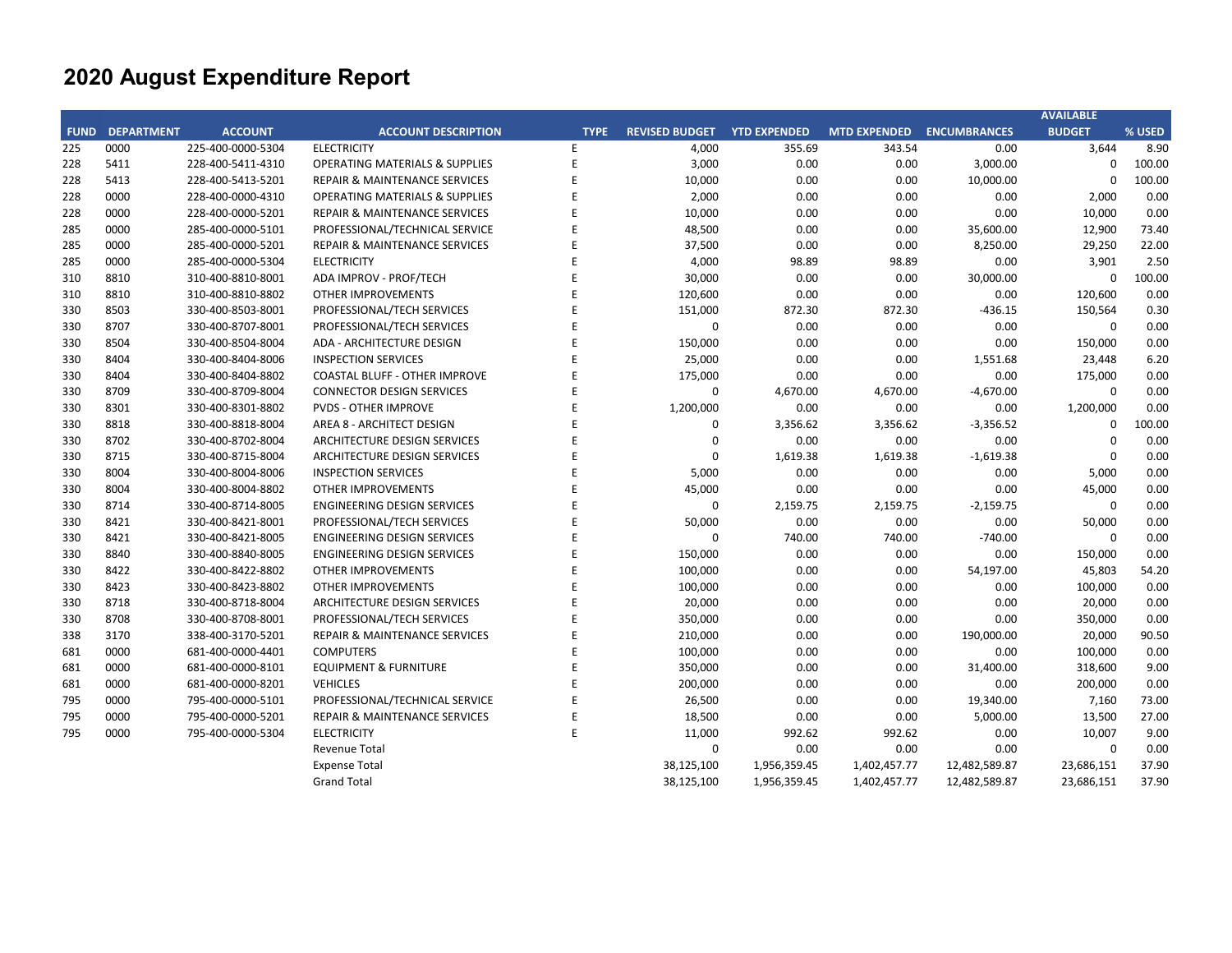|     |                        |                   |                                           |             |                                    |           |                           |          | <b>AVAILABLE</b> |        |
|-----|------------------------|-------------------|-------------------------------------------|-------------|------------------------------------|-----------|---------------------------|----------|------------------|--------|
|     | <b>FUND DEPARTMENT</b> | <b>ACCOUNT</b>    | <b>ACCOUNT DESCRIPTION</b>                | <b>TYPE</b> | <b>REVISED BUDGET YTD EXPENDED</b> |           | MTD EXPENDED ENCUMBRANCES |          | <b>BUDGET</b>    | % USED |
| 101 | 1110                   | 101-400-1110-4102 | PART-TIME SALARIES                        | E           | 24,000                             | 3,692.40  | 1,846.20                  | 0.00     | 20,308           | 15.40  |
| 101 | 1110                   | 101-400-1110-4201 | HEALTH/DENTAL/VISION INSURANCE            | E           | 47,400                             | 5,880.74  | 2,836.70                  | 0.00     | 41,519           | 12.40  |
| 101 | 1110                   | 101-400-1110-4202 | FICA/MEDICARE                             | F           | 500                                | 244.22    | 122.11                    | 0.00     | 256              | 48.80  |
| 101 | 1110                   | 101-400-1110-4204 | <b>WORKERS' COMPENSATION</b>              | E           | 500                                | 127.36    | 63.68                     | 0.00     | 373              | 25.50  |
| 101 | 1110                   | 101-400-1110-4205 | <b>OTHER BENEFITS</b>                     | E           | 1,500                              | 107.20    | 53.60                     | 0.00     | 1,393            | 7.10   |
| 101 | 1110                   | 101-400-1110-4206 | H.S.A. CONTRIBUTION                       | E           | 9,000                              | 1,384.64  | 692.32                    | 0.00     | 7,615            | 15.40  |
| 101 | 1110                   | 101-400-1110-4310 | <b>OPERATING MATERIALS &amp; SUPPLIES</b> | E           | 5,300                              | 0.00      | 0.00                      | 0.00     | 5,300            | 0.00   |
| 101 | 1110                   | 101-400-1110-6001 | <b>MEETINGS &amp; CONFERENCES</b>         | E           | 35,000                             | 1,143.43  | 1,143.43                  | 0.00     | 33,857           | 3.30   |
| 101 | 1210                   | 101-400-1210-5101 | <b>LEGAL - PROF &amp; TECH</b>            | E           | 20,000                             | 0.00      | 0.00                      | 0.00     | 20,000           | 0.00   |
| 101 | 1210                   | 101-400-1210-5107 | LEGAL SERVICES - GENERAL                  | F           | 700,000                            | 54,799.63 | 54,799.63                 | 0.00     | 645,200          | 7.80   |
| 101 | 1210                   | 101-400-1210-5108 | LEGAL SERVICES - LABOR NEG.               | F           | 40,000                             | 0.00      | 0.00                      | 0.00     | 40,000           | 0.00   |
| 101 | 1210                   | 101-400-1210-5109 | <b>LEGAL SERVICES - LITIGATION</b>        | E           | 55,000                             | 37,633.54 | 37,633.54                 | 0.00     | 17,366           | 68.40  |
| 101 | 1210                   | 101-400-1210-5110 | LEGAL SERVICES - CODE ENFORCE             | E           | 60,000                             | 7,309.05  | 7,309.05                  | 0.00     | 52,691           | 12.20  |
| 101 | 1210                   | 101-400-1210-5119 | <b>LEGAL SERVICES - PRA</b>               | E           | 50,000                             | 0.00      | 0.00                      | 0.00     | 50,000           | 0.00   |
| 101 | 1310                   | 101-400-1310-4101 | <b>FULL-TIME SALARIES</b>                 | E           | 195,000                            | 48,775.97 | 25,029.06                 | 0.00     | 146,224          | 25.00  |
| 101 | 1310                   | 101-400-1310-4103 | <b>OVER-TIME SALARIES</b>                 | E           | 12,600                             | 1,014.69  | 479.95                    | 0.00     | 11,585           | 8.10   |
| 101 | 1310                   | 101-400-1310-4201 | HEALTH/DENTAL/VISION INSURANCE            | E           | 32,300                             | 6,587.69  | 3,366.28                  | 0.00     | 25,712           | 20.40  |
| 101 | 1310                   | 101-400-1310-4202 | FICA/MEDICARE                             | E           | 3,100                              | 647.93    | 331.89                    | 0.00     | 2,452            | 20.90  |
| 101 | 1310                   | 101-400-1310-4203 | <b>CALPERS RETIREMENT</b>                 | E           | 16,500                             | 4,609.09  | 2,370.08                  | 0.00     | 11,891           | 27.90  |
| 101 | 1310                   | 101-400-1310-4204 | <b>WORKERS' COMPENSATION</b>              | F           | 4,000                              | 1,161.70  | 595.00                    | 0.00     | 2,838            | 29.00  |
| 101 | 1310                   | 101-400-1310-4205 | <b>OTHER BENEFITS</b>                     | F           | 6,200                              | 1,412.06  | 723.22                    | 0.00     | 4,788            | 22.80  |
| 101 | 1310                   | 101-400-1310-4206 | H.S.A. CONTRIBUTION                       | E           | 9,000                              | 2,212.23  | 1,130.78                  | 0.00     | 6,788            | 24.60  |
| 101 | 1310                   | 101-400-1310-4207 | <b>CALPERS UNFUNDED LIABILITIES</b>       | E           | 28,600                             | 0.00      | 0.00                      | 0.00     | 28,600           | 0.00   |
| 101 | 1310                   | 101-400-1310-4310 | <b>OPERATING MATERIALS &amp; SUPPLIES</b> | F           | 2,500                              | 85.19     | 85.19                     | 454.22   | 1,961            | 21.60  |
| 101 | 1310                   | 101-400-1310-4601 | <b>DUES &amp; MEMBERSHIPS</b>             | E           | 1,300                              | 575.00    | 575.00                    | 0.00     | 725              | 44.20  |
| 101 | 1310                   | 101-400-1310-5101 | PROFESSIONAL/TECHNICAL SERVICE            | E           | 3,000                              | 0.00      | 0.00                      | 0.00     | 3,000            | 0.00   |
| 101 | 1310                   | 101-400-1310-5102 | <b>ADVERTISING</b>                        | E           | 3,000                              | 0.00      | 0.00                      | 0.00     | 3,000            | 0.00   |
| 101 | 1310                   | 101-400-1310-5103 | PRINTING/BINDING                          | F           | 1,000                              | 0.00      | 0.00                      | 0.00     | 1,000            | 0.00   |
| 101 | 1310                   | 101-400-1310-6001 | <b>MEETINGS &amp; CONFERENCES</b>         | E           | 3,000                              | 574.47    | 574.47                    | 0.00     | 2,426            | 19.10  |
| 101 | 1310                   | 101-400-1310-6002 | TRAVEL/MILEAGE REIMBURSEMENT              | E           | 600                                | 0.00      | 0.00                      | 0.00     | 600              | 0.00   |
| 101 | 1310                   | 101-400-1310-6101 | <b>TRAINING</b>                           | E           | 5,000                              | 1,550.00  | 0.00                      | 0.00     | 3,450            | 31.00  |
| 101 | 1310                   | 101-400-1310-6102 | PUBLICATIONS/JOURNALS                     | F           | 30,500                             | 0.00      | 0.00                      | 3,000.00 | 27,500           | 9.80   |
| 101 | 1310                   | 101-400-1310-6201 | EQUIPMENT REPLACEMENT CHARGES             | E           | 900                                | 0.00      | 0.00                      | 0.00     | 900              | 0.00   |
| 101 | 1410                   | 101-400-1410-4101 | <b>FULL-TIME SALARIES</b>                 | F           | 552,200                            | 67,608.15 | 38,278.33                 | 0.00     | 484,592          | 12.20  |
| 101 | 1410                   | 101-400-1410-4103 | <b>OVER-TIME SALARIES</b>                 | E           | 600                                | 0.00      | 0.00                      | 0.00     | 600              | 0.00   |
| 101 | 1410                   | 101-400-1410-4104 | <b>EMPLOYEE BONUSES</b>                   | F           | $\Omega$                           | 2,000.00  | 2,000.00                  | 0.00     | $-2,000$         | 100.00 |
| 101 | 1410                   | 101-400-1410-4106 | <b>AUTOMOBILE ALLOWANCES</b>              | F           | 10,200                             | 1,700.00  | 850.00                    | 0.00     | 8,500            | 16.70  |
| 101 | 1410                   | 101-400-1410-4201 | HEALTH/DENTAL/VISION INSURANCE            | E           | 35,200                             | 5,738.31  | 2,458.67                  | 0.00     | 29,462           | 16.30  |
| 101 | 1410                   | 101-400-1410-4202 | FICA/MEDICARE                             | E           | 8,300                              | 1,038.02  | 613.37                    | 0.00     | 7,262            | 12.50  |
| 101 | 1410                   | 101-400-1410-4203 | <b>CALPERS RETIREMENT</b>                 | E           | 45,100                             | 5,509.77  | 3,053.14                  | 0.00     | 39,590           | 12.20  |
| 101 | 1410                   | 101-400-1410-4204 | <b>WORKERS' COMPENSATION</b>              | F           | 11,000                             | 1,793.24  | 1,055.92                  | 0.00     | 9,207            | 16.30  |
| 101 | 1410                   | 101-400-1410-4205 | <b>OTHER BENEFITS</b>                     | F           | 23,800                             | 2,623.43  | 1,534.50                  | 0.00     | 21,177           | 11.00  |
| 101 | 1410                   | 101-400-1410-4206 | H.S.A. CONTRIBUTION                       | E           | 17,100                             | 761.83    | 484.62                    | 0.00     | 16,338           | 4.50   |
| 101 | 1410                   | 101-400-1410-4207 | <b>CALPERS UNFUNDED LIABILITIES</b>       | E           | 12,300                             | 0.00      | 0.00                      | 0.00     | 12,300           | 0.00   |
| 101 | 1410                   | 101-400-1410-4310 | <b>OPERATING MATERIALS &amp; SUPPLIES</b> | E           | 10,000                             | 16.43     | 0.00                      | 3,000.00 | 6,984            | 30.20  |
| 101 | 1410                   | 101-400-1410-4311 | <b>POSTAGE</b>                            | F           | 100                                | 0.00      | 0.00                      | 0.00     | 100              | 0.00   |
| 101 | 1410                   | 101-400-1410-4601 | <b>DUES &amp; MEMBERSHIPS</b>             | E           | 3,800                              | 0.00      | 0.00                      | 0.00     | 3,800            | 0.00   |
| 101 | 1410                   | 101-400-1410-5101 | PROFESSIONAL/TECHNICAL SERVICE            | F           | 25,000                             | 0.00      | 0.00                      | 0.00     | 25,000           | 0.00   |
| 101 | 1410                   | 101-400-1410-5103 | PRINTING/BINDING                          | E           | 600                                | 0.00      | 0.00                      | 600.00   | $\mathbf 0$      | 100.00 |
| 101 | 1410                   | 101-400-1410-6001 | <b>MEETINGS &amp; CONFERENCES</b>         | E           | 18,000                             | 1,142.60  | 1,142.60                  | 0.00     | 16,857           | 6.30   |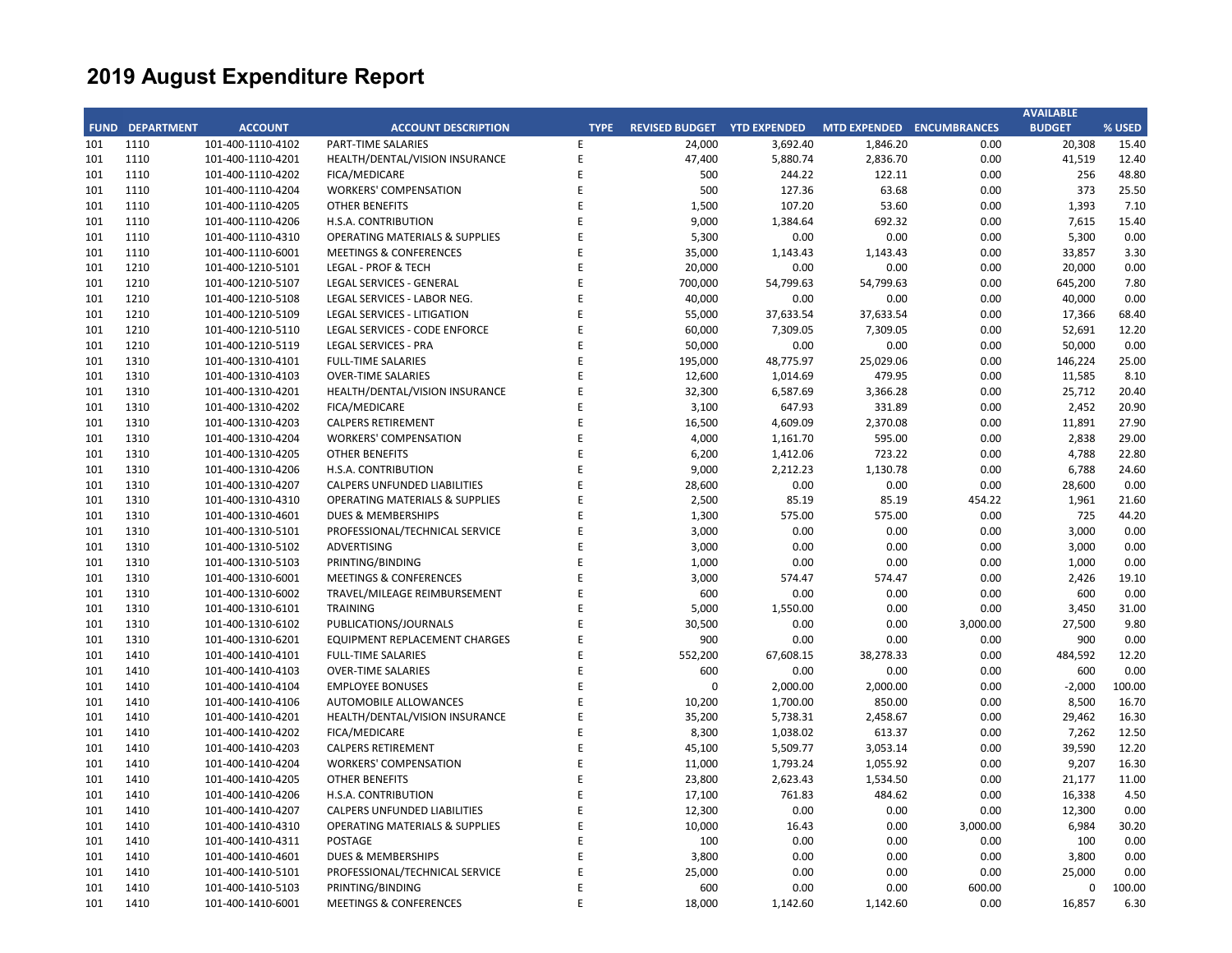| <b>FUND DEPARTMENT</b><br><b>ACCOUNT</b><br><b>ACCOUNT DESCRIPTION</b><br>REVISED BUDGET YTD EXPENDED<br>MTD EXPENDED ENCUMBRANCES<br><b>BUDGET</b><br>% USED<br><b>TYPE</b><br>1410<br>500<br>0.00<br>101<br>101-400-1410-6002<br>TRAVEL/MILEAGE REIMBURSEMENT<br>E<br>500<br>0.00<br>0.00<br>0.00<br>E<br>1410<br>PUBLICATIONS/JOURNALS<br>400<br>0.00<br>0.00<br>400<br>0.00<br>101<br>101-400-1410-6102<br>0.00<br>E<br>1410<br><b>EQUIPMENT REPLACEMENT CHARGES</b><br>3,800<br>0.00<br>0.00<br>0.00<br>3,800<br>0.00<br>101<br>101-400-1410-6201<br>1420<br>E<br>4,800<br>0.00<br>0.00<br>0.00<br>4,800<br>0.00<br>101<br>101-400-1420-4310<br><b>OPERATING MATERIALS &amp; SUPPLIES</b><br>101<br>1420<br>101-400-1420-4311<br><b>POSTAGE</b><br>E<br>8,400<br>0.00<br>0.00<br>4,000.00<br>4,400<br>47.60<br>F<br>101<br>1420<br>101-400-1420-4601<br>DUES & MEMBERSHIPS<br>45,800<br>22,841.11<br>0.00<br>0.00<br>22,959<br>49.90<br>E<br>1420<br>PRINTING/BINDING<br>15,000<br>0.00<br>0.00<br>0.00<br>15,000<br>0.00<br>101<br>101-400-1420-5103<br>1420<br>F<br>1,100<br>177.32<br>0.00<br>923<br>101<br>101-400-1420-5201<br>REPAIR & MAINTENANCE SERVICES<br>88.66<br>16.10<br>0.00<br>0.00<br>101<br>1430<br>101-400-1430-4101<br><b>FULL-TIME SALARIES</b><br>E<br>79,700<br>0.00<br>0.00<br>79,700<br>F<br>0.00<br>101<br>1430<br>101-400-1430-4201<br>HEALTH/DENTAL/VISION INSURANCE<br>7,800<br>0.00<br>0.00<br>0.00<br>7,800<br>E<br>1430<br>1,200<br>0.00<br>0.00<br>1,200<br>0.00<br>101<br>101-400-1430-4202<br>FICA/MEDICARE<br>0.00<br>F<br>6,500<br>0.00<br>0.00<br>0.00<br>101<br>1430<br>101-400-1430-4203<br><b>CALPERS RETIREMENT</b><br>0.00<br>6,500<br>101<br>1430<br>101-400-1430-4204<br><b>WORKERS' COMPENSATION</b><br>E<br>1,600<br>0.00<br>0.00<br>0.00<br>1,600<br>0.00<br>0.00<br>0.00<br>101<br>1430<br>101-400-1430-4205<br><b>OTHER BENEFITS</b><br>E<br>2,600<br>0.00<br>0.00<br>2,600<br>E<br>2,400<br>0.00<br>0.00<br>101<br>1430<br>101-400-1430-4206<br>H.S.A. CONTRIBUTION<br>0.00<br>0.00<br>2,400<br>E<br>100<br>101<br>1430<br>101-400-1430-4207<br><b>CALPERS UNFUNDED LIABILITIES</b><br>0.00<br>0.00<br>0.00<br>100<br>0.00<br>1430<br>E<br>14,800<br>0.00<br>0.00<br>0.00<br>14,800<br>0.00<br>101<br>101-400-1430-4310<br><b>OPERATING MATERIALS &amp; SUPPLIES</b><br>11,400<br>0.00<br>0.00<br>101<br>1430<br>101-400-1430-4601<br>DUES & MEMBERSHIPS<br>E<br>0.00<br>0.00<br>11,400<br>1430<br>101-400-1430-5101<br>PROFESSIONAL/TECHNICAL SERVICE<br>F<br>18,500<br>0.00<br>0.00<br>0.00<br>18,500<br>0.00<br>101<br>E<br>500<br>500<br>101<br>1430<br>101-400-1430-5103<br>PRINTING/BINDING<br>0.00<br>0.00<br>0.00<br>0.00<br>1430<br><b>TELEPHONE</b><br>E<br>3,000<br>0.00<br>0.00<br>0.00<br>3,000<br>0.00<br>101<br>101-400-1430-5301<br>0.00<br>101<br>1430<br>101-400-1430-6001<br><b>MEETINGS &amp; CONFERENCES</b><br>E<br>4,800<br>0.00<br>0.00<br>4,800<br>0.00<br>E<br>200<br>60.55<br>0.00<br>139<br>30.30<br>101<br>1430<br>101-400-1430-6002<br>TRAVEL/MILEAGE REIMBURSEMENT<br>60.55<br>E<br>1430<br><b>TRAINING</b><br>9,500<br>0.00<br>9,500<br>0.00<br>101<br>101-400-1430-6101<br>0.00<br>0.00<br>1430<br>E<br>0.00<br>0.00<br>1,100<br>0.00<br>101<br>101-400-1430-6201<br>EQUIPMENT REPLACEMENT CHARGES<br>1,100<br>0.00<br>101<br>1440<br>101-400-1440-4102<br>E<br>61,500<br>6,468.85<br>3,073.20<br>0.00<br>55,031<br>10.50<br>PART-TIME SALARIES<br>F<br>$\mathbf 0$<br>364.67<br>0.00<br>0.00<br>$-365$<br>100.00<br>101<br>1440<br>101-400-1440-4103<br><b>OVER-TIME SALARIES</b><br>F<br>12.90<br>1440<br>101-400-1440-4201<br>HEALTH/DENTAL/VISION INSURANCE<br>13,500<br>1,743.12<br>987.24<br>0.00<br>11,757<br>101<br>E<br>900<br>84.63<br>36.99<br>815<br>9.40<br>101<br>1440<br>101-400-1440-4202<br>FICA/MEDICARE<br>0.00<br>101<br>1440<br>101-400-1440-4203<br><b>CALPERS RETIREMENT</b><br>E<br>4,200<br>460.32<br>219.46<br>0.00<br>3,740<br>11.00<br>101<br>1440<br>101-400-1440-4204<br><b>WORKERS' COMPENSATION</b><br>E<br>1,300<br>157.17<br>70.68<br>0.00<br>1,143<br>12.10<br>0.00<br>101<br>1440<br>101-400-1440-4310<br><b>OPERATING MATERIALS &amp; SUPPLIES</b><br>E<br>20,000<br>0.00<br>0.00<br>0.00<br>20,000<br>E<br>700<br>1440<br>101-400-1440-4601<br><b>DUES &amp; MEMBERSHIPS</b><br>700<br>0.00<br>0.00<br>0.00<br>0.00<br>101<br>E<br>150,000<br>50,000<br>101<br>1440<br>PROFESSIONAL/TECHNICAL SERVICE<br>4,000.00<br>4,000.00<br>96,000.00<br>66.70<br>101-400-1440-5101<br>400<br>0.00<br>101<br>1440<br>101-400-1440-6201<br>EQUIPMENT REPLACEMENT CHARGES<br>E<br>400<br>0.00<br>0.00<br>0.00<br>E<br>1450<br>243,200<br>26,216.07<br>15,785.07<br>0.00<br>216,984<br>10.80<br>101<br>101-400-1450-4101<br><b>FULL-TIME SALARIES</b><br>F<br>600<br>0.00<br>101<br>1450<br>101-400-1450-4103<br><b>OVER-TIME SALARIES</b><br>600<br>0.00<br>0.00<br>0.00<br>101<br>1450<br>E<br>30,800<br>1,595.12<br>0.00<br>26,157<br>15.10<br>101-400-1450-4201<br>HEALTH/DENTAL/VISION INSURANCE<br>4,643.40<br>1450<br>FICA/MEDICARE<br>F<br>3,700<br>214.77<br>0.00<br>3,322<br>10.20<br>101<br>101-400-1450-4202<br>377.63<br>1450<br>E<br>20,900<br>1,285.18<br>0.00<br>18,645<br>10.80<br>101<br>101-400-1450-4203<br><b>CALPERS RETIREMENT</b><br>2,255.20<br>F<br>4,700<br>13.90<br>101<br>1450<br>101-400-1450-4204<br><b>WORKERS' COMPENSATION</b><br>652.48<br>370.98<br>0.00<br>4,048<br>1450<br>E<br>8,800<br>7,983<br>9.30<br>101<br>101-400-1450-4205<br><b>OTHER BENEFITS</b><br>817.45<br>505.55<br>0.00<br>1450<br>E<br>4,500<br>0.00<br>0.00<br>4,500<br>0.00<br>101<br>101-400-1450-4206<br>H.S.A. CONTRIBUTION<br>0.00<br>101<br>1450<br>101-400-1450-4207<br><b>CALPERS UNFUNDED LIABILITIES</b><br>E<br>11,900<br>0.00<br>0.00<br>0.00<br>11,900<br>0.00<br>F<br>101<br>1450<br>101-400-1450-4310<br><b>OPERATING MATERIALS &amp; SUPPLIES</b><br>5,326<br>0.00<br>0.00<br>1,000.00<br>4,326<br>18.80<br>E<br>1,300<br>0.00<br>0.00<br>0.00<br>0.00<br>101<br>1450<br>101-400-1450-4601<br><b>DUES &amp; MEMBERSHIPS</b><br>1,300<br>1450<br>E<br>30,000<br>502.50<br>29,362<br>101<br>101-400-1450-5101<br>PROFESSIONAL/TECHNICAL SERVICE<br>638.00<br>0.00<br>2.10<br>1450<br>PRINTING/BINDING<br>E<br>1,000<br>0.00<br>0.00<br>0.00<br>1,000<br>0.00<br>101<br>101-400-1450-5103<br>1450<br>101-400-1450-5117<br>RECRUITMENT ACTIVITIES<br>F<br>7,000<br>950.00<br>950.00<br>0.00<br>6,050<br>13.60<br>101<br>101<br>F<br>4,500<br>449.00<br>449.00<br>4,051<br>10.00<br>1450<br>101-400-1450-6001<br><b>MEETINGS &amp; CONFERENCES</b><br>0.00 |  |  |  |  | <b>AVAILABLE</b> |  |
|------------------------------------------------------------------------------------------------------------------------------------------------------------------------------------------------------------------------------------------------------------------------------------------------------------------------------------------------------------------------------------------------------------------------------------------------------------------------------------------------------------------------------------------------------------------------------------------------------------------------------------------------------------------------------------------------------------------------------------------------------------------------------------------------------------------------------------------------------------------------------------------------------------------------------------------------------------------------------------------------------------------------------------------------------------------------------------------------------------------------------------------------------------------------------------------------------------------------------------------------------------------------------------------------------------------------------------------------------------------------------------------------------------------------------------------------------------------------------------------------------------------------------------------------------------------------------------------------------------------------------------------------------------------------------------------------------------------------------------------------------------------------------------------------------------------------------------------------------------------------------------------------------------------------------------------------------------------------------------------------------------------------------------------------------------------------------------------------------------------------------------------------------------------------------------------------------------------------------------------------------------------------------------------------------------------------------------------------------------------------------------------------------------------------------------------------------------------------------------------------------------------------------------------------------------------------------------------------------------------------------------------------------------------------------------------------------------------------------------------------------------------------------------------------------------------------------------------------------------------------------------------------------------------------------------------------------------------------------------------------------------------------------------------------------------------------------------------------------------------------------------------------------------------------------------------------------------------------------------------------------------------------------------------------------------------------------------------------------------------------------------------------------------------------------------------------------------------------------------------------------------------------------------------------------------------------------------------------------------------------------------------------------------------------------------------------------------------------------------------------------------------------------------------------------------------------------------------------------------------------------------------------------------------------------------------------------------------------------------------------------------------------------------------------------------------------------------------------------------------------------------------------------------------------------------------------------------------------------------------------------------------------------------------------------------------------------------------------------------------------------------------------------------------------------------------------------------------------------------------------------------------------------------------------------------------------------------------------------------------------------------------------------------------------------------------------------------------------------------------------------------------------------------------------------------------------------------------------------------------------------------------------------------------------------------------------------------------------------------------------------------------------------------------------------------------------------------------------------------------------------------------------------------------------------------------------------------------------------------------------------------------------------------------------------------------------------------------------------------------------------------------------------------------------------------------------------------------------------------------------------------------------------------------------------------------------------------------------------------------------------------------------------------------------------------------------------------------------------------------------------------------------------------------------------------------------------------------------------------------------------------------------------------------------------------------------------------------------------------------------------------------------------------------------------------------------------------------------------------------------------------------------------------------------------------------------------------------------------------------------------------------------------------------------------------------------------------------------------------------------------------------------------------------------------------------------------------------------------------------------------------------------------------------------------------------------------------------------|--|--|--|--|------------------|--|
|                                                                                                                                                                                                                                                                                                                                                                                                                                                                                                                                                                                                                                                                                                                                                                                                                                                                                                                                                                                                                                                                                                                                                                                                                                                                                                                                                                                                                                                                                                                                                                                                                                                                                                                                                                                                                                                                                                                                                                                                                                                                                                                                                                                                                                                                                                                                                                                                                                                                                                                                                                                                                                                                                                                                                                                                                                                                                                                                                                                                                                                                                                                                                                                                                                                                                                                                                                                                                                                                                                                                                                                                                                                                                                                                                                                                                                                                                                                                                                                                                                                                                                                                                                                                                                                                                                                                                                                                                                                                                                                                                                                                                                                                                                                                                                                                                                                                                                                                                                                                                                                                                                                                                                                                                                                                                                                                                                                                                                                                                                                                                                                                                                                                                                                                                                                                                                                                                                                                                                                                                                                                                                                                                                                                                                                                                                                                                                                                                                                                                                                                                                                                |  |  |  |  |                  |  |
|                                                                                                                                                                                                                                                                                                                                                                                                                                                                                                                                                                                                                                                                                                                                                                                                                                                                                                                                                                                                                                                                                                                                                                                                                                                                                                                                                                                                                                                                                                                                                                                                                                                                                                                                                                                                                                                                                                                                                                                                                                                                                                                                                                                                                                                                                                                                                                                                                                                                                                                                                                                                                                                                                                                                                                                                                                                                                                                                                                                                                                                                                                                                                                                                                                                                                                                                                                                                                                                                                                                                                                                                                                                                                                                                                                                                                                                                                                                                                                                                                                                                                                                                                                                                                                                                                                                                                                                                                                                                                                                                                                                                                                                                                                                                                                                                                                                                                                                                                                                                                                                                                                                                                                                                                                                                                                                                                                                                                                                                                                                                                                                                                                                                                                                                                                                                                                                                                                                                                                                                                                                                                                                                                                                                                                                                                                                                                                                                                                                                                                                                                                                                |  |  |  |  |                  |  |
|                                                                                                                                                                                                                                                                                                                                                                                                                                                                                                                                                                                                                                                                                                                                                                                                                                                                                                                                                                                                                                                                                                                                                                                                                                                                                                                                                                                                                                                                                                                                                                                                                                                                                                                                                                                                                                                                                                                                                                                                                                                                                                                                                                                                                                                                                                                                                                                                                                                                                                                                                                                                                                                                                                                                                                                                                                                                                                                                                                                                                                                                                                                                                                                                                                                                                                                                                                                                                                                                                                                                                                                                                                                                                                                                                                                                                                                                                                                                                                                                                                                                                                                                                                                                                                                                                                                                                                                                                                                                                                                                                                                                                                                                                                                                                                                                                                                                                                                                                                                                                                                                                                                                                                                                                                                                                                                                                                                                                                                                                                                                                                                                                                                                                                                                                                                                                                                                                                                                                                                                                                                                                                                                                                                                                                                                                                                                                                                                                                                                                                                                                                                                |  |  |  |  |                  |  |
|                                                                                                                                                                                                                                                                                                                                                                                                                                                                                                                                                                                                                                                                                                                                                                                                                                                                                                                                                                                                                                                                                                                                                                                                                                                                                                                                                                                                                                                                                                                                                                                                                                                                                                                                                                                                                                                                                                                                                                                                                                                                                                                                                                                                                                                                                                                                                                                                                                                                                                                                                                                                                                                                                                                                                                                                                                                                                                                                                                                                                                                                                                                                                                                                                                                                                                                                                                                                                                                                                                                                                                                                                                                                                                                                                                                                                                                                                                                                                                                                                                                                                                                                                                                                                                                                                                                                                                                                                                                                                                                                                                                                                                                                                                                                                                                                                                                                                                                                                                                                                                                                                                                                                                                                                                                                                                                                                                                                                                                                                                                                                                                                                                                                                                                                                                                                                                                                                                                                                                                                                                                                                                                                                                                                                                                                                                                                                                                                                                                                                                                                                                                                |  |  |  |  |                  |  |
|                                                                                                                                                                                                                                                                                                                                                                                                                                                                                                                                                                                                                                                                                                                                                                                                                                                                                                                                                                                                                                                                                                                                                                                                                                                                                                                                                                                                                                                                                                                                                                                                                                                                                                                                                                                                                                                                                                                                                                                                                                                                                                                                                                                                                                                                                                                                                                                                                                                                                                                                                                                                                                                                                                                                                                                                                                                                                                                                                                                                                                                                                                                                                                                                                                                                                                                                                                                                                                                                                                                                                                                                                                                                                                                                                                                                                                                                                                                                                                                                                                                                                                                                                                                                                                                                                                                                                                                                                                                                                                                                                                                                                                                                                                                                                                                                                                                                                                                                                                                                                                                                                                                                                                                                                                                                                                                                                                                                                                                                                                                                                                                                                                                                                                                                                                                                                                                                                                                                                                                                                                                                                                                                                                                                                                                                                                                                                                                                                                                                                                                                                                                                |  |  |  |  |                  |  |
|                                                                                                                                                                                                                                                                                                                                                                                                                                                                                                                                                                                                                                                                                                                                                                                                                                                                                                                                                                                                                                                                                                                                                                                                                                                                                                                                                                                                                                                                                                                                                                                                                                                                                                                                                                                                                                                                                                                                                                                                                                                                                                                                                                                                                                                                                                                                                                                                                                                                                                                                                                                                                                                                                                                                                                                                                                                                                                                                                                                                                                                                                                                                                                                                                                                                                                                                                                                                                                                                                                                                                                                                                                                                                                                                                                                                                                                                                                                                                                                                                                                                                                                                                                                                                                                                                                                                                                                                                                                                                                                                                                                                                                                                                                                                                                                                                                                                                                                                                                                                                                                                                                                                                                                                                                                                                                                                                                                                                                                                                                                                                                                                                                                                                                                                                                                                                                                                                                                                                                                                                                                                                                                                                                                                                                                                                                                                                                                                                                                                                                                                                                                                |  |  |  |  |                  |  |
|                                                                                                                                                                                                                                                                                                                                                                                                                                                                                                                                                                                                                                                                                                                                                                                                                                                                                                                                                                                                                                                                                                                                                                                                                                                                                                                                                                                                                                                                                                                                                                                                                                                                                                                                                                                                                                                                                                                                                                                                                                                                                                                                                                                                                                                                                                                                                                                                                                                                                                                                                                                                                                                                                                                                                                                                                                                                                                                                                                                                                                                                                                                                                                                                                                                                                                                                                                                                                                                                                                                                                                                                                                                                                                                                                                                                                                                                                                                                                                                                                                                                                                                                                                                                                                                                                                                                                                                                                                                                                                                                                                                                                                                                                                                                                                                                                                                                                                                                                                                                                                                                                                                                                                                                                                                                                                                                                                                                                                                                                                                                                                                                                                                                                                                                                                                                                                                                                                                                                                                                                                                                                                                                                                                                                                                                                                                                                                                                                                                                                                                                                                                                |  |  |  |  |                  |  |
|                                                                                                                                                                                                                                                                                                                                                                                                                                                                                                                                                                                                                                                                                                                                                                                                                                                                                                                                                                                                                                                                                                                                                                                                                                                                                                                                                                                                                                                                                                                                                                                                                                                                                                                                                                                                                                                                                                                                                                                                                                                                                                                                                                                                                                                                                                                                                                                                                                                                                                                                                                                                                                                                                                                                                                                                                                                                                                                                                                                                                                                                                                                                                                                                                                                                                                                                                                                                                                                                                                                                                                                                                                                                                                                                                                                                                                                                                                                                                                                                                                                                                                                                                                                                                                                                                                                                                                                                                                                                                                                                                                                                                                                                                                                                                                                                                                                                                                                                                                                                                                                                                                                                                                                                                                                                                                                                                                                                                                                                                                                                                                                                                                                                                                                                                                                                                                                                                                                                                                                                                                                                                                                                                                                                                                                                                                                                                                                                                                                                                                                                                                                                |  |  |  |  |                  |  |
|                                                                                                                                                                                                                                                                                                                                                                                                                                                                                                                                                                                                                                                                                                                                                                                                                                                                                                                                                                                                                                                                                                                                                                                                                                                                                                                                                                                                                                                                                                                                                                                                                                                                                                                                                                                                                                                                                                                                                                                                                                                                                                                                                                                                                                                                                                                                                                                                                                                                                                                                                                                                                                                                                                                                                                                                                                                                                                                                                                                                                                                                                                                                                                                                                                                                                                                                                                                                                                                                                                                                                                                                                                                                                                                                                                                                                                                                                                                                                                                                                                                                                                                                                                                                                                                                                                                                                                                                                                                                                                                                                                                                                                                                                                                                                                                                                                                                                                                                                                                                                                                                                                                                                                                                                                                                                                                                                                                                                                                                                                                                                                                                                                                                                                                                                                                                                                                                                                                                                                                                                                                                                                                                                                                                                                                                                                                                                                                                                                                                                                                                                                                                |  |  |  |  |                  |  |
|                                                                                                                                                                                                                                                                                                                                                                                                                                                                                                                                                                                                                                                                                                                                                                                                                                                                                                                                                                                                                                                                                                                                                                                                                                                                                                                                                                                                                                                                                                                                                                                                                                                                                                                                                                                                                                                                                                                                                                                                                                                                                                                                                                                                                                                                                                                                                                                                                                                                                                                                                                                                                                                                                                                                                                                                                                                                                                                                                                                                                                                                                                                                                                                                                                                                                                                                                                                                                                                                                                                                                                                                                                                                                                                                                                                                                                                                                                                                                                                                                                                                                                                                                                                                                                                                                                                                                                                                                                                                                                                                                                                                                                                                                                                                                                                                                                                                                                                                                                                                                                                                                                                                                                                                                                                                                                                                                                                                                                                                                                                                                                                                                                                                                                                                                                                                                                                                                                                                                                                                                                                                                                                                                                                                                                                                                                                                                                                                                                                                                                                                                                                                |  |  |  |  |                  |  |
|                                                                                                                                                                                                                                                                                                                                                                                                                                                                                                                                                                                                                                                                                                                                                                                                                                                                                                                                                                                                                                                                                                                                                                                                                                                                                                                                                                                                                                                                                                                                                                                                                                                                                                                                                                                                                                                                                                                                                                                                                                                                                                                                                                                                                                                                                                                                                                                                                                                                                                                                                                                                                                                                                                                                                                                                                                                                                                                                                                                                                                                                                                                                                                                                                                                                                                                                                                                                                                                                                                                                                                                                                                                                                                                                                                                                                                                                                                                                                                                                                                                                                                                                                                                                                                                                                                                                                                                                                                                                                                                                                                                                                                                                                                                                                                                                                                                                                                                                                                                                                                                                                                                                                                                                                                                                                                                                                                                                                                                                                                                                                                                                                                                                                                                                                                                                                                                                                                                                                                                                                                                                                                                                                                                                                                                                                                                                                                                                                                                                                                                                                                                                |  |  |  |  |                  |  |
|                                                                                                                                                                                                                                                                                                                                                                                                                                                                                                                                                                                                                                                                                                                                                                                                                                                                                                                                                                                                                                                                                                                                                                                                                                                                                                                                                                                                                                                                                                                                                                                                                                                                                                                                                                                                                                                                                                                                                                                                                                                                                                                                                                                                                                                                                                                                                                                                                                                                                                                                                                                                                                                                                                                                                                                                                                                                                                                                                                                                                                                                                                                                                                                                                                                                                                                                                                                                                                                                                                                                                                                                                                                                                                                                                                                                                                                                                                                                                                                                                                                                                                                                                                                                                                                                                                                                                                                                                                                                                                                                                                                                                                                                                                                                                                                                                                                                                                                                                                                                                                                                                                                                                                                                                                                                                                                                                                                                                                                                                                                                                                                                                                                                                                                                                                                                                                                                                                                                                                                                                                                                                                                                                                                                                                                                                                                                                                                                                                                                                                                                                                                                |  |  |  |  |                  |  |
|                                                                                                                                                                                                                                                                                                                                                                                                                                                                                                                                                                                                                                                                                                                                                                                                                                                                                                                                                                                                                                                                                                                                                                                                                                                                                                                                                                                                                                                                                                                                                                                                                                                                                                                                                                                                                                                                                                                                                                                                                                                                                                                                                                                                                                                                                                                                                                                                                                                                                                                                                                                                                                                                                                                                                                                                                                                                                                                                                                                                                                                                                                                                                                                                                                                                                                                                                                                                                                                                                                                                                                                                                                                                                                                                                                                                                                                                                                                                                                                                                                                                                                                                                                                                                                                                                                                                                                                                                                                                                                                                                                                                                                                                                                                                                                                                                                                                                                                                                                                                                                                                                                                                                                                                                                                                                                                                                                                                                                                                                                                                                                                                                                                                                                                                                                                                                                                                                                                                                                                                                                                                                                                                                                                                                                                                                                                                                                                                                                                                                                                                                                                                |  |  |  |  |                  |  |
|                                                                                                                                                                                                                                                                                                                                                                                                                                                                                                                                                                                                                                                                                                                                                                                                                                                                                                                                                                                                                                                                                                                                                                                                                                                                                                                                                                                                                                                                                                                                                                                                                                                                                                                                                                                                                                                                                                                                                                                                                                                                                                                                                                                                                                                                                                                                                                                                                                                                                                                                                                                                                                                                                                                                                                                                                                                                                                                                                                                                                                                                                                                                                                                                                                                                                                                                                                                                                                                                                                                                                                                                                                                                                                                                                                                                                                                                                                                                                                                                                                                                                                                                                                                                                                                                                                                                                                                                                                                                                                                                                                                                                                                                                                                                                                                                                                                                                                                                                                                                                                                                                                                                                                                                                                                                                                                                                                                                                                                                                                                                                                                                                                                                                                                                                                                                                                                                                                                                                                                                                                                                                                                                                                                                                                                                                                                                                                                                                                                                                                                                                                                                |  |  |  |  |                  |  |
|                                                                                                                                                                                                                                                                                                                                                                                                                                                                                                                                                                                                                                                                                                                                                                                                                                                                                                                                                                                                                                                                                                                                                                                                                                                                                                                                                                                                                                                                                                                                                                                                                                                                                                                                                                                                                                                                                                                                                                                                                                                                                                                                                                                                                                                                                                                                                                                                                                                                                                                                                                                                                                                                                                                                                                                                                                                                                                                                                                                                                                                                                                                                                                                                                                                                                                                                                                                                                                                                                                                                                                                                                                                                                                                                                                                                                                                                                                                                                                                                                                                                                                                                                                                                                                                                                                                                                                                                                                                                                                                                                                                                                                                                                                                                                                                                                                                                                                                                                                                                                                                                                                                                                                                                                                                                                                                                                                                                                                                                                                                                                                                                                                                                                                                                                                                                                                                                                                                                                                                                                                                                                                                                                                                                                                                                                                                                                                                                                                                                                                                                                                                                |  |  |  |  |                  |  |
|                                                                                                                                                                                                                                                                                                                                                                                                                                                                                                                                                                                                                                                                                                                                                                                                                                                                                                                                                                                                                                                                                                                                                                                                                                                                                                                                                                                                                                                                                                                                                                                                                                                                                                                                                                                                                                                                                                                                                                                                                                                                                                                                                                                                                                                                                                                                                                                                                                                                                                                                                                                                                                                                                                                                                                                                                                                                                                                                                                                                                                                                                                                                                                                                                                                                                                                                                                                                                                                                                                                                                                                                                                                                                                                                                                                                                                                                                                                                                                                                                                                                                                                                                                                                                                                                                                                                                                                                                                                                                                                                                                                                                                                                                                                                                                                                                                                                                                                                                                                                                                                                                                                                                                                                                                                                                                                                                                                                                                                                                                                                                                                                                                                                                                                                                                                                                                                                                                                                                                                                                                                                                                                                                                                                                                                                                                                                                                                                                                                                                                                                                                                                |  |  |  |  |                  |  |
|                                                                                                                                                                                                                                                                                                                                                                                                                                                                                                                                                                                                                                                                                                                                                                                                                                                                                                                                                                                                                                                                                                                                                                                                                                                                                                                                                                                                                                                                                                                                                                                                                                                                                                                                                                                                                                                                                                                                                                                                                                                                                                                                                                                                                                                                                                                                                                                                                                                                                                                                                                                                                                                                                                                                                                                                                                                                                                                                                                                                                                                                                                                                                                                                                                                                                                                                                                                                                                                                                                                                                                                                                                                                                                                                                                                                                                                                                                                                                                                                                                                                                                                                                                                                                                                                                                                                                                                                                                                                                                                                                                                                                                                                                                                                                                                                                                                                                                                                                                                                                                                                                                                                                                                                                                                                                                                                                                                                                                                                                                                                                                                                                                                                                                                                                                                                                                                                                                                                                                                                                                                                                                                                                                                                                                                                                                                                                                                                                                                                                                                                                                                                |  |  |  |  |                  |  |
|                                                                                                                                                                                                                                                                                                                                                                                                                                                                                                                                                                                                                                                                                                                                                                                                                                                                                                                                                                                                                                                                                                                                                                                                                                                                                                                                                                                                                                                                                                                                                                                                                                                                                                                                                                                                                                                                                                                                                                                                                                                                                                                                                                                                                                                                                                                                                                                                                                                                                                                                                                                                                                                                                                                                                                                                                                                                                                                                                                                                                                                                                                                                                                                                                                                                                                                                                                                                                                                                                                                                                                                                                                                                                                                                                                                                                                                                                                                                                                                                                                                                                                                                                                                                                                                                                                                                                                                                                                                                                                                                                                                                                                                                                                                                                                                                                                                                                                                                                                                                                                                                                                                                                                                                                                                                                                                                                                                                                                                                                                                                                                                                                                                                                                                                                                                                                                                                                                                                                                                                                                                                                                                                                                                                                                                                                                                                                                                                                                                                                                                                                                                                |  |  |  |  |                  |  |
|                                                                                                                                                                                                                                                                                                                                                                                                                                                                                                                                                                                                                                                                                                                                                                                                                                                                                                                                                                                                                                                                                                                                                                                                                                                                                                                                                                                                                                                                                                                                                                                                                                                                                                                                                                                                                                                                                                                                                                                                                                                                                                                                                                                                                                                                                                                                                                                                                                                                                                                                                                                                                                                                                                                                                                                                                                                                                                                                                                                                                                                                                                                                                                                                                                                                                                                                                                                                                                                                                                                                                                                                                                                                                                                                                                                                                                                                                                                                                                                                                                                                                                                                                                                                                                                                                                                                                                                                                                                                                                                                                                                                                                                                                                                                                                                                                                                                                                                                                                                                                                                                                                                                                                                                                                                                                                                                                                                                                                                                                                                                                                                                                                                                                                                                                                                                                                                                                                                                                                                                                                                                                                                                                                                                                                                                                                                                                                                                                                                                                                                                                                                                |  |  |  |  |                  |  |
|                                                                                                                                                                                                                                                                                                                                                                                                                                                                                                                                                                                                                                                                                                                                                                                                                                                                                                                                                                                                                                                                                                                                                                                                                                                                                                                                                                                                                                                                                                                                                                                                                                                                                                                                                                                                                                                                                                                                                                                                                                                                                                                                                                                                                                                                                                                                                                                                                                                                                                                                                                                                                                                                                                                                                                                                                                                                                                                                                                                                                                                                                                                                                                                                                                                                                                                                                                                                                                                                                                                                                                                                                                                                                                                                                                                                                                                                                                                                                                                                                                                                                                                                                                                                                                                                                                                                                                                                                                                                                                                                                                                                                                                                                                                                                                                                                                                                                                                                                                                                                                                                                                                                                                                                                                                                                                                                                                                                                                                                                                                                                                                                                                                                                                                                                                                                                                                                                                                                                                                                                                                                                                                                                                                                                                                                                                                                                                                                                                                                                                                                                                                                |  |  |  |  |                  |  |
|                                                                                                                                                                                                                                                                                                                                                                                                                                                                                                                                                                                                                                                                                                                                                                                                                                                                                                                                                                                                                                                                                                                                                                                                                                                                                                                                                                                                                                                                                                                                                                                                                                                                                                                                                                                                                                                                                                                                                                                                                                                                                                                                                                                                                                                                                                                                                                                                                                                                                                                                                                                                                                                                                                                                                                                                                                                                                                                                                                                                                                                                                                                                                                                                                                                                                                                                                                                                                                                                                                                                                                                                                                                                                                                                                                                                                                                                                                                                                                                                                                                                                                                                                                                                                                                                                                                                                                                                                                                                                                                                                                                                                                                                                                                                                                                                                                                                                                                                                                                                                                                                                                                                                                                                                                                                                                                                                                                                                                                                                                                                                                                                                                                                                                                                                                                                                                                                                                                                                                                                                                                                                                                                                                                                                                                                                                                                                                                                                                                                                                                                                                                                |  |  |  |  |                  |  |
|                                                                                                                                                                                                                                                                                                                                                                                                                                                                                                                                                                                                                                                                                                                                                                                                                                                                                                                                                                                                                                                                                                                                                                                                                                                                                                                                                                                                                                                                                                                                                                                                                                                                                                                                                                                                                                                                                                                                                                                                                                                                                                                                                                                                                                                                                                                                                                                                                                                                                                                                                                                                                                                                                                                                                                                                                                                                                                                                                                                                                                                                                                                                                                                                                                                                                                                                                                                                                                                                                                                                                                                                                                                                                                                                                                                                                                                                                                                                                                                                                                                                                                                                                                                                                                                                                                                                                                                                                                                                                                                                                                                                                                                                                                                                                                                                                                                                                                                                                                                                                                                                                                                                                                                                                                                                                                                                                                                                                                                                                                                                                                                                                                                                                                                                                                                                                                                                                                                                                                                                                                                                                                                                                                                                                                                                                                                                                                                                                                                                                                                                                                                                |  |  |  |  |                  |  |
|                                                                                                                                                                                                                                                                                                                                                                                                                                                                                                                                                                                                                                                                                                                                                                                                                                                                                                                                                                                                                                                                                                                                                                                                                                                                                                                                                                                                                                                                                                                                                                                                                                                                                                                                                                                                                                                                                                                                                                                                                                                                                                                                                                                                                                                                                                                                                                                                                                                                                                                                                                                                                                                                                                                                                                                                                                                                                                                                                                                                                                                                                                                                                                                                                                                                                                                                                                                                                                                                                                                                                                                                                                                                                                                                                                                                                                                                                                                                                                                                                                                                                                                                                                                                                                                                                                                                                                                                                                                                                                                                                                                                                                                                                                                                                                                                                                                                                                                                                                                                                                                                                                                                                                                                                                                                                                                                                                                                                                                                                                                                                                                                                                                                                                                                                                                                                                                                                                                                                                                                                                                                                                                                                                                                                                                                                                                                                                                                                                                                                                                                                                                                |  |  |  |  |                  |  |
|                                                                                                                                                                                                                                                                                                                                                                                                                                                                                                                                                                                                                                                                                                                                                                                                                                                                                                                                                                                                                                                                                                                                                                                                                                                                                                                                                                                                                                                                                                                                                                                                                                                                                                                                                                                                                                                                                                                                                                                                                                                                                                                                                                                                                                                                                                                                                                                                                                                                                                                                                                                                                                                                                                                                                                                                                                                                                                                                                                                                                                                                                                                                                                                                                                                                                                                                                                                                                                                                                                                                                                                                                                                                                                                                                                                                                                                                                                                                                                                                                                                                                                                                                                                                                                                                                                                                                                                                                                                                                                                                                                                                                                                                                                                                                                                                                                                                                                                                                                                                                                                                                                                                                                                                                                                                                                                                                                                                                                                                                                                                                                                                                                                                                                                                                                                                                                                                                                                                                                                                                                                                                                                                                                                                                                                                                                                                                                                                                                                                                                                                                                                                |  |  |  |  |                  |  |
|                                                                                                                                                                                                                                                                                                                                                                                                                                                                                                                                                                                                                                                                                                                                                                                                                                                                                                                                                                                                                                                                                                                                                                                                                                                                                                                                                                                                                                                                                                                                                                                                                                                                                                                                                                                                                                                                                                                                                                                                                                                                                                                                                                                                                                                                                                                                                                                                                                                                                                                                                                                                                                                                                                                                                                                                                                                                                                                                                                                                                                                                                                                                                                                                                                                                                                                                                                                                                                                                                                                                                                                                                                                                                                                                                                                                                                                                                                                                                                                                                                                                                                                                                                                                                                                                                                                                                                                                                                                                                                                                                                                                                                                                                                                                                                                                                                                                                                                                                                                                                                                                                                                                                                                                                                                                                                                                                                                                                                                                                                                                                                                                                                                                                                                                                                                                                                                                                                                                                                                                                                                                                                                                                                                                                                                                                                                                                                                                                                                                                                                                                                                                |  |  |  |  |                  |  |
|                                                                                                                                                                                                                                                                                                                                                                                                                                                                                                                                                                                                                                                                                                                                                                                                                                                                                                                                                                                                                                                                                                                                                                                                                                                                                                                                                                                                                                                                                                                                                                                                                                                                                                                                                                                                                                                                                                                                                                                                                                                                                                                                                                                                                                                                                                                                                                                                                                                                                                                                                                                                                                                                                                                                                                                                                                                                                                                                                                                                                                                                                                                                                                                                                                                                                                                                                                                                                                                                                                                                                                                                                                                                                                                                                                                                                                                                                                                                                                                                                                                                                                                                                                                                                                                                                                                                                                                                                                                                                                                                                                                                                                                                                                                                                                                                                                                                                                                                                                                                                                                                                                                                                                                                                                                                                                                                                                                                                                                                                                                                                                                                                                                                                                                                                                                                                                                                                                                                                                                                                                                                                                                                                                                                                                                                                                                                                                                                                                                                                                                                                                                                |  |  |  |  |                  |  |
|                                                                                                                                                                                                                                                                                                                                                                                                                                                                                                                                                                                                                                                                                                                                                                                                                                                                                                                                                                                                                                                                                                                                                                                                                                                                                                                                                                                                                                                                                                                                                                                                                                                                                                                                                                                                                                                                                                                                                                                                                                                                                                                                                                                                                                                                                                                                                                                                                                                                                                                                                                                                                                                                                                                                                                                                                                                                                                                                                                                                                                                                                                                                                                                                                                                                                                                                                                                                                                                                                                                                                                                                                                                                                                                                                                                                                                                                                                                                                                                                                                                                                                                                                                                                                                                                                                                                                                                                                                                                                                                                                                                                                                                                                                                                                                                                                                                                                                                                                                                                                                                                                                                                                                                                                                                                                                                                                                                                                                                                                                                                                                                                                                                                                                                                                                                                                                                                                                                                                                                                                                                                                                                                                                                                                                                                                                                                                                                                                                                                                                                                                                                                |  |  |  |  |                  |  |
|                                                                                                                                                                                                                                                                                                                                                                                                                                                                                                                                                                                                                                                                                                                                                                                                                                                                                                                                                                                                                                                                                                                                                                                                                                                                                                                                                                                                                                                                                                                                                                                                                                                                                                                                                                                                                                                                                                                                                                                                                                                                                                                                                                                                                                                                                                                                                                                                                                                                                                                                                                                                                                                                                                                                                                                                                                                                                                                                                                                                                                                                                                                                                                                                                                                                                                                                                                                                                                                                                                                                                                                                                                                                                                                                                                                                                                                                                                                                                                                                                                                                                                                                                                                                                                                                                                                                                                                                                                                                                                                                                                                                                                                                                                                                                                                                                                                                                                                                                                                                                                                                                                                                                                                                                                                                                                                                                                                                                                                                                                                                                                                                                                                                                                                                                                                                                                                                                                                                                                                                                                                                                                                                                                                                                                                                                                                                                                                                                                                                                                                                                                                                |  |  |  |  |                  |  |
|                                                                                                                                                                                                                                                                                                                                                                                                                                                                                                                                                                                                                                                                                                                                                                                                                                                                                                                                                                                                                                                                                                                                                                                                                                                                                                                                                                                                                                                                                                                                                                                                                                                                                                                                                                                                                                                                                                                                                                                                                                                                                                                                                                                                                                                                                                                                                                                                                                                                                                                                                                                                                                                                                                                                                                                                                                                                                                                                                                                                                                                                                                                                                                                                                                                                                                                                                                                                                                                                                                                                                                                                                                                                                                                                                                                                                                                                                                                                                                                                                                                                                                                                                                                                                                                                                                                                                                                                                                                                                                                                                                                                                                                                                                                                                                                                                                                                                                                                                                                                                                                                                                                                                                                                                                                                                                                                                                                                                                                                                                                                                                                                                                                                                                                                                                                                                                                                                                                                                                                                                                                                                                                                                                                                                                                                                                                                                                                                                                                                                                                                                                                                |  |  |  |  |                  |  |
|                                                                                                                                                                                                                                                                                                                                                                                                                                                                                                                                                                                                                                                                                                                                                                                                                                                                                                                                                                                                                                                                                                                                                                                                                                                                                                                                                                                                                                                                                                                                                                                                                                                                                                                                                                                                                                                                                                                                                                                                                                                                                                                                                                                                                                                                                                                                                                                                                                                                                                                                                                                                                                                                                                                                                                                                                                                                                                                                                                                                                                                                                                                                                                                                                                                                                                                                                                                                                                                                                                                                                                                                                                                                                                                                                                                                                                                                                                                                                                                                                                                                                                                                                                                                                                                                                                                                                                                                                                                                                                                                                                                                                                                                                                                                                                                                                                                                                                                                                                                                                                                                                                                                                                                                                                                                                                                                                                                                                                                                                                                                                                                                                                                                                                                                                                                                                                                                                                                                                                                                                                                                                                                                                                                                                                                                                                                                                                                                                                                                                                                                                                                                |  |  |  |  |                  |  |
|                                                                                                                                                                                                                                                                                                                                                                                                                                                                                                                                                                                                                                                                                                                                                                                                                                                                                                                                                                                                                                                                                                                                                                                                                                                                                                                                                                                                                                                                                                                                                                                                                                                                                                                                                                                                                                                                                                                                                                                                                                                                                                                                                                                                                                                                                                                                                                                                                                                                                                                                                                                                                                                                                                                                                                                                                                                                                                                                                                                                                                                                                                                                                                                                                                                                                                                                                                                                                                                                                                                                                                                                                                                                                                                                                                                                                                                                                                                                                                                                                                                                                                                                                                                                                                                                                                                                                                                                                                                                                                                                                                                                                                                                                                                                                                                                                                                                                                                                                                                                                                                                                                                                                                                                                                                                                                                                                                                                                                                                                                                                                                                                                                                                                                                                                                                                                                                                                                                                                                                                                                                                                                                                                                                                                                                                                                                                                                                                                                                                                                                                                                                                |  |  |  |  |                  |  |
|                                                                                                                                                                                                                                                                                                                                                                                                                                                                                                                                                                                                                                                                                                                                                                                                                                                                                                                                                                                                                                                                                                                                                                                                                                                                                                                                                                                                                                                                                                                                                                                                                                                                                                                                                                                                                                                                                                                                                                                                                                                                                                                                                                                                                                                                                                                                                                                                                                                                                                                                                                                                                                                                                                                                                                                                                                                                                                                                                                                                                                                                                                                                                                                                                                                                                                                                                                                                                                                                                                                                                                                                                                                                                                                                                                                                                                                                                                                                                                                                                                                                                                                                                                                                                                                                                                                                                                                                                                                                                                                                                                                                                                                                                                                                                                                                                                                                                                                                                                                                                                                                                                                                                                                                                                                                                                                                                                                                                                                                                                                                                                                                                                                                                                                                                                                                                                                                                                                                                                                                                                                                                                                                                                                                                                                                                                                                                                                                                                                                                                                                                                                                |  |  |  |  |                  |  |
|                                                                                                                                                                                                                                                                                                                                                                                                                                                                                                                                                                                                                                                                                                                                                                                                                                                                                                                                                                                                                                                                                                                                                                                                                                                                                                                                                                                                                                                                                                                                                                                                                                                                                                                                                                                                                                                                                                                                                                                                                                                                                                                                                                                                                                                                                                                                                                                                                                                                                                                                                                                                                                                                                                                                                                                                                                                                                                                                                                                                                                                                                                                                                                                                                                                                                                                                                                                                                                                                                                                                                                                                                                                                                                                                                                                                                                                                                                                                                                                                                                                                                                                                                                                                                                                                                                                                                                                                                                                                                                                                                                                                                                                                                                                                                                                                                                                                                                                                                                                                                                                                                                                                                                                                                                                                                                                                                                                                                                                                                                                                                                                                                                                                                                                                                                                                                                                                                                                                                                                                                                                                                                                                                                                                                                                                                                                                                                                                                                                                                                                                                                                                |  |  |  |  |                  |  |
|                                                                                                                                                                                                                                                                                                                                                                                                                                                                                                                                                                                                                                                                                                                                                                                                                                                                                                                                                                                                                                                                                                                                                                                                                                                                                                                                                                                                                                                                                                                                                                                                                                                                                                                                                                                                                                                                                                                                                                                                                                                                                                                                                                                                                                                                                                                                                                                                                                                                                                                                                                                                                                                                                                                                                                                                                                                                                                                                                                                                                                                                                                                                                                                                                                                                                                                                                                                                                                                                                                                                                                                                                                                                                                                                                                                                                                                                                                                                                                                                                                                                                                                                                                                                                                                                                                                                                                                                                                                                                                                                                                                                                                                                                                                                                                                                                                                                                                                                                                                                                                                                                                                                                                                                                                                                                                                                                                                                                                                                                                                                                                                                                                                                                                                                                                                                                                                                                                                                                                                                                                                                                                                                                                                                                                                                                                                                                                                                                                                                                                                                                                                                |  |  |  |  |                  |  |
|                                                                                                                                                                                                                                                                                                                                                                                                                                                                                                                                                                                                                                                                                                                                                                                                                                                                                                                                                                                                                                                                                                                                                                                                                                                                                                                                                                                                                                                                                                                                                                                                                                                                                                                                                                                                                                                                                                                                                                                                                                                                                                                                                                                                                                                                                                                                                                                                                                                                                                                                                                                                                                                                                                                                                                                                                                                                                                                                                                                                                                                                                                                                                                                                                                                                                                                                                                                                                                                                                                                                                                                                                                                                                                                                                                                                                                                                                                                                                                                                                                                                                                                                                                                                                                                                                                                                                                                                                                                                                                                                                                                                                                                                                                                                                                                                                                                                                                                                                                                                                                                                                                                                                                                                                                                                                                                                                                                                                                                                                                                                                                                                                                                                                                                                                                                                                                                                                                                                                                                                                                                                                                                                                                                                                                                                                                                                                                                                                                                                                                                                                                                                |  |  |  |  |                  |  |
|                                                                                                                                                                                                                                                                                                                                                                                                                                                                                                                                                                                                                                                                                                                                                                                                                                                                                                                                                                                                                                                                                                                                                                                                                                                                                                                                                                                                                                                                                                                                                                                                                                                                                                                                                                                                                                                                                                                                                                                                                                                                                                                                                                                                                                                                                                                                                                                                                                                                                                                                                                                                                                                                                                                                                                                                                                                                                                                                                                                                                                                                                                                                                                                                                                                                                                                                                                                                                                                                                                                                                                                                                                                                                                                                                                                                                                                                                                                                                                                                                                                                                                                                                                                                                                                                                                                                                                                                                                                                                                                                                                                                                                                                                                                                                                                                                                                                                                                                                                                                                                                                                                                                                                                                                                                                                                                                                                                                                                                                                                                                                                                                                                                                                                                                                                                                                                                                                                                                                                                                                                                                                                                                                                                                                                                                                                                                                                                                                                                                                                                                                                                                |  |  |  |  |                  |  |
|                                                                                                                                                                                                                                                                                                                                                                                                                                                                                                                                                                                                                                                                                                                                                                                                                                                                                                                                                                                                                                                                                                                                                                                                                                                                                                                                                                                                                                                                                                                                                                                                                                                                                                                                                                                                                                                                                                                                                                                                                                                                                                                                                                                                                                                                                                                                                                                                                                                                                                                                                                                                                                                                                                                                                                                                                                                                                                                                                                                                                                                                                                                                                                                                                                                                                                                                                                                                                                                                                                                                                                                                                                                                                                                                                                                                                                                                                                                                                                                                                                                                                                                                                                                                                                                                                                                                                                                                                                                                                                                                                                                                                                                                                                                                                                                                                                                                                                                                                                                                                                                                                                                                                                                                                                                                                                                                                                                                                                                                                                                                                                                                                                                                                                                                                                                                                                                                                                                                                                                                                                                                                                                                                                                                                                                                                                                                                                                                                                                                                                                                                                                                |  |  |  |  |                  |  |
|                                                                                                                                                                                                                                                                                                                                                                                                                                                                                                                                                                                                                                                                                                                                                                                                                                                                                                                                                                                                                                                                                                                                                                                                                                                                                                                                                                                                                                                                                                                                                                                                                                                                                                                                                                                                                                                                                                                                                                                                                                                                                                                                                                                                                                                                                                                                                                                                                                                                                                                                                                                                                                                                                                                                                                                                                                                                                                                                                                                                                                                                                                                                                                                                                                                                                                                                                                                                                                                                                                                                                                                                                                                                                                                                                                                                                                                                                                                                                                                                                                                                                                                                                                                                                                                                                                                                                                                                                                                                                                                                                                                                                                                                                                                                                                                                                                                                                                                                                                                                                                                                                                                                                                                                                                                                                                                                                                                                                                                                                                                                                                                                                                                                                                                                                                                                                                                                                                                                                                                                                                                                                                                                                                                                                                                                                                                                                                                                                                                                                                                                                                                                |  |  |  |  |                  |  |
|                                                                                                                                                                                                                                                                                                                                                                                                                                                                                                                                                                                                                                                                                                                                                                                                                                                                                                                                                                                                                                                                                                                                                                                                                                                                                                                                                                                                                                                                                                                                                                                                                                                                                                                                                                                                                                                                                                                                                                                                                                                                                                                                                                                                                                                                                                                                                                                                                                                                                                                                                                                                                                                                                                                                                                                                                                                                                                                                                                                                                                                                                                                                                                                                                                                                                                                                                                                                                                                                                                                                                                                                                                                                                                                                                                                                                                                                                                                                                                                                                                                                                                                                                                                                                                                                                                                                                                                                                                                                                                                                                                                                                                                                                                                                                                                                                                                                                                                                                                                                                                                                                                                                                                                                                                                                                                                                                                                                                                                                                                                                                                                                                                                                                                                                                                                                                                                                                                                                                                                                                                                                                                                                                                                                                                                                                                                                                                                                                                                                                                                                                                                                |  |  |  |  |                  |  |
|                                                                                                                                                                                                                                                                                                                                                                                                                                                                                                                                                                                                                                                                                                                                                                                                                                                                                                                                                                                                                                                                                                                                                                                                                                                                                                                                                                                                                                                                                                                                                                                                                                                                                                                                                                                                                                                                                                                                                                                                                                                                                                                                                                                                                                                                                                                                                                                                                                                                                                                                                                                                                                                                                                                                                                                                                                                                                                                                                                                                                                                                                                                                                                                                                                                                                                                                                                                                                                                                                                                                                                                                                                                                                                                                                                                                                                                                                                                                                                                                                                                                                                                                                                                                                                                                                                                                                                                                                                                                                                                                                                                                                                                                                                                                                                                                                                                                                                                                                                                                                                                                                                                                                                                                                                                                                                                                                                                                                                                                                                                                                                                                                                                                                                                                                                                                                                                                                                                                                                                                                                                                                                                                                                                                                                                                                                                                                                                                                                                                                                                                                                                                |  |  |  |  |                  |  |
|                                                                                                                                                                                                                                                                                                                                                                                                                                                                                                                                                                                                                                                                                                                                                                                                                                                                                                                                                                                                                                                                                                                                                                                                                                                                                                                                                                                                                                                                                                                                                                                                                                                                                                                                                                                                                                                                                                                                                                                                                                                                                                                                                                                                                                                                                                                                                                                                                                                                                                                                                                                                                                                                                                                                                                                                                                                                                                                                                                                                                                                                                                                                                                                                                                                                                                                                                                                                                                                                                                                                                                                                                                                                                                                                                                                                                                                                                                                                                                                                                                                                                                                                                                                                                                                                                                                                                                                                                                                                                                                                                                                                                                                                                                                                                                                                                                                                                                                                                                                                                                                                                                                                                                                                                                                                                                                                                                                                                                                                                                                                                                                                                                                                                                                                                                                                                                                                                                                                                                                                                                                                                                                                                                                                                                                                                                                                                                                                                                                                                                                                                                                                |  |  |  |  |                  |  |
|                                                                                                                                                                                                                                                                                                                                                                                                                                                                                                                                                                                                                                                                                                                                                                                                                                                                                                                                                                                                                                                                                                                                                                                                                                                                                                                                                                                                                                                                                                                                                                                                                                                                                                                                                                                                                                                                                                                                                                                                                                                                                                                                                                                                                                                                                                                                                                                                                                                                                                                                                                                                                                                                                                                                                                                                                                                                                                                                                                                                                                                                                                                                                                                                                                                                                                                                                                                                                                                                                                                                                                                                                                                                                                                                                                                                                                                                                                                                                                                                                                                                                                                                                                                                                                                                                                                                                                                                                                                                                                                                                                                                                                                                                                                                                                                                                                                                                                                                                                                                                                                                                                                                                                                                                                                                                                                                                                                                                                                                                                                                                                                                                                                                                                                                                                                                                                                                                                                                                                                                                                                                                                                                                                                                                                                                                                                                                                                                                                                                                                                                                                                                |  |  |  |  |                  |  |
|                                                                                                                                                                                                                                                                                                                                                                                                                                                                                                                                                                                                                                                                                                                                                                                                                                                                                                                                                                                                                                                                                                                                                                                                                                                                                                                                                                                                                                                                                                                                                                                                                                                                                                                                                                                                                                                                                                                                                                                                                                                                                                                                                                                                                                                                                                                                                                                                                                                                                                                                                                                                                                                                                                                                                                                                                                                                                                                                                                                                                                                                                                                                                                                                                                                                                                                                                                                                                                                                                                                                                                                                                                                                                                                                                                                                                                                                                                                                                                                                                                                                                                                                                                                                                                                                                                                                                                                                                                                                                                                                                                                                                                                                                                                                                                                                                                                                                                                                                                                                                                                                                                                                                                                                                                                                                                                                                                                                                                                                                                                                                                                                                                                                                                                                                                                                                                                                                                                                                                                                                                                                                                                                                                                                                                                                                                                                                                                                                                                                                                                                                                                                |  |  |  |  |                  |  |
|                                                                                                                                                                                                                                                                                                                                                                                                                                                                                                                                                                                                                                                                                                                                                                                                                                                                                                                                                                                                                                                                                                                                                                                                                                                                                                                                                                                                                                                                                                                                                                                                                                                                                                                                                                                                                                                                                                                                                                                                                                                                                                                                                                                                                                                                                                                                                                                                                                                                                                                                                                                                                                                                                                                                                                                                                                                                                                                                                                                                                                                                                                                                                                                                                                                                                                                                                                                                                                                                                                                                                                                                                                                                                                                                                                                                                                                                                                                                                                                                                                                                                                                                                                                                                                                                                                                                                                                                                                                                                                                                                                                                                                                                                                                                                                                                                                                                                                                                                                                                                                                                                                                                                                                                                                                                                                                                                                                                                                                                                                                                                                                                                                                                                                                                                                                                                                                                                                                                                                                                                                                                                                                                                                                                                                                                                                                                                                                                                                                                                                                                                                                                |  |  |  |  |                  |  |
|                                                                                                                                                                                                                                                                                                                                                                                                                                                                                                                                                                                                                                                                                                                                                                                                                                                                                                                                                                                                                                                                                                                                                                                                                                                                                                                                                                                                                                                                                                                                                                                                                                                                                                                                                                                                                                                                                                                                                                                                                                                                                                                                                                                                                                                                                                                                                                                                                                                                                                                                                                                                                                                                                                                                                                                                                                                                                                                                                                                                                                                                                                                                                                                                                                                                                                                                                                                                                                                                                                                                                                                                                                                                                                                                                                                                                                                                                                                                                                                                                                                                                                                                                                                                                                                                                                                                                                                                                                                                                                                                                                                                                                                                                                                                                                                                                                                                                                                                                                                                                                                                                                                                                                                                                                                                                                                                                                                                                                                                                                                                                                                                                                                                                                                                                                                                                                                                                                                                                                                                                                                                                                                                                                                                                                                                                                                                                                                                                                                                                                                                                                                                |  |  |  |  |                  |  |
|                                                                                                                                                                                                                                                                                                                                                                                                                                                                                                                                                                                                                                                                                                                                                                                                                                                                                                                                                                                                                                                                                                                                                                                                                                                                                                                                                                                                                                                                                                                                                                                                                                                                                                                                                                                                                                                                                                                                                                                                                                                                                                                                                                                                                                                                                                                                                                                                                                                                                                                                                                                                                                                                                                                                                                                                                                                                                                                                                                                                                                                                                                                                                                                                                                                                                                                                                                                                                                                                                                                                                                                                                                                                                                                                                                                                                                                                                                                                                                                                                                                                                                                                                                                                                                                                                                                                                                                                                                                                                                                                                                                                                                                                                                                                                                                                                                                                                                                                                                                                                                                                                                                                                                                                                                                                                                                                                                                                                                                                                                                                                                                                                                                                                                                                                                                                                                                                                                                                                                                                                                                                                                                                                                                                                                                                                                                                                                                                                                                                                                                                                                                                |  |  |  |  |                  |  |
|                                                                                                                                                                                                                                                                                                                                                                                                                                                                                                                                                                                                                                                                                                                                                                                                                                                                                                                                                                                                                                                                                                                                                                                                                                                                                                                                                                                                                                                                                                                                                                                                                                                                                                                                                                                                                                                                                                                                                                                                                                                                                                                                                                                                                                                                                                                                                                                                                                                                                                                                                                                                                                                                                                                                                                                                                                                                                                                                                                                                                                                                                                                                                                                                                                                                                                                                                                                                                                                                                                                                                                                                                                                                                                                                                                                                                                                                                                                                                                                                                                                                                                                                                                                                                                                                                                                                                                                                                                                                                                                                                                                                                                                                                                                                                                                                                                                                                                                                                                                                                                                                                                                                                                                                                                                                                                                                                                                                                                                                                                                                                                                                                                                                                                                                                                                                                                                                                                                                                                                                                                                                                                                                                                                                                                                                                                                                                                                                                                                                                                                                                                                                |  |  |  |  |                  |  |
|                                                                                                                                                                                                                                                                                                                                                                                                                                                                                                                                                                                                                                                                                                                                                                                                                                                                                                                                                                                                                                                                                                                                                                                                                                                                                                                                                                                                                                                                                                                                                                                                                                                                                                                                                                                                                                                                                                                                                                                                                                                                                                                                                                                                                                                                                                                                                                                                                                                                                                                                                                                                                                                                                                                                                                                                                                                                                                                                                                                                                                                                                                                                                                                                                                                                                                                                                                                                                                                                                                                                                                                                                                                                                                                                                                                                                                                                                                                                                                                                                                                                                                                                                                                                                                                                                                                                                                                                                                                                                                                                                                                                                                                                                                                                                                                                                                                                                                                                                                                                                                                                                                                                                                                                                                                                                                                                                                                                                                                                                                                                                                                                                                                                                                                                                                                                                                                                                                                                                                                                                                                                                                                                                                                                                                                                                                                                                                                                                                                                                                                                                                                                |  |  |  |  |                  |  |
|                                                                                                                                                                                                                                                                                                                                                                                                                                                                                                                                                                                                                                                                                                                                                                                                                                                                                                                                                                                                                                                                                                                                                                                                                                                                                                                                                                                                                                                                                                                                                                                                                                                                                                                                                                                                                                                                                                                                                                                                                                                                                                                                                                                                                                                                                                                                                                                                                                                                                                                                                                                                                                                                                                                                                                                                                                                                                                                                                                                                                                                                                                                                                                                                                                                                                                                                                                                                                                                                                                                                                                                                                                                                                                                                                                                                                                                                                                                                                                                                                                                                                                                                                                                                                                                                                                                                                                                                                                                                                                                                                                                                                                                                                                                                                                                                                                                                                                                                                                                                                                                                                                                                                                                                                                                                                                                                                                                                                                                                                                                                                                                                                                                                                                                                                                                                                                                                                                                                                                                                                                                                                                                                                                                                                                                                                                                                                                                                                                                                                                                                                                                                |  |  |  |  |                  |  |
|                                                                                                                                                                                                                                                                                                                                                                                                                                                                                                                                                                                                                                                                                                                                                                                                                                                                                                                                                                                                                                                                                                                                                                                                                                                                                                                                                                                                                                                                                                                                                                                                                                                                                                                                                                                                                                                                                                                                                                                                                                                                                                                                                                                                                                                                                                                                                                                                                                                                                                                                                                                                                                                                                                                                                                                                                                                                                                                                                                                                                                                                                                                                                                                                                                                                                                                                                                                                                                                                                                                                                                                                                                                                                                                                                                                                                                                                                                                                                                                                                                                                                                                                                                                                                                                                                                                                                                                                                                                                                                                                                                                                                                                                                                                                                                                                                                                                                                                                                                                                                                                                                                                                                                                                                                                                                                                                                                                                                                                                                                                                                                                                                                                                                                                                                                                                                                                                                                                                                                                                                                                                                                                                                                                                                                                                                                                                                                                                                                                                                                                                                                                                |  |  |  |  |                  |  |
|                                                                                                                                                                                                                                                                                                                                                                                                                                                                                                                                                                                                                                                                                                                                                                                                                                                                                                                                                                                                                                                                                                                                                                                                                                                                                                                                                                                                                                                                                                                                                                                                                                                                                                                                                                                                                                                                                                                                                                                                                                                                                                                                                                                                                                                                                                                                                                                                                                                                                                                                                                                                                                                                                                                                                                                                                                                                                                                                                                                                                                                                                                                                                                                                                                                                                                                                                                                                                                                                                                                                                                                                                                                                                                                                                                                                                                                                                                                                                                                                                                                                                                                                                                                                                                                                                                                                                                                                                                                                                                                                                                                                                                                                                                                                                                                                                                                                                                                                                                                                                                                                                                                                                                                                                                                                                                                                                                                                                                                                                                                                                                                                                                                                                                                                                                                                                                                                                                                                                                                                                                                                                                                                                                                                                                                                                                                                                                                                                                                                                                                                                                                                |  |  |  |  |                  |  |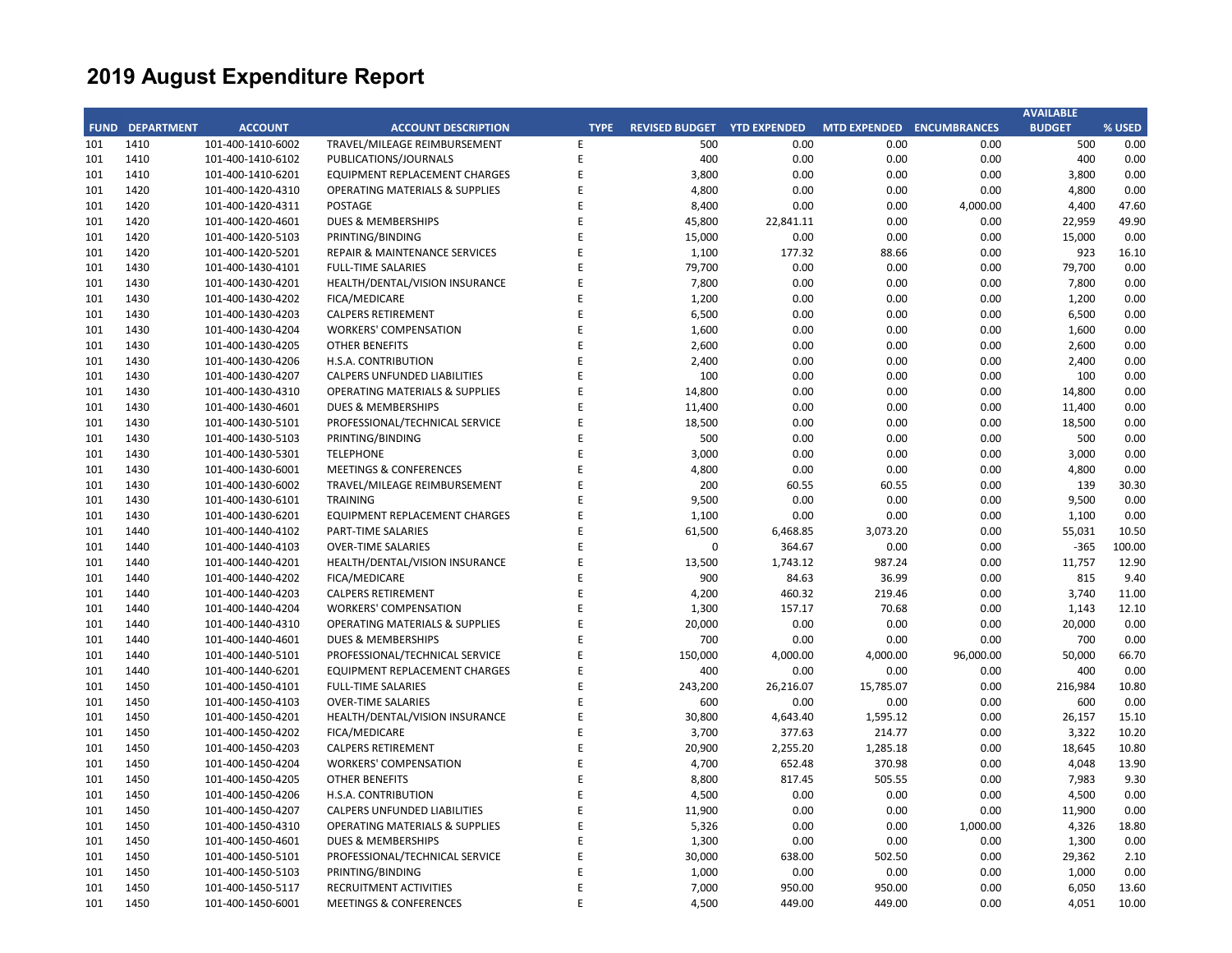|     |                        |                   |                                           |             |                                    |            |                     |                     | <b>AVAILABLE</b> |        |
|-----|------------------------|-------------------|-------------------------------------------|-------------|------------------------------------|------------|---------------------|---------------------|------------------|--------|
|     | <b>FUND DEPARTMENT</b> | <b>ACCOUNT</b>    | <b>ACCOUNT DESCRIPTION</b>                | <b>TYPE</b> | <b>REVISED BUDGET YTD EXPENDED</b> |            | <b>MTD EXPENDED</b> | <b>ENCUMBRANCES</b> | <b>BUDGET</b>    | % USED |
| 101 | 1450                   | 101-400-1450-6002 | TRAVEL/MILEAGE REIMBURSEMENT              | Е           | 500                                | 0.00       | 0.00                | 0.00                | 500              | 0.00   |
| 101 | 1450                   | 101-400-1450-6101 | <b>TRAINING</b>                           | E           | 5,500                              | 4,350.00   | 0.00                | 0.00                | 1,150            | 79.10  |
| 101 | 1450                   | 101-400-1450-6102 | PUBLICATIONS/JOURNALS                     | E           | 1,000                              | 0.00       | 0.00                | 0.00                | 1,000            | 0.00   |
| 101 | 1450                   | 101-400-1450-6104 | RISK/SAFETY ACTIVITIES                    | E           | 6,500                              | 0.00       | 0.00                | 1,000.00            | 5,500            | 15.40  |
| 101 | 1450                   | 101-400-1450-6201 | <b>EQUIPMENT REPLACEMENT CHARGES</b>      | E           | 500                                | 0.00       | 0.00                | 0.00                | 500              | 0.00   |
| 101 | 1470                   | 101-400-1470-4101 | <b>FULL-TIME SALARIES</b>                 | E           | 238,000                            | 35,484.92  | 18,116.38           | 0.00                | 202,515          | 14.90  |
| 101 | 1470                   | 101-400-1470-4102 | PART-TIME SALARIES                        | E           | 19,700                             | 3,448.82   | 1,976.10            | 0.00                | 16,251           | 17.50  |
| 101 | 1470                   | 101-400-1470-4103 | <b>OVER-TIME SALARIES</b>                 | F           | 5,000                              | 0.00       | 0.00                | 0.00                | 5,000            | 0.00   |
| 101 | 1470                   | 101-400-1470-4201 | HEALTH/DENTAL/VISION INSURANCE            | F           | 13,500                             | 2,041.72   | 1,020.86            | 0.00                | 11,458           | 15.10  |
| 101 | 1470                   | 101-400-1470-4202 | FICA/MEDICARE                             |             | 5,100                              | 748.27     | 398.43              | 0.00                | 4,352            | 14.70  |
| 101 | 1470                   | 101-400-1470-4203 | <b>CALPERS RETIREMENT</b>                 | E           | 16,700                             | 2,497.60   | 1,275.04            | 0.00                | 14,202           | 15.00  |
| 101 | 1470                   | 101-400-1470-4204 | <b>WORKERS' COMPENSATION</b>              | E           | 5,100                              | 911.04     | 469.93              | 0.00                | 4,189            | 17.90  |
| 101 | 1470                   | 101-400-1470-4205 | <b>OTHER BENEFITS</b>                     | F           | 7,200                              | 1,086.43   | 552.24              | 0.00                | 6,114            | 15.10  |
| 101 | 1470                   | 101-400-1470-4206 | H.S.A. CONTRIBUTION                       | E           | 9,000                              | 461.56     | 230.78              | 0.00                | 8,538            | 5.10   |
| 101 | 1470                   | 101-400-1470-4207 | <b>CALPERS UNFUNDED LIABILITIES</b>       | F           | 300                                | 0.00       | 0.00                | 0.00                | 300              | 0.00   |
| 101 | 1470                   | 101-400-1470-4310 | <b>OPERATING MATERIALS &amp; SUPPLIES</b> | E           | 37,500                             | 1,020.34   | 425.46              | 29,500.00           | 6,980            | 81.40  |
| 101 | 1470                   | 101-400-1470-4601 | <b>DUES &amp; MEMBERSHIPS</b>             | F           | 600                                | 130.00     | 0.00                | 0.00                | 470              | 21.70  |
| 101 | 1470                   | 101-400-1470-5101 | PROFESSIONAL/TECHNICAL SERVICE            | E           | 296,089                            | 45,250.50  | 45,250.50           | 143,474.50          | 107,364          | 63.70  |
| 101 | 1470                   | 101-400-1470-5201 | <b>REPAIR &amp; MAINTENANCE SERVICES</b>  | F           | 370,700                            | 68,405.28  | 68,402.95           | 107,624.11          | 194,671          | 47.50  |
| 101 | 1470                   | 101-400-1470-6001 | <b>MEETINGS &amp; CONFERENCES</b>         | E           | 15,500                             | 5,220.85   | 3,969.84            | 0.00                | 10,279           | 33.70  |
| 101 | 1470                   | 101-400-1470-6002 | TRAVEL/MILEAGE REIMBURSEMENT              | E           | 600                                | 160.28     | 160.28              | 0.00                | 440              | 26.70  |
| 101 | 1470                   | 101-400-1470-6101 | <b>TRAINING</b>                           | E           | 14,000                             | 0.00       | 0.00                | 0.00                | 14,000           | 0.00   |
| 101 | 1470                   | 101-400-1470-6102 | PUBLICATIONS/JOURNALS                     | E           | 300                                | 0.00       | 0.00                | 0.00                | 300              | 0.00   |
| 101 | 1470                   | 101-400-1470-6201 | EQUIPMENT REPLACEMENT CHARGES             | E           | 24,800                             | 0.00       | 0.00                | 0.00                | 24,800           | 0.00   |
| 101 | 1470                   | 101-400-1470-8101 | <b>EQUIPMENT &amp; FURNITURE</b>          | F           | 3,000                              | 0.00       | 0.00                | 0.00                | 3,000            | 0.00   |
| 101 | 1480                   | 101-400-1480-4310 | <b>OPERATING MATERIALS &amp; SUPPLIES</b> | E           | 10,000                             | 0.00       | 0.00                | 0.00                | 10,000           | 0.00   |
| 101 | 1480                   | 101-400-1480-5101 | PROFESSIONAL/TECHNICAL SERVICE            | E           | 5,000                              | 0.00       | 0.00                | 0.00                | 5,000            | 0.00   |
| 101 | 1480                   | 101-400-1480-5201 | REPAIR & MAINTENANCE SERVICES             |             | 10,000                             | 0.00       | 0.00                | 0.00                | 10,000           | 0.00   |
| 101 | 1480                   | 101-400-1480-5301 | <b>TELEPHONE</b>                          | F           | 90,000                             | 9,312.78   | 3,265.14            | 0.00                | 80,687           | 10.30  |
| 101 | 2110                   | 101-400-2110-4101 | <b>FULL-TIME SALARIES</b>                 | F           | 988,000                            | 146,880.54 | 74,936.69           | 0.00                | 841,119          | 14.90  |
| 101 | 2110                   | 101-400-2110-4102 | <b>PART-TIME SALARIES</b>                 | E           | 63,700                             | 4,978.98   | 2,984.91            | 0.00                | 58,721           | 7.80   |
| 101 | 2110                   | 101-400-2110-4106 | <b>AUTOMOBILE ALLOWANCES</b>              | E           | 1,800                              | 300.00     | 150.00              | 0.00                | 1,500            | 16.70  |
| 101 | 2110                   | 101-400-2110-4201 | HEALTH/DENTAL/VISION INSURANCE            | F           | 114,600                            | 16,526.45  | 8,386.96            | 0.00                | 98,074           | 14.40  |
| 101 | 2110                   | 101-400-2110-4202 | FICA/MEDICARE                             | F           | 17,800                             | 1,978.27   | 1,015.49            | 0.00                | 15,822           | 11.10  |
| 101 | 2110                   | 101-400-2110-4203 | <b>CALPERS RETIREMENT</b>                 |             | 92,200                             | 13,607.11  | 6,985.10            | 0.00                | 78,593           | 14.80  |
| 101 | 2110                   | 101-400-2110-4204 | <b>WORKERS' COMPENSATION</b>              |             | 20,600                             | 3,534.25   | 1,813.24            | 0.00                | 17,066           | 17.20  |
| 101 | 2110                   | 101-400-2110-4205 | OTHER BENEFITS                            | F           | 29,500                             | 4,565.79   | 2,320.26            | 0.00                | 24,934           | 15.50  |
| 101 | 2110                   | 101-400-2110-4206 | H.S.A. CONTRIBUTION                       | E           | 33,000                             | 5,035.18   | 2,538.50            | 0.00                | 27,965           | 15.30  |
| 101 | 2110                   | 101-400-2110-4207 | <b>CALPERS UNFUNDED LIABILITIES</b>       | F           | 103,000                            | 0.00       | 0.00                | 0.00                | 103,000          | 0.00   |
| 101 | 2110                   | 101-400-2110-4310 | <b>OPERATING MATERIALS &amp; SUPPLIES</b> |             | 10,062                             | 672.43     | 175.04              | 2,327.57            | 7,062            | 29.80  |
| 101 | 2110                   | 101-400-2110-4601 | <b>DUES &amp; MEMBERSHIPS</b>             | F           | 2,500                              | 0.00       | 0.00                | 0.00                | 2,500            | 0.00   |
| 101 | 2110                   | 101-400-2110-4901 | MISC. EXPENSES                            | F           | 45,000                             | 5,964.46   | 5,964.39            | 3,555.86            | 35,480           | 21.20  |
| 101 | 2110                   | 101-400-2110-5101 | PROFESSIONAL/TECHNICAL SERVICE            | F           | 75,000                             | 0.00       | 0.00                | 55,580.00           | 19,420           | 74.10  |
| 101 | 2110                   | 101-400-2110-5102 | <b>ADVERTISING</b>                        | F           |                                    | 0.00       | 0.00                | 0.00                | 1,000            | 0.00   |
| 101 | 2110                   | 101-400-2110-5103 | PRINTING/BINDING                          | F           | 1,000<br>10,000                    | 0.00       | 0.00                | 8,181.12            | 1,819            | 81.80  |
|     |                        |                   |                                           | F           |                                    |            |                     |                     |                  |        |
| 101 | 2110                   | 101-400-2110-5106 | <b>RENTS &amp; LEASES</b>                 | F           | 2,800                              | 399.34     | 199.67              | 2,400.66            | $\mathbf 0$      | 100.00 |
| 101 | 2110                   | 101-400-2110-6001 | <b>MEETINGS &amp; CONFERENCES</b>         | E           | 12,000                             | 0.00       | 0.00                | 0.00                | 12,000           | 0.00   |
| 101 | 2110                   | 101-400-2110-6002 | TRAVEL/MILEAGE REIMBURSEMENT              | F           | 1,000                              | 0.00       | 0.00                | 0.00                | 1,000            | 0.00   |
| 101 | 2110                   | 101-400-2110-6101 | <b>TRAINING</b>                           |             | 6,500                              | 0.00       | 0.00                | 0.00                | 6,500            | 0.00   |
| 101 | 2110                   | 101-400-2110-6201 | EQUIPMENT REPLACEMENT CHARGES             | F           | 11,300                             | 0.00       | 0.00                | 0.00                | 11,300           | 0.00   |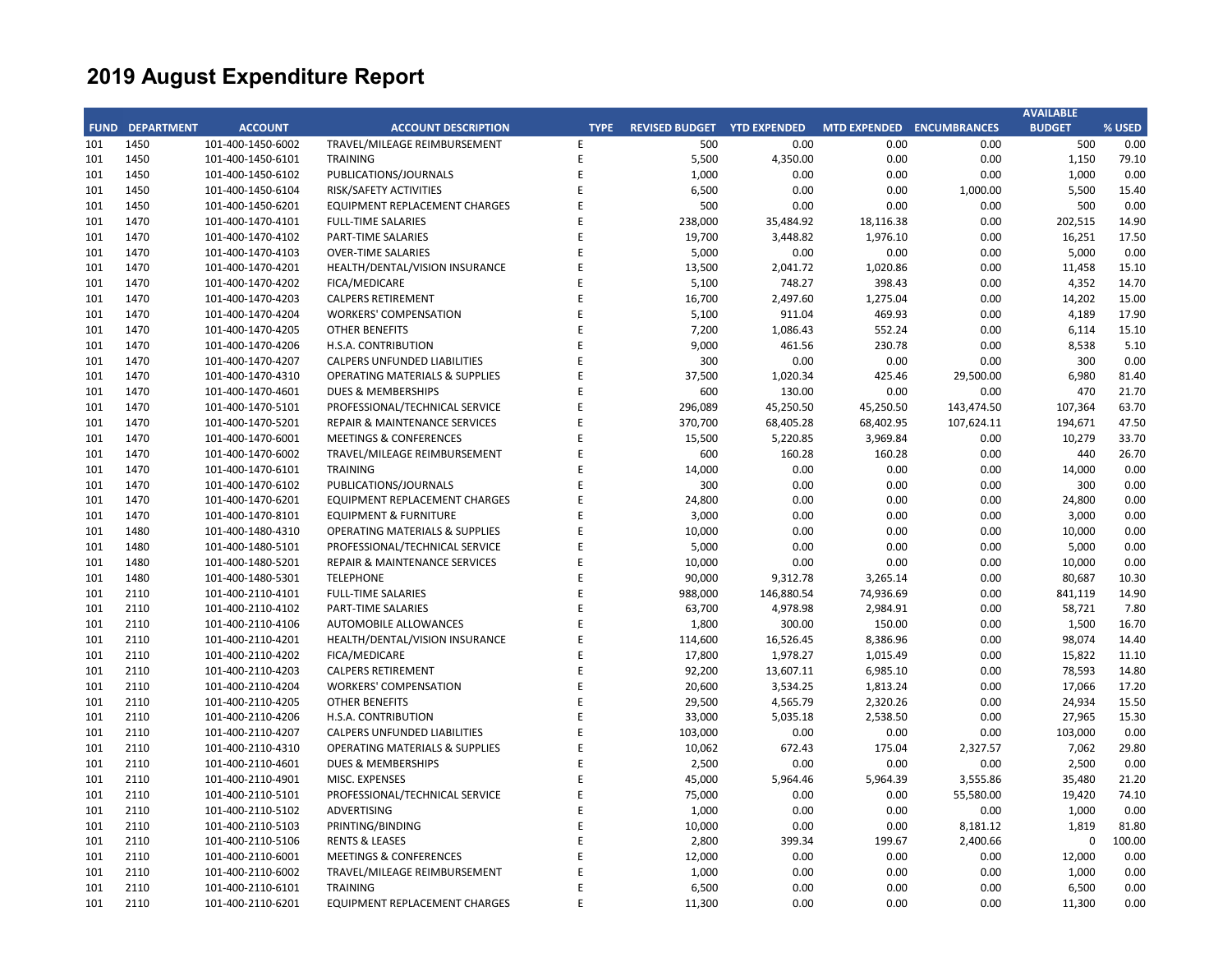|     |                        |                   |                                           |             |                             |            |                           |            | <b>AVAILABLE</b> |        |
|-----|------------------------|-------------------|-------------------------------------------|-------------|-----------------------------|------------|---------------------------|------------|------------------|--------|
|     | <b>FUND DEPARTMENT</b> | <b>ACCOUNT</b>    | <b>ACCOUNT DESCRIPTION</b>                | <b>TYPE</b> | REVISED BUDGET YTD EXPENDED |            | MTD EXPENDED ENCUMBRANCES |            | <b>BUDGET</b>    | % USED |
| 101 | 2999                   | 101-400-2999-4105 | <b>LEAVE BUYOUT</b>                       | E           | 100,000                     | 34,387.58  | 16,837.45                 | 0.00       | 65,612           | 34.40  |
| 101 | 2999                   | 101-400-2999-4201 | HEALTH/DENTAL/VISION INSURANCE            | E           | $\pmb{0}$                   | 3,328.42   | $-710.88$                 | 0.00       | $-3,328$         | 100.00 |
| 101 | 2999                   | 101-400-2999-4203 | <b>CALPERS RETIREMENT</b>                 | E           | 40,000                      | 0.00       | 0.00                      | 0.00       | 40,000           | 0.00   |
| 101 | 2999                   | 101-400-2999-4205 | OTHER BENEFITS                            | F           | $\mathbf 0$                 | 184.53     | 71.62                     | 0.00       | $-185$           | 100.00 |
| 101 | 2999                   | 101-400-2999-4207 | <b>CALPERS UNFUNDED LIABILITIES</b>       | E           | 15,200                      | 0.00       | 0.00                      | 0.00       | 15,200           | 0.00   |
| 101 | 2999                   | 101-400-2999-4310 | <b>OPERATING MATERIALS &amp; SUPPLIES</b> | F           | 51,895                      | 3,637.34   | 3,637.34                  | 33,862.66  | 14,395           | 72.30  |
| 101 | 2999                   | 101-400-2999-4311 | <b>POSTAGE</b>                            | E           | 30,000                      | 5,293.61   | 2,793.61                  | 0.00       | 24,706           | 17.60  |
| 101 | 2999                   | 101-400-2999-4701 | <b>INSURANCE PREMIUM</b>                  | F           | 703,700                     | 2,384.00   | 0.00                      | 0.00       | 701,316          | 0.30   |
| 101 | 2999                   | 101-400-2999-4703 | <b>CLAIM SETTLEMENTS</b>                  | E           | 200,000                     | 137,000.00 | 137,000.00                | 0.00       | 63,000           | 68.50  |
| 101 | 2999                   | 101-400-2999-4901 | MISC. EXPENSES                            | F           | 50,000                      | 84.56      | 84.56                     | 0.00       | 49,915           | 0.20   |
| 101 | 2999                   | 101-400-2999-5101 | PROFESSIONAL/TECHNICAL SERVICE            | F           | 102,600                     | 3,449.25   | 3,449.25                  | 43,099.60  | 56,051           | 45.40  |
| 101 | 2999                   | 101-400-2999-5201 | <b>REPAIR &amp; MAINTENANCE SERVICES</b>  | F           | 10,000                      | 0.00       | 0.00                      | 0.00       | 10,000           | 0.00   |
| 101 | 2999                   | 101-400-2999-6001 | <b>MEETINGS &amp; CONFERENCES</b>         | F           | 5,000                       | 0.00       | 0.00                      | 0.00       | 5,000            | 0.00   |
| 101 | 2999                   | 101-400-2999-6201 | <b>EQUIPMENT REPLACEMENT CHARGES</b>      | E           | 5,900                       | 0.00       | 0.00                      | 0.00       | 5,900            | 0.00   |
| 101 | 2999                   | 101-400-2999-8803 | LAND                                      | F           | 25,000                      | 14,486.95  | 0.00                      | 0.00       | 10,513           | 57.90  |
| 101 | 3110                   | 101-400-3110-4101 | <b>FULL-TIME SALARIES</b>                 | E           | 1,273,100                   | 191,346.46 | 97,221.62                 | 0.00       | 1,081,754        | 15.00  |
| 101 | 3110                   | 101-400-3110-4102 | PART-TIME SALARIES                        | F           | $\mathbf 0$                 | 11,358.59  | 6,700.80                  | 0.00       | $-11,359$        | 100.00 |
| 101 | 3110                   | 101-400-3110-4103 | <b>OVER-TIME SALARIES</b>                 | E           | 10,000                      | 1,797.44   | 643.85                    | 0.00       | 8,203            | 18.00  |
| 101 | 3110                   | 101-400-3110-4104 | <b>EMPLOYEE BONUSES</b>                   | F           | $\Omega$                    | 3,094.17   | 2,000.00                  | 0.00       | $-3,094$         | 100.00 |
| 101 | 3110                   | 101-400-3110-4106 | <b>AUTOMOBILE ALLOWANCES</b>              | E           | 1,800                       | 300.00     | 150.00                    | 0.00       | 1,500            | 16.70  |
| 101 | 3110                   | 101-400-3110-4201 | HEALTH/DENTAL/VISION INSURANCE            |             | 171,400                     | 26,357.01  | 13,378.56                 | 0.00       | 145,043          | 15.40  |
| 101 | 3110                   | 101-400-3110-4202 | FICA/MEDICARE                             | E           | 19,200                      | 2,726.54   | 1,400.54                  | 0.00       | 16,473           | 14.20  |
| 101 | 3110                   | 101-400-3110-4203 | <b>CALPERS RETIREMENT</b>                 | E           | 105,600                     | 17,148.49  | 8,799.38                  | 0.00       | 88,452           | 16.20  |
| 101 | 3110                   | 101-400-3110-4204 | <b>WORKERS' COMPENSATION</b>              | F           | 25,100                      | 4,811.05   | 2,469.41                  | 0.00       | 20,289           | 19.20  |
| 101 | 3110                   | 101-400-3110-4205 | <b>OTHER BENEFITS</b>                     | F           | 42,800                      | 4,882.03   | 2,492.80                  | 0.00       | 37,918           | 11.40  |
| 101 | 3110                   | 101-400-3110-4206 | H.S.A. CONTRIBUTION                       | F           | 44,600                      | 5,049.56   | 2,531.61                  | 0.00       | 39,550           | 11.30  |
| 101 | 3110                   | 101-400-3110-4207 | <b>CALPERS UNFUNDED LIABILITIES</b>       | E           | 110,300                     | 0.00       | 0.00                      | 0.00       | 110,300          | 0.00   |
| 101 | 3110                   | 101-400-3110-4310 | <b>OPERATING MATERIALS &amp; SUPPLIES</b> | F           | 8,000                       | 828.25     | 448.05                    | 7,171.75   | $\mathbf 0$      | 100.00 |
| 101 | 3110                   | 101-400-3110-4311 | POSTAGE                                   | F           | 500                         | 0.00       | 0.00                      | 0.00       | 500              | 0.00   |
| 101 | 3110                   | 101-400-3110-4601 | DUES & MEMBERSHIPS                        |             | 4,000                       | 0.00       | 0.00                      | 0.00       | 4,000            | 0.00   |
| 101 | 3110                   | 101-400-3110-5101 | PROFESSIONAL/TECHNICAL SERVICE            | E           | 192,620                     | 1,470.00   | 1,470.00                  | 175,650.00 | 15,500           | 92.00  |
| 101 | 3110                   | 101-400-3110-5102 | <b>ADVERTISING</b>                        | F           | 45,000                      | 866.70     | 866.70                    | 19,133.30  | 25,000           | 44.40  |
| 101 | 3110                   | 101-400-3110-5103 | PRINTING/BINDING                          | E           | 12,000                      | 161.04     | 161.04                    | 10,927.22  | 912              | 92.40  |
| 101 | 3110                   | 101-400-3110-5106 | <b>RENTS &amp; LEASES</b>                 | F           | 6,000                       | 387.94     | 387.94                    | 4,532.06   | 1,080            | 82.00  |
| 101 | 3110                   | 101-400-3110-5301 | <b>TELEPHONE</b>                          | E           | 7,000                       | 0.00       | 0.00                      | 0.00       | 7,000            | 0.00   |
| 101 | 3110                   | 101-400-3110-6001 | <b>MEETINGS &amp; CONFERENCES</b>         | F           | 5,000                       | 131.44     | 131.44                    | 0.00       | 4,869            | 2.60   |
| 101 | 3110                   | 101-400-3110-6002 | TRAVEL/MILEAGE REIMBURSEMENT              | F           | 1,500                       | 0.00       | 0.00                      | 0.00       | 1,500            | 0.00   |
| 101 | 3110                   | 101-400-3110-6101 | <b>TRAINING</b>                           | E           | 3,000                       | 0.00       | 0.00                      | 0.00       | 3,000            | 0.00   |
| 101 | 3110                   | 101-400-3110-6102 | PUBLICATIONS/JOURNALS                     |             | 300                         | 0.00       | 0.00                      | 0.00       | 300              | 0.00   |
| 101 | 3110                   | 101-400-3110-6201 | <b>EQUIPMENT REPLACEMENT CHARGES</b>      | E           | 9,200                       | 0.00       | 0.00                      | 0.00       | 9,200            | 0.00   |
| 101 | 3120                   | 101-400-3120-4310 | <b>OPERATING MATERIALS &amp; SUPPLIES</b> | F           | 7,000                       | 0.00       | 0.00                      | 0.00       | 7,000            | 0.00   |
| 101 | 3120                   | 101-400-3120-5101 | PROFESSIONAL/TECHNICAL SERVICE            | E           | 304,121                     | 8,461.97   | 8,461.97                  | 83,426.55  | 212,232          | 30.20  |
| 101 | 3120                   | 101-400-3120-5103 | PRINTING/BINDING                          | F           | 8,500                       | 137.48     | 137.48                    | 8,362.52   | $\mathbf 0$      | 100.00 |
| 101 | 3120                   | 101-400-3120-5201 | <b>REPAIR &amp; MAINTENANCE SERVICES</b>  | F           | 50,000                      | 1,056.73   | 129.30                    | 9,948.68   | 38,995           | 22.00  |
| 101 | 3120                   | 101-400-3120-5304 | <b>ELECTRICITY</b>                        | F           | 0                           | 1,515.58   | 1,515.58                  | 0.00       | $-1,516$         | 100.00 |
| 101 | 3130                   | 101-400-3130-4310 | <b>OPERATING MATERIALS &amp; SUPPLIES</b> | F           | 1,000                       | 0.00       | 0.00                      | 0.00       | 1,000            | 0.00   |
| 101 | 3130                   | 101-400-3130-5101 | PROFESSIONAL/TECHNICAL SERVICE            | F           | 396,000                     | 11,317.00  | 11,317.00                 | 384,640.00 | 43               | 100.00 |
| 101 | 3130                   | 101-400-3130-5201 | REPAIR & MAINTENANCE SERVICES             |             | 92,000                      | 0.00       | 0.00                      | 7,000.00   | 85,000           | 7.60   |
| 101 | 3140                   | 101-400-3140-4310 | <b>OPERATING MATERIALS &amp; SUPPLIES</b> | F           | 75,000                      | 12,062.81  | 11,264.94                 | 39,318.05  | 23,619           | 68.50  |
| 101 | 3140                   | 101-400-3140-5101 | PROFESSIONAL/TECHNICAL SERVICE            | F           | 1,500                       | 0.00       | 0.00                      | 0.00       | 1,500            | 0.00   |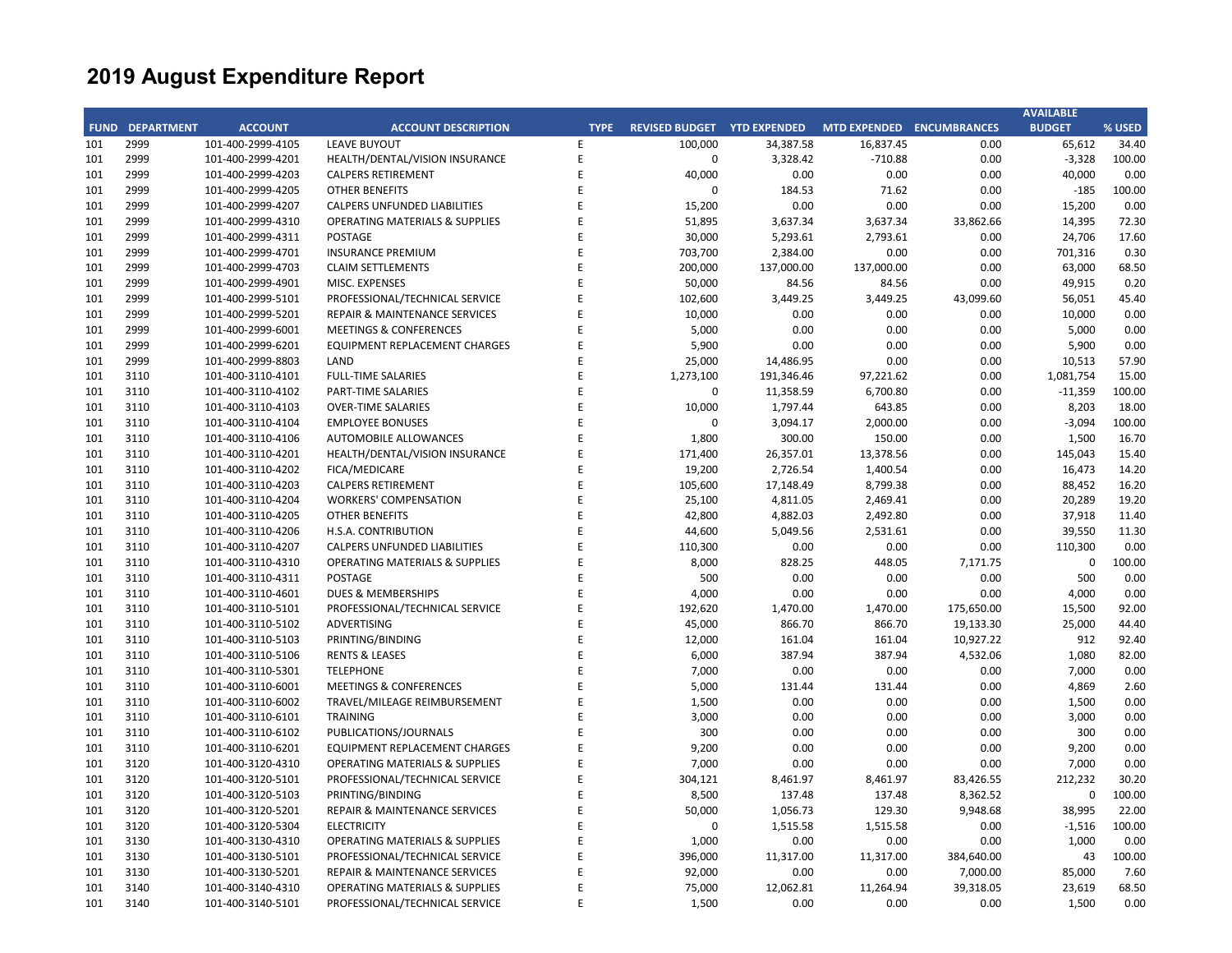|     |                        |                   |                                           |             |                                    |           |           |                                  | <b>AVAILABLE</b> |        |
|-----|------------------------|-------------------|-------------------------------------------|-------------|------------------------------------|-----------|-----------|----------------------------------|------------------|--------|
|     | <b>FUND DEPARTMENT</b> | <b>ACCOUNT</b>    | <b>ACCOUNT DESCRIPTION</b>                | <b>TYPE</b> | <b>REVISED BUDGET YTD EXPENDED</b> |           |           | <b>MTD EXPENDED ENCUMBRANCES</b> | <b>BUDGET</b>    | % USED |
| 101 | 3140                   | 101-400-3140-5106 | <b>RENTS &amp; LEASES</b>                 | E           | 5,000                              | 0.00      | 0.00      | 0.00                             | 5,000            | 0.00   |
| 101 | 3140                   | 101-400-3140-5201 | <b>REPAIR &amp; MAINTENANCE SERVICES</b>  | E           | 445,000                            | 21,570.33 | 17,404.33 | 234,065.51                       | 189,364          | 57.40  |
| 101 | 3140                   | 101-400-3140-5302 | <b>WATER</b>                              | E           | 15,000                             | 502.45    | 502.45    | 0.00                             | 14,498           | 3.30   |
| 101 | 3140                   | 101-400-3140-5303 | GAS                                       | E           | 1,900                              | 195.85    | 195.85    | 0.00                             | 1,704            | 10.30  |
| 101 | 3140                   | 101-400-3140-5304 | <b>ELECTRICITY</b>                        | E           | 100,000                            | 7,771.34  | 7,733.71  | 0.00                             | 92,229           | 7.80   |
| 101 | 3150                   | 101-400-3150-4310 | <b>OPERATING MATERIALS &amp; SUPPLIES</b> | E           | 105,000                            | 0.00      | 0.00      | 70,000.00                        | 35,000           | 66.70  |
| 101 | 3150                   | 101-400-3150-4901 | MISC. EXPENSES                            | F           | 121,800                            | 0.00      | 0.00      | 0.00                             | 121,800          | 0.00   |
| 101 | 3150                   | 101-400-3150-5101 | PROFESSIONAL/TECHNICAL SERVICE            | E           | 10,000                             | 0.00      | 0.00      | 0.00                             | 10,000           | 0.00   |
| 101 | 3150                   | 101-400-3150-5201 | REPAIR & MAINTENANCE SERVICES             | F           | 160,537                            | 14,832.78 | 14,832.78 | 146,838.92                       | $-1,135$         | 100.70 |
| 101 | 3150                   | 101-400-3150-5302 | <b>WATER</b>                              | E           | $\mathbf 0$                        | 12,837.73 | 12,837.73 | 0.00                             | $-12,838$        | 100.00 |
| 101 | 3150                   | 101-400-3150-5304 | <b>ELECTRICITY</b>                        | F           | $\Omega$                           | 79.21     | 79.21     | 0.00                             | $-79$            | 100.00 |
| 101 | 3160                   | 101-400-3160-5101 | PROFESSIONAL/TECHNICAL SERVICE            | E           | 31,000                             | 0.00      | 0.00      | 0.00                             | 31,000           | 0.00   |
| 101 | 3160                   | 101-400-3160-5201 | REPAIR & MAINTENANCE SERVICES             | E           | 15,000                             | 0.00      | 0.00      | 14,100.00                        | 900              | 94.00  |
| 101 | 4120                   | 101-400-4120-4101 | <b>FULL-TIME SALARIES</b>                 | E           | 522,600                            | 62,634.42 | 28,642.77 | 0.00                             | 459,966          | 12.00  |
| 101 | 4120                   | 101-400-4120-4102 | <b>PART-TIME SALARIES</b>                 | E           | 11,400                             | 1,495.44  | 747.72    | 0.00                             | 9,905            | 13.10  |
| 101 | 4120                   | 101-400-4120-4103 | <b>OVER-TIME SALARIES</b>                 | E           | 3,000                              | 116.34    | 116.34    | 0.00                             | 2,884            | 3.90   |
| 101 | 4120                   | 101-400-4120-4201 | HEALTH/DENTAL/VISION INSURANCE            | E           | 78,500                             | 9,140.43  | 4,324.76  | 0.00                             | 69,360           | 11.60  |
| 101 | 4120                   | 101-400-4120-4202 | FICA/MEDICARE                             | F           | 8,000                              | 956.04    | 419.61    | 0.00                             | 7,044            | 12.00  |
| 101 | 4120                   | 101-400-4120-4203 | <b>CALPERS RETIREMENT</b>                 | F           | 42,900                             | 5,330.45  | 2,488.96  | 0.00                             | 37,570           | 12.40  |
| 101 | 4120                   | 101-400-4120-4204 | <b>WORKERS' COMPENSATION</b>              | E           | 10,400                             | 1,553.66  | 679.68    | 0.00                             | 8,846            | 14.90  |
| 101 | 4120                   | 101-400-4120-4205 | <b>OTHER BENEFITS</b>                     | F           | 19,000                             | 1,789.84  | 813.76    | 0.00                             | 17,210           | 9.40   |
| 101 | 4120                   | 101-400-4120-4206 | H.S.A. CONTRIBUTION                       | E           | 30,000                             | 3,801.99  | 1,153.86  | 0.00                             | 26,198           | 12.70  |
| 101 | 4120                   | 101-400-4120-4207 | <b>CALPERS UNFUNDED LIABILITIES</b>       | F           | 36,400                             | 0.00      | 0.00      | 0.00                             | 36,400           | 0.00   |
| 101 | 4120                   | 101-400-4120-4601 | <b>DUES &amp; MEMBERSHIPS</b>             | F           | 7,000                              | 525.00    | 525.00    | 0.00                             | 6,475            | 7.50   |
| 101 | 4120                   | 101-400-4120-5101 | PROFESSIONAL/TECHNICAL SERVICE            | E           | 173,307                            | 8,127.00  | 8,127.00  | 90,180.47                        | 75,000           | 56.70  |
| 101 | 4120                   | 101-400-4120-5102 | ADVERTISING                               | F           | 25,000                             | 710.58    | 710.58    | 14,364.42                        | 9,925            | 60.30  |
| 101 | 4120                   | 101-400-4120-6001 | <b>MEETINGS &amp; CONFERENCES</b>         | E           | 15,000                             | 1,165.00  | 620.00    | 0.00                             | 13,835           | 7.80   |
| 101 | 4120                   | 101-400-4120-6002 | TRAVEL/MILEAGE REIMBURSEMENT              | F           | 500                                | 48.72     | 48.72     | 0.00                             | 451              | 9.70   |
| 101 | 4120                   | 101-400-4120-6101 | <b>TRAINING</b>                           | E           | 7,000                              | 0.00      | 0.00      | 0.00                             | 7,000            | 0.00   |
| 101 | 4120                   | 101-400-4120-6102 | PUBLICATIONS/JOURNALS                     | F           | 2,000                              | 654.34    | 654.34    | 0.00                             | 1,346            | 32.70  |
| 101 | 4130                   | 101-400-4130-4101 | <b>FULL-TIME SALARIES</b>                 | E           | 492,800                            | 22,403.74 | 10,366.44 | 0.00                             | 470,396          | 4.50   |
| 101 | 4130                   |                   | <b>PART-TIME SALARIES</b>                 | F           |                                    |           |           |                                  |                  | 16.90  |
|     |                        | 101-400-4130-4102 |                                           | F           | 29,300                             | 4,948.07  | 3,066.80  | 0.00                             | 24,352           |        |
| 101 | 4130                   | 101-400-4130-4103 | <b>OVER-TIME SALARIES</b>                 | E           | 4,000                              | 786.02    | 486.91    | 0.00                             | 3,214            | 19.70  |
| 101 | 4130                   | 101-400-4130-4201 | HEALTH/DENTAL/VISION INSURANCE            | F           | 72,800                             | 4,322.87  | 2,123.34  | 0.00                             | 68,477           | 5.90   |
| 101 | 4130                   | 101-400-4130-4202 | FICA/MEDICARE                             | F           | 9,700                              | 687.52    | 387.48    | 0.00                             | 9,012            | 7.10   |
| 101 | 4130                   | 101-400-4130-4203 | <b>CALPERS RETIREMENT</b>                 | F           | 37,700                             | 1,496.35  | 730.42    | 0.00                             | 36,204           | 4.00   |
| 101 | 4130                   | 101-400-4130-4204 | <b>WORKERS' COMPENSATION</b>              |             | 10,300                             | 648.42    | 320.51    | 0.00                             | 9,652            | 6.30   |
| 101 | 4130                   | 101-400-4130-4205 | <b>OTHER BENEFITS</b>                     | E           | 19,500                             | 941.27    | 464.16    | 0.00                             | 18,559           | 4.80   |
| 101 | 4130                   | 101-400-4130-4206 | H.S.A. CONTRIBUTION                       | F           | 21,000                             | 4,434.57  | 923.08    | 0.00                             | 16,565           | 21.10  |
| 101 | 4130                   | 101-400-4130-4207 | <b>CALPERS UNFUNDED LIABILITIES</b>       | E           | 23,100                             | 0.00      | 0.00      | 0.00                             | 23,100           | 0.00   |
| 101 | 4130                   | 101-400-4130-4601 | <b>DUES &amp; MEMBERSHIPS</b>             | F           | 900                                | 0.00      | 0.00      | 0.00                             | 900              | 0.00   |
| 101 | 4130                   | 101-400-4130-5101 | PROFESSIONAL/TECHNICAL SERVICE            | E           | 344,000                            | 37,560.00 | 37,560.00 | 306,440.00                       | 0                | 100.00 |
| 101 | 4130                   | 101-400-4130-6002 | TRAVEL/MILEAGE REIMBURSEMENT              | E           | 900                                | 0.00      | 0.00      | 0.00                             | 900              | 0.00   |
| 101 | 4130                   | 101-400-4130-6101 | <b>TRAINING</b>                           | E           | 4,800                              | 0.00      | 0.00      | 0.00                             | 4,800            | 0.00   |
| 101 | 4130                   | 101-400-4130-6102 | PUBLICATIONS/JOURNALS                     | F           | 3,500                              | 0.00      | 0.00      | 0.00                             | 3,500            | 0.00   |
| 101 | 4140                   | 101-400-4140-4101 | <b>FULL-TIME SALARIES</b>                 | E           | 152,000                            | 23,020.66 | 11,741.84 | 0.00                             | 128,979          | 15.10  |
| 101 | 4140                   | 101-400-4140-4103 | <b>OVER-TIME SALARIES</b>                 | E           | 1,000                              | 221.77    | 0.00      | 0.00                             | 778              | 22.20  |
| 101 | 4140                   | 101-400-4140-4201 | HEALTH/DENTAL/VISION INSURANCE            | E           | 19,600                             | 2,815.28  | 1,427.72  | 0.00                             | 16,785           | 14.40  |
| 101 | 4140                   | 101-400-4140-4202 | FICA/MEDICARE                             | F           | 2,400                              | 311.07    | 157.04    | 0.00                             | 2,089            | 13.00  |
| 101 | 4140                   | 101-400-4140-4203 | <b>CALPERS RETIREMENT</b>                 | F           | 11,600                             | 1,755.79  | 894.60    | 0.00                             | 9,844            | 15.10  |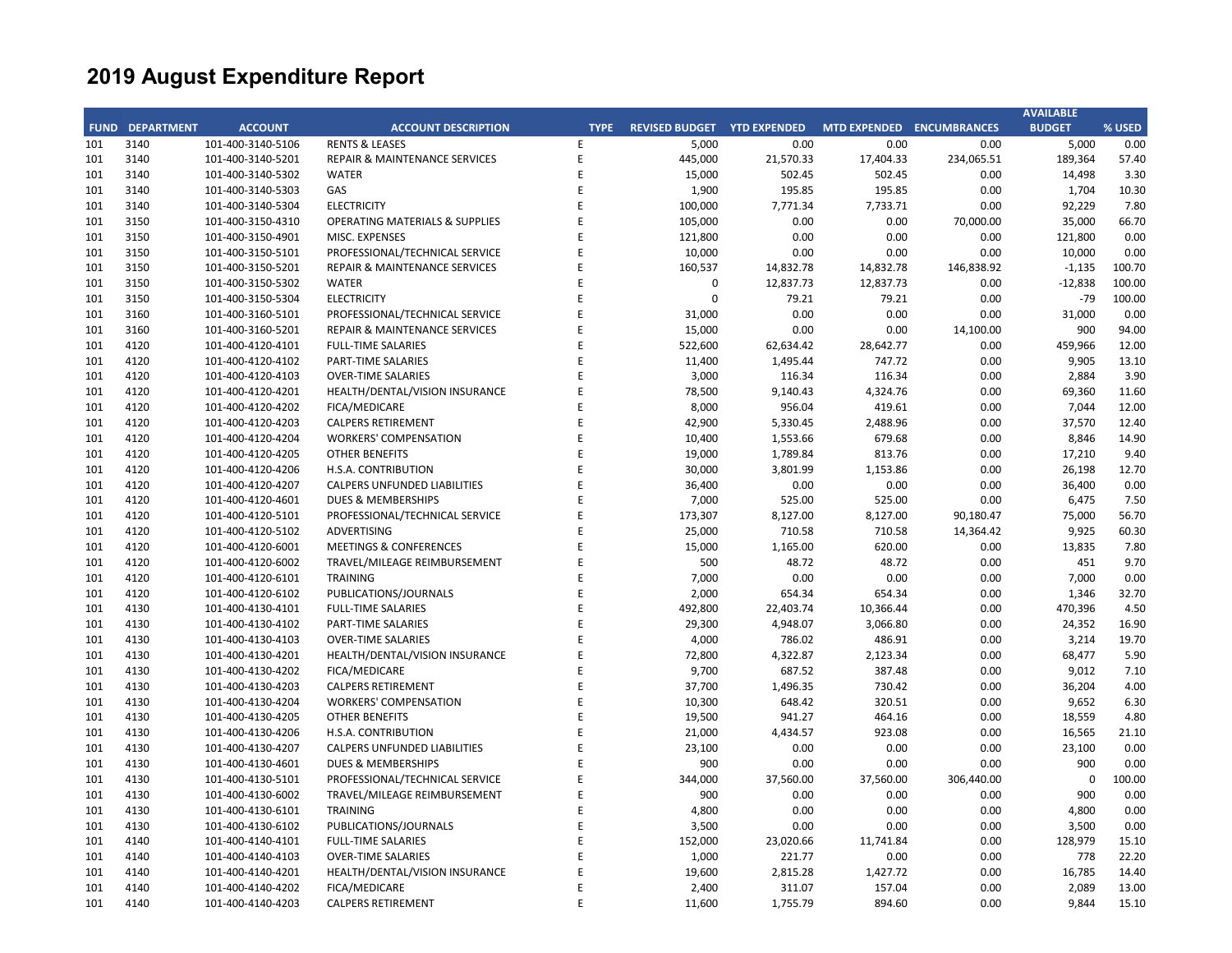|     |                        |                   |                                           |             |                                    |           |           |                           | <b>AVAILABLE</b> |        |
|-----|------------------------|-------------------|-------------------------------------------|-------------|------------------------------------|-----------|-----------|---------------------------|------------------|--------|
|     | <b>FUND DEPARTMENT</b> | <b>ACCOUNT</b>    | <b>ACCOUNT DESCRIPTION</b>                | <b>TYPE</b> | <b>REVISED BUDGET YTD EXPENDED</b> |           |           | MTD EXPENDED ENCUMBRANCES | <b>BUDGET</b>    | % USED |
| 101 | 4140                   | 101-400-4140-4204 | <b>WORKERS' COMPENSATION</b>              | E           | 3,000                              | 535.20    | 270.38    | 0.00                      | 2,465            | 17.80  |
| 101 | 4140                   | 101-400-4140-4205 | <b>OTHER BENEFITS</b>                     | E           | 6,600                              | 935.15    | 473.18    | 0.00                      | 5,665            | 14.20  |
| 101 | 4140                   | 101-400-4140-4206 | H.S.A. CONTRIBUTION                       | E           | 6,000                              | 910.14    | 461.56    | 0.00                      | 5,090            | 15.20  |
| 101 | 4140                   | 101-400-4140-4207 | <b>CALPERS UNFUNDED LIABILITIES</b>       | E           | 200                                | 0.00      | 0.00      | 0.00                      | 200              | 0.00   |
| 101 | 4140                   | 101-400-4140-4601 | <b>DUES &amp; MEMBERSHIPS</b>             | E           | 400                                | 0.00      | 0.00      | 0.00                      | 400              | 0.00   |
| 101 | 4140                   | 101-400-4140-5101 | PROFESSIONAL/TECHNICAL SERVICE            | E           | 60,000                             | 480.00    | 480.00    | 23,520.00                 | 36,000           | 40.00  |
| 101 | 4140                   | 101-400-4140-6001 | <b>MEETINGS &amp; CONFERENCES</b>         | E           | 3,000                              | 820.00    | 820.00    | 0.00                      | 2,180            | 27.30  |
| 101 | 4140                   | 101-400-4140-6002 | TRAVEL/MILEAGE REIMBURSEMENT              | E           | 400                                | 26.56     | 26.56     | 0.00                      | 373              | 6.60   |
| 101 | 4140                   | 101-400-4140-6101 | TRAINING                                  | E           | 1,000                              | 0.00      | 0.00      | 0.00                      | 1,000            | 0.00   |
| 101 | 4150                   | 101-400-4150-4101 | <b>FULL-TIME SALARIES</b>                 | F           | 217,400                            | 31,685.63 | 16,541.77 | 0.00                      | 185,714          | 14.60  |
| 101 | 4150                   | 101-400-4150-4103 | <b>OVER-TIME SALARIES</b>                 | E           | 1,000                              | 0.00      | 0.00      | 0.00                      | 1,000            | 0.00   |
| 101 | 4150                   | 101-400-4150-4201 | HEALTH/DENTAL/VISION INSURANCE            | F           | 28,500                             | 3,961.95  | 2,080.54  | 0.00                      | 24,538           | 13.90  |
| 101 | 4150                   | 101-400-4150-4202 | FICA/MEDICARE                             | E           | 3,300                              | 403.16    | 210.26    | 0.00                      | 2,897            | 12.20  |
| 101 | 4150                   | 101-400-4150-4203 | <b>CALPERS RETIREMENT</b>                 | E           | 20,300                             | 2,978.40  | 1,567.32  | 0.00                      | 17,322           | 14.70  |
| 101 | 4150                   | 101-400-4150-4204 | <b>WORKERS' COMPENSATION</b>              | E           | 4,200                              | 730.48    | 381.36    | 0.00                      | 3,470            | 17.40  |
| 101 | 4150                   | 101-400-4150-4205 | <b>OTHER BENEFITS</b>                     | F           | 5,800                              | 875.01    | 456.78    | 0.00                      | 4,925            | 15.10  |
| 101 | 4150                   | 101-400-4150-4206 | H.S.A. CONTRIBUTION                       | E           | 12,000                             | 1,758.17  | 923.08    | 0.00                      | 10,242           | 14.70  |
| 101 | 4150                   | 101-400-4150-4207 | CALPERS UNFUNDED LIABILITIES              | F           | 38,600                             | 0.00      | 0.00      | 0.00                      | 38,600           | 0.00   |
| 101 | 4150                   | 101-400-4150-4601 | <b>DUES &amp; MEMBERSHIPS</b>             | E           | 1,200                              | 628.00    | 628.00    | 0.00                      | 572              | 52.30  |
| 101 | 4150                   | 101-400-4150-5101 | PROFESSIONAL/TECHNICAL SERVICE            | F           | 51,000                             | 8,130.00  | 6,090.00  | 42,870.00                 | $\mathbf 0$      | 100.00 |
| 101 | 4150                   | 101-400-4150-6001 | <b>MEETINGS &amp; CONFERENCES</b>         | E           | 4,500                              | 575.00    | 575.00    | 0.00                      | 3,925            | 12.80  |
| 101 | 4150                   | 101-400-4150-6002 | TRAVEL/MILEAGE REIMBURSEMENT              | E           | 400                                | 19.14     | 19.14     | 0.00                      | 381              | 4.80   |
| 101 | 4150                   | 101-400-4150-6101 | <b>TRAINING</b>                           | E           | 1,000                              | 0.00      | 0.00      | 0.00                      | 1,000            | 0.00   |
| 101 | 4160                   | 101-400-4160-5101 | PROFESSIONAL/TECHNICAL SERVICE            | E           | 50,000                             | 0.00      | 0.00      | 0.00                      | 50,000           | 0.00   |
| 101 | 4170                   | 101-400-4170-5101 | PROFESSIONAL/TECHNICAL SERVICE            | E           | 150,000                            | 9,500.00  | 9,500.00  | 140,500.00                | $\mathbf 0$      | 100.00 |
| 101 | 5110                   | 101-400-5110-4101 | <b>FULL-TIME SALARIES</b>                 | E           | 546,000                            | 78,594.90 | 38,590.36 | 0.00                      | 467,405          | 14.40  |
| 101 | 5110                   | 101-400-5110-4102 | <b>PART-TIME SALARIES</b>                 | E           | 103,600                            | 8,533.66  | 5,151.51  | 0.00                      | 95,066           | 8.20   |
| 101 | 5110                   | 101-400-5110-4103 | <b>OVER-TIME SALARIES</b>                 | F           | 0                                  | 181.81    | 0.00      | 0.00                      | $-182$           | 100.00 |
| 101 | 5110                   | 101-400-5110-4104 | <b>EMPLOYEE BONUSES</b>                   | E           | $\Omega$                           | 3,037.09  | 0.00      | 0.00                      | $-3,037$         | 100.00 |
| 101 | 5110                   | 101-400-5110-4106 | <b>AUTOMOBILE ALLOWANCES</b>              | E           | 1,800                              | 300.00    | 150.00    | 0.00                      | 1,500            | 16.70  |
| 101 | 5110                   | 101-400-5110-4201 | HEALTH/DENTAL/VISION INSURANCE            | E           | 54,300                             | 7,467.41  | 3,728.24  | 0.00                      | 46,833           | 13.80  |
| 101 | 5110                   | 101-400-5110-4202 | FICA/MEDICARE                             | E           | 10,700                             | 1,469.90  | 753.28    | 0.00                      | 9,230            | 13.70  |
| 101 | 5110                   | 101-400-5110-4203 | <b>CALPERS RETIREMENT</b>                 | E           | 60,500                             | 7,837.31  | 3,903.23  | 0.00                      | 52,663           | 13.00  |
| 101 | 5110                   | 101-400-5110-4204 | <b>WORKERS' COMPENSATION</b>              | E           | 12,900                             | 2,138.28  | 1,051.58  | 0.00                      | 10,762           | 16.60  |
| 101 | 5110                   | 101-400-5110-4205 | OTHER BENEFITS                            | F           | 14,800                             | 2,227.10  | 1,111.13  | 0.00                      | 12,573           | 15.00  |
| 101 | 5110                   | 101-400-5110-4206 | H.S.A. CONTRIBUTION                       | F           | 5,900                              | 895.04    | 369.22    | 0.00                      | 5,005            | 15.20  |
| 101 | 5110                   | 101-400-5110-4207 | <b>CALPERS UNFUNDED LIABILITIES</b>       | F           | 100,000                            | 0.00      | 0.00      | 0.00                      | 100,000          | 0.00   |
| 101 | 5110                   | 101-400-5110-4310 | <b>OPERATING MATERIALS &amp; SUPPLIES</b> | E           | 18,742                             | 1,699.16  | 1,537.97  | 4,947.88                  | 12,095           | 35.50  |
| 101 | 5110                   | 101-400-5110-4601 | <b>DUES &amp; MEMBERSHIPS</b>             | E           | 4,000                              | 845.00    | 845.00    | 0.00                      | 3,155            | 21.10  |
| 101 | 5110                   | 101-400-5110-5101 | PROFESSIONAL/TECHNICAL SERVICE            | E           | 30,000                             | 10,000.00 | 0.00      | 10,000.00                 | 10,000           | 66.70  |
| 101 | 5110                   | 101-400-5110-5102 | ADVERTISING                               | E           | 5,000                              | 119.40    | 119.40    | 0.00                      | 4,881            | 2.40   |
| 101 | 5110                   | 101-400-5110-5103 | PRINTING/BINDING                          | E           | 18,000                             | 0.00      | 0.00      | 0.00                      | 18,000           | 0.00   |
| 101 | 5110                   | 101-400-5110-5104 | <b>MERCHANT FEES</b>                      | E           | 17,000                             | 1,302.31  | 1,132.95  | 0.00                      | 15,698           | 7.70   |
| 101 | 5110                   | 101-400-5110-5201 | REPAIR & MAINTENANCE SERVICES             | E           | 1,500                              | 0.00      | 0.00      | 0.00                      | 1,500            | 0.00   |
| 101 | 5110                   | 101-400-5110-5301 | <b>TELEPHONE</b>                          | E           | 4,200                              | 0.00      | 0.00      | 0.00                      | 4,200            | 0.00   |
| 101 | 5110                   | 101-400-5110-6001 | <b>MEETINGS &amp; CONFERENCES</b>         | E           | 14,000                             | 3,097.39  | 2,916.43  | 0.00                      | 10,903           | 22.10  |
| 101 | 5110                   | 101-400-5110-6002 | TRAVEL/MILEAGE REIMBURSEMENT              | E           | 3,000                              | 120.35    | 120.35    | 0.00                      | 2,880            | 4.00   |
| 101 | 5110                   | 101-400-5110-6101 | <b>TRAINING</b>                           | E           | 1,000                              | 0.00      | 0.00      | 0.00                      | 1,000            | 0.00   |
| 101 | 5110                   | 101-400-5110-6102 | PUBLICATIONS/JOURNALS                     | E           | 1,000                              | 471.85    | 0.00      | 528.15                    | $\Omega$         | 100.00 |
| 101 | 5110                   | 101-400-5110-6201 | <b>EQUIPMENT REPLACEMENT CHARGES</b>      | E           | 15,400                             | 0.00      | 0.00      | 0.00                      | 15,400           | 0.00   |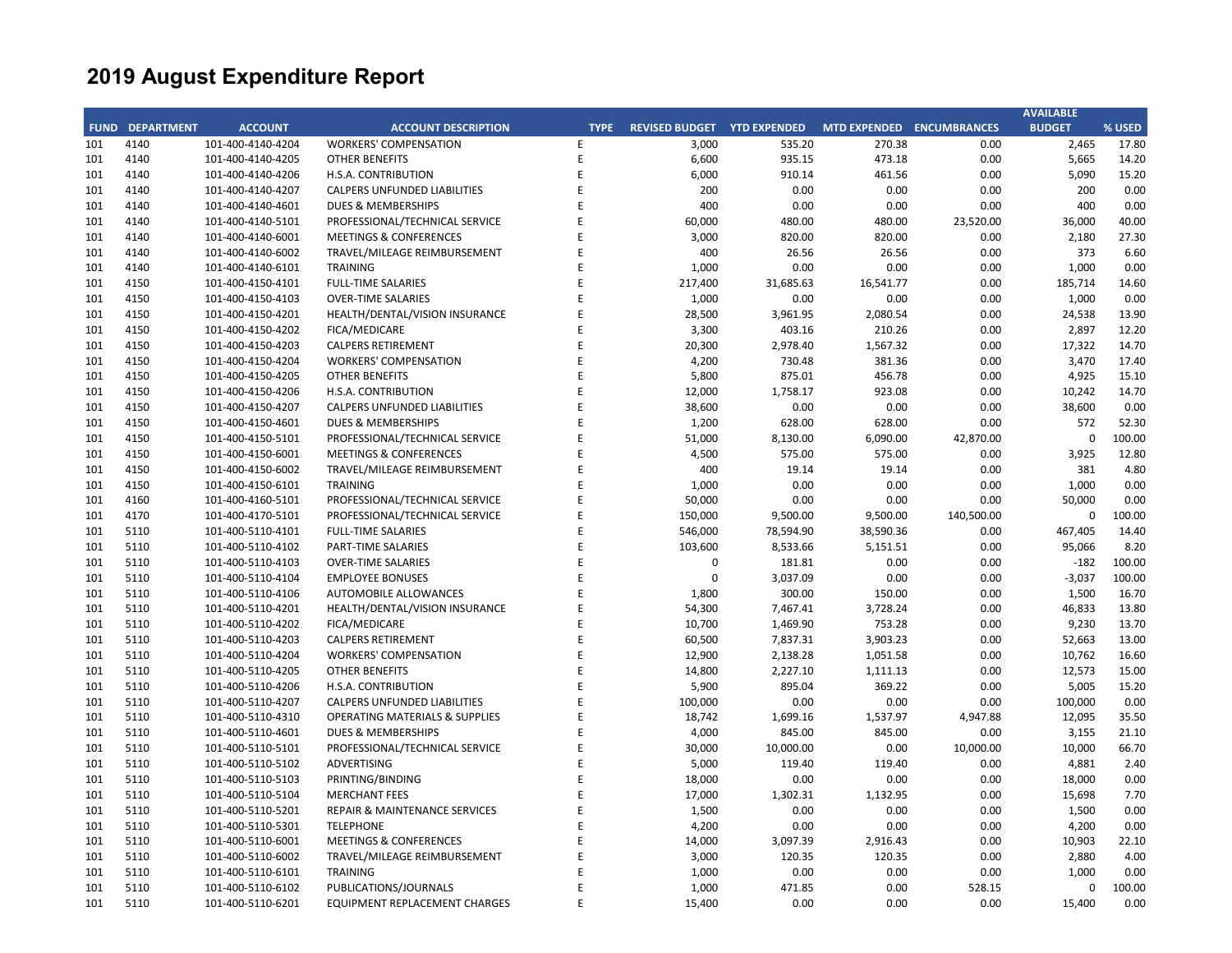|     |                        |                   |                                           |             |                       |                     |                           |           | <b>AVAILABLE</b> |        |
|-----|------------------------|-------------------|-------------------------------------------|-------------|-----------------------|---------------------|---------------------------|-----------|------------------|--------|
|     | <b>FUND DEPARTMENT</b> | <b>ACCOUNT</b>    | <b>ACCOUNT DESCRIPTION</b>                | <b>TYPE</b> | <b>REVISED BUDGET</b> | <b>YTD EXPENDED</b> | MTD EXPENDED ENCUMBRANCES |           | <b>BUDGET</b>    | % USED |
| 101 | 5120                   | 101-400-5120-4102 | <b>PART-TIME SALARIES</b>                 | E           | $\mathbf 0$           | 6,735.13            | 2,565.28                  | 0.00      | $-6,735$         | 100.00 |
| 101 | 5120                   | 101-400-5120-4103 | <b>OVER-TIME SALARIES</b>                 | E           | 0                     | 376.63              | 9.69                      | 0.00      | $-377$           | 100.00 |
| 101 | 5120                   | 101-400-5120-4202 | FICA/MEDICARE                             | E           | $\Omega$              | 337.70              | 91.09                     | 0.00      | $-338$           | 100.00 |
| 101 | 5120                   | 101-400-5120-4203 | <b>CALPERS RETIREMENT</b>                 | E           | $\Omega$              | 470.11              | 192.85                    | 0.00      | $-470$           | 100.00 |
| 101 | 5120                   | 101-400-5120-4204 | <b>WORKERS' COMPENSATION</b>              | E           | $\Omega$              | 163.57              | 59.22                     | 0.00      | $-164$           | 100.00 |
| 101 | 5120                   | 101-400-5120-4310 | <b>OPERATING MATERIALS &amp; SUPPLIES</b> | E           | 1,576                 | 0.00                | 0.00                      | 500.00    | 1,076            | 31.70  |
| 101 | 5130                   | 101-400-5130-4101 | <b>FULL-TIME SALARIES</b>                 | E           | 29,400                | 4,247.17            | 2,261.48                  | 0.00      | 25,153           | 14.40  |
| 101 | 5130                   | 101-400-5130-4102 | PART-TIME SALARIES                        | F           | 143,800               | 15,450.28           | 8,455.54                  | 0.00      | 128,350          | 10.70  |
| 101 | 5130                   | 101-400-5130-4103 | <b>OVER-TIME SALARIES</b>                 | E           | $\mathbf 0$           | 314.71              | 0.00                      | 0.00      | $-315$           | 100.00 |
| 101 | 5130                   | 101-400-5130-4201 | HEALTH/DENTAL/VISION INSURANCE            | F           | 5,600                 | 772.60              | 409.32                    | 0.00      | 4,827            | 13.80  |
| 101 | 5130                   | 101-400-5130-4202 | FICA/MEDICARE                             | E           | 4,400                 | 598.04              | 317.38                    | 0.00      | 3,802            | 13.60  |
| 101 | 5130                   | 101-400-5130-4203 | <b>CALPERS RETIREMENT</b>                 | F           | 10,700                | 1,133.18            | 618.01                    | 0.00      | 9,567            | 10.60  |
| 101 | 5130                   | 101-400-5130-4204 | <b>WORKERS' COMPENSATION</b>              | E           | 3,500                 | 460.44              | 246.58                    | 0.00      | 3,040            | 13.20  |
| 101 | 5130                   | 101-400-5130-4205 | <b>OTHER BENEFITS</b>                     | F           | 1,200                 | 161.71              | 84.48                     | 0.00      | 1,038            | 13.50  |
| 101 | 5130                   | 101-400-5130-4207 | <b>CALPERS UNFUNDED LIABILITIES</b>       | E           | 4,500                 | 0.00                | 0.00                      | 0.00      | 4,500            | 0.00   |
| 101 | 5130                   | 101-400-5130-4310 | <b>OPERATING MATERIALS &amp; SUPPLIES</b> | E           | 16,568                | 272.51              | 272.51                    | 11,305.93 | 4,990            | 69.90  |
| 101 | 5140                   | 101-400-5140-4101 | <b>FULL-TIME SALARIES</b>                 | E           | 16,800                | 2,426.96            | 1,292.28                  | 0.00      | 14,373           | 14.40  |
| 101 | 5140                   | 101-400-5140-4102 | PART-TIME SALARIES                        | F           | 63,700                | 8,137.73            | 5,219.76                  | 0.00      | 55,562           | 12.80  |
| 101 | 5140                   | 101-400-5140-4103 | <b>OVER-TIME SALARIES</b>                 | E           | $\mathbf 0$           | 200.02              | 0.00                      | 0.00      | $-200$           | 100.00 |
| 101 | 5140                   | 101-400-5140-4201 | HEALTH/DENTAL/VISION INSURANCE            | E           | 3,200                 | 441.44              | 233.88                    | 0.00      | 2,759            | 13.80  |
| 101 | 5140                   | 101-400-5140-4202 | FICA/MEDICARE                             | F           | 2,800                 | 501.99              | 338.67                    | 0.00      | 2,298            | 17.90  |
| 101 | 5140                   | 101-400-5140-4203 | <b>CALPERS RETIREMENT</b>                 | E           | 4,500                 | 379.32              | 196.60                    | 0.00      | 4,121            | 8.40   |
| 101 | 5140                   | 101-400-5140-4204 | <b>WORKERS' COMPENSATION</b>              | E           | 1,700                 | 247.66              | 149.81                    | 0.00      | 1,452            | 14.60  |
| 101 | 5140                   | 101-400-5140-4205 | <b>OTHER BENEFITS</b>                     | E           | 700                   | 92.42               | 48.28                     | 0.00      | 608              | 13.20  |
| 101 | 5140                   | 101-400-5140-4207 | CALPERS UNFUNDED LIABILITIES              | E           | 3,500                 | 0.00                | 0.00                      | 0.00      | 3,500            | 0.00   |
| 101 | 5140                   | 101-400-5140-4310 | <b>OPERATING MATERIALS &amp; SUPPLIES</b> | E           | 10,009                | 93.11               | 32.93                     | 400.00    | 9,516            | 4.90   |
| 101 | 5150                   | 101-400-5150-4101 | <b>FULL-TIME SALARIES</b>                 | E           | 24,000                | 1,958.16            | 0.00                      | 0.00      | 22,042           | 8.20   |
| 101 | 5150                   | 101-400-5150-4102 | PART-TIME SALARIES                        | Ë           | 42,900                | 5,481.00            | 3,012.68                  | 0.00      | 37,419           | 12.80  |
| 101 | 5150                   | 101-400-5150-4103 | <b>OVER-TIME SALARIES</b>                 | E           | $\Omega$              | 225.73              | 0.00                      | 0.00      | $-226$           | 100.00 |
| 101 | 5150                   | 101-400-5150-4201 | HEALTH/DENTAL/VISION INSURANCE            | E           | 2,600                 | 104.87              | 0.00                      | 0.00      | 2,495            | 4.00   |
| 101 | 5150                   | 101-400-5150-4202 | FICA/MEDICARE                             | E           | 1,900                 | 286.90              | 143.87                    | 0.00      | 1,613            | 15.10  |
| 101 | 5150                   | 101-400-5150-4203 | <b>CALPERS RETIREMENT</b>                 | E           | 4,600                 | 345.76              | 102.53                    | 0.00      | 4,254            | 7.50   |
| 101 | 5150                   | 101-400-5150-4204 | <b>WORKERS' COMPENSATION</b>              | E           | 1,400                 | 176.74              | 69.29                     | 0.00      | 1,223            | 12.60  |
| 101 | 5150                   | 101-400-5150-4205 | <b>OTHER BENEFITS</b>                     | F           | 700                   | 32.42               | 0.00                      | 0.00      | 668              | 4.60   |
| 101 | 5150                   | 101-400-5150-4206 | H.S.A. CONTRIBUTION                       | F           | 800                   | 111.85              | 0.00                      | 0.00      | 688              | 14.00  |
| 101 | 5150                   | 101-400-5150-4207 | <b>CALPERS UNFUNDED LIABILITIES</b>       | E           | 7,700                 | 0.00                | 0.00                      | 0.00      | 7,700            | 0.00   |
| 101 | 5150                   | 101-400-5150-4310 | <b>OPERATING MATERIALS &amp; SUPPLIES</b> | F           | 13,600                | 77.13               | 77.13                     | 9,900.00  | 3,623            | 73.40  |
| 101 | 5160                   | 101-400-5160-4102 | PART-TIME SALARIES                        | E           | 109,300               | 16,110.26           | 9,152.65                  | 0.00      | 93,190           | 14.70  |
| 101 | 5160                   | 101-400-5160-4103 | <b>OVER-TIME SALARIES</b>                 | F           | $\mathbf 0$           | 650.18              | 0.00                      | 0.00      | $-650$           | 100.00 |
| 101 | 5160                   | 101-400-5160-4202 | FICA/MEDICARE                             | E           | 4,000                 | 970.21              | 542.46                    | 0.00      | 3,030            | 24.30  |
| 101 | 5160                   | 101-400-5160-4203 | <b>CALPERS RETIREMENT</b>                 | F           | 6,000                 | 372.68              | 199.47                    | 0.00      | 5,627            | 6.20   |
| 101 | 5160                   | 101-400-5160-4204 | <b>WORKERS' COMPENSATION</b>              | E           | 2,200                 | 385.47              | 210.47                    | 0.00      | 1,815            | 17.50  |
| 101 | 5160                   | 101-400-5160-4207 | <b>CALPERS UNFUNDED LIABILITIES</b>       | E           | 9,000                 | 0.00                | 0.00                      | 0.00      | 9,000            | 0.00   |
| 101 | 5160                   | 101-400-5160-4310 | <b>OPERATING MATERIALS &amp; SUPPLIES</b> | E           | 5,086                 | 192.73              | 192.73                    | 3,000.00  | 1,894            | 62.80  |
| 101 | 5160                   | 101-400-5160-5201 | REPAIR & MAINTENANCE SERVICES             | E           | 8,000                 | 260.00              | 260.00                    | 4,240.00  | 3,500            | 56.30  |
| 101 | 5170                   | 101-400-5170-4101 | <b>FULL-TIME SALARIES</b>                 | Ë           | 59,200                | 6,512.38            | 1,936.99                  | 0.00      | 52,688           | 11.00  |
| 101 | 5170                   | 101-400-5170-4102 | PART-TIME SALARIES                        | Ë           | 41,100                | 4,293.52            | 2,609.27                  | 0.00      | 36,806           | 10.40  |
| 101 | 5170                   | 101-400-5170-4103 | <b>OVER-TIME SALARIES</b>                 | Ë           | $\Omega$              | 2,139.96            | 0.00                      | 0.00      | $-2,140$         | 100.00 |
| 101 | 5170                   | 101-400-5170-4201 | HEALTH/DENTAL/VISION INSURANCE            | E           | 7,700                 | 715.34              | 287.56                    | 0.00      | 6,985            | 9.30   |
| 101 | 5170                   | 101-400-5170-4202 | FICA/MEDICARE                             | F           | 1,700                 | 466.45              | 112.51                    | 0.00      | 1,234            | 27.40  |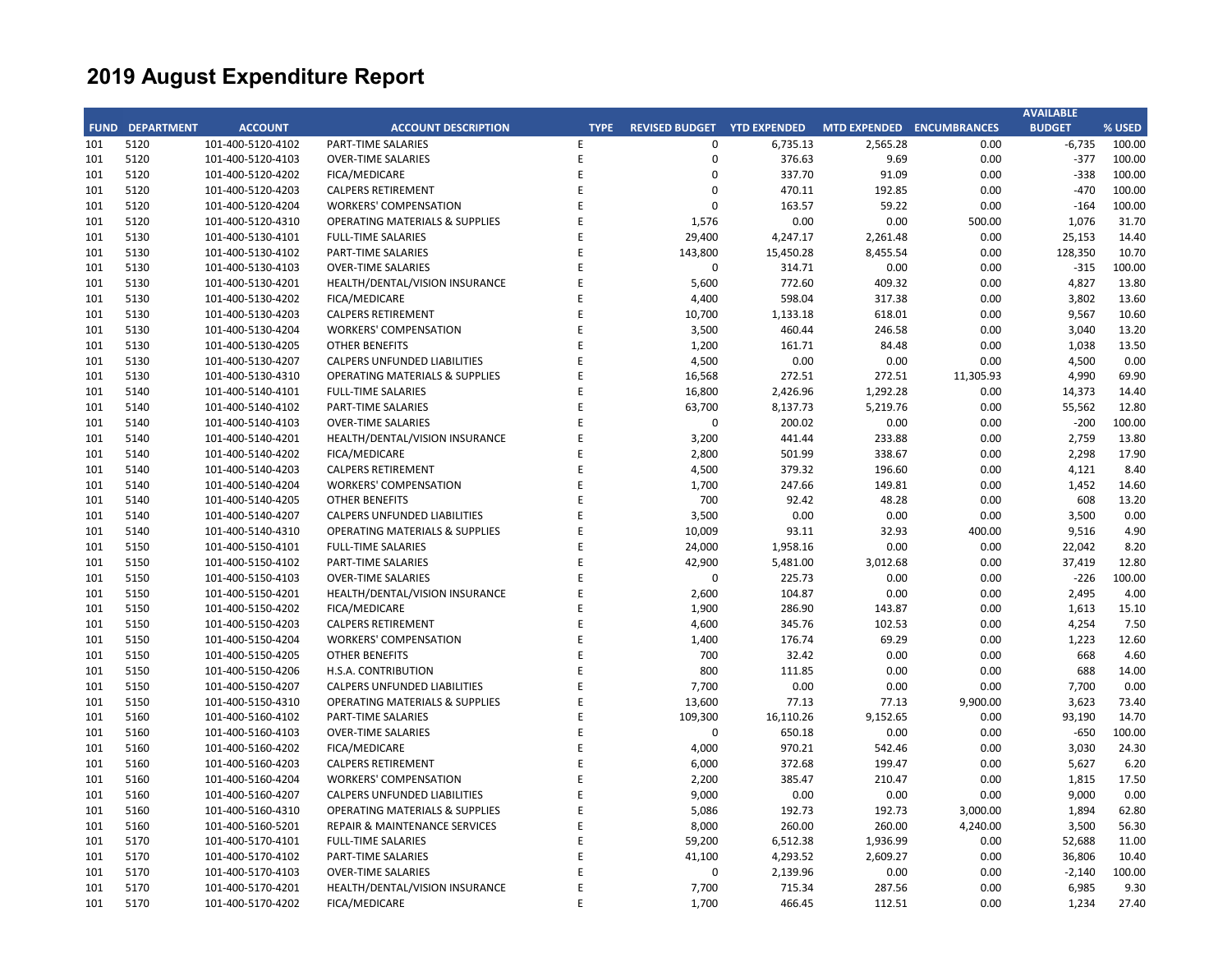|     |                        |                   |                                           |             |                                    |            |            |                           | <b>AVAILABLE</b> |        |
|-----|------------------------|-------------------|-------------------------------------------|-------------|------------------------------------|------------|------------|---------------------------|------------------|--------|
|     | <b>FUND DEPARTMENT</b> | <b>ACCOUNT</b>    | <b>ACCOUNT DESCRIPTION</b>                | <b>TYPE</b> | <b>REVISED BUDGET YTD EXPENDED</b> |            |            | MTD EXPENDED ENCUMBRANCES | <b>BUDGET</b>    | % USED |
| 101 | 5170                   | 101-400-5170-4203 | <b>CALPERS RETIREMENT</b>                 | E           | 8,800                              | 784.39     | 322.43     | 0.00                      | 8,016            | 8.90   |
| 101 | 5170                   | 101-400-5170-4204 | <b>WORKERS' COMPENSATION</b>              | Ε           | 2,100                              | 644.22     | 120.38     | 0.00                      | 1,456            | 30.70  |
| 101 | 5170                   | 101-400-5170-4205 | <b>OTHER BENEFITS</b>                     | F           | 1,900                              | 179.35     | 67.87      | 0.00                      | 1,721            | 9.40   |
| 101 | 5170                   | 101-400-5170-4206 | H.S.A. CONTRIBUTION                       | E           | 1,700                              | 1,288.46   | 46.16      | 0.00                      | 412              | 75.80  |
| 101 | 5170                   | 101-400-5170-4207 | <b>CALPERS UNFUNDED LIABILITIES</b>       | F           | 11,000                             | 0.00       | 0.00       | 0.00                      | 11,000           | 0.00   |
| 101 | 5170                   | 101-400-5170-4310 | <b>OPERATING MATERIALS &amp; SUPPLIES</b> | F           | 24,383                             | 2,496.63   | 1,893.91   | 437.85                    | 21,449           | 12.00  |
| 101 | 5170                   | 101-400-5170-5101 | PROFESSIONAL/TECHNICAL SERVICE            | E           | 72,000                             | 36,149.00  | 26,701.00  | 0.00                      | 35,851           | 50.20  |
| 101 | 5170                   | 101-400-5170-5102 | ADVERTISING                               |             | 1,000                              | 0.00       | 0.00       | 0.00                      | 1,000            | 0.00   |
| 101 | 5170                   | 101-400-5170-5103 | PRINTING/BINDING                          | F           | 5,000                              | 554.91     | 64.35      | 4,509.44                  | $-64$            | 101.30 |
| 101 | 5170                   | 101-400-5170-5106 | <b>RENTS &amp; LEASES</b>                 | F           | 12,000                             | 2,033.97   | 727.09     | 322.85                    | 9,643            | 19.60  |
| 101 | 5180                   | 101-400-5180-4101 | <b>FULL-TIME SALARIES</b>                 | F           | 161,300                            | 23,970.62  | 12,213.62  | 0.00                      | 137,329          | 14.90  |
| 101 | 5180                   | 101-400-5180-4102 | PART-TIME SALARIES                        | E           | 181,200                            | 20,935.56  | 11,653.28  | 0.00                      | 160,264          | 11.60  |
| 101 | 5180                   | 101-400-5180-4103 | <b>OVER-TIME SALARIES</b>                 | E           | $\mathbf 0$                        | 162.51     | 0.00       | 0.00                      | $-163$           | 100.00 |
| 101 | 5180                   | 101-400-5180-4201 | HEALTH/DENTAL/VISION INSURANCE            | E           | 21,600                             | 3,146.16   | 1,573.08   | 0.00                      | 18,454           | 14.60  |
| 101 | 5180                   | 101-400-5180-4202 | FICA/MEDICARE                             | F           | 7,600                              | 1,152.60   | 677.46     | 0.00                      | 6,447            | 15.20  |
| 101 | 5180                   | 101-400-5180-4203 | <b>CALPERS RETIREMENT</b>                 | E           | 27,600                             | 3,696.27   | 1,938.58   | 0.00                      | 23,904           | 13.40  |
| 101 | 5180                   | 101-400-5180-4204 | <b>WORKERS' COMPENSATION</b>              | F           | 6,800                              | 1,146.70   | 658.63     | 0.00                      | 5,653            | 16.90  |
| 101 | 5180                   | 101-400-5180-4205 | <b>OTHER BENEFITS</b>                     | E           | 5,300                              | 781.43     | 393.41     | 0.00                      | 4,519            | 14.70  |
| 101 | 5180                   | 101-400-5180-4206 | H.S.A. CONTRIBUTION                       | F           | 3,000                              | 461.56     | 230.78     | 0.00                      | 2,538            | 15.40  |
| 101 | 5180                   | 101-400-5180-4207 | <b>CALPERS UNFUNDED LIABILITIES</b>       | F           | 32,500                             | 0.00       | 0.00       | 0.00                      | 32,500           | 0.00   |
| 101 | 5180                   | 101-400-5180-4310 | <b>OPERATING MATERIALS &amp; SUPPLIES</b> | F           | 25,526                             | 805.99     | 805.99     | 4,378.84                  | 20,341           | 20.30  |
| 101 | 5180                   | 101-400-5180-4312 | <b>INVENTORY</b>                          | F           | 65,000                             | 7,668.46   | 11,247.84  | 0.00                      | 57,332           | 11.80  |
| 101 | 5180                   | 101-400-5180-5103 | PRINTING/BINDING                          | E           | 400                                | 0.00       | 0.00       | 0.00                      | 400              | 0.00   |
| 101 | 5180                   | 101-400-5180-6001 | <b>MEETINGS &amp; CONFERENCES</b>         | F           | 4,600                              | 45.98      | 45.98      | 0.00                      | 4,554            | 1.00   |
| 101 | 5190                   | 101-400-5190-4102 | <b>PART-TIME SALARIES</b>                 | E           | 56,800                             | 7,620.18   | 4,171.19   | 0.00                      | 49,180           | 13.40  |
| 101 | 5190                   | 101-400-5190-4103 | <b>OVER-TIME SALARIES</b>                 | F           | 0                                  | 70.98      | 0.00       | 0.00                      | $-71$            | 100.00 |
| 101 | 5190                   | 101-400-5190-4202 | FICA/MEDICARE                             | F           | 800                                | 132.51     | 75.82      | 0.00                      | 667              | 16.60  |
| 101 | 5190                   | 101-400-5190-4203 | <b>CALPERS RETIREMENT</b>                 | F           | 4,200                              | 584.48     | 317.14     | 0.00                      | 3,616            | 13.90  |
| 101 | 5190                   | 101-400-5190-4204 | <b>WORKERS' COMPENSATION</b>              | F           | 1,200                              | 176.90     | 95.94      | 0.00                      | 1,023            | 14.70  |
| 101 | 5190                   | 101-400-5190-4207 | <b>CALPERS UNFUNDED LIABILITIES</b>       |             | 2,000                              | 0.00       | 0.00       | 0.00                      | 2,000            | 0.00   |
| 101 | 5190                   | 101-400-5190-4310 | <b>OPERATING MATERIALS &amp; SUPPLIES</b> | E           | 12,000                             | 705.22     | 670.28     | 100.00                    | 11,195           | 6.70   |
| 101 | 5190                   | 101-400-5190-6001 | <b>MEETINGS &amp; CONFERENCES</b>         | F           | 1,000                              | 0.00       | 0.00       | 0.00                      | 1,000            | 0.00   |
| 101 | 5210                   | 101-400-5210-4101 | <b>FULL-TIME SALARIES</b>                 | E           | 15,900                             | 2,061.94   | 858.10     | 0.00                      | 13,838           | 13.00  |
| 101 | 5210                   | 101-400-5210-4102 | PART-TIME SALARIES                        | F           | 0                                  | 166.91     | 41.99      | 0.00                      | $-167$           | 100.00 |
| 101 | 5210                   | 101-400-5210-4201 | HEALTH/DENTAL/VISION INSURANCE            | F           | 2,900                              | 344.01     | 164.80     | 0.00                      | 2,556            | 11.90  |
| 101 | 5210                   | 101-400-5210-4202 | FICA/MEDICARE                             | F           | 300                                | 38.89      | 14.01      | 0.00                      | 261              | 13.00  |
| 101 | 5210                   | 101-400-5210-4203 | <b>CALPERS RETIREMENT</b>                 | F           | 1,500                              | 157.97     | 64.20      | 0.00                      | 1,342            | 10.50  |
| 101 | 5210                   | 101-400-5210-4204 | <b>WORKERS' COMPENSATION</b>              |             | 400                                | 51.62      | 20.85      | 0.00                      | 348              | 12.90  |
| 101 | 5210                   | 101-400-5210-4205 | <b>OTHER BENEFITS</b>                     |             | 800                                | 76.27      | 35.46      | 0.00                      | 724              | 9.50   |
| 101 | 5210                   | 101-400-5210-4206 | H.S.A. CONTRIBUTION                       | F           | 800                                | 114.69     | 46.16      | 0.00                      | 685              | 14.30  |
| 101 | 5210                   | 101-400-5210-4207 | <b>CALPERS UNFUNDED LIABILITIES</b>       | F           | 1,800                              | 0.00       | 0.00       | 0.00                      | 1,800            | 0.00   |
| 101 | 6110                   | 101-400-6110-5101 | PROFESSIONAL/TECHNICAL SERVICE            | E           | 6,540,000                          | 608,235.37 | 608,235.37 | 5,710,264.63              | 221,500          | 96.60  |
| 101 | 6120                   | 101-400-6120-4101 | <b>FULL-TIME SALARIES</b>                 | E           | 73,200                             | 9,062.25   | 2,582.79   | 0.00                      | 64,138           | 12.40  |
| 101 | 6120                   | 101-400-6120-4102 | PART-TIME SALARIES                        | E           | 102,000                            | 0.00       | 0.00       | 0.00                      | 102,000          | 0.00   |
| 101 | 6120                   | 101-400-6120-4103 | <b>OVER-TIME SALARIES</b>                 | F           | 2,000                              | 509.96     | 0.00       | 0.00                      | 1,490            | 25.50  |
| 101 | 6120                   | 101-400-6120-4200 | <b>EMPLOYEE BENEFITS</b>                  | F           | 43,000                             | 0.00       | 0.00       | 0.00                      | 43,000           | 0.00   |
| 101 | 6120                   | 101-400-6120-4201 | HEALTH/DENTAL/VISION INSURANCE            | E           | 9,800                              | 900.47     | 186.61     | 0.00                      | 8,900            | 9.20   |
| 101 | 6120                   | 101-400-6120-4202 | FICA/MEDICARE                             | F           | 1,100                              | 163.08     | 68.87      | 0.00                      | 937              | 14.80  |
| 101 | 6120                   | 101-400-6120-4203 | <b>CALPERS RETIREMENT</b>                 | F           | 5,200                              | 640.20     | 182.81     | 0.00                      | 4,560            | 12.30  |
| 101 | 6120                   | 101-400-6120-4204 | <b>WORKERS' COMPENSATION</b>              | F           | 1,400                              | 274.82     | 113.84     | 0.00                      | 1,125            | 19.60  |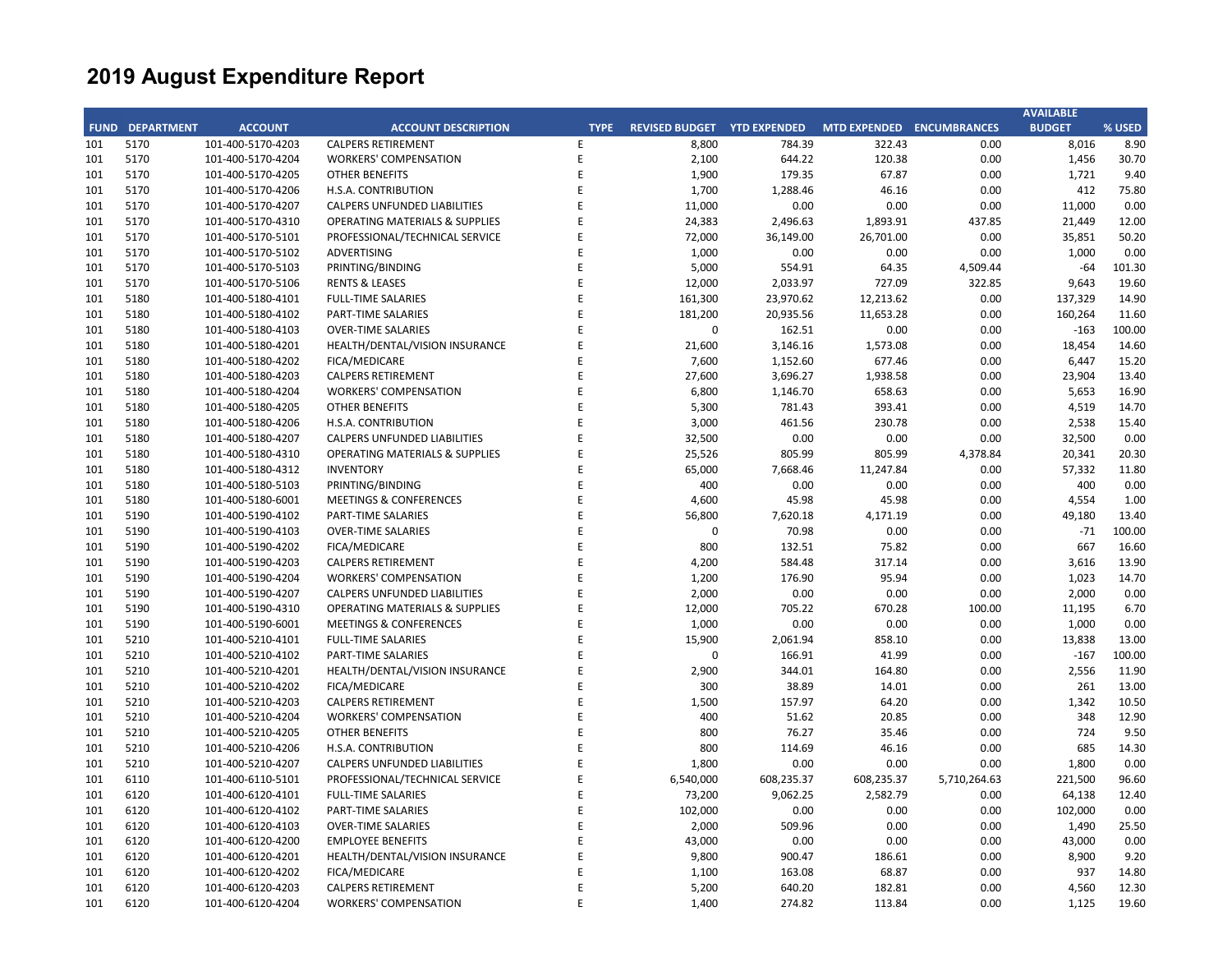|     |                        |                   |                                           |             |                                    |             |                           |            | <b>AVAILABLE</b> |         |
|-----|------------------------|-------------------|-------------------------------------------|-------------|------------------------------------|-------------|---------------------------|------------|------------------|---------|
|     | <b>FUND DEPARTMENT</b> | <b>ACCOUNT</b>    | <b>ACCOUNT DESCRIPTION</b>                | <b>TYPE</b> | <b>REVISED BUDGET YTD EXPENDED</b> |             | MTD EXPENDED ENCUMBRANCES |            | <b>BUDGET</b>    | % USED  |
| 101 | 6120                   | 101-400-6120-4205 | <b>OTHER BENEFITS</b>                     | E           | 3,300                              | 296.64      | 58.80                     | 0.00       | 3,003            | 9.00    |
| 101 | 6120                   | 101-400-6120-4206 | H.S.A. CONTRIBUTION                       | E           | 3,000                              | 1,499.94    | 1,269.16                  | 0.00       | 1,500            | 50.00   |
| 101 | 6120                   | 101-400-6120-4310 | <b>OPERATING MATERIALS &amp; SUPPLIES</b> | E           | 6,000                              | 0.00        | 0.00                      | 0.00       | 6,000            | 0.00    |
| 101 | 6120                   | 101-400-6120-4601 | <b>DUES &amp; MEMBERSHIPS</b>             | E           | 1,500                              | 0.00        | 0.00                      | 0.00       | 1,500            | 0.00    |
| 101 | 6120                   | 101-400-6120-5101 | PROFESSIONAL/TECHNICAL SERVICE            | E           | 39,400                             | 0.00        | 0.00                      | 6,657.60   | 32,742           | 16.90   |
| 101 | 6120                   | 101-400-6120-5103 | PRINTING/BINDING                          | E           | 3,000                              | 0.00        | 0.00                      | 0.00       | 3,000            | 0.00    |
| 101 | 6120                   | 101-400-6120-5111 | PUBLIC SAFETY - TRAFFIC                   | E           | 16,000                             | 0.00        | 0.00                      | 16,000.00  | $\mathbf 0$      | 100.00  |
| 101 | 6120                   | 101-400-6120-5112 | PUBLIC SAFETY - COASTAL                   | E           | 15,500                             | 0.00        | 0.00                      | 0.00       | 15,500           | 0.00    |
| 101 | 6120                   | 101-400-6120-5113 | <b>PUBLIC SAFETY- WESTERN</b>             | E           | 8,000                              | 0.00        | 0.00                      | 8,000.00   | $\Omega$         | 100.00  |
| 101 | 6120                   | 101-400-6120-5114 | PUBLIC SAFETY - SUMMER                    | E           | 5,000                              | 0.00        | 0.00                      | 5,000.00   | $\mathbf 0$      | 100.00  |
| 101 | 6120                   | 101-400-6120-5115 | PUBLIC SAFETY - SUPPLEMENTAL              | E           | 86,000                             | 0.00        | 0.00                      | 86,000.00  | $\Omega$         | 100.00  |
| 101 | 6120                   | 101-400-6120-5116 | PUBLIC SAFETY - PRESERVE                  | F           | 309,500                            | 0.00        | 0.00                      | 309,500.00 | $\Omega$         | 100.00  |
| 101 | 6120                   | 101-400-6120-5301 | <b>TELEPHONE</b>                          | E           | 23,400                             | 1,216.38    | 1,216.38                  | 0.00       | 22,184           | 5.20    |
| 101 | 6120                   | 101-400-6120-6001 | <b>MEETINGS &amp; CONFERENCES</b>         | E           | 1,000                              | 0.00        | 0.00                      | 0.00       | 1,000            | 0.00    |
| 101 | 6120                   | 101-400-6120-6002 | TRAVEL/MILEAGE REIMBURSEMENT              | E           | 300                                | 0.00        | 0.00                      | 0.00       | 300              | 0.00    |
| 101 | 6120                   | 101-400-6120-6201 | <b>EQUIPMENT REPLACEMENT CHARGES</b>      | E           | 1,600                              | 0.00        | 0.00                      | 0.00       | 1,600            | 0.00    |
| 101 | 0000                   | 101-400-0000-9223 | <b>TRANSFER - SUBREGION 1 MAINT</b>       | E           | 35,000                             | 0.00        | 0.00                      | 0.00       | 35,000           | 0.00    |
| 101 | 0000                   | 101-400-0000-9285 | TRANSFER - IA PORTUGUESE BEND             | E           | 55,000                             | 0.00        | 0.00                      | 0.00       | 55,000           | 0.00    |
| 101 | 0000                   | 101-400-0000-9330 | <b>TRANSFER - INFRASTRUCTURE</b>          | F           | 3,976,900                          | 0.00        | 0.00                      | 0.00       | 3,976,900        | 0.00    |
| 101 | 0000                   | 101-400-0000-9795 | TRANSFER - IA ABALONE COVE                | E           | 50,000                             | 0.00        | 0.00                      | 0.00       | 50,000           | 0.00    |
| 101 | 1311                   | 101-400-1311-5101 | PROFESSIONAL/TECHNICAL SERVICE            | F           | 350,000                            | $-3,384.44$ | $-2,684.44$               | 1,602.35   | 351,782          | $-0.50$ |
| 101 | 1311                   | 101-400-1311-5102 | <b>ADVERTISING</b>                        | E           | 3,000                              | 628.00      | 228.00                    | 0.00       | 2,372            | 20.90   |
| 101 | 3240                   | 101-400-3240-4310 | <b>OPERATING MATERIALS &amp; SUPPLIES</b> | E           | 5,000                              | 545.79      | 194.22                    | 0.00       | 4,454            | 10.90   |
| 101 | 3240                   | 101-400-3240-4313 | <b>FUELS/GASOLINE</b>                     | E           | 20,000                             | 2,066.10    | 1,773.79                  | 0.00       | 17,934           | 10.30   |
| 101 | 3240                   | 101-400-3240-5201 | REPAIR & MAINTENANCE SERVICES             | F           | 15,000                             | 444.86      | 424.87                    | 14,615.10  | $-60$            | 100.40  |
| 101 | 3240                   | 101-400-3240-5305 | <b>WIRELESS</b>                           | E           | 9,000                              | 0.00        | 0.00                      | 0.00       | 9,000            | 0.00    |
| 101 | 3151                   | 101-400-3151-4310 | <b>OPERATING MATERIALS &amp; SUPPLIES</b> | F           | 109,974                            | 4,410.65    | 4,410.65                  | 77,839.38  | 27,724           | 74.80   |
| 101 | 3151                   | 101-400-3151-5101 | PROFESSIONAL/TECHNICAL SERVICE            | E           | $\mathbf 0$                        | 2,113.96    | 2,113.96                  | 0.00       | $-2,114$         | 100.00  |
| 101 | 3151                   | 101-400-3151-5106 | <b>RENTS &amp; LEASES</b>                 | F           | 25,000                             | 1,650.84    | 1,650.84                  | 23,349.16  | $\mathbf 0$      | 100.00  |
| 101 | 3151                   | 101-400-3151-5201 | REPAIR & MAINTENANCE SERVICES             | E           | 484,000                            | 31,792.97   | 38,731.72                 | 383,268.28 | 68,939           | 85.80   |
| 101 | 3151                   | 101-400-3151-5302 | <b>WATER</b>                              | E           | 200,000                            | 0.00        | 0.00                      | 0.00       | 200,000          | 0.00    |
| 101 | 3151                   | 101-400-3151-5303 | GAS                                       | E           | 1,500                              | 0.00        | 0.00                      | 0.00       | 1,500            | 0.00    |
| 101 | 3151                   | 101-400-3151-5304 | <b>ELECTRICITY</b>                        | F           | 1,500                              | 0.00        | 0.00                      | 0.00       | 1,500            | 0.00    |
| 101 | 3180                   | 101-400-3180-5302 | <b>WATER</b>                              | E           | 175,000                            | 12,617.99   | 12,617.99                 | 0.00       | 162,382          | 7.20    |
| 101 | 3180                   | 101-400-3180-5304 | <b>ELECTRICITY</b>                        | F           | 6,000                              | 296.91      | 296.91                    | 0.00       | 5,703            | 4.90    |
| 101 | 3230                   | 101-400-3230-5101 | PROFESSIONAL/TECH SERVICES                | E           | $\mathbf 0$                        | 0.00        | 0.00                      | 20,000.00  | $-20,000$        | 100.00  |
| 101 | 3230                   | 101-400-3230-5201 | REPAIR & MAINTENANCE SERVICES             | F           | 409,700                            | 34,369.84   | 34,369.84                 | 160,295.16 | 215,035          | 47.50   |
| 101 | 4110                   | 101-400-4110-4101 | <b>FULL-TIME SALARIES</b>                 | E           | 400,200                            | 57,239.73   | 29,814.68                 | 0.00       | 342,960          | 14.30   |
| 101 | 4110                   | 101-400-4110-4103 | <b>OVER-TIME SALARIES</b>                 | F           | 1,000                              | 1,175.73    | 1,175.73                  | 0.00       | $-176$           | 117.60  |
| 101 | 4110                   | 101-400-4110-4106 | AUTOMOBILE ALLOWANCES                     | E           | 1,800                              | 300.00      | 150.00                    | 0.00       | 1,500            | 16.70   |
| 101 | 4110                   | 101-400-4110-4201 | HEALTH/DENTAL/VISION INSURANCE            | E           | 41,800                             | 5,832.30    | 2,938.30                  | 0.00       | 35,968           | 14.00   |
| 101 | 4110                   | 101-400-4110-4202 | FICA/MEDICARE                             | E           | 6,000                              | 802.47      | 449.45                    | 0.00       | 5,198            | 13.40   |
| 101 | 4110                   | 101-400-4110-4203 | <b>CALPERS RETIREMENT</b>                 | E           | 45,600                             | 6,571.59    | 3,422.80                  | 0.00       | 39.028           | 14.40   |
| 101 | 4110                   | 101-400-4110-4204 | <b>WORKERS' COMPENSATION</b>              | E           | 7,800                              | 1,432.54    | 795.65                    | 0.00       | 6,367            | 18.40   |
| 101 | 4110                   | 101-400-4110-4205 | <b>OTHER BENEFITS</b>                     | E           | 7,500                              | 1,179.19    | 587.66                    | 0.00       | 6,321            | 15.70   |
| 101 | 4110                   | 101-400-4110-4206 | H.S.A. CONTRIBUTION                       | E           | 15,000                             | 2,251.47    | 1,153.86                  | 0.00       | 12,749           | 15.00   |
| 101 | 4110                   | 101-400-4110-4207 | <b>CALPERS UNFUNDED LIABILITIES</b>       | E           | 129,900                            | 0.00        | 0.00                      | 0.00       | 129,900          | 0.00    |
| 101 | 4110                   | 101-400-4110-4310 | <b>OPERATING MATERIALS &amp; SUPPLIES</b> | E           | 12,000                             | 458.40      | 383.96                    | 8,541.60   | 3,000            | 75.00   |
| 101 | 4110                   | 101-400-4110-4311 | POSTAGE                                   | Ε           | 5,000                              | 0.00        | 0.00                      | 0.00       | 5,000            | 0.00    |
| 101 | 4110                   | 101-400-4110-5103 | PRINTING/BINDING                          | F           | 15,000                             | 77.16       | 77.16                     | 2,972.84   | 11,950           | 20.30   |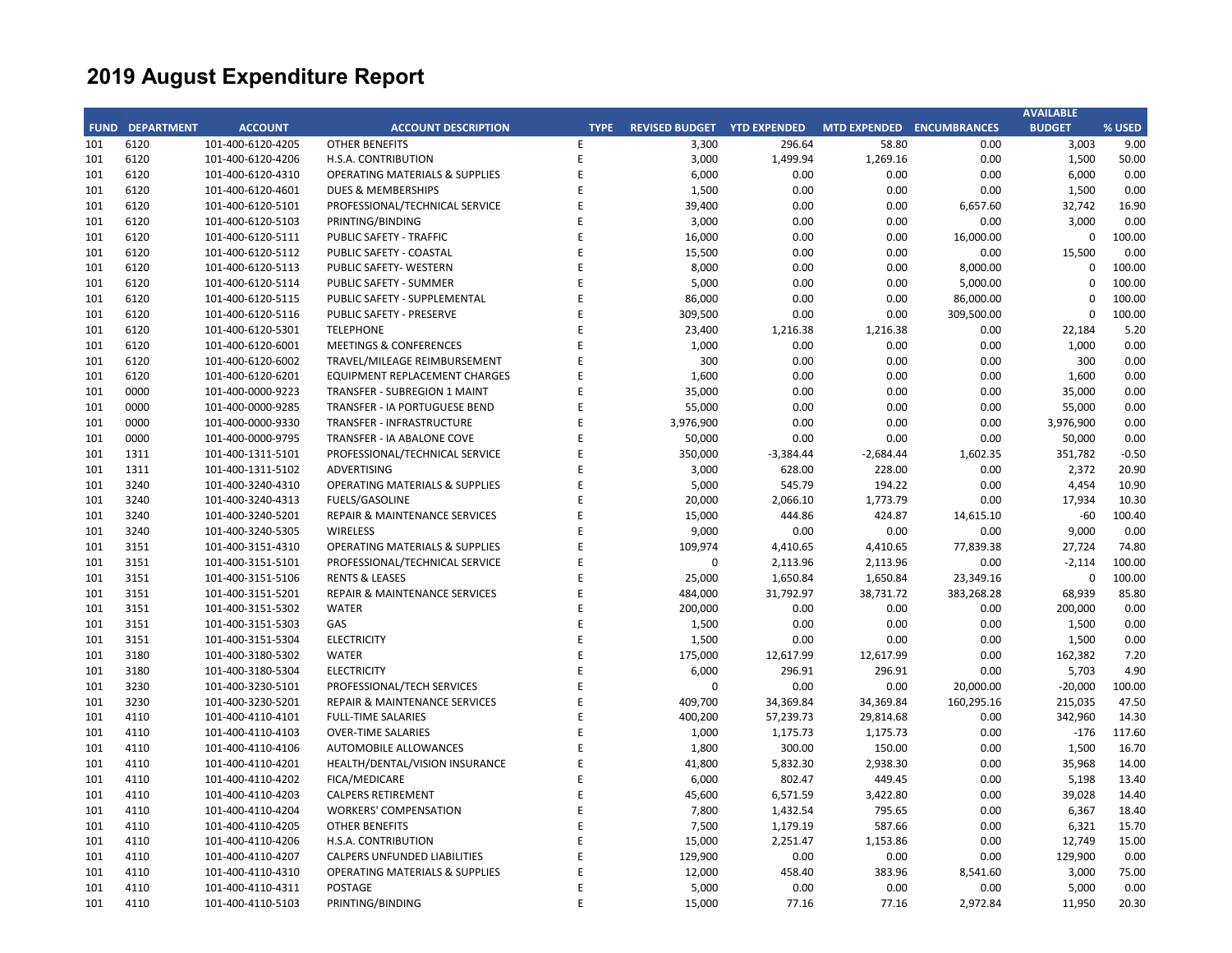|     |                        |                   |                                           |             |                                    |           |                           |            | <b>AVAILABLE</b> |        |
|-----|------------------------|-------------------|-------------------------------------------|-------------|------------------------------------|-----------|---------------------------|------------|------------------|--------|
|     | <b>FUND DEPARTMENT</b> | <b>ACCOUNT</b>    | <b>ACCOUNT DESCRIPTION</b>                | <b>TYPE</b> | <b>REVISED BUDGET YTD EXPENDED</b> |           | MTD EXPENDED ENCUMBRANCES |            | <b>BUDGET</b>    | % USED |
| 101 | 4110                   | 101-400-4110-5106 | <b>RENTS &amp; LEASES</b>                 | E           | 7,200                              | 1,186.64  | 718.83                    | 6,013.36   | $\mathbf 0$      | 100.00 |
| 101 | 4110                   | 101-400-4110-5118 | REIMBURSABLE SERVICES                     | E           | 20,316                             | 0.00      | 0.00                      | 20,315.60  | $\mathbf 0$      | 100.00 |
| 101 | 4110                   | 101-400-4110-5301 | <b>TELEPHONE</b>                          | E           | 8,000                              | 0.00      | 0.00                      | 0.00       | 8,000            | 0.00   |
| 101 | 4110                   | 101-400-4110-6201 | EQUIPMENT REPLACEMENT CHARGES             | E           | 9,700                              | 0.00      | 0.00                      | 0.00       | 9,700            | 0.00   |
| 101 | 4180                   | 101-400-4180-5101 | PROFESSIONAL/TECHNICAL SERVICE            | E           | 140,000                            | 0.00      | 0.00                      | 140,000.00 | $\mathbf 0$      | 100.00 |
| 101 | 5121                   | 101-400-5121-4102 | PART-TIME SALARIES                        | F           | 49,900                             | 3,905.97  | 3,398.86                  | 0.00       | 45,994           | 7.80   |
| 101 | 5121                   | 101-400-5121-4202 | FICA/MEDICARE                             | E           | 1,200                              | 278.65    | 239.85                    | 0.00       | 921              | 23.20  |
| 101 | 5121                   | 101-400-5121-4203 | <b>CALPERS RETIREMENT</b>                 | F           | 3,000                              | 134.69    | 134.69                    | 0.00       | 2,865            | 4.50   |
| 101 | 5121                   | 101-400-5121-4204 | <b>WORKERS' COMPENSATION</b>              | E           | 1,000                              | 89.84     | 78.18                     | 0.00       | 910              | 9.00   |
| 101 | 5121                   | 101-400-5121-4310 | <b>OPERATING MATERIALS &amp; SUPPLIES</b> | F           | 5,584                              | 356.06    | 320.38                    | 943.05     | 4,285            | 23.30  |
| 101 | 5121                   | 101-400-5121-5106 | <b>RENTS &amp; LEASES</b>                 | E           | 5,000                              | 361.38    | 0.00                      | 0.00       | 4,639            | 7.20   |
| 101 | 5122                   | 101-400-5122-4101 | <b>FULL-TIME SALARIES</b>                 | F           | 59,900                             | 9,266.06  | 4,661.46                  | 0.00       | 50,634           | 15.50  |
| 101 | 5122                   | 101-400-5122-4102 | <b>PART-TIME SALARIES</b>                 | E           | 104,200                            | 13,745.46 | 7,437.32                  | 0.00       | 90,455           | 13.20  |
| 101 | 5122                   | 101-400-5122-4103 | <b>OVER-TIME SALARIES</b>                 | E           | 0                                  | 808.07    | 240.36                    | 0.00       | $-808$           | 100.00 |
| 101 | 5122                   | 101-400-5122-4201 | HEALTH/DENTAL/VISION INSURANCE            | E           | 14,900                             | 2,172.28  | 1,086.14                  | 0.00       | 12,728           | 14.60  |
| 101 | 5122                   | 101-400-5122-4202 | FICA/MEDICARE                             | E           | 2,400                              | 379.82    | 200.86                    | 0.00       | 2,020            | 15.80  |
| 101 | 5122                   | 101-400-5122-4203 | <b>CALPERS RETIREMENT</b>                 | E           | 14,000                             | 1,994.89  | 1,035.47                  | 0.00       | 12,005           | 14.20  |
| 101 | 5122                   | 101-400-5122-4204 | <b>WORKERS' COMPENSATION</b>              | F           | 3,300                              | 551.71    | 285.76                    | 0.00       | 2,748            | 16.70  |
| 101 | 5122                   | 101-400-5122-4205 | <b>OTHER BENEFITS</b>                     | F           | 2,500                              | 335.12    | 167.92                    | 0.00       | 2,165            | 13.40  |
| 101 | 5122                   | 101-400-5122-4206 | H.S.A. CONTRIBUTION                       | F           | 6,000                              | 923.08    | 461.54                    | 0.00       | 5,077            | 15.40  |
| 101 | 5122                   | 101-400-5122-4207 | <b>CALPERS UNFUNDED LIABILITIES</b>       | E           | 100                                | 0.00      | 0.00                      | 0.00       | 100              | 0.00   |
| 101 | 5122                   | 101-400-5122-4310 | <b>OPERATING MATERIALS &amp; SUPPLIES</b> | E           | 29,000                             | 4,311.87  | 4,296.88                  | 0.00       | 24,688           | 14.90  |
| 101 | 5122                   | 101-400-5122-5101 | PROFESSIONAL/TECHNICAL SERVICE            | E           | 4,200                              | 152.35    | 152.35                    | 0.00       | 4,048            | 3.60   |
| 101 | 5122                   | 101-400-5122-5103 | PRINTING/BINDING                          | E           | 1,000                              | 0.00      | 0.00                      | 0.00       | 1,000            | 0.00   |
| 101 | 5171                   | 101-400-5171-4102 | PART-TIME SALARIES                        | E           | 3,900                              | 821.02    | 516.80                    | 0.00       | 3,079            | 21.10  |
| 101 | 5171                   | 101-400-5171-4202 | FICA/MEDICARE                             | F           | 200                                | 62.81     | 39.54                     | 0.00       | 137              | 31.40  |
| 101 | 5171                   | 101-400-5171-4203 | <b>CALPERS RETIREMENT</b>                 | F           | 400                                | 0.00      | 0.00                      | 0.00       | 400              | 0.00   |
| 101 | 5171                   | 101-400-5171-4204 | <b>WORKERS' COMPENSATION</b>              | F           | 100                                | 18.88     | 11.88                     | 0.00       | 81               | 18.90  |
| 101 | 5171                   | 101-400-5171-4310 | <b>OPERATING MATERIALS &amp; SUPPLIES</b> | E           | 600                                | 0.00      | 0.00                      | 100.00     | 500              | 16.70  |
| 101 | 5172                   | 101-400-5172-4310 | <b>OPERATING MATERIALS &amp; SUPPLIES</b> | E           | 7,800                              | 0.00      | 0.00                      | 500.00     | 7,300            | 6.40   |
| 101 | 5131                   | 101-400-5131-5101 | PROFESSIONAL/TECHNICAL SERVICE            | E           | 55,000                             | 2,436.00  | 2,436.00                  | 37,564.00  | 15,000           | 72.70  |
| 202 | 3120                   | 202-400-3120-5201 | <b>REPAIR &amp; MAINTENANCE SERVICES</b>  | F           | 10,000                             | 12,505.52 | 12,505.52                 | 0.00       | $-2,506$         | 125.10 |
| 202 | 3170                   | 202-400-3170-5201 | <b>REPAIR &amp; MAINTENANCE SERVICES</b>  | E           | 150,000                            | 0.00      | 0.00                      | 150,000.00 | $\mathbf 0$      | 100.00 |
| 202 | 3180                   | 202-400-3180-4310 | <b>OPERATING MATERIALS &amp; SUPPLIES</b> | F           | 100,000                            | 187.25    | 187.25                    | 34,762.75  | 65,050           | 35.00  |
| 202 | 3180                   | 202-400-3180-5101 | PROFESSIONAL/TECHNICAL SERVICE            | F           | 5,000                              | 0.00      | 0.00                      | 0.00       | 5,000            | 0.00   |
| 202 | 3180                   | 202-400-3180-5201 | <b>REPAIR &amp; MAINTENANCE SERVICES</b>  | F           | 747,100                            | 75,321.20 | 75,321.20                 | 587,654.47 | 84,124           | 88.70  |
| 202 | 3180                   | 202-400-3180-5301 | <b>TELEPHONE</b>                          | E           | 4,700                              | 0.00      | 0.00                      | 0.00       | 4,700            | 0.00   |
| 202 | 3220                   | 202-400-3220-5101 | PROFESSIONAL/TECHNICAL SERVICE            | E           | 20,000                             | 0.00      | 0.00                      | 0.00       | 20,000           | 0.00   |
| 202 | 3220                   | 202-400-3220-5201 | <b>REPAIR &amp; MAINTENANCE SERVICES</b>  | E           | 50,000                             | 0.00      | 0.00                      | 0.00       | 50,000           | 0.00   |
| 202 | 3230                   | 202-400-3230-5201 | <b>REPAIR &amp; MAINTENANCE SERVICES</b>  | F           | 0                                  | 24,750.00 | 24,750.00                 | 0.00       | $-24,750$        | 100.00 |
| 202 | 8804                   | 202-400-8804-8802 | <b>OTHER IMPROVEMENTS</b>                 | E           | 1,300,000                          | 0.00      | 0.00                      | 0.00       | 1,300,000        | 0.00   |
| 202 | 8808                   | 202-400-8808-8005 | <b>ENGINEERING DESIGN SERVICES</b>        | F           | 200,000                            | 0.00      | 0.00                      | 0.00       | 200,000          | 0.00   |
| 209 | 0000                   | 209-400-0000-5201 | <b>REPAIR &amp; MAINTENANCE SERVICES</b>  | E           | 500                                | 0.00      | 0.00                      | 0.00       | 500              | 0.00   |
| 209 | 0000                   | 209-400-0000-5304 | <b>ELECTRICITY</b>                        | F           | 300                                | 0.00      | 0.00                      | 0.00       | 300              | 0.00   |
| 211 | 0000                   | 211-400-0000-5101 | PROFESSIONAL/TECHNICAL SERVICE            | E           | 7,900                              | 0.00      | 0.00                      | 0.00       | 7,900            | 0.00   |
| 211 | 0000                   | 211-400-0000-5201 | REPAIR & MAINTENANCE SERVICES             | F           | 26,000                             | 1,297.96  | 1,297.96                  | 24,702.04  | $\Omega$         | 100.00 |
| 211 | 0000                   | 211-400-0000-5304 | <b>ELECTRICITY</b>                        | E           | 233,592                            | 28,665.59 | 28,557.11                 | 3,592.32   | 201,334          | 13.80  |
| 211 | 0000                   | 211-400-0000-6203 | ADMINISTRATIVE OVERHEAD                   | F           | 81,100                             | 0.00      | 0.00                      | 0.00       | 81,100           | 0.00   |
| 211 | 8821                   | 211-400-8821-8099 | MISC./OTHER EXPENSES                      | E           | 535,797                            | 0.00      | 0.00                      | 535,797.24 | $\Omega$         | 100.00 |
| 213 | 0000                   | 213-400-0000-4101 | <b>FULL-TIME SALARIES</b>                 | E           | 56,600                             | 7,035.85  | 3,787.69                  | 0.00       | 49,564           | 12.40  |
|     |                        |                   |                                           |             |                                    |           |                           |            |                  |        |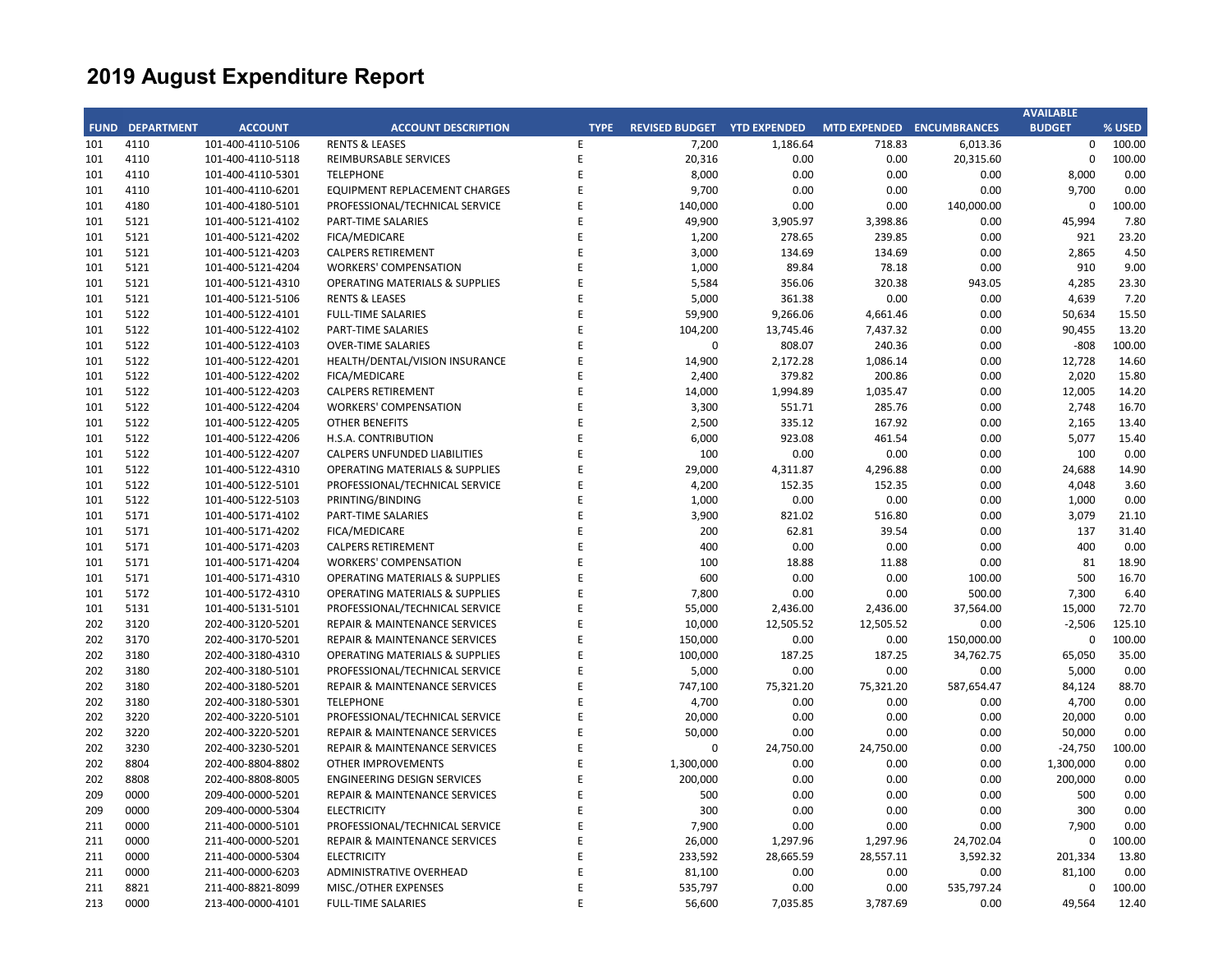|     |                        |                   |                                           |             |                             |           |                           |            | <b>AVAILABLE</b> |        |
|-----|------------------------|-------------------|-------------------------------------------|-------------|-----------------------------|-----------|---------------------------|------------|------------------|--------|
|     | <b>FUND DEPARTMENT</b> | <b>ACCOUNT</b>    | <b>ACCOUNT DESCRIPTION</b>                | <b>TYPE</b> | REVISED BUDGET YTD EXPENDED |           | MTD EXPENDED ENCUMBRANCES |            | <b>BUDGET</b>    | % USED |
| 213 | 0000                   | 213-400-0000-4201 | HEALTH/DENTAL/VISION INSURANCE            | E           | 8,900                       | 1,071.70  | 574.22                    | 0.00       | 7,828            | 12.00  |
| 213 | 0000                   | 213-400-0000-4202 | FICA/MEDICARE                             | Ε           | 900                         | 86.86     | 46.75                     | 0.00       | 813              | 9.70   |
| 213 | 0000                   | 213-400-0000-4203 | <b>CALPERS RETIREMENT</b>                 | F           | 6,400                       | 808.32    | 435.15                    | 0.00       | 5,592            | 12.60  |
| 213 | 0000                   | 213-400-0000-4204 | <b>WORKERS' COMPENSATION</b>              | E           | 1,300                       | 163.36    | 87.90                     | 0.00       | 1,137            | 12.60  |
| 213 | 0000                   | 213-400-0000-4205 | <b>OTHER BENEFITS</b>                     | F           | 1,700                       | 166.85    | 89.40                     | 0.00       | 1,533            | 9.80   |
| 213 | 0000                   | 213-400-0000-4206 | H.S.A. CONTRIBUTION                       | F           | 3,000                       | 383.30    | 205.37                    | 0.00       | 2,617            | 12.80  |
| 213 | 0000                   | 213-400-0000-4207 | <b>CALPERS UNFUNDED LIABILITIES</b>       | F           | 18,100                      | 0.00      | 0.00                      | 0.00       | 18,100           | 0.00   |
| 213 | 0000                   | 213-400-0000-4310 | <b>OPERATING MATERIALS &amp; SUPPLIES</b> |             | 10,000                      | 0.00      | 0.00                      | 0.00       | 10,000           | 0.00   |
| 213 | 0000                   | 213-400-0000-4311 | <b>POSTAGE</b>                            | E           | 9,000                       | 0.00      | 0.00                      | 8,000.00   | 1,000            | 88.90  |
| 213 | 0000                   | 213-400-0000-4601 | DUES & MEMBERSHIPS                        | F           | 800                         | 0.00      | 0.00                      | 0.00       | 800              | 0.00   |
| 213 | 0000                   | 213-400-0000-4901 | <b>MISC. EXPENSES</b>                     | F           | 14,500                      | 1,760.00  | 1,065.00                  | 0.00       | 12,740           | 12.10  |
| 213 | 0000                   | 213-400-0000-5101 | PROFESSIONAL/TECHNICAL SERVICE            | F           | 7,900                       | 4,845.37  | 0.00                      | 0.00       | 3,055            | 61.30  |
| 213 | 0000                   | 213-400-0000-5102 | <b>ADVERTISING</b>                        | F           | 26,000                      | 0.00      | 0.00                      | 25,900.00  | 100              | 99.60  |
| 213 | 0000                   | 213-400-0000-5103 | PRINTING/BINDING                          | F           | 13,000                      | 0.00      | 0.00                      | 2,500.00   | 10,500           | 19.20  |
| 213 | 0000                   | 213-400-0000-5201 | REPAIR & MAINTENANCE SERVICES             | F           | 116,300                     | 12,562.06 | 11,866.49                 | 89,682.53  | 14,055           | 87.90  |
| 213 | 0000                   | 213-400-0000-6001 | <b>MEETINGS &amp; CONFERENCES</b>         | E           | 800                         | 0.00      | 0.00                      | 0.00       | 800              | 0.00   |
| 213 | 0000                   | 213-400-0000-6002 | TRAVEL/MILEAGE REIMBURSEMENT              | F           | 300                         | 0.00      | 0.00                      | 0.00       | 300              | 0.00   |
| 213 | 0000                   | 213-400-0000-6203 | ADMINISTRATIVE OVERHEAD                   | E           | 8,600                       | 0.00      | 0.00                      | 0.00       | 8,600            | 0.00   |
| 214 | 0000                   | 214-400-0000-5120 | <b>TRANSIT PROGRAMS</b>                   | F           | 50,000                      | 0.00      | 0.00                      | 0.00       | 50,000           | 0.00   |
| 214 | 0000                   | 214-400-0000-5201 | <b>REPAIR &amp; MAINTENANCE SERVICES</b>  | F           | 0                           | 0.00      | 0.00                      | 0.00       | $\mathbf 0$      | 0.00   |
| 215 | 8302                   | 215-400-8302-8006 | <b>INSPECTION SERVICES</b>                |             | 18,000                      | 0.00      | 0.00                      | 18,000.00  | $\Omega$         | 100.00 |
| 215 | 8302                   | 215-400-8302-8802 | <b>OTHER IMPROVEMENTS</b>                 | F           | 660,100                     | 0.00      | 0.00                      | 660,100.00 | 0                | 100.00 |
| 215 | 8828                   | 215-400-8828-8005 | <b>ENGINEERING DESIGN SERVICES</b>        | F           | 9,081                       | 0.00      | 0.00                      | 9,080.77   | $\mathbf 0$      | 100.00 |
| 216 | 8824                   | 216-400-8824-8005 | <b>ENGINEERING DESIGN SERVICES</b>        | F           | 4,852                       | 0.00      | 0.00                      | 4,851.60   | $\mathbf 0$      | 100.00 |
| 216 | 8824                   | 216-400-8824-8802 | SILVER SPUR - OTHER IMPROVE               | E           | 450,000                     | 0.00      | 0.00                      | 0.00       | 450,000          | 0.00   |
| 216 | 0000                   | 216-400-0000-5103 | PRINTING/BINDING                          | F           | 2,000                       | 0.00      | 0.00                      | 0.00       | 2,000            | 0.00   |
| 216 | 0000                   | 216-400-0000-5120 | <b>TRANSIT PROGRAMS</b>                   | F           | 699,100                     | 0.00      | 0.00                      | 0.00       | 699,100          | 0.00   |
| 216 | 0000                   | 216-400-0000-5201 | REPAIR & MAINTENANCE SERVICES             | F           | 50,000                      | 0.00      | 0.00                      | 29,000.00  | 21,000           | 58.00  |
| 217 | 0000                   | 217-400-0000-9101 | <b>TRANSFER - GENERAL FUND</b>            | E           | 175,000                     | 0.00      | 0.00                      | 0.00       | 175,000          | 0.00   |
| 220 | 8801                   | 220-400-8801-8006 | SIDEWALK - INSPECTION SERVICES            | E           | 250,000                     | 0.00      | 0.00                      | 0.00       | 250,000          | 0.00   |
| 220 | 8809                   | 220-400-8809-8005 | <b>ENGINEERING DESIGN SERVICES</b>        | E           | 113,705                     | 0.00      | 0.00                      | 113,705.30 | $\mathbf 0$      | 100.00 |
| 220 | 8816                   | 220-400-8816-8005 | <b>ENGINEERING DESIGN SERVICES</b>        | F           | 450,000                     | 0.00      | 0.00                      | 249,964.00 | 200,036          | 55.50  |
| 221 | 0000                   | 221-400-0000-5201 | <b>REPAIR &amp; MAINTENANCE SERVICES</b>  | E           | 535,000                     | 60,830.97 | 60,830.97                 | 474,169.03 | 0                | 100.00 |
| 221 | 0000                   | 221-400-0000-5304 | <b>ELECTRICITY</b>                        |             | 1,000                       | 0.00      | 0.00                      | 0.00       | 1,000            | 0.00   |
| 222 | 0000                   | 222-400-0000-5101 | PROFESSIONAL/TECHNICAL SERVICE            | F           | 159,800                     | 33,261.25 | 0.00                      | 126,535.75 | 3                | 100.00 |
| 222 | 0000                   | 222-400-0000-5201 | REPAIR & MAINTENANCE SERVICES             | F           | 19,700                      | 5,048.13  | 0.00                      | 14,651.87  | $\mathbf 0$      | 100.00 |
| 223 | 0000                   | 223-400-0000-5201 | REPAIR & MAINTENANCE SERVICES             | F           | 26,000                      | 2,456.16  | 2,456.16                  | 23,543.84  | $\Omega$         | 100.00 |
| 223 | 0000                   | 223-400-0000-5302 | <b>WATER</b>                              | F           | 20,000                      | 1,672.79  | 1,672.79                  | 0.00       | 18,327           | 8.40   |
| 223 | 0000                   | 223-400-0000-5304 | <b>ELECTRICITY</b>                        | F           | 800                         | 25.57     | 25.57                     | 0.00       | 774              | 3.20   |
| 224 | 0000                   | 224-400-0000-9101 | TRANSFER - GENERAL FUND                   | F           | 100,000                     | 0.00      | 0.00                      | 0.00       | 100,000          | 0.00   |
| 225 | 0000                   | 225-400-0000-4101 | <b>FULL-TIME SALARIES</b>                 | F           | 10,600                      | 1,532.01  | 792.58                    | 0.00       | 9,068            | 14.50  |
| 225 | 0000                   | 225-400-0000-4201 | HEALTH/DENTAL/VISION INSURANCE            | F           | 1,100                       | 144.65    | 74.42                     | 0.00       | 955              | 13.20  |
| 225 | 0000                   | 225-400-0000-4202 | FICA/MEDICARE                             | F           | 200                         | 19.83     | 10.26                     | 0.00       | 180              | 9.90   |
| 225 | 0000                   | 225-400-0000-4203 | <b>CALPERS RETIREMENT</b>                 | E           | 1,300                       | 175.79    | 90.94                     | 0.00       | 1,124            | 13.50  |
| 225 | 0000                   | 225-400-0000-4204 | <b>WORKERS' COMPENSATION</b>              | F           | 300                         | 35.69     | 18.46                     | 0.00       | 264              | 11.90  |
| 225 | 0000                   | 225-400-0000-4205 | OTHER BENEFITS                            | F           | 300                         | 30.18     | 15.56                     | 0.00       | 270              | 10.10  |
| 225 | 0000                   | 225-400-0000-4206 | H.S.A. CONTRIBUTION                       | F           | 500                         | 62.78     | 32.30                     | 0.00       | 437              | 12.60  |
| 225 | 0000                   | 225-400-0000-4207 | <b>CALPERS UNFUNDED LIABILITIES</b>       |             | 3,500                       | 0.00      | 0.00                      | 0.00       | 3,500            | 0.00   |
| 225 | 0000                   | 225-400-0000-5101 | PROFESSIONAL/TECHNICAL SERVICE            | F           | 26,800                      | 99.00     | 99.00                     | 0.00       | 26,701           | 0.40   |
| 225 | 0000                   | 225-400-0000-5102 | <b>ADVERTISING</b>                        | F           | 500                         | 0.00      | 0.00                      | 0.00       | 500              | 0.00   |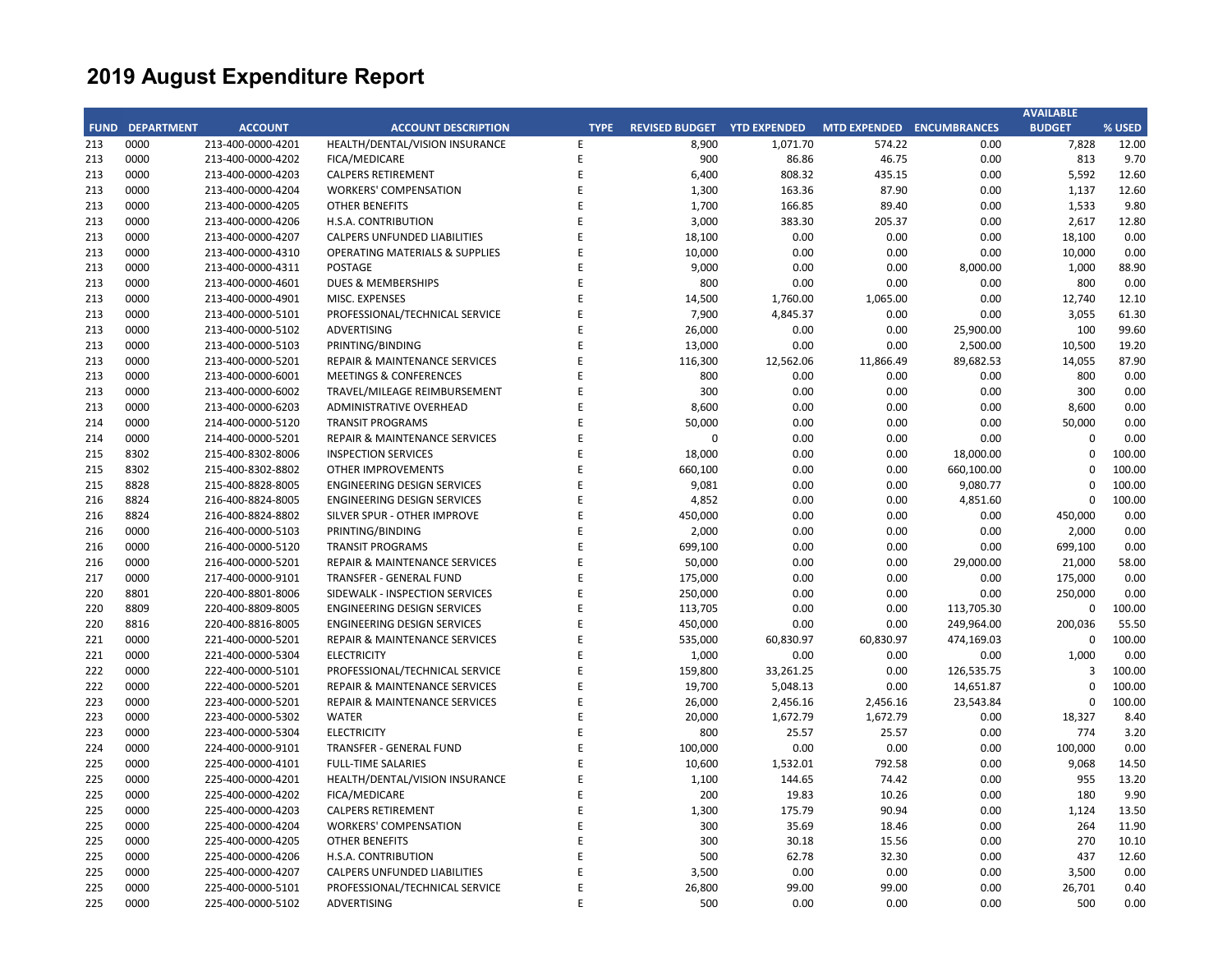| <b>FUND DEPARTMENT</b><br><b>ACCOUNT</b><br><b>ACCOUNT DESCRIPTION</b><br><b>TYPE</b><br>REVISED BUDGET YTD EXPENDED<br>MTD EXPENDED ENCUMBRANCES<br><b>BUDGET</b><br>225<br>0000<br>225-400-0000-5201<br>REPAIR & MAINTENANCE SERVICES<br>149,000<br>0.00<br>0.00<br>34,750.00<br>114,250<br>E<br>225<br>0000<br>225-400-0000-5304<br><b>ELECTRICITY</b><br>Ε<br>4,000<br>198.72<br>187.35<br>0.00<br>3,801<br>F<br>0000<br>450,000<br>0.00<br>0.00<br>450,000<br>225<br>225-400-0000-8802<br><b>OTHER IMPROVEMENTS</b><br>0.00<br>8501<br>E<br>0.00<br>$\mathbf 0$<br>228<br>228-400-8501-8403<br>PARKS IMPROVEMENTS<br>4,331<br>0.00<br>4,331.47<br>0000<br>228-400-0000-4310<br>F<br>8,000<br>612.54<br>612.54<br>6,387.46<br>1,000<br>228<br><b>OPERATING MATERIALS &amp; SUPPLIES</b><br>0000<br>E<br>228<br>228-400-0000-5201<br><b>REPAIR &amp; MAINTENANCE SERVICES</b><br>20,000<br>108.46<br>108.46<br>0.00<br>19,892<br>0000<br>F<br>48,500<br>285<br>285-400-0000-5101<br>PROFESSIONAL/TECHNICAL SERVICE<br>0.00<br>0.00<br>3,450.00<br>45,050<br>E<br>285<br>0000<br>34,500<br>0.00<br>0.00<br>5,000.00<br>29,500<br>285-400-0000-5201<br><b>REPAIR &amp; MAINTENANCE SERVICES</b><br>0000<br><b>ELECTRICITY</b><br>F<br>7,000<br>282.79<br>282.79<br>0.00<br>6,717<br>285<br>285-400-0000-5304<br>8810<br>310-400-8810-8802<br><b>OTHER IMPROVEMENTS</b><br>F<br>150,600<br>0.00<br>0.00<br>0.00<br>150,600<br>310<br>F<br>8829<br>16,222<br>310<br>310-400-8829-8001<br>PROFESSIONAL/TECH SERVICES<br>3,330.00<br>3,330.00<br>13,543.25<br>$-651$<br>8832<br>E<br>651<br>310<br>310-400-8832-8001<br>PROFESSIONAL/TECH SERVICES<br>13,572<br>1,590.00<br>1,590.00<br>11,331.25<br>8832<br>310-400-8832-8006<br><b>INSPECTION SERVICES</b><br>E<br>8,000<br>0.00<br>0.00<br>8,000.00<br>$\Omega$<br>310<br>8832<br>310-400-8832-8801<br><b>INFRASTRUCTURES</b><br>E<br>93,466<br>0.00<br>0.00<br>93,466.00<br>$\mathbf 0$<br>310<br>0000<br>F<br>330<br>330-400-0000-9225<br>TRANSFER - ABALONE COVE SEWER<br>455,000<br>0.00<br>0.00<br>0.00<br>455,000<br>E<br>8811<br>100,000<br>0.00<br>0.00<br>100,000<br>330<br>330-400-8811-8005<br><b>ARTERIAL WALLS - ENGINEER SRVS</b><br>0.00<br>8811<br>F<br>0.00<br>24,480.00<br>$\pmb{0}$<br>330<br>330-400-8811-8802<br>ARTERIAL WALL - OTHER IMPROVE<br>24,480<br>0.00<br>8504<br>E<br>0.00<br>66,450.00<br>330<br>330-400-8504-8004<br>ADA - ARCHITECTURE DESIGN<br>216,450<br>0.00<br>150,000<br>8404<br>330-400-8404-8802<br><b>COASTAL BLUFF - OTHER IMPROVE</b><br>F<br>200,000<br>0.00<br>0.00<br>0.00<br>200,000<br>330<br>E<br>8709<br>330-400-8709-8004<br><b>CONNECTOR DESIGN SERVICES</b><br>107,348<br>5,760.00<br>5,760.00<br>101,587.50<br>$\mathbf 0$<br>330<br>8709<br>F<br>132,847<br>0.00<br>$\mathbf 0$<br>330<br>330-400-8709-8807<br><b>CONNECTOR PIPE - STORMWATER</b><br>0.00<br>132,846.76<br>330<br>8304<br>330-400-8304-8001<br>LANDSLIDE - PROF/TECH<br>E<br>304,184<br>80,324.00<br>80,324.00<br>223,860.20<br>$\mathbf 0$<br>8301<br><b>ENGINEERING DESIGN SERVICES</b><br>F<br>83,954<br>0.00<br>83,954.11<br>330<br>330-400-8301-8005<br>0.00<br>0<br>E<br>8301<br><b>PVDS - OTHER IMPROVE</b><br>1,000,000<br>0.00<br>0.00<br>0.00<br>1,000,000<br>330<br>330-400-8301-8802<br>8822<br>F<br>212,375<br>0.00<br>2,375.00<br>210,000<br>330<br>330-400-8822-8005<br><b>ENGINEERING DESIGN SERVICES</b><br>0.00<br>8822<br>0.00<br>$-16,640$<br>330<br>330-400-8822-8006<br><b>INSPECTION SERVICES</b><br>E<br>$\mathbf 0$<br>0.00<br>16,640.00<br>330<br>8822<br>330-400-8822-8802<br><b>OTHER IMPROVEMENTS</b><br>F<br>136,042<br>0.00<br>0.00<br>136,042.00<br>$\mathbf 0$<br>8202<br>F<br>330<br>330-400-8202-8005<br><b>ENGINEERING DESIGN SERVICES</b><br>41,291<br>0.00<br>0.00<br>41,290.71<br>$\Omega$<br>8001<br>330-400-8001-8001<br>PAVEMENT PROG - PROF/TECH<br>F<br>35,313<br>18,464.30<br>18,464.30<br>16,848.58<br>$\mathbf 0$<br>330<br>8804<br>E<br>39,430<br>6,430.00<br>0.00<br>33,000.00<br>330<br>330-400-8804-8004<br>ARCHITECTURE DESIGN SERVICES<br>$\Omega$<br>8804<br>330-400-8804-8008<br>F<br>7,820<br>0.00<br>0.00<br>7,820.00<br>330<br><b>MATERIAL TESTINGS</b><br>0<br>F<br>330<br>8818<br>330-400-8818-8004<br>AREA 8 - ARCHITECT DESIGN<br>117,254<br>0.00<br>0.00<br>117,253.60<br>$\Omega$<br>8420<br>E<br>97,015<br>0.00<br>97,015.00<br>$\mathbf 0$<br>330<br>330-400-8420-8802<br>SIGN - OTHER IMPROVEMENTS<br>0.00<br>E<br>76,309<br>0.00<br>76,309<br>330<br>8418<br>330-400-8418-8004<br><b>HESSE PARKING LOT - DESIGN</b><br>0.00<br>0.00<br>8418<br>E<br>750,000<br>0.00<br>0.00<br>750,000<br>330<br>330-400-8418-8403<br>HESSE PARKING - PARKS IMPROVE<br>0.00<br>8419<br>F<br>7,061<br>$\Omega$<br>330<br>330-400-8419-8005<br><b>ENGINEERING DESIGN SERVICES</b><br>0.00<br>0.00<br>7,060.55<br>E<br>8419<br><b>INSPECTION SERVICES</b><br>29,280<br>0.00<br>29,280.00<br>$\Omega$<br>330<br>330-400-8419-8006<br>0.00<br>8834<br>330-400-8834-8001<br>E<br>55,000<br>0.00<br>0.00<br>55,000.00<br>330<br>PROFESSIONAL/TECH SERVICES<br>$\mathbf 0$<br>8834<br>330-400-8834-8005<br><b>ENGINEERING DESIGN SERVICES</b><br>E<br>461,849<br>0.00<br>0.00<br>461,849.40<br>330<br>$\Omega$<br>F<br>330<br>8834<br>330-400-8834-8006<br><b>INSPECTION SERVICES</b><br>55,050<br>0.00<br>0.00<br>0.00<br>55,050<br>E<br>8834<br>1,380,844<br>0.00<br>0.00<br>0.00<br>1,380,844<br>330<br>330-400-8834-8802<br><b>OTHER IMPROVEMENTS</b><br>E |     |      |                   |                             |           |      |      |              | <b>AVAILABLE</b> |        |
|--------------------------------------------------------------------------------------------------------------------------------------------------------------------------------------------------------------------------------------------------------------------------------------------------------------------------------------------------------------------------------------------------------------------------------------------------------------------------------------------------------------------------------------------------------------------------------------------------------------------------------------------------------------------------------------------------------------------------------------------------------------------------------------------------------------------------------------------------------------------------------------------------------------------------------------------------------------------------------------------------------------------------------------------------------------------------------------------------------------------------------------------------------------------------------------------------------------------------------------------------------------------------------------------------------------------------------------------------------------------------------------------------------------------------------------------------------------------------------------------------------------------------------------------------------------------------------------------------------------------------------------------------------------------------------------------------------------------------------------------------------------------------------------------------------------------------------------------------------------------------------------------------------------------------------------------------------------------------------------------------------------------------------------------------------------------------------------------------------------------------------------------------------------------------------------------------------------------------------------------------------------------------------------------------------------------------------------------------------------------------------------------------------------------------------------------------------------------------------------------------------------------------------------------------------------------------------------------------------------------------------------------------------------------------------------------------------------------------------------------------------------------------------------------------------------------------------------------------------------------------------------------------------------------------------------------------------------------------------------------------------------------------------------------------------------------------------------------------------------------------------------------------------------------------------------------------------------------------------------------------------------------------------------------------------------------------------------------------------------------------------------------------------------------------------------------------------------------------------------------------------------------------------------------------------------------------------------------------------------------------------------------------------------------------------------------------------------------------------------------------------------------------------------------------------------------------------------------------------------------------------------------------------------------------------------------------------------------------------------------------------------------------------------------------------------------------------------------------------------------------------------------------------------------------------------------------------------------------------------------------------------------------------------------------------------------------------------------------------------------------------------------------------------------------------------------------------------------------------------------------------------------------------------------------------------------------------------------------------------------------------------------------------------------------------------------------------------------------------------------------------------------------------------------------------------------------------------------------------------------------------------------------------------------------------------------------------------------------------------------------------------------------------------------------------------------------------------------------------------------------------------------------------------------------------------------------------------------------------------------------------------------------------------------------------------------------------------------------------------------------------------------------------------------------------------------------------------------------------------|-----|------|-------------------|-----------------------------|-----------|------|------|--------------|------------------|--------|
|                                                                                                                                                                                                                                                                                                                                                                                                                                                                                                                                                                                                                                                                                                                                                                                                                                                                                                                                                                                                                                                                                                                                                                                                                                                                                                                                                                                                                                                                                                                                                                                                                                                                                                                                                                                                                                                                                                                                                                                                                                                                                                                                                                                                                                                                                                                                                                                                                                                                                                                                                                                                                                                                                                                                                                                                                                                                                                                                                                                                                                                                                                                                                                                                                                                                                                                                                                                                                                                                                                                                                                                                                                                                                                                                                                                                                                                                                                                                                                                                                                                                                                                                                                                                                                                                                                                                                                                                                                                                                                                                                                                                                                                                                                                                                                                                                                                                                                                                                                                                                                                                                                                                                                                                                                                                                                                                                                                                                                                                                      |     |      |                   |                             |           |      |      |              |                  | % USED |
|                                                                                                                                                                                                                                                                                                                                                                                                                                                                                                                                                                                                                                                                                                                                                                                                                                                                                                                                                                                                                                                                                                                                                                                                                                                                                                                                                                                                                                                                                                                                                                                                                                                                                                                                                                                                                                                                                                                                                                                                                                                                                                                                                                                                                                                                                                                                                                                                                                                                                                                                                                                                                                                                                                                                                                                                                                                                                                                                                                                                                                                                                                                                                                                                                                                                                                                                                                                                                                                                                                                                                                                                                                                                                                                                                                                                                                                                                                                                                                                                                                                                                                                                                                                                                                                                                                                                                                                                                                                                                                                                                                                                                                                                                                                                                                                                                                                                                                                                                                                                                                                                                                                                                                                                                                                                                                                                                                                                                                                                                      |     |      |                   |                             |           |      |      |              |                  | 23.30  |
|                                                                                                                                                                                                                                                                                                                                                                                                                                                                                                                                                                                                                                                                                                                                                                                                                                                                                                                                                                                                                                                                                                                                                                                                                                                                                                                                                                                                                                                                                                                                                                                                                                                                                                                                                                                                                                                                                                                                                                                                                                                                                                                                                                                                                                                                                                                                                                                                                                                                                                                                                                                                                                                                                                                                                                                                                                                                                                                                                                                                                                                                                                                                                                                                                                                                                                                                                                                                                                                                                                                                                                                                                                                                                                                                                                                                                                                                                                                                                                                                                                                                                                                                                                                                                                                                                                                                                                                                                                                                                                                                                                                                                                                                                                                                                                                                                                                                                                                                                                                                                                                                                                                                                                                                                                                                                                                                                                                                                                                                                      |     |      |                   |                             |           |      |      |              |                  | 5.00   |
|                                                                                                                                                                                                                                                                                                                                                                                                                                                                                                                                                                                                                                                                                                                                                                                                                                                                                                                                                                                                                                                                                                                                                                                                                                                                                                                                                                                                                                                                                                                                                                                                                                                                                                                                                                                                                                                                                                                                                                                                                                                                                                                                                                                                                                                                                                                                                                                                                                                                                                                                                                                                                                                                                                                                                                                                                                                                                                                                                                                                                                                                                                                                                                                                                                                                                                                                                                                                                                                                                                                                                                                                                                                                                                                                                                                                                                                                                                                                                                                                                                                                                                                                                                                                                                                                                                                                                                                                                                                                                                                                                                                                                                                                                                                                                                                                                                                                                                                                                                                                                                                                                                                                                                                                                                                                                                                                                                                                                                                                                      |     |      |                   |                             |           |      |      |              |                  | 0.00   |
|                                                                                                                                                                                                                                                                                                                                                                                                                                                                                                                                                                                                                                                                                                                                                                                                                                                                                                                                                                                                                                                                                                                                                                                                                                                                                                                                                                                                                                                                                                                                                                                                                                                                                                                                                                                                                                                                                                                                                                                                                                                                                                                                                                                                                                                                                                                                                                                                                                                                                                                                                                                                                                                                                                                                                                                                                                                                                                                                                                                                                                                                                                                                                                                                                                                                                                                                                                                                                                                                                                                                                                                                                                                                                                                                                                                                                                                                                                                                                                                                                                                                                                                                                                                                                                                                                                                                                                                                                                                                                                                                                                                                                                                                                                                                                                                                                                                                                                                                                                                                                                                                                                                                                                                                                                                                                                                                                                                                                                                                                      |     |      |                   |                             |           |      |      |              |                  | 100.00 |
|                                                                                                                                                                                                                                                                                                                                                                                                                                                                                                                                                                                                                                                                                                                                                                                                                                                                                                                                                                                                                                                                                                                                                                                                                                                                                                                                                                                                                                                                                                                                                                                                                                                                                                                                                                                                                                                                                                                                                                                                                                                                                                                                                                                                                                                                                                                                                                                                                                                                                                                                                                                                                                                                                                                                                                                                                                                                                                                                                                                                                                                                                                                                                                                                                                                                                                                                                                                                                                                                                                                                                                                                                                                                                                                                                                                                                                                                                                                                                                                                                                                                                                                                                                                                                                                                                                                                                                                                                                                                                                                                                                                                                                                                                                                                                                                                                                                                                                                                                                                                                                                                                                                                                                                                                                                                                                                                                                                                                                                                                      |     |      |                   |                             |           |      |      |              |                  | 87.50  |
|                                                                                                                                                                                                                                                                                                                                                                                                                                                                                                                                                                                                                                                                                                                                                                                                                                                                                                                                                                                                                                                                                                                                                                                                                                                                                                                                                                                                                                                                                                                                                                                                                                                                                                                                                                                                                                                                                                                                                                                                                                                                                                                                                                                                                                                                                                                                                                                                                                                                                                                                                                                                                                                                                                                                                                                                                                                                                                                                                                                                                                                                                                                                                                                                                                                                                                                                                                                                                                                                                                                                                                                                                                                                                                                                                                                                                                                                                                                                                                                                                                                                                                                                                                                                                                                                                                                                                                                                                                                                                                                                                                                                                                                                                                                                                                                                                                                                                                                                                                                                                                                                                                                                                                                                                                                                                                                                                                                                                                                                                      |     |      |                   |                             |           |      |      |              |                  | 0.50   |
|                                                                                                                                                                                                                                                                                                                                                                                                                                                                                                                                                                                                                                                                                                                                                                                                                                                                                                                                                                                                                                                                                                                                                                                                                                                                                                                                                                                                                                                                                                                                                                                                                                                                                                                                                                                                                                                                                                                                                                                                                                                                                                                                                                                                                                                                                                                                                                                                                                                                                                                                                                                                                                                                                                                                                                                                                                                                                                                                                                                                                                                                                                                                                                                                                                                                                                                                                                                                                                                                                                                                                                                                                                                                                                                                                                                                                                                                                                                                                                                                                                                                                                                                                                                                                                                                                                                                                                                                                                                                                                                                                                                                                                                                                                                                                                                                                                                                                                                                                                                                                                                                                                                                                                                                                                                                                                                                                                                                                                                                                      |     |      |                   |                             |           |      |      |              |                  | 7.10   |
|                                                                                                                                                                                                                                                                                                                                                                                                                                                                                                                                                                                                                                                                                                                                                                                                                                                                                                                                                                                                                                                                                                                                                                                                                                                                                                                                                                                                                                                                                                                                                                                                                                                                                                                                                                                                                                                                                                                                                                                                                                                                                                                                                                                                                                                                                                                                                                                                                                                                                                                                                                                                                                                                                                                                                                                                                                                                                                                                                                                                                                                                                                                                                                                                                                                                                                                                                                                                                                                                                                                                                                                                                                                                                                                                                                                                                                                                                                                                                                                                                                                                                                                                                                                                                                                                                                                                                                                                                                                                                                                                                                                                                                                                                                                                                                                                                                                                                                                                                                                                                                                                                                                                                                                                                                                                                                                                                                                                                                                                                      |     |      |                   |                             |           |      |      |              |                  | 14.50  |
|                                                                                                                                                                                                                                                                                                                                                                                                                                                                                                                                                                                                                                                                                                                                                                                                                                                                                                                                                                                                                                                                                                                                                                                                                                                                                                                                                                                                                                                                                                                                                                                                                                                                                                                                                                                                                                                                                                                                                                                                                                                                                                                                                                                                                                                                                                                                                                                                                                                                                                                                                                                                                                                                                                                                                                                                                                                                                                                                                                                                                                                                                                                                                                                                                                                                                                                                                                                                                                                                                                                                                                                                                                                                                                                                                                                                                                                                                                                                                                                                                                                                                                                                                                                                                                                                                                                                                                                                                                                                                                                                                                                                                                                                                                                                                                                                                                                                                                                                                                                                                                                                                                                                                                                                                                                                                                                                                                                                                                                                                      |     |      |                   |                             |           |      |      |              |                  | 4.00   |
|                                                                                                                                                                                                                                                                                                                                                                                                                                                                                                                                                                                                                                                                                                                                                                                                                                                                                                                                                                                                                                                                                                                                                                                                                                                                                                                                                                                                                                                                                                                                                                                                                                                                                                                                                                                                                                                                                                                                                                                                                                                                                                                                                                                                                                                                                                                                                                                                                                                                                                                                                                                                                                                                                                                                                                                                                                                                                                                                                                                                                                                                                                                                                                                                                                                                                                                                                                                                                                                                                                                                                                                                                                                                                                                                                                                                                                                                                                                                                                                                                                                                                                                                                                                                                                                                                                                                                                                                                                                                                                                                                                                                                                                                                                                                                                                                                                                                                                                                                                                                                                                                                                                                                                                                                                                                                                                                                                                                                                                                                      |     |      |                   |                             |           |      |      |              |                  | 0.00   |
|                                                                                                                                                                                                                                                                                                                                                                                                                                                                                                                                                                                                                                                                                                                                                                                                                                                                                                                                                                                                                                                                                                                                                                                                                                                                                                                                                                                                                                                                                                                                                                                                                                                                                                                                                                                                                                                                                                                                                                                                                                                                                                                                                                                                                                                                                                                                                                                                                                                                                                                                                                                                                                                                                                                                                                                                                                                                                                                                                                                                                                                                                                                                                                                                                                                                                                                                                                                                                                                                                                                                                                                                                                                                                                                                                                                                                                                                                                                                                                                                                                                                                                                                                                                                                                                                                                                                                                                                                                                                                                                                                                                                                                                                                                                                                                                                                                                                                                                                                                                                                                                                                                                                                                                                                                                                                                                                                                                                                                                                                      |     |      |                   |                             |           |      |      |              |                  | 104.00 |
|                                                                                                                                                                                                                                                                                                                                                                                                                                                                                                                                                                                                                                                                                                                                                                                                                                                                                                                                                                                                                                                                                                                                                                                                                                                                                                                                                                                                                                                                                                                                                                                                                                                                                                                                                                                                                                                                                                                                                                                                                                                                                                                                                                                                                                                                                                                                                                                                                                                                                                                                                                                                                                                                                                                                                                                                                                                                                                                                                                                                                                                                                                                                                                                                                                                                                                                                                                                                                                                                                                                                                                                                                                                                                                                                                                                                                                                                                                                                                                                                                                                                                                                                                                                                                                                                                                                                                                                                                                                                                                                                                                                                                                                                                                                                                                                                                                                                                                                                                                                                                                                                                                                                                                                                                                                                                                                                                                                                                                                                                      |     |      |                   |                             |           |      |      |              |                  | 95.20  |
|                                                                                                                                                                                                                                                                                                                                                                                                                                                                                                                                                                                                                                                                                                                                                                                                                                                                                                                                                                                                                                                                                                                                                                                                                                                                                                                                                                                                                                                                                                                                                                                                                                                                                                                                                                                                                                                                                                                                                                                                                                                                                                                                                                                                                                                                                                                                                                                                                                                                                                                                                                                                                                                                                                                                                                                                                                                                                                                                                                                                                                                                                                                                                                                                                                                                                                                                                                                                                                                                                                                                                                                                                                                                                                                                                                                                                                                                                                                                                                                                                                                                                                                                                                                                                                                                                                                                                                                                                                                                                                                                                                                                                                                                                                                                                                                                                                                                                                                                                                                                                                                                                                                                                                                                                                                                                                                                                                                                                                                                                      |     |      |                   |                             |           |      |      |              |                  | 100.00 |
|                                                                                                                                                                                                                                                                                                                                                                                                                                                                                                                                                                                                                                                                                                                                                                                                                                                                                                                                                                                                                                                                                                                                                                                                                                                                                                                                                                                                                                                                                                                                                                                                                                                                                                                                                                                                                                                                                                                                                                                                                                                                                                                                                                                                                                                                                                                                                                                                                                                                                                                                                                                                                                                                                                                                                                                                                                                                                                                                                                                                                                                                                                                                                                                                                                                                                                                                                                                                                                                                                                                                                                                                                                                                                                                                                                                                                                                                                                                                                                                                                                                                                                                                                                                                                                                                                                                                                                                                                                                                                                                                                                                                                                                                                                                                                                                                                                                                                                                                                                                                                                                                                                                                                                                                                                                                                                                                                                                                                                                                                      |     |      |                   |                             |           |      |      |              |                  | 100.00 |
|                                                                                                                                                                                                                                                                                                                                                                                                                                                                                                                                                                                                                                                                                                                                                                                                                                                                                                                                                                                                                                                                                                                                                                                                                                                                                                                                                                                                                                                                                                                                                                                                                                                                                                                                                                                                                                                                                                                                                                                                                                                                                                                                                                                                                                                                                                                                                                                                                                                                                                                                                                                                                                                                                                                                                                                                                                                                                                                                                                                                                                                                                                                                                                                                                                                                                                                                                                                                                                                                                                                                                                                                                                                                                                                                                                                                                                                                                                                                                                                                                                                                                                                                                                                                                                                                                                                                                                                                                                                                                                                                                                                                                                                                                                                                                                                                                                                                                                                                                                                                                                                                                                                                                                                                                                                                                                                                                                                                                                                                                      |     |      |                   |                             |           |      |      |              |                  | 0.00   |
|                                                                                                                                                                                                                                                                                                                                                                                                                                                                                                                                                                                                                                                                                                                                                                                                                                                                                                                                                                                                                                                                                                                                                                                                                                                                                                                                                                                                                                                                                                                                                                                                                                                                                                                                                                                                                                                                                                                                                                                                                                                                                                                                                                                                                                                                                                                                                                                                                                                                                                                                                                                                                                                                                                                                                                                                                                                                                                                                                                                                                                                                                                                                                                                                                                                                                                                                                                                                                                                                                                                                                                                                                                                                                                                                                                                                                                                                                                                                                                                                                                                                                                                                                                                                                                                                                                                                                                                                                                                                                                                                                                                                                                                                                                                                                                                                                                                                                                                                                                                                                                                                                                                                                                                                                                                                                                                                                                                                                                                                                      |     |      |                   |                             |           |      |      |              |                  | 0.00   |
|                                                                                                                                                                                                                                                                                                                                                                                                                                                                                                                                                                                                                                                                                                                                                                                                                                                                                                                                                                                                                                                                                                                                                                                                                                                                                                                                                                                                                                                                                                                                                                                                                                                                                                                                                                                                                                                                                                                                                                                                                                                                                                                                                                                                                                                                                                                                                                                                                                                                                                                                                                                                                                                                                                                                                                                                                                                                                                                                                                                                                                                                                                                                                                                                                                                                                                                                                                                                                                                                                                                                                                                                                                                                                                                                                                                                                                                                                                                                                                                                                                                                                                                                                                                                                                                                                                                                                                                                                                                                                                                                                                                                                                                                                                                                                                                                                                                                                                                                                                                                                                                                                                                                                                                                                                                                                                                                                                                                                                                                                      |     |      |                   |                             |           |      |      |              |                  | 100.00 |
|                                                                                                                                                                                                                                                                                                                                                                                                                                                                                                                                                                                                                                                                                                                                                                                                                                                                                                                                                                                                                                                                                                                                                                                                                                                                                                                                                                                                                                                                                                                                                                                                                                                                                                                                                                                                                                                                                                                                                                                                                                                                                                                                                                                                                                                                                                                                                                                                                                                                                                                                                                                                                                                                                                                                                                                                                                                                                                                                                                                                                                                                                                                                                                                                                                                                                                                                                                                                                                                                                                                                                                                                                                                                                                                                                                                                                                                                                                                                                                                                                                                                                                                                                                                                                                                                                                                                                                                                                                                                                                                                                                                                                                                                                                                                                                                                                                                                                                                                                                                                                                                                                                                                                                                                                                                                                                                                                                                                                                                                                      |     |      |                   |                             |           |      |      |              |                  | 30.70  |
|                                                                                                                                                                                                                                                                                                                                                                                                                                                                                                                                                                                                                                                                                                                                                                                                                                                                                                                                                                                                                                                                                                                                                                                                                                                                                                                                                                                                                                                                                                                                                                                                                                                                                                                                                                                                                                                                                                                                                                                                                                                                                                                                                                                                                                                                                                                                                                                                                                                                                                                                                                                                                                                                                                                                                                                                                                                                                                                                                                                                                                                                                                                                                                                                                                                                                                                                                                                                                                                                                                                                                                                                                                                                                                                                                                                                                                                                                                                                                                                                                                                                                                                                                                                                                                                                                                                                                                                                                                                                                                                                                                                                                                                                                                                                                                                                                                                                                                                                                                                                                                                                                                                                                                                                                                                                                                                                                                                                                                                                                      |     |      |                   |                             |           |      |      |              |                  | 0.00   |
|                                                                                                                                                                                                                                                                                                                                                                                                                                                                                                                                                                                                                                                                                                                                                                                                                                                                                                                                                                                                                                                                                                                                                                                                                                                                                                                                                                                                                                                                                                                                                                                                                                                                                                                                                                                                                                                                                                                                                                                                                                                                                                                                                                                                                                                                                                                                                                                                                                                                                                                                                                                                                                                                                                                                                                                                                                                                                                                                                                                                                                                                                                                                                                                                                                                                                                                                                                                                                                                                                                                                                                                                                                                                                                                                                                                                                                                                                                                                                                                                                                                                                                                                                                                                                                                                                                                                                                                                                                                                                                                                                                                                                                                                                                                                                                                                                                                                                                                                                                                                                                                                                                                                                                                                                                                                                                                                                                                                                                                                                      |     |      |                   |                             |           |      |      |              |                  | 100.00 |
|                                                                                                                                                                                                                                                                                                                                                                                                                                                                                                                                                                                                                                                                                                                                                                                                                                                                                                                                                                                                                                                                                                                                                                                                                                                                                                                                                                                                                                                                                                                                                                                                                                                                                                                                                                                                                                                                                                                                                                                                                                                                                                                                                                                                                                                                                                                                                                                                                                                                                                                                                                                                                                                                                                                                                                                                                                                                                                                                                                                                                                                                                                                                                                                                                                                                                                                                                                                                                                                                                                                                                                                                                                                                                                                                                                                                                                                                                                                                                                                                                                                                                                                                                                                                                                                                                                                                                                                                                                                                                                                                                                                                                                                                                                                                                                                                                                                                                                                                                                                                                                                                                                                                                                                                                                                                                                                                                                                                                                                                                      |     |      |                   |                             |           |      |      |              |                  | 100.00 |
|                                                                                                                                                                                                                                                                                                                                                                                                                                                                                                                                                                                                                                                                                                                                                                                                                                                                                                                                                                                                                                                                                                                                                                                                                                                                                                                                                                                                                                                                                                                                                                                                                                                                                                                                                                                                                                                                                                                                                                                                                                                                                                                                                                                                                                                                                                                                                                                                                                                                                                                                                                                                                                                                                                                                                                                                                                                                                                                                                                                                                                                                                                                                                                                                                                                                                                                                                                                                                                                                                                                                                                                                                                                                                                                                                                                                                                                                                                                                                                                                                                                                                                                                                                                                                                                                                                                                                                                                                                                                                                                                                                                                                                                                                                                                                                                                                                                                                                                                                                                                                                                                                                                                                                                                                                                                                                                                                                                                                                                                                      |     |      |                   |                             |           |      |      |              |                  | 100.00 |
|                                                                                                                                                                                                                                                                                                                                                                                                                                                                                                                                                                                                                                                                                                                                                                                                                                                                                                                                                                                                                                                                                                                                                                                                                                                                                                                                                                                                                                                                                                                                                                                                                                                                                                                                                                                                                                                                                                                                                                                                                                                                                                                                                                                                                                                                                                                                                                                                                                                                                                                                                                                                                                                                                                                                                                                                                                                                                                                                                                                                                                                                                                                                                                                                                                                                                                                                                                                                                                                                                                                                                                                                                                                                                                                                                                                                                                                                                                                                                                                                                                                                                                                                                                                                                                                                                                                                                                                                                                                                                                                                                                                                                                                                                                                                                                                                                                                                                                                                                                                                                                                                                                                                                                                                                                                                                                                                                                                                                                                                                      |     |      |                   |                             |           |      |      |              |                  | 100.00 |
|                                                                                                                                                                                                                                                                                                                                                                                                                                                                                                                                                                                                                                                                                                                                                                                                                                                                                                                                                                                                                                                                                                                                                                                                                                                                                                                                                                                                                                                                                                                                                                                                                                                                                                                                                                                                                                                                                                                                                                                                                                                                                                                                                                                                                                                                                                                                                                                                                                                                                                                                                                                                                                                                                                                                                                                                                                                                                                                                                                                                                                                                                                                                                                                                                                                                                                                                                                                                                                                                                                                                                                                                                                                                                                                                                                                                                                                                                                                                                                                                                                                                                                                                                                                                                                                                                                                                                                                                                                                                                                                                                                                                                                                                                                                                                                                                                                                                                                                                                                                                                                                                                                                                                                                                                                                                                                                                                                                                                                                                                      |     |      |                   |                             |           |      |      |              |                  | 0.00   |
|                                                                                                                                                                                                                                                                                                                                                                                                                                                                                                                                                                                                                                                                                                                                                                                                                                                                                                                                                                                                                                                                                                                                                                                                                                                                                                                                                                                                                                                                                                                                                                                                                                                                                                                                                                                                                                                                                                                                                                                                                                                                                                                                                                                                                                                                                                                                                                                                                                                                                                                                                                                                                                                                                                                                                                                                                                                                                                                                                                                                                                                                                                                                                                                                                                                                                                                                                                                                                                                                                                                                                                                                                                                                                                                                                                                                                                                                                                                                                                                                                                                                                                                                                                                                                                                                                                                                                                                                                                                                                                                                                                                                                                                                                                                                                                                                                                                                                                                                                                                                                                                                                                                                                                                                                                                                                                                                                                                                                                                                                      |     |      |                   |                             |           |      |      |              |                  | 1.10   |
|                                                                                                                                                                                                                                                                                                                                                                                                                                                                                                                                                                                                                                                                                                                                                                                                                                                                                                                                                                                                                                                                                                                                                                                                                                                                                                                                                                                                                                                                                                                                                                                                                                                                                                                                                                                                                                                                                                                                                                                                                                                                                                                                                                                                                                                                                                                                                                                                                                                                                                                                                                                                                                                                                                                                                                                                                                                                                                                                                                                                                                                                                                                                                                                                                                                                                                                                                                                                                                                                                                                                                                                                                                                                                                                                                                                                                                                                                                                                                                                                                                                                                                                                                                                                                                                                                                                                                                                                                                                                                                                                                                                                                                                                                                                                                                                                                                                                                                                                                                                                                                                                                                                                                                                                                                                                                                                                                                                                                                                                                      |     |      |                   |                             |           |      |      |              |                  | 100.00 |
|                                                                                                                                                                                                                                                                                                                                                                                                                                                                                                                                                                                                                                                                                                                                                                                                                                                                                                                                                                                                                                                                                                                                                                                                                                                                                                                                                                                                                                                                                                                                                                                                                                                                                                                                                                                                                                                                                                                                                                                                                                                                                                                                                                                                                                                                                                                                                                                                                                                                                                                                                                                                                                                                                                                                                                                                                                                                                                                                                                                                                                                                                                                                                                                                                                                                                                                                                                                                                                                                                                                                                                                                                                                                                                                                                                                                                                                                                                                                                                                                                                                                                                                                                                                                                                                                                                                                                                                                                                                                                                                                                                                                                                                                                                                                                                                                                                                                                                                                                                                                                                                                                                                                                                                                                                                                                                                                                                                                                                                                                      |     |      |                   |                             |           |      |      |              |                  | 100.00 |
|                                                                                                                                                                                                                                                                                                                                                                                                                                                                                                                                                                                                                                                                                                                                                                                                                                                                                                                                                                                                                                                                                                                                                                                                                                                                                                                                                                                                                                                                                                                                                                                                                                                                                                                                                                                                                                                                                                                                                                                                                                                                                                                                                                                                                                                                                                                                                                                                                                                                                                                                                                                                                                                                                                                                                                                                                                                                                                                                                                                                                                                                                                                                                                                                                                                                                                                                                                                                                                                                                                                                                                                                                                                                                                                                                                                                                                                                                                                                                                                                                                                                                                                                                                                                                                                                                                                                                                                                                                                                                                                                                                                                                                                                                                                                                                                                                                                                                                                                                                                                                                                                                                                                                                                                                                                                                                                                                                                                                                                                                      |     |      |                   |                             |           |      |      |              |                  | 100.00 |
|                                                                                                                                                                                                                                                                                                                                                                                                                                                                                                                                                                                                                                                                                                                                                                                                                                                                                                                                                                                                                                                                                                                                                                                                                                                                                                                                                                                                                                                                                                                                                                                                                                                                                                                                                                                                                                                                                                                                                                                                                                                                                                                                                                                                                                                                                                                                                                                                                                                                                                                                                                                                                                                                                                                                                                                                                                                                                                                                                                                                                                                                                                                                                                                                                                                                                                                                                                                                                                                                                                                                                                                                                                                                                                                                                                                                                                                                                                                                                                                                                                                                                                                                                                                                                                                                                                                                                                                                                                                                                                                                                                                                                                                                                                                                                                                                                                                                                                                                                                                                                                                                                                                                                                                                                                                                                                                                                                                                                                                                                      |     |      |                   |                             |           |      |      |              |                  | 100.00 |
|                                                                                                                                                                                                                                                                                                                                                                                                                                                                                                                                                                                                                                                                                                                                                                                                                                                                                                                                                                                                                                                                                                                                                                                                                                                                                                                                                                                                                                                                                                                                                                                                                                                                                                                                                                                                                                                                                                                                                                                                                                                                                                                                                                                                                                                                                                                                                                                                                                                                                                                                                                                                                                                                                                                                                                                                                                                                                                                                                                                                                                                                                                                                                                                                                                                                                                                                                                                                                                                                                                                                                                                                                                                                                                                                                                                                                                                                                                                                                                                                                                                                                                                                                                                                                                                                                                                                                                                                                                                                                                                                                                                                                                                                                                                                                                                                                                                                                                                                                                                                                                                                                                                                                                                                                                                                                                                                                                                                                                                                                      |     |      |                   |                             |           |      |      |              |                  | 100.00 |
|                                                                                                                                                                                                                                                                                                                                                                                                                                                                                                                                                                                                                                                                                                                                                                                                                                                                                                                                                                                                                                                                                                                                                                                                                                                                                                                                                                                                                                                                                                                                                                                                                                                                                                                                                                                                                                                                                                                                                                                                                                                                                                                                                                                                                                                                                                                                                                                                                                                                                                                                                                                                                                                                                                                                                                                                                                                                                                                                                                                                                                                                                                                                                                                                                                                                                                                                                                                                                                                                                                                                                                                                                                                                                                                                                                                                                                                                                                                                                                                                                                                                                                                                                                                                                                                                                                                                                                                                                                                                                                                                                                                                                                                                                                                                                                                                                                                                                                                                                                                                                                                                                                                                                                                                                                                                                                                                                                                                                                                                                      |     |      |                   |                             |           |      |      |              |                  | 100.00 |
|                                                                                                                                                                                                                                                                                                                                                                                                                                                                                                                                                                                                                                                                                                                                                                                                                                                                                                                                                                                                                                                                                                                                                                                                                                                                                                                                                                                                                                                                                                                                                                                                                                                                                                                                                                                                                                                                                                                                                                                                                                                                                                                                                                                                                                                                                                                                                                                                                                                                                                                                                                                                                                                                                                                                                                                                                                                                                                                                                                                                                                                                                                                                                                                                                                                                                                                                                                                                                                                                                                                                                                                                                                                                                                                                                                                                                                                                                                                                                                                                                                                                                                                                                                                                                                                                                                                                                                                                                                                                                                                                                                                                                                                                                                                                                                                                                                                                                                                                                                                                                                                                                                                                                                                                                                                                                                                                                                                                                                                                                      |     |      |                   |                             |           |      |      |              |                  | 100.00 |
|                                                                                                                                                                                                                                                                                                                                                                                                                                                                                                                                                                                                                                                                                                                                                                                                                                                                                                                                                                                                                                                                                                                                                                                                                                                                                                                                                                                                                                                                                                                                                                                                                                                                                                                                                                                                                                                                                                                                                                                                                                                                                                                                                                                                                                                                                                                                                                                                                                                                                                                                                                                                                                                                                                                                                                                                                                                                                                                                                                                                                                                                                                                                                                                                                                                                                                                                                                                                                                                                                                                                                                                                                                                                                                                                                                                                                                                                                                                                                                                                                                                                                                                                                                                                                                                                                                                                                                                                                                                                                                                                                                                                                                                                                                                                                                                                                                                                                                                                                                                                                                                                                                                                                                                                                                                                                                                                                                                                                                                                                      |     |      |                   |                             |           |      |      |              |                  | 100.00 |
|                                                                                                                                                                                                                                                                                                                                                                                                                                                                                                                                                                                                                                                                                                                                                                                                                                                                                                                                                                                                                                                                                                                                                                                                                                                                                                                                                                                                                                                                                                                                                                                                                                                                                                                                                                                                                                                                                                                                                                                                                                                                                                                                                                                                                                                                                                                                                                                                                                                                                                                                                                                                                                                                                                                                                                                                                                                                                                                                                                                                                                                                                                                                                                                                                                                                                                                                                                                                                                                                                                                                                                                                                                                                                                                                                                                                                                                                                                                                                                                                                                                                                                                                                                                                                                                                                                                                                                                                                                                                                                                                                                                                                                                                                                                                                                                                                                                                                                                                                                                                                                                                                                                                                                                                                                                                                                                                                                                                                                                                                      |     |      |                   |                             |           |      |      |              |                  | 0.00   |
|                                                                                                                                                                                                                                                                                                                                                                                                                                                                                                                                                                                                                                                                                                                                                                                                                                                                                                                                                                                                                                                                                                                                                                                                                                                                                                                                                                                                                                                                                                                                                                                                                                                                                                                                                                                                                                                                                                                                                                                                                                                                                                                                                                                                                                                                                                                                                                                                                                                                                                                                                                                                                                                                                                                                                                                                                                                                                                                                                                                                                                                                                                                                                                                                                                                                                                                                                                                                                                                                                                                                                                                                                                                                                                                                                                                                                                                                                                                                                                                                                                                                                                                                                                                                                                                                                                                                                                                                                                                                                                                                                                                                                                                                                                                                                                                                                                                                                                                                                                                                                                                                                                                                                                                                                                                                                                                                                                                                                                                                                      |     |      |                   |                             |           |      |      |              |                  | 0.00   |
|                                                                                                                                                                                                                                                                                                                                                                                                                                                                                                                                                                                                                                                                                                                                                                                                                                                                                                                                                                                                                                                                                                                                                                                                                                                                                                                                                                                                                                                                                                                                                                                                                                                                                                                                                                                                                                                                                                                                                                                                                                                                                                                                                                                                                                                                                                                                                                                                                                                                                                                                                                                                                                                                                                                                                                                                                                                                                                                                                                                                                                                                                                                                                                                                                                                                                                                                                                                                                                                                                                                                                                                                                                                                                                                                                                                                                                                                                                                                                                                                                                                                                                                                                                                                                                                                                                                                                                                                                                                                                                                                                                                                                                                                                                                                                                                                                                                                                                                                                                                                                                                                                                                                                                                                                                                                                                                                                                                                                                                                                      |     |      |                   |                             |           |      |      |              |                  | 100.00 |
|                                                                                                                                                                                                                                                                                                                                                                                                                                                                                                                                                                                                                                                                                                                                                                                                                                                                                                                                                                                                                                                                                                                                                                                                                                                                                                                                                                                                                                                                                                                                                                                                                                                                                                                                                                                                                                                                                                                                                                                                                                                                                                                                                                                                                                                                                                                                                                                                                                                                                                                                                                                                                                                                                                                                                                                                                                                                                                                                                                                                                                                                                                                                                                                                                                                                                                                                                                                                                                                                                                                                                                                                                                                                                                                                                                                                                                                                                                                                                                                                                                                                                                                                                                                                                                                                                                                                                                                                                                                                                                                                                                                                                                                                                                                                                                                                                                                                                                                                                                                                                                                                                                                                                                                                                                                                                                                                                                                                                                                                                      |     |      |                   |                             |           |      |      |              |                  | 100.00 |
|                                                                                                                                                                                                                                                                                                                                                                                                                                                                                                                                                                                                                                                                                                                                                                                                                                                                                                                                                                                                                                                                                                                                                                                                                                                                                                                                                                                                                                                                                                                                                                                                                                                                                                                                                                                                                                                                                                                                                                                                                                                                                                                                                                                                                                                                                                                                                                                                                                                                                                                                                                                                                                                                                                                                                                                                                                                                                                                                                                                                                                                                                                                                                                                                                                                                                                                                                                                                                                                                                                                                                                                                                                                                                                                                                                                                                                                                                                                                                                                                                                                                                                                                                                                                                                                                                                                                                                                                                                                                                                                                                                                                                                                                                                                                                                                                                                                                                                                                                                                                                                                                                                                                                                                                                                                                                                                                                                                                                                                                                      |     |      |                   |                             |           |      |      |              |                  | 100.00 |
|                                                                                                                                                                                                                                                                                                                                                                                                                                                                                                                                                                                                                                                                                                                                                                                                                                                                                                                                                                                                                                                                                                                                                                                                                                                                                                                                                                                                                                                                                                                                                                                                                                                                                                                                                                                                                                                                                                                                                                                                                                                                                                                                                                                                                                                                                                                                                                                                                                                                                                                                                                                                                                                                                                                                                                                                                                                                                                                                                                                                                                                                                                                                                                                                                                                                                                                                                                                                                                                                                                                                                                                                                                                                                                                                                                                                                                                                                                                                                                                                                                                                                                                                                                                                                                                                                                                                                                                                                                                                                                                                                                                                                                                                                                                                                                                                                                                                                                                                                                                                                                                                                                                                                                                                                                                                                                                                                                                                                                                                                      |     |      |                   |                             |           |      |      |              |                  | 100.00 |
|                                                                                                                                                                                                                                                                                                                                                                                                                                                                                                                                                                                                                                                                                                                                                                                                                                                                                                                                                                                                                                                                                                                                                                                                                                                                                                                                                                                                                                                                                                                                                                                                                                                                                                                                                                                                                                                                                                                                                                                                                                                                                                                                                                                                                                                                                                                                                                                                                                                                                                                                                                                                                                                                                                                                                                                                                                                                                                                                                                                                                                                                                                                                                                                                                                                                                                                                                                                                                                                                                                                                                                                                                                                                                                                                                                                                                                                                                                                                                                                                                                                                                                                                                                                                                                                                                                                                                                                                                                                                                                                                                                                                                                                                                                                                                                                                                                                                                                                                                                                                                                                                                                                                                                                                                                                                                                                                                                                                                                                                                      |     |      |                   |                             |           |      |      |              |                  | 0.00   |
|                                                                                                                                                                                                                                                                                                                                                                                                                                                                                                                                                                                                                                                                                                                                                                                                                                                                                                                                                                                                                                                                                                                                                                                                                                                                                                                                                                                                                                                                                                                                                                                                                                                                                                                                                                                                                                                                                                                                                                                                                                                                                                                                                                                                                                                                                                                                                                                                                                                                                                                                                                                                                                                                                                                                                                                                                                                                                                                                                                                                                                                                                                                                                                                                                                                                                                                                                                                                                                                                                                                                                                                                                                                                                                                                                                                                                                                                                                                                                                                                                                                                                                                                                                                                                                                                                                                                                                                                                                                                                                                                                                                                                                                                                                                                                                                                                                                                                                                                                                                                                                                                                                                                                                                                                                                                                                                                                                                                                                                                                      |     |      |                   |                             |           |      |      |              |                  | 0.00   |
|                                                                                                                                                                                                                                                                                                                                                                                                                                                                                                                                                                                                                                                                                                                                                                                                                                                                                                                                                                                                                                                                                                                                                                                                                                                                                                                                                                                                                                                                                                                                                                                                                                                                                                                                                                                                                                                                                                                                                                                                                                                                                                                                                                                                                                                                                                                                                                                                                                                                                                                                                                                                                                                                                                                                                                                                                                                                                                                                                                                                                                                                                                                                                                                                                                                                                                                                                                                                                                                                                                                                                                                                                                                                                                                                                                                                                                                                                                                                                                                                                                                                                                                                                                                                                                                                                                                                                                                                                                                                                                                                                                                                                                                                                                                                                                                                                                                                                                                                                                                                                                                                                                                                                                                                                                                                                                                                                                                                                                                                                      | 330 | 8834 | 330-400-8834-8805 | RESIDENTIAL ST IMPROVEMENTS | 2,009,106 | 0.00 | 0.00 | 2,009,106.00 | $\mathbf 0$      | 100.00 |
| E<br>330<br>8715<br>330-400-8715-8004<br>ARCHITECTURE DESIGN SERVICES<br>195,535<br>6,634.68<br>6,634.68<br>188,900.18<br>$\mathbf 0$                                                                                                                                                                                                                                                                                                                                                                                                                                                                                                                                                                                                                                                                                                                                                                                                                                                                                                                                                                                                                                                                                                                                                                                                                                                                                                                                                                                                                                                                                                                                                                                                                                                                                                                                                                                                                                                                                                                                                                                                                                                                                                                                                                                                                                                                                                                                                                                                                                                                                                                                                                                                                                                                                                                                                                                                                                                                                                                                                                                                                                                                                                                                                                                                                                                                                                                                                                                                                                                                                                                                                                                                                                                                                                                                                                                                                                                                                                                                                                                                                                                                                                                                                                                                                                                                                                                                                                                                                                                                                                                                                                                                                                                                                                                                                                                                                                                                                                                                                                                                                                                                                                                                                                                                                                                                                                                                                |     |      |                   |                             |           |      |      |              |                  | 100.00 |
| 8715<br>2,750,000<br>2,750,000<br>330<br>330-400-8715-8802<br><b>OTHER IMPROVEMENTS</b><br>E<br>0.00<br>0.00<br>0.00                                                                                                                                                                                                                                                                                                                                                                                                                                                                                                                                                                                                                                                                                                                                                                                                                                                                                                                                                                                                                                                                                                                                                                                                                                                                                                                                                                                                                                                                                                                                                                                                                                                                                                                                                                                                                                                                                                                                                                                                                                                                                                                                                                                                                                                                                                                                                                                                                                                                                                                                                                                                                                                                                                                                                                                                                                                                                                                                                                                                                                                                                                                                                                                                                                                                                                                                                                                                                                                                                                                                                                                                                                                                                                                                                                                                                                                                                                                                                                                                                                                                                                                                                                                                                                                                                                                                                                                                                                                                                                                                                                                                                                                                                                                                                                                                                                                                                                                                                                                                                                                                                                                                                                                                                                                                                                                                                                 |     |      |                   |                             |           |      |      |              |                  | 0.00   |
| E<br>8830<br>27,573<br>1,036.89<br>26,536.13<br>$\mathbf 0$<br>330<br>330-400-8830-8005<br><b>ENGINEERING DESIGN SERVICES</b><br>1,036.89                                                                                                                                                                                                                                                                                                                                                                                                                                                                                                                                                                                                                                                                                                                                                                                                                                                                                                                                                                                                                                                                                                                                                                                                                                                                                                                                                                                                                                                                                                                                                                                                                                                                                                                                                                                                                                                                                                                                                                                                                                                                                                                                                                                                                                                                                                                                                                                                                                                                                                                                                                                                                                                                                                                                                                                                                                                                                                                                                                                                                                                                                                                                                                                                                                                                                                                                                                                                                                                                                                                                                                                                                                                                                                                                                                                                                                                                                                                                                                                                                                                                                                                                                                                                                                                                                                                                                                                                                                                                                                                                                                                                                                                                                                                                                                                                                                                                                                                                                                                                                                                                                                                                                                                                                                                                                                                                            |     |      |                   |                             |           |      |      |              |                  | 100.00 |
| 8506<br>E<br>50,000<br>0.00<br>330<br>330-400-8506-8005<br><b>ENGINEERING DESIGN SERVICES</b><br>0.00<br>0.00<br>50,000                                                                                                                                                                                                                                                                                                                                                                                                                                                                                                                                                                                                                                                                                                                                                                                                                                                                                                                                                                                                                                                                                                                                                                                                                                                                                                                                                                                                                                                                                                                                                                                                                                                                                                                                                                                                                                                                                                                                                                                                                                                                                                                                                                                                                                                                                                                                                                                                                                                                                                                                                                                                                                                                                                                                                                                                                                                                                                                                                                                                                                                                                                                                                                                                                                                                                                                                                                                                                                                                                                                                                                                                                                                                                                                                                                                                                                                                                                                                                                                                                                                                                                                                                                                                                                                                                                                                                                                                                                                                                                                                                                                                                                                                                                                                                                                                                                                                                                                                                                                                                                                                                                                                                                                                                                                                                                                                                              |     |      |                   |                             |           |      |      |              |                  | 0.00   |
| 8004<br>330-400-8004-8802<br><b>OTHER IMPROVEMENTS</b><br>E<br>250,000<br>0.00<br>0.00<br>0.00<br>250,000<br>330                                                                                                                                                                                                                                                                                                                                                                                                                                                                                                                                                                                                                                                                                                                                                                                                                                                                                                                                                                                                                                                                                                                                                                                                                                                                                                                                                                                                                                                                                                                                                                                                                                                                                                                                                                                                                                                                                                                                                                                                                                                                                                                                                                                                                                                                                                                                                                                                                                                                                                                                                                                                                                                                                                                                                                                                                                                                                                                                                                                                                                                                                                                                                                                                                                                                                                                                                                                                                                                                                                                                                                                                                                                                                                                                                                                                                                                                                                                                                                                                                                                                                                                                                                                                                                                                                                                                                                                                                                                                                                                                                                                                                                                                                                                                                                                                                                                                                                                                                                                                                                                                                                                                                                                                                                                                                                                                                                     |     |      |                   |                             |           |      |      |              |                  | 0.00   |
| 8711<br>42,000<br>0.00<br>42,000<br>330<br>330-400-8711-8005<br><b>ENGINEERING DESIGN SERVICES</b><br>F<br>0.00<br>0.00                                                                                                                                                                                                                                                                                                                                                                                                                                                                                                                                                                                                                                                                                                                                                                                                                                                                                                                                                                                                                                                                                                                                                                                                                                                                                                                                                                                                                                                                                                                                                                                                                                                                                                                                                                                                                                                                                                                                                                                                                                                                                                                                                                                                                                                                                                                                                                                                                                                                                                                                                                                                                                                                                                                                                                                                                                                                                                                                                                                                                                                                                                                                                                                                                                                                                                                                                                                                                                                                                                                                                                                                                                                                                                                                                                                                                                                                                                                                                                                                                                                                                                                                                                                                                                                                                                                                                                                                                                                                                                                                                                                                                                                                                                                                                                                                                                                                                                                                                                                                                                                                                                                                                                                                                                                                                                                                                              |     |      |                   |                             |           |      |      |              |                  | 0.00   |
| 8712<br>E<br>700,000<br>0.00<br>700,000<br>330<br>330-400-8712-8802<br><b>OTHER IMPROVEMENTS</b><br>0.00<br>0.00                                                                                                                                                                                                                                                                                                                                                                                                                                                                                                                                                                                                                                                                                                                                                                                                                                                                                                                                                                                                                                                                                                                                                                                                                                                                                                                                                                                                                                                                                                                                                                                                                                                                                                                                                                                                                                                                                                                                                                                                                                                                                                                                                                                                                                                                                                                                                                                                                                                                                                                                                                                                                                                                                                                                                                                                                                                                                                                                                                                                                                                                                                                                                                                                                                                                                                                                                                                                                                                                                                                                                                                                                                                                                                                                                                                                                                                                                                                                                                                                                                                                                                                                                                                                                                                                                                                                                                                                                                                                                                                                                                                                                                                                                                                                                                                                                                                                                                                                                                                                                                                                                                                                                                                                                                                                                                                                                                     |     |      |                   |                             |           |      |      |              |                  | 0.00   |
| 330<br>8714<br>E<br>140,000<br>0.00<br>0.00<br>0.00<br>140,000<br>330-400-8714-8005<br><b>ENGINEERING DESIGN SERVICES</b>                                                                                                                                                                                                                                                                                                                                                                                                                                                                                                                                                                                                                                                                                                                                                                                                                                                                                                                                                                                                                                                                                                                                                                                                                                                                                                                                                                                                                                                                                                                                                                                                                                                                                                                                                                                                                                                                                                                                                                                                                                                                                                                                                                                                                                                                                                                                                                                                                                                                                                                                                                                                                                                                                                                                                                                                                                                                                                                                                                                                                                                                                                                                                                                                                                                                                                                                                                                                                                                                                                                                                                                                                                                                                                                                                                                                                                                                                                                                                                                                                                                                                                                                                                                                                                                                                                                                                                                                                                                                                                                                                                                                                                                                                                                                                                                                                                                                                                                                                                                                                                                                                                                                                                                                                                                                                                                                                            |     |      |                   |                             |           |      |      |              |                  | 0.00   |